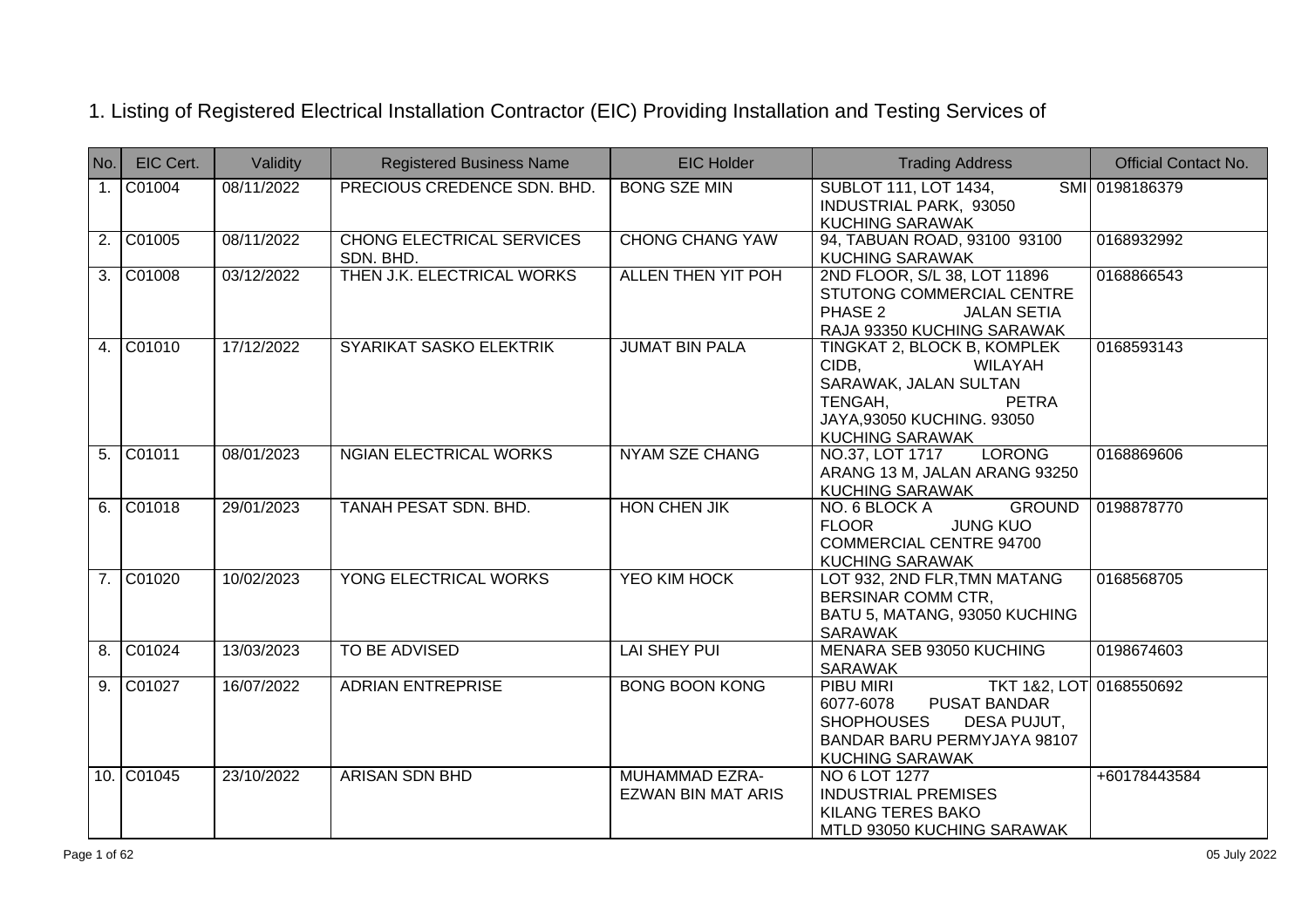| No.            | EIC Cert.  | Validity   | <b>Registered Business Name</b>             | <b>EIC Holder</b>                           | <b>Trading Address</b>                                                                                                                                          | <b>Official Contact No.</b> |
|----------------|------------|------------|---------------------------------------------|---------------------------------------------|-----------------------------------------------------------------------------------------------------------------------------------------------------------------|-----------------------------|
|                | 11. C01054 | 11/02/2023 | PEKAT ENERGY (SARAWAK) SDN<br><b>BHD</b>    | MOHAMAD AZIZAN BIN<br><b>PA'IEE</b>         | LOT 2682, GROUND FLOOR, TWIN<br>TOWER CENTRE 2 1/2 MILES<br>JLN ROCK, 93200 KUCHING<br><b>SARAWAK</b>                                                           | 0135787355                  |
|                | 12. C01059 | 19/10/2022 | SYARIKAT DAWAI BUMI                         | <b>ABDUL HARDY BIN</b><br><b>BOHARI</b>     | FIRST FLOOR, LOT 2871,<br>RPR PHASE II COMMERCIAL<br><b>CENTRE</b><br><b>JALAN ASTANA</b><br>93050 KUCHING SARAWAK                                              | 0109838117                  |
|                | 13. C01065 | 28/11/2022 | SUN POWER M AND E COMPANY                   | <b>LAI JUNE FATT</b>                        | <b>T16, LEVEL 3,</b><br><b>ONE JAYA</b><br>LIFESTYLE MALL,<br><b>JALAN</b><br>SONG, LOT 11430, BLOCK 11,<br>MUARA TEBAS LAND DISTRICT,<br>93350 KUCHING SARAWAK | 0198593123                  |
|                | 14. C01070 | 09/01/2023 | LIM AIK CHAI ELECTRICAL SDN<br><b>BHD</b>   | LIU KIT LIM                                 | LIM AIK CHAI ELECTRICAL SDN<br>BHD,<br><b>JALAN DEMAK</b><br>LAUT 3, PHASE 1, DEMA 93050<br>KUCHING SARAWAK                                                     | 0168089861                  |
|                | 15. C01077 | 11/04/2023 | Y.T.E. TRADING COMPANY                      | <b>CHAI CHOON TECK</b>                      | 2ND FLOOR, LOT 3222 (SL9) TT3<br><b>COMMERCIAL CENTRE</b><br>JALAN CANNA 93350 KUCHING<br>SARAWAK                                                               | 0168785888                  |
|                | 16. C01088 | 05/06/2023 | <b>JISIMAS SDN BHD</b>                      | <b>ABANG JUNAIDI BIN</b><br>ABANG MUSTAFA   | D-1-1B, LOT 1329,<br>DEMAK LAUT COMMERCIAL<br><b>CENTRE</b><br><b>JALAN</b><br>BAKO 93050 KUCHING SARAWAK                                                       | 0168864482                  |
|                | 17. C01097 | 28/06/2023 | HAV-INNOVATIVE TECHNOLOGY<br><b>SDN BHD</b> | <b>VALENTINE AK AJOM</b>                    | LOT 1727, BONG CHIN TERRACE<br><b>JALAN ROCK</b><br>93250 KUCHING<br><b>KUCHING</b><br>SARAWAK                                                                  | 0138028404                  |
|                | 18. C01103 | 31/07/2023 | <b>TAZZ TEKNIK</b>                          | <b>ABANG LUTFY BIN</b><br><b>ABANG TAHA</b> | GR. FLR, LOT 148, SECTION 54, JLN<br>93100 KUCHING SARAWAK                                                                                                      | 0168866103                  |
|                | 19. C01109 | 05/10/2022 | FDH ELECTRICAL SDN BHD                      | <b>HANIFLAH BINTI MOHD</b><br><b>FAIZAL</b> | 1ST FLOOR, LOT 4298,<br>LINE 2<br>(S/L 13) 512, PEKAN<br>BATU 7.<br><b>KOTA SENTOSA</b><br>93250 KUCHING SARAWAK                                                | 0138041127                  |
|                | 20. C01110 | 11/10/2022 | SINAR BORNEO RESOURCES SDN<br><b>BHD</b>    | <b>BRUNO ANAK VINCENT</b>                   | D32-2, 1ST FLOOR, BLOCK D,<br>YOSHI SQUARE, LOT 67, SECTION                                                                                                     | 0163339158                  |
| ge $2$ of $62$ |            |            |                                             |                                             |                                                                                                                                                                 | 05 July 2022                |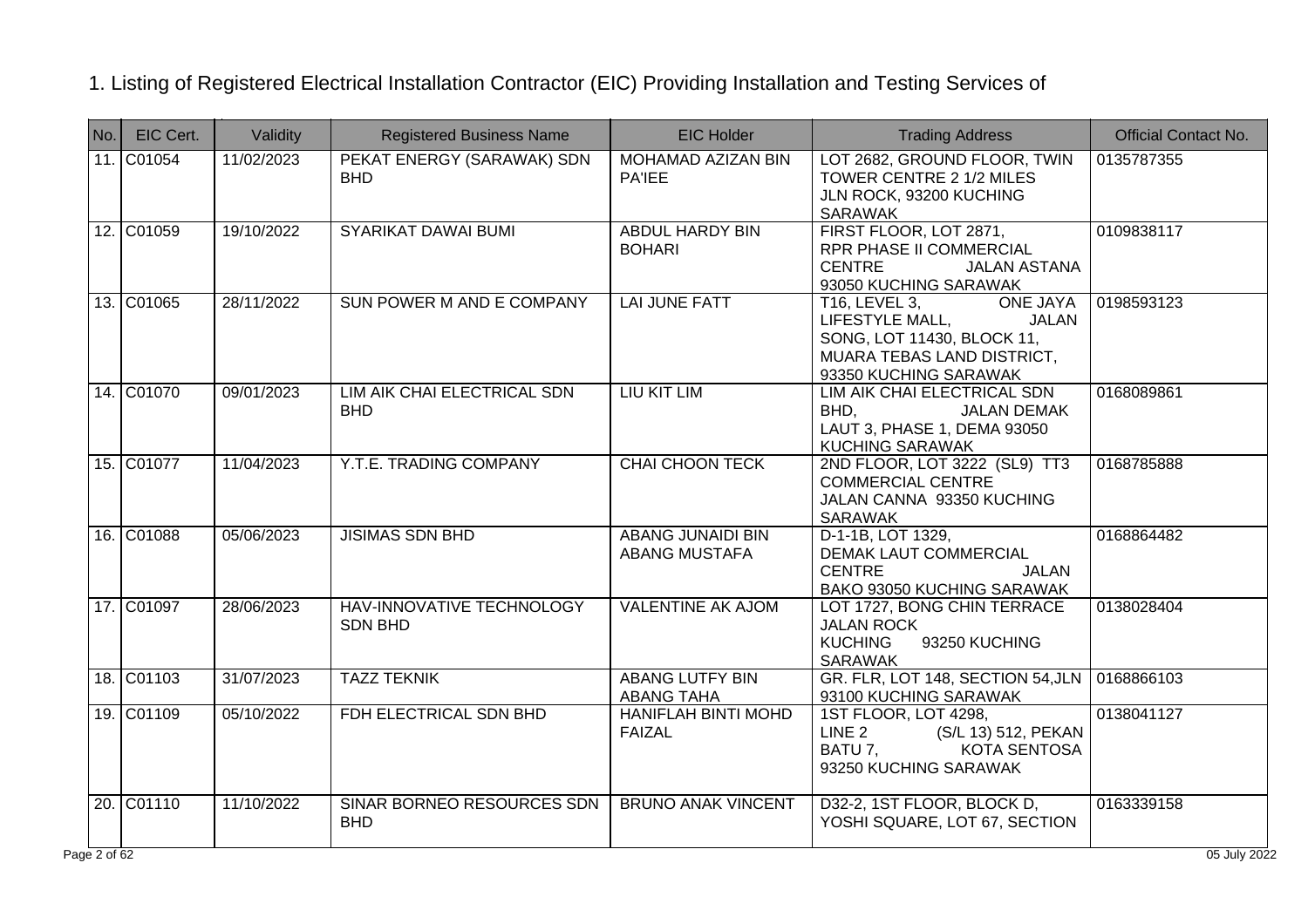| No.        | EIC Cert.  | Validity   | <b>Registered Business Name</b>                | <b>EIC Holder</b>                      | <b>Trading Address</b>                                                                                                                                                                                              | <b>Official Contact No.</b> |
|------------|------------|------------|------------------------------------------------|----------------------------------------|---------------------------------------------------------------------------------------------------------------------------------------------------------------------------------------------------------------------|-----------------------------|
|            | 20. C01110 | 11/10/2022 | SINAR BORNEO RESOURCES SDN<br><b>BHD</b>       | <b>BRUNO ANAK VINCENT</b>              | <b>KTLD, JALAN</b><br>66,<br>PELABUHAN,<br>KUCHING SARAWAK 93450<br><b>KUCHING SARAWAK</b>                                                                                                                          | 0163339158                  |
|            | 21. C01115 | 13/11/2022 | OBEY HOPE ELECTRICAL WORKS                     | <b>PATIUS ANAK</b><br><b>MARENDING</b> | LOT 2353, 1ST FLOOR, NO.21,<br>BORMILL ESTATE COMMERCIAL<br>CENTRE,<br><b>JALAN TUN</b><br>AHMAD ZAIDI ADRUCE, 93150<br><b>KUCHING SARAWAK</b>                                                                      | 0149527576                  |
|            | 22. C01117 | 14/11/2022 | ODIN ENGINEERING SDN BHD                       | <b>STANLEY ANAK MARAU</b>              | SL 78, L13394<br><b>RIVEREDGE</b><br><b>COMMERCIAL CENTRE</b><br><b>JALAN</b><br>TUN ABDUL RAHMAN YAAKUB<br>93050 KUCHING SARAWAK                                                                                   | 014-8818625                 |
|            | 23. C01119 | 17/11/2022 | ZETTATRON ENGINEERING WORKS CHAI CHI KHONG     |                                        | GROUND FLOOR, LOT 5494, S/L 39,<br>JALAN BATU KAWA, D'PUBLIC<br><b>SQUARE</b><br><b>COMMERCIAL</b><br>CENTRE, 93250 KUCHING<br><b>SARAWAK</b>                                                                       | 0138037668                  |
|            | 24. C01122 | 29/11/2022 | <b>ZEIZAN ENGINEERING</b><br><b>ENTERPRISE</b> | <b>AZIZAN BIN SIPI</b>                 | PIBU BAHAGIAN KUCHING TINGKAT 0138634715<br><b>SUBLOT 12&amp;13, LOT</b><br>1&2<br>14227 & 14228,<br><b>SEKSYEN</b><br>65 K.T.L.D METROCITY<br>METROCITY NEW TOWNSHIP JLN<br>MATANG 93050 KUCHING<br><b>SARAWAK</b> |                             |
|            | 25. C01128 | 19/12/2022 | <b>CPWT SUPPLIES &amp; SERVICES</b>            | <b>REGIONAL RICHARD</b>                | 2ND FLOOR, LOT 5587<br>SL 32 JLN PENRISSEN, CITY MALL<br>BT4 1/2 MILE NEW EXPRESSWAY,<br>KUCHING 93250 KUCHING<br>SARAWAK                                                                                           | 0138495354                  |
|            | 26. C01143 | 05/04/2023 | <b>EXPORISE ELECTRIC SDN. BHD.</b>             | <b>VOON WOO KIAT</b>                   | 1ST FLOOR,<br><b>LOT</b><br>2104,<br>S/L 13.<br>JALAN UTAMA, 93450 KUCHING<br><b>SARAWAK</b>                                                                                                                        | 60128865484                 |
|            | 27. C01145 | 02/05/2023 | A.D.S ELECTRICAL COMPANY                       | <b>SHAHRIZAN BIN SUHAI</b>             | PEJABAT PIBU KUCHING<br>TAMAN PETRONESA 93050                                                                                                                                                                       | 0146922120                  |
| ge 3 of 62 |            |            |                                                |                                        |                                                                                                                                                                                                                     | 05 July 2022                |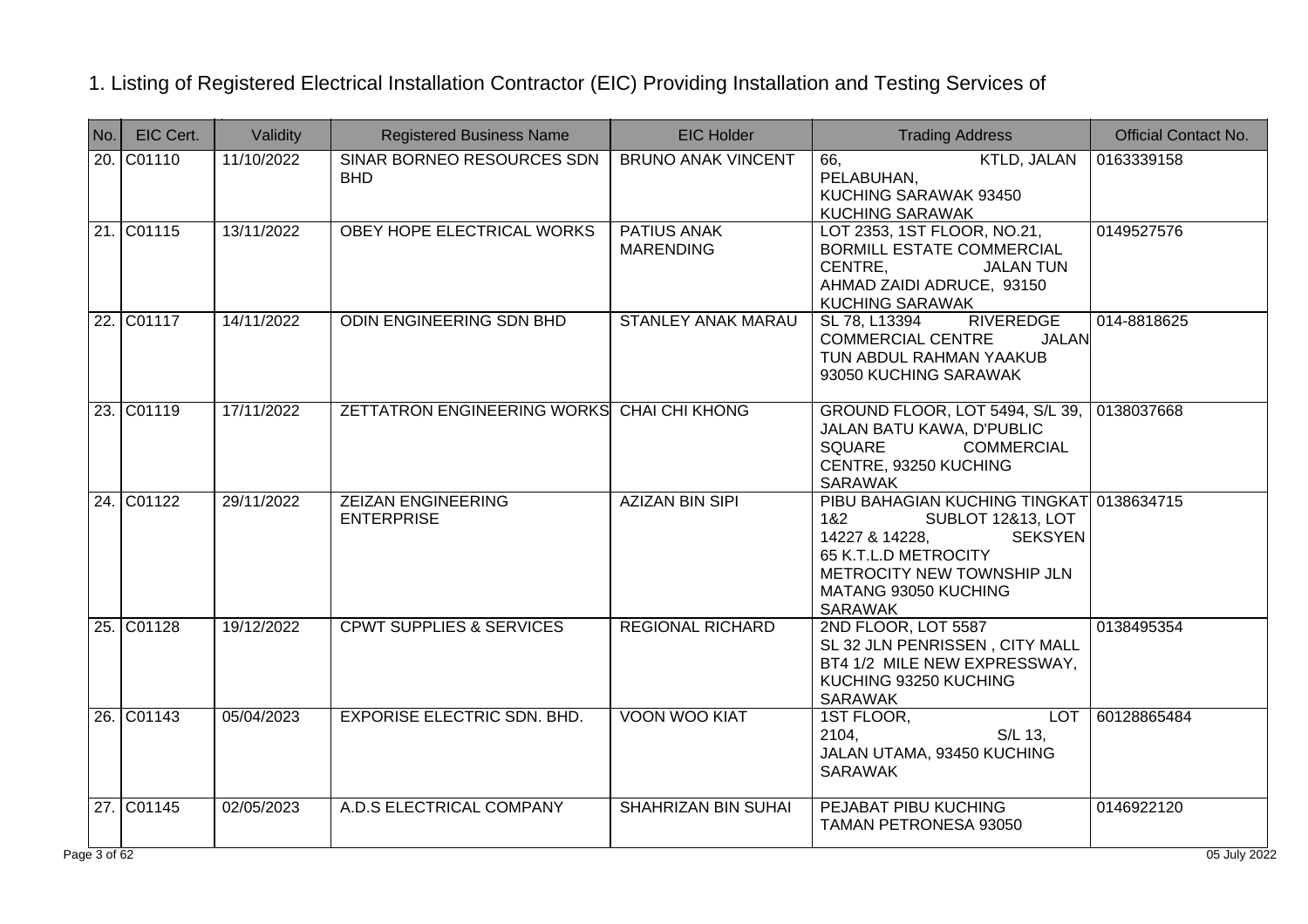| No. | EIC Cert.  | Validity   | <b>Registered Business Name</b>    | <b>EIC Holder</b>                         | <b>Trading Address</b>                                                                                                                                                                     | <b>Official Contact No.</b> |
|-----|------------|------------|------------------------------------|-------------------------------------------|--------------------------------------------------------------------------------------------------------------------------------------------------------------------------------------------|-----------------------------|
|     | 27. C01145 | 02/05/2023 | A.D.S ELECTRICAL COMPANY           | <b>SHAHRIZAN BIN SUHAI</b>                | <b>KUCHING SARAWAK</b>                                                                                                                                                                     | 0146922120                  |
|     | 28. C01146 | 08/05/2023 | <b>GOLDEN BRIDGE ENTERPRISE</b>    | <b>CHIENG KWONG MING</b>                  | 214, LRG DEMAK INDAH5A<br>PHASES 5, SMI SEJINGKAT JLN<br>BAKO 93350 KUCHING SARAWAK                                                                                                        | 0198178805                  |
|     | 29. C01153 | 09/07/2022 | <b>BIZWIN TECHNOLOGIES SDN.BHD</b> | <b>MOHD AZHAR BIN</b><br><b>MAIZAN</b>    | FIRST FLOOR, SUBLOT 24, LOT<br><b>BANGUNAN BAITULMAL</b><br>5594,<br>SARAWAK,<br><b>BANDAR BARU</b><br><b>SAMARIANG COMMERCIAL</b><br>CENTRE JALAN SULTAN TENGAH,<br>93050 KUCHING SARAWAK | 0193146907                  |
|     | 30. C01156 | 19/07/2023 | <b>SAID ENTERPRISE</b>             | SYED SOBRIE BIN WAN<br><b>MOHAMAD</b>     | PEJABAT PIBU KOTA SAMARAHAN,<br>TKT, 1, LOT 7993 (E&F), BLOCK 9<br>MTLD, JLN DATO MOHD MUSA.<br>KOTA SAMARAHAN. 94300<br><b>KUCHING SARAWAK</b>                                            | 0198872336                  |
|     | 31. C01157 | 19/07/2023 | LETROMAX ELECTRICAL COMPANY        | <b>ADRIAN ANAK KUHOE</b>                  | LOT 1976 BLOK 225 KNLD NO 6<br><b>GR FLOOR</b><br><b>TMN DESA</b><br><b>WIRA COMMERCIAL CENTRE</b><br>4 1/2 MILE BT KAWA ROAD 93250<br><b>KUCHING SARAWAK</b>                              | 0128101142                  |
|     | 32. C01159 | 19/07/2022 | PRIME POWER SERVICES               | <b>CHIN KIEN CHOON</b>                    | 2ND FLOOR, LOT 1041, SL 9,<br>RIVERIA SQUARE, KUCHING-<br>SAMARAHAN<br>EXPRESSWAY KOTA SAMARAHAN<br>94300 KUCHING SARAWAK                                                                  | 0128811155                  |
|     | 33. C01160 | 20/07/2023 | <b>SYARIKAT NALSHA</b>             | <b>ZAINAL ABIDIN BIN</b><br><b>ZAIDEL</b> | PEJABAT PIBU KUCHING, TKT. 1 & 2 0128876241<br>SUBLOT 12 & 13, LOT 14227 & 14228<br>SEKSYEN 65, KTLD,<br>LRG. METROCITY 1 A, JLN.<br>MATANG, 93050 KUCHING<br><b>SARAWAK</b>               |                             |
|     | 34. C01164 | 15/08/2022 | <b>TECHTRONICS TECHNOLOGY</b>      | LO LIANG HAN                              | 88, LOT 3685, TAMAN KINGDOM,<br>LORONG 6, JALAN KAPOR,<br>93150 KUCHING<br>SARAWAK, MALAYSIA 93150<br><b>KUCHING SARAWAK</b>                                                               | 0178095544                  |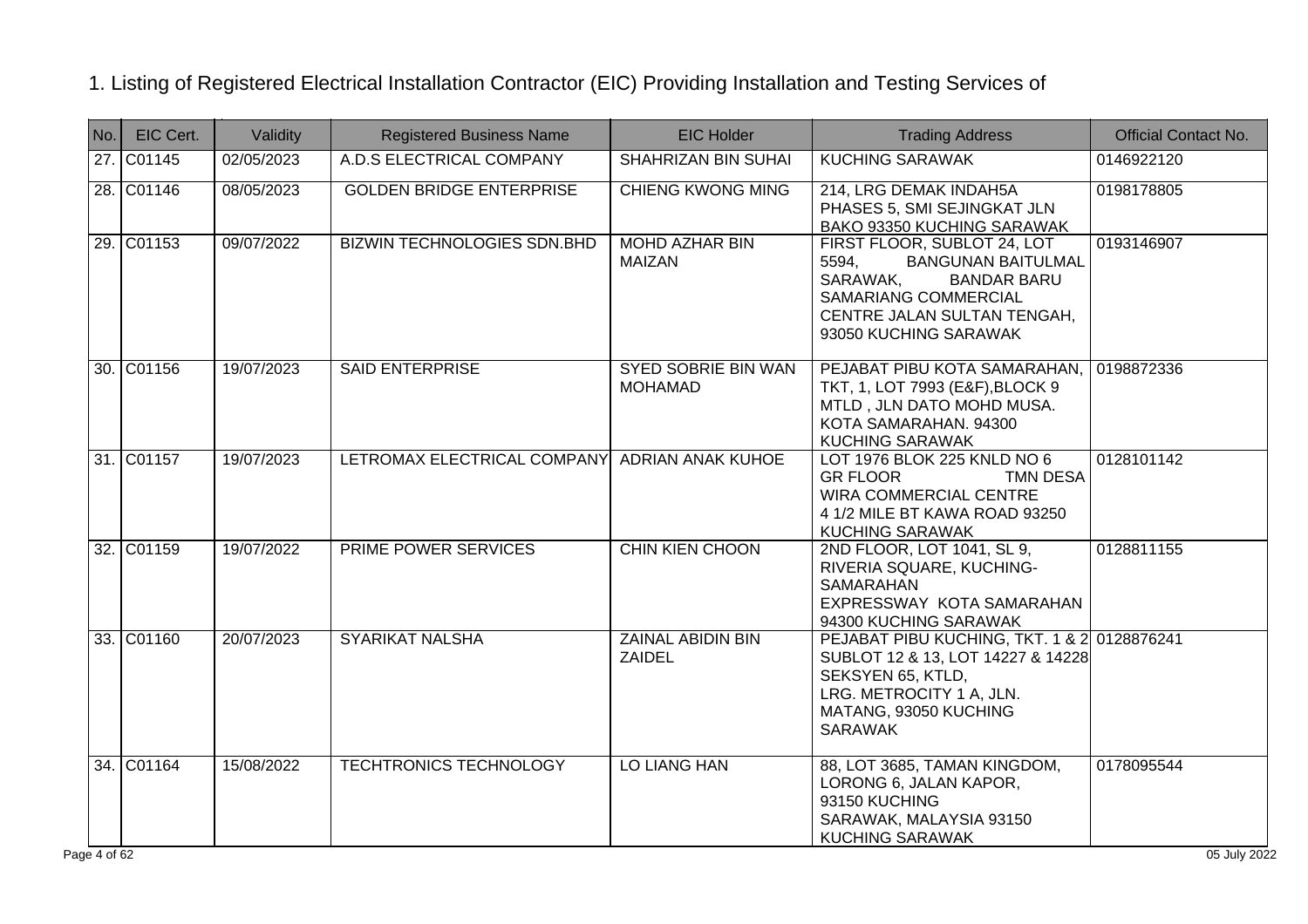| No.            | EIC Cert.  | Validity   | <b>Registered Business Name</b>          | <b>EIC Holder</b>                        | <b>Trading Address</b>                                                                                                                        | <b>Official Contact No.</b> |
|----------------|------------|------------|------------------------------------------|------------------------------------------|-----------------------------------------------------------------------------------------------------------------------------------------------|-----------------------------|
|                | 35. C01165 | 15/08/2022 | SYARIKAT AM-ME SDN BHD                   | <b>MOHAMAD ZAMRI</b><br>AHMAD MULANA     | 1ST & 2ND FLOOR, LOT 9743<br>SUBLOT 33, JALAN MATANG<br>TAMAN LEE LING, PH12<br>(SHOPLOT) 93050 KUCHING<br><b>SARAWAK</b>                     | 0194990949                  |
|                | 36. C01167 | 17/08/2023 | ZUL CONSTRUCTION COMPANY                 | <b>ZULSUFANAN BIN</b><br><b>MORSHIDI</b> | 1ST FLOOR, 229-H JALAN ASTANA,<br>KUCHING LOT 9996, SECTION 65,<br>KUCHING TOWN LAND DISTRICT.<br>PETRA JAYA 93050 KUCHING<br><b>SARAWAK</b>  | +60198472072                |
|                | 37. C01176 | 03/10/2022 | <b>AZKA TECH ENTERPRISE</b>              | <b>ARDI BIN OSMAN</b>                    | TINGKAT 2,<br><b>NO 16</b><br>BLOK B,<br>KOMPLEKS CIDB NEGERI SWK<br>JALAN SULTAN TENGAH 93050<br><b>KUCHING SARAWAK</b>                      | +60138038915                |
|                | 38. C01184 | 12/11/2022 | XSTRA ENGINEERING SDN. BHD.              | PATRICK PANG JIN KEH                     | L2787, SL 148, LORONG 2<br><b>TABUAN TRANQUILITY, PHASE 5</b><br>JALAN MUARA TABUAN, 93350<br><b>KUCHING SARAWAK</b>                          | 0198185163                  |
|                | 39. C01185 | 12/11/2022 | ARMANI REWARDS SDN BHD                   | ALI HARRIS BIN SALLEH                    | NO. 10(C), 1ST FLOOR<br><b>LOT</b><br>265, SECTION 10, KTLD,<br>NANAS ROAD, KUCHING 94300<br><b>KUCHING SARAWAK</b>                           | 0168844806                  |
|                | 40. C01186 | 13/11/2022 | <b>H.M.M ENTERPRISE</b>                  | <b>MUNSI ANAK MUNAN</b>                  | FLOOR 2, BLOCK B,<br>S/L 16, JALAN SETIA<br>RAJA, LOT 11898, TABUAN<br>STUTONG,<br><b>COMMERCIAL CENTRE PHASE 2,</b><br>93350 KUCHING SARAWAK | 0138022558                  |
|                | 41. C01191 | 03/12/2022 | <b>U LIGHT ENERGY (EM) SDN BHD</b>       | <b>LIEW MIN SIN</b>                      | SL13, LOT 11898, 1ST FLR<br>TABUAN STUTONG COMM CENT<br>JLN. SETIA RAJA 93350 KUCHING<br><b>SARAWAK</b>                                       | +60138084139                |
|                | 42. C01207 | 08/04/2023 | PEKAT ENERGY (SARAWAK) SDN<br><b>BHD</b> | <b>SALAMUN BIN SARKAWI</b>               | LOT 2682, GROUND FLOOR<br>2.5 MILES, JALAN ROCK,<br>93200<br><b>KUCHING SARAWAK</b>                                                           | 0194399980                  |
|                | 43. C01215 | 27/06/2023 | <b>AN-NASHR RESOURCES</b>                | A 'ISYAH BINTI OTHMAN                    | 2ND FLOOR, SUBLOT 8, SL14223,<br>METROCITY NEW TOWNSHIP                                                                                       | 0104052275                  |
| $ge 5$ of $62$ |            |            |                                          |                                          |                                                                                                                                               | 05 July 2022                |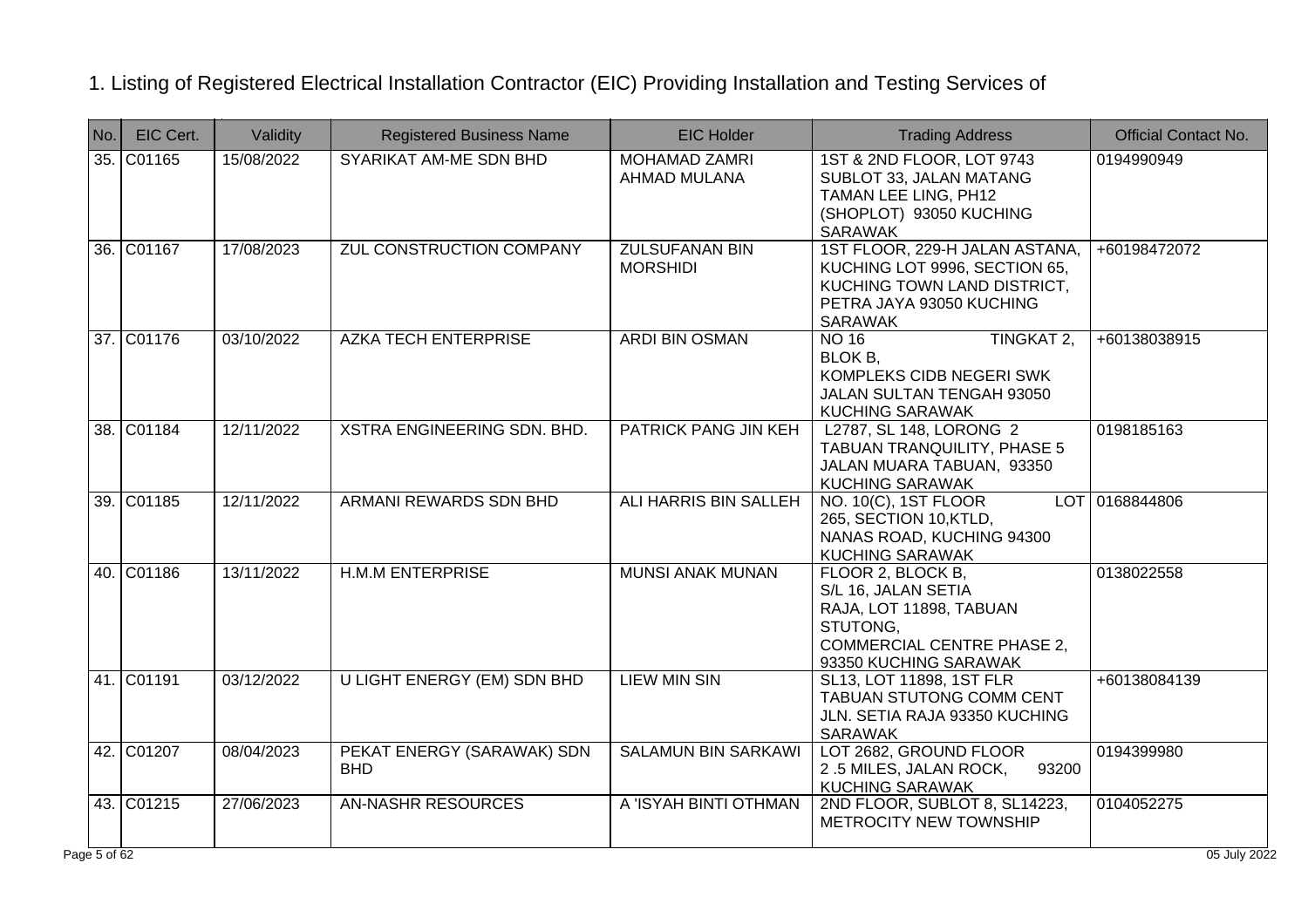| No. | EIC Cert.  | Validity   | <b>Registered Business Name</b>    | <b>EIC Holder</b>                            | <b>Trading Address</b>                                                                                                                                                          | <b>Official Contact No.</b> |
|-----|------------|------------|------------------------------------|----------------------------------------------|---------------------------------------------------------------------------------------------------------------------------------------------------------------------------------|-----------------------------|
|     | 43. C01215 | 27/06/2023 | <b>AN-NASHR RESOURCES</b>          | A 'ISYAH BINTI OTHMAN                        | SHOPHOUSE,<br>SECTION65 93050 KUCHING<br>SARAWAK                                                                                                                                | 0104052275                  |
|     | 44. C01217 | 03/07/2023 | <b>SHADEEQ WORKS ENTERPRISE</b>    | <b>SIDEK BIN AJU</b>                         | PIBU BHGN. KUCHING TINGKAT 1 & +60138280041<br>2,<br>SUBLOT 12 & 13, LOT<br>14227 & 14228,<br>SEKSYEN 65, K.T. L.D,<br>METROCITY NEWTOWNSHIP<br>MATANG 93050 KUCHING<br>SARAWAK |                             |
|     | 45. C01220 | 11/07/2023 | <b>KENCANA ENGINEERING</b>         | <b>MOHAMAD ZAMRI BIN</b><br><b>BOLHI</b>     | S/L 38,2ND FLOOR,<br><b>DESA</b><br><b>JALAN DATO</b><br>ILMU PHASE II,<br>MOHD MUSA, KOTA SAMARAHAN.<br>94300 KUCHING SARAWAK                                                  | +60128716131                |
|     | 46. C01241 | 20/09/2022 | <b>SYARIKAT BUKIT PASIR</b>        | <b>MAZLAN BIN SAHMAD</b>                     | LOT 1601<br><b>LORONG JUARA</b><br>1C<br><b>TAMAN SUKMA PETRA</b><br>JAYA 93050 KUCHING SARAWAK                                                                                 | 0138291467                  |
|     | 47. C01255 | 22/11/2022 | <b>SYMAS WORKS RESOURCES</b>       | <b>ISLAWITA BINTI ABG</b><br><b>MOHD KIM</b> | LOT 1430, TKT 1, JALAN GITA 0138089556<br>MATANG 93050 KUCHING<br>SARAWAK                                                                                                       |                             |
|     | 48. C01266 | 20/01/2023 | <b>ESIBEL TECH SDN, BHD.</b>       | <b>STEVE TANG TECK CHIK</b>                  | <b>KCH CITY MALL COMMERCIAL</b><br><b>CENTRE</b><br>L5512, 1ST<br>FLOOR, BLOCK 225,<br>KNLD NEW EXPRESSWAY, 4 1/2<br>MILE,<br>OFF PENRISSEN<br>ROAD 93250 KUCHING SARAWAK       | 0146998119                  |
|     | 49. C01275 | 29/04/2023 | NPL ENGINEERING SDN. BHD.          | <b>JARVIS LING SING KIENG</b>                | SUBLOT 15,<br>1ST & 2ND<br>FLOOR,<br>LOT 9659<br>JALAN SETIA RAJA, 93350 KUCHING<br><b>SARAWAK</b>                                                                              | +60178088322                |
|     | 50. C01276 | 11/06/2023 | <b>NEXIMPACT ENTERPRISE</b>        | <b>CHONG KIAN MIN</b>                        | B424 - B432, TOWER B2,<br>LEVEL 4<br>ICOM SQUARE,<br>JALAN PENDING 93450 KUCHING<br>SARAWAK                                                                                     | 0146892809                  |
|     | 51. C01282 | 23/07/2022 | <b>EXPORISE ELECTRIC SDN. BHD.</b> | <b>TAN ENG EIAN</b>                          | 1ST FLOOR, LOT 2104, S/L 13<br>JALAN UTAMA 93450 KUCHING<br><b>SARAWAK</b>                                                                                                      | 60128086898                 |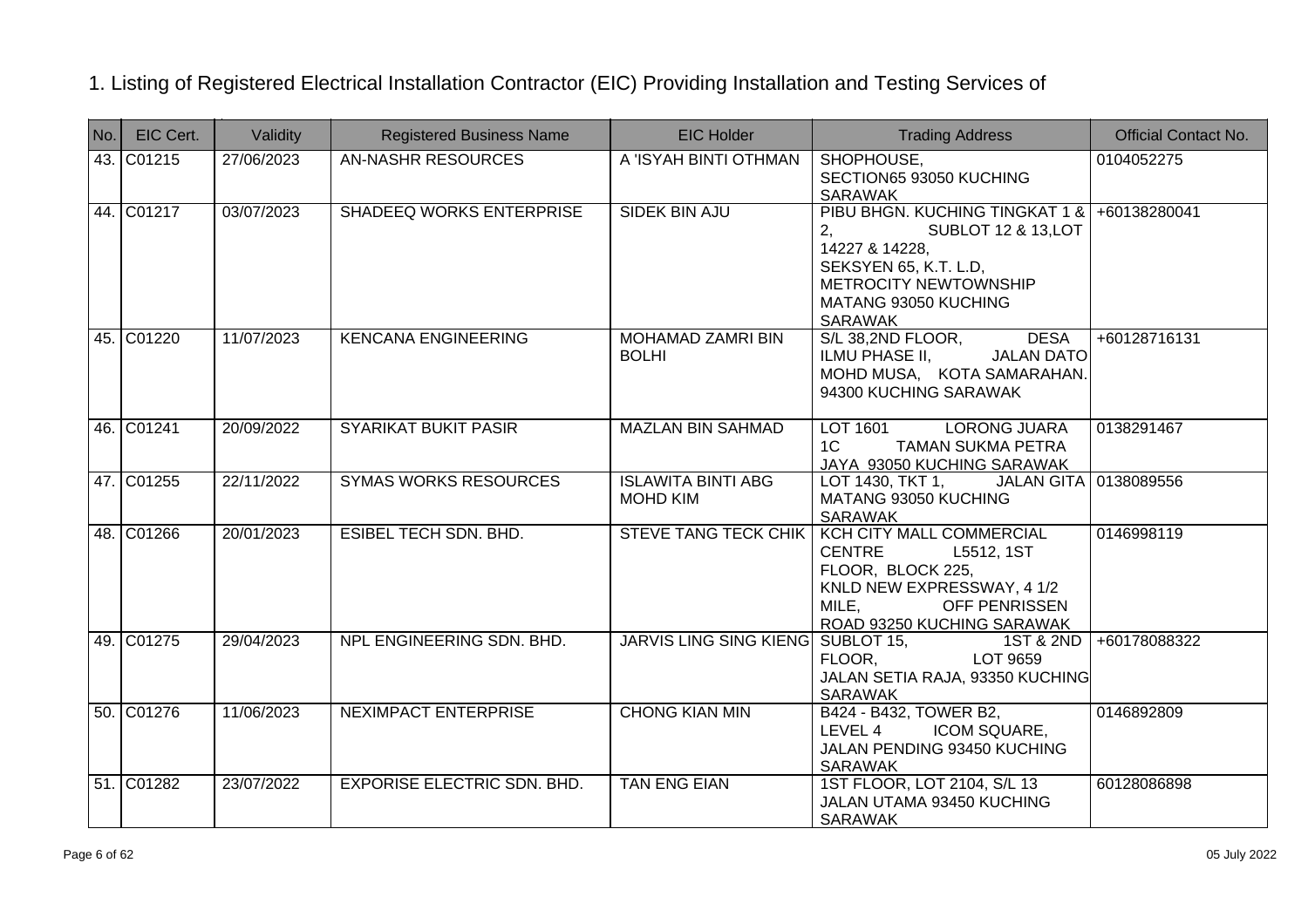| No. | EIC Cert.  | Validity   | <b>Registered Business Name</b>                                 | <b>EIC Holder</b>                            | <b>Trading Address</b>                                                                                                                           | <b>Official Contact No.</b> |
|-----|------------|------------|-----------------------------------------------------------------|----------------------------------------------|--------------------------------------------------------------------------------------------------------------------------------------------------|-----------------------------|
|     | 52. C01296 | 11/09/2022 | SHAH ELECTRICAL AND AIR-<br><b>CONDITION WORKS</b>              | SAHISKANDAR BIN<br><b>MOHAMAD SALLEH</b>     | LOT 5813, S/L 11, 1ST FLOOR,<br>(SUITE D), JALAN SEMARAK,<br>PETRA JAYA, KUCHING,<br>SARAWAK 93050 KUCHING<br><b>SARAWAK</b>                     | 014-6233272                 |
|     | 53. C01299 | 14/09/2022 | SYARIKAT PERNIAGAAN DASRA<br>SDN BHD                            | <b>CHUA CHEE KIONG</b>                       | LOT 2063, 1ST FLOOR,<br>JALAN TUN AHMAD ZAIDI ADRUCE<br>93250 KUCHING SARAWAK                                                                    | +60168885598                |
|     | 54. C01347 | 20/04/2023 | DELTA SOLUTIONS ENGINEERING                                     | <b>CHARLES WONG YEE</b><br><b>HOCK</b>       | UNIT 1B, LOT 2943, BLOCK 10,<br>1ST FLOOR,<br><b>HOCK KUI</b><br><b>COMMERCIAL CENTRE</b><br>JLN TUN AHMAD ZAIDI ADRUCE<br>93050 KUCHING SARAWAK | 0168650728                  |
|     | 55. C0150  | 10/06/2023 | <b>WEE MING ELECTRICAL &amp;</b><br>REFRIGERATION WORKS SDN BHD | THEN SI WEI @ THEN<br><b>SEE WEE</b>         | GROUND FLOOR 0128049669<br><b>LOT 427</b><br>LORONG 9<br><b>JALAN ANG</b><br>CHENG HO 93100 KUCHING<br><b>SARAWAK</b>                            |                             |
|     | 56. C0168  | 01/11/2022 | YEW LIANG ENGINEERING SDN.<br>BHD.                              | <b>CHANG LOONG FATT</b>                      | 159, JALAN PADUNGAN 93100<br><b>KUCHING SARAWAK</b>                                                                                              | 0198174159                  |
|     | 57. C0184  | 18/04/2023 | THONG HANG AGRICULTURE M.E<br><b>ENTERPRISE</b>                 | <b>CHUA CHEK CHAI</b>                        | SL 173, LOT 404, NO. 177,<br>9 1/2 MILE, TMN EMAS,<br>LRG. 1C, JLN PENRISSEN 93250<br><b>KUCHING SARAWAK</b>                                     | 0138263915                  |
|     | 58. C0193  | 22/10/2023 | CHIN KHO ELECTRIC COMPANY                                       | <b>PAUL CHIN</b>                             | LOT 7585, 2ND FLOOR,<br><b>BANGUNAN SIM HUNG ENG,</b><br>JALAN KWONG LEE BANK 93450<br><b>KUCHING SARAWAK</b>                                    | 0198861079                  |
|     | 59. C0251  | 17/05/2023 | SYARIKAT R.E. MORRIS (S) SDN.<br><b>BHD</b>                     | <b>CHOO CHEE MEN</b>                         | NO. 47, LOT 320, BLK 207,<br>JALAN EMERALD, OFF JALAN<br><b>GREEN, 93150 KUCHING 10</b>                                                          | 0198191748                  |
|     | 60. C0255  | 28/08/2022 | <b>ASIA ELECTRICAL WORKS</b>                                    | <b>GOH SIAW NGA @ GOH</b><br><b>SIAW HUI</b> | NO.94, LORONG 2, JLN KEDANDI 11, 0198871418<br>TABUAN LARU 93350 KUCHING<br><b>SARAWAK</b>                                                       |                             |
|     | 61. C0262  | 12/07/2023 | LEE HUAT ELECTRICAL WORKS                                       | <b>NYAM TONG LEH</b>                         | 524, JLN CHONG KIUN KONG 93300   0128866517<br><b>KUCHING SARAWAK</b>                                                                            |                             |
|     | 62. C0285  | 03/08/2023 | KHOON LEE ELECTRICAL WORKS                                      | <b>KOH BOK HENG</b>                          | P.O.BOX A339<br>KENYALANG PARK 93806 KUCHING<br><b>SARAWAK</b>                                                                                   | 0128868420                  |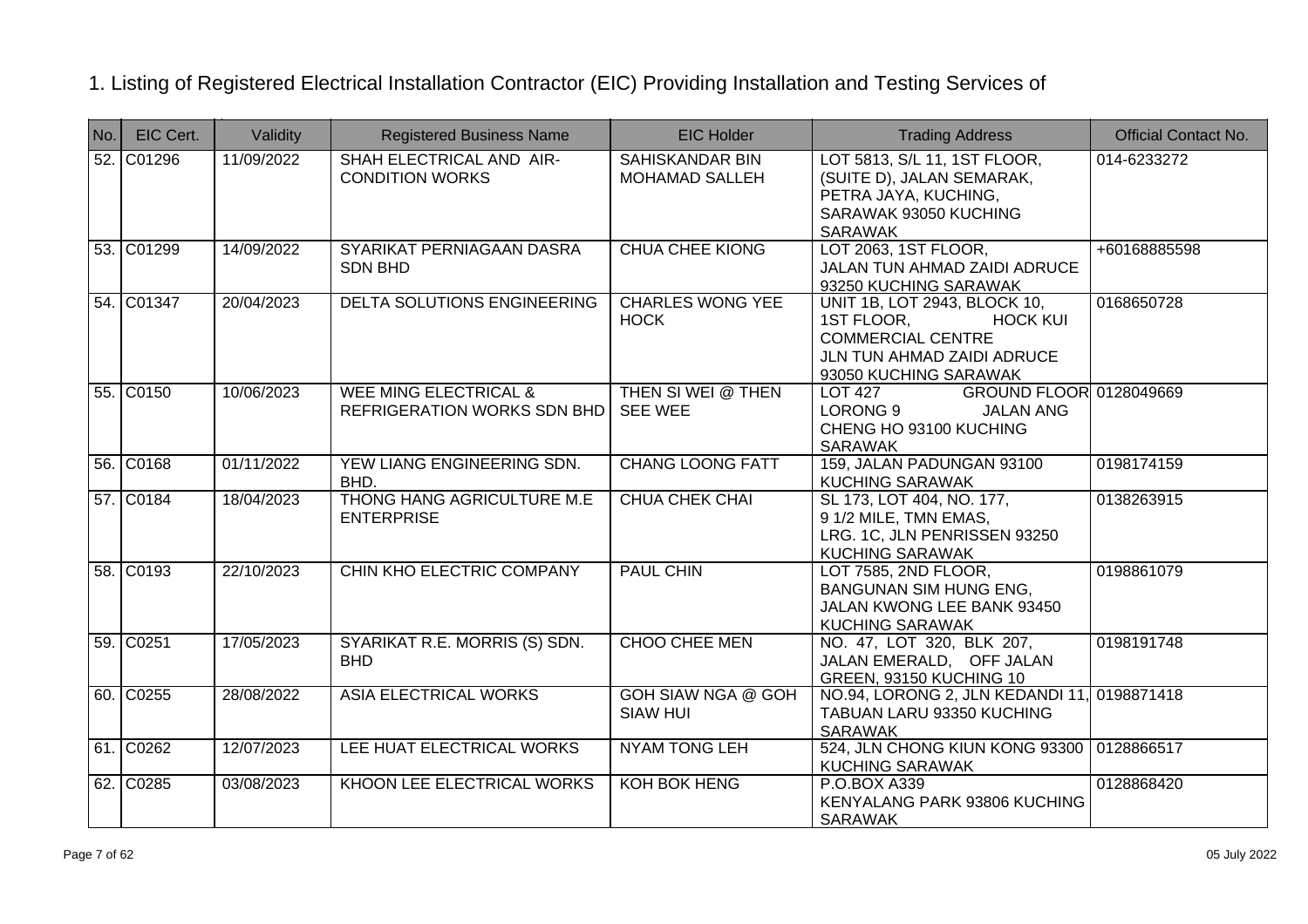| No. | EIC Cert. | Validity   | <b>Registered Business Name</b>                                 | <b>EIC Holder</b>       | <b>Trading Address</b>                                                                                                                    | Official Contact No. |
|-----|-----------|------------|-----------------------------------------------------------------|-------------------------|-------------------------------------------------------------------------------------------------------------------------------------------|----------------------|
|     | 63. C0286 | 01/10/2022 | <b>CHONG ELECTRICAL SERVICE</b>                                 | <b>CHONG CHIP WAH</b>   | NO. 94, JALAN TABUAN 93100<br><b>KUCHING SARAWAK</b>                                                                                      | 0198861941           |
|     | 64. C0307 | 27/11/2023 | SYARIKAT PUSPA LETRIK (1992)                                    | <b>GOH CHANG KHOON</b>  | 1ST FLOOR LOT 169.<br>SECT, 54, JLN SG PADUNGAN,<br>93100 KUCHING SARAWAK                                                                 | 0168927824           |
|     | 65. C0312 | 23/04/2023 | YONG LEE ELECTRICAL WORKS                                       | <b>SIM KWAN YONG</b>    | LOT 7 JALAN SEKAMA UTARA 93300 0198189229<br><b>KUCHING SARAWAK</b>                                                                       |                      |
|     | 66. C0340 | 20/08/2022 | ENVIROVISION ENGINEERING SDN.<br>BHD.                           | <b>CHIENG SIE YII</b>   | 51 TABUAN DESA COMMERCIAL<br><b>LORONG KERANJI 4.</b><br>CENTRE,<br>OFF JALAN KERANJI, 93350<br><b>KUCHING SARAWAK</b>                    | 60168603030          |
|     | 67. C0361 | 09/07/2023 | UNIQUE DECO SDN .BHD                                            | <b>UNG KAH KUOK</b>     | LOT 9947, 1ST FLOOR,<br>SUBLOT 3, SECTION 64,<br>JALAN PENDING 93450 KUCHING<br><b>SARAWAK</b>                                            | 0198889015           |
|     | 68. C0373 | 11/02/2023 | VOON FOOK ELECTRICAL TRADING MICHAEL CHIN<br><b>COMPANY</b>     |                         | NO 7, LEBOH SOCKALINGAM<br>OFF GREEN RD, 93150 KUCHING<br><b>SARAWAK</b>                                                                  | 0198865762           |
|     | 69. C0390 | 27/08/2022 | L K LEE ELECTRICAL                                              | <b>LEE LEE KEN</b>      | <b>BATU 4 1/2</b><br>S/L10 LOT 263<br>JALAN BATU KAWA 93250<br><b>KUCHING SARAWAK</b>                                                     | 0128821687           |
|     | 70. C0391 | 20/09/2022 | TO BE ADVISE                                                    | <b>RAMIN BIN MUSLIM</b> | LOT 1946, KTLD,<br>JALAN SEMANGAT,<br>PENDING INDUSTRIAL ESTATE,<br>93450 KUCHING SARAWAK                                                 | 0198941426           |
|     | 71. C0416 | 10/12/2022 | OW ELECTRICAL WORKS AND<br><b>GENERAL SERVICE</b>               | <b>OMAR BIN WASLI</b>   | NO. 29, TINGKAT 2, BLOK B,<br><b>KOMPLEKS CIDB NEGERI</b><br><b>SARAWAK</b><br><b>JALAN SULTAN</b><br><b>TENGAH 93050 KUCHING SARAWAK</b> | 0172175756           |
|     | 72. C0423 | 02/07/2023 | TKS ENGINEERING & ELECTRICAL<br><b>WORKS</b>                    | <b>TAN KEK SIEW</b>     | 528, TABUAN DESA, 93350<br><b>KUCHING SARAWAK</b>                                                                                         | 0198168899           |
|     | 73. C0431 | 01/12/2022 | <b>WEE MING ELECTRICAL &amp;</b><br>REFRIGERATION WORKS SDN BHD | <b>THEN SU YEW</b>      | LOT 427, 1ST FLR. LRG ANG CHENG 0128863333<br>HO 9 93100 KUCHING SARAWAK                                                                  |                      |
|     | 74. C0449 | 12/09/2022 | <b>GOLDEN ELECTRICAL TRADING</b><br>CO.                         | <b>LIM TZE CHIEW</b>    | NO.93, PISANG ROAD WEST 93150<br><b>KUCHING SARAWAK</b>                                                                                   | 0198569000           |
|     | 75. C0456 | 27/10/2022 | <b>HO ELECTRICAL WORKS</b>                                      | <b>HO BEE HUAT</b>      | NO. 1321C, LORONG KERANJI 5,<br>TABUAN JAYA 93350 KUCHING                                                                                 | 0198865850           |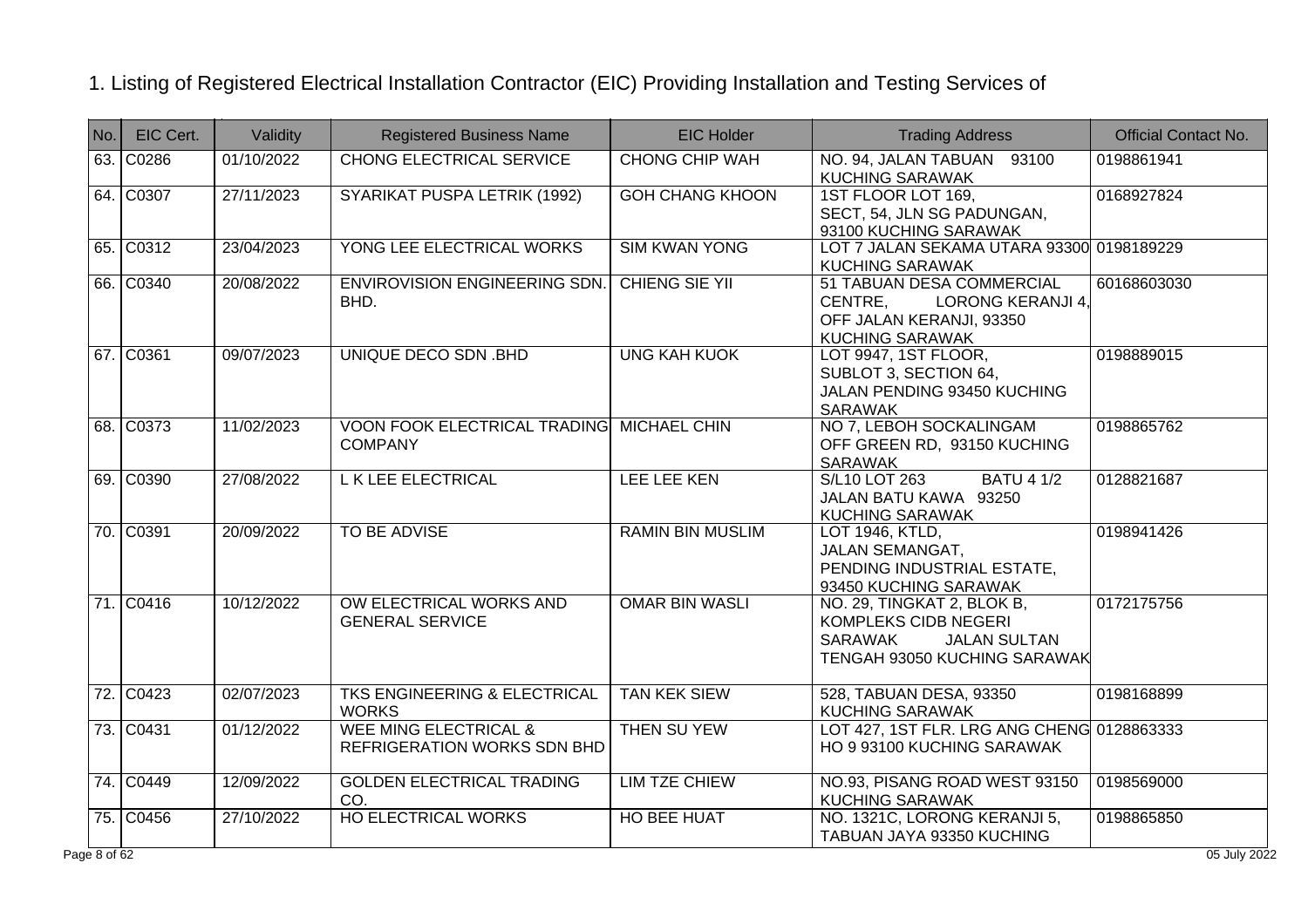| No. | EIC Cert. | Validity   | <b>Registered Business Name</b>                                                   | <b>EIC Holder</b>                      | <b>Trading Address</b>                                                                                                               | <b>Official Contact No.</b> |
|-----|-----------|------------|-----------------------------------------------------------------------------------|----------------------------------------|--------------------------------------------------------------------------------------------------------------------------------------|-----------------------------|
|     | 75. C0456 | 27/10/2022 | <b>HO ELECTRICAL WORKS</b>                                                        | <b>HO BEE HUAT</b>                     | <b>SARAWAK</b>                                                                                                                       | 0198865850                  |
|     | 76. C0458 | 27/10/2023 | <b>HUASHIN ELECTRICAL</b><br><b>CONTRACTOR &amp; GENERAL</b><br><b>TRADING CO</b> | <b>CHARLES CHOK SAU</b><br><b>SHIN</b> | 3, LOT 1752, BLK 3, STD, JALAN HO<br>95000 KUCHING SARAWAK                                                                           | 0198292293                  |
|     | 77. C0491 | 12/11/2022 | SYARIKAT JURUTERA MECHELECT                                                       | LIEW THAN HO                           | NO 11, OFF JALAN ONG GUAN<br><b>CHENG</b><br><b>BAU 94000</b><br><b>KUCHING SARAWAK</b>                                              | 0168645570                  |
|     | 78. C0547 | 18/11/2022 | <b>EXPORISE ELECTRIC SDN. BHD.</b>                                                | <b>CHOU LIK MIN</b>                    | 1ST FLOOR, LOT 2104, S/L 13<br>JALAN UTAMA, P.O. BOX A706<br>93450 KUCHING SARAWAK                                                   | 0128897700                  |
|     | 79. C0549 | 26/11/2023 | <b>G.C ENGINEERING AND</b><br><b>MARKETING COMPANY</b>                            | <b>CHAN KIT GUAN</b>                   | LOT 1231, ROCKVIEW ESTATE,<br>GF, ROCK ROAD 93200 KUCHING<br><b>SARAWAK</b>                                                          | 0128095656                  |
|     | 80. C0556 | 01/04/2023 | THEN J.K ELECTRICAL WORKS                                                         | THEN JEE KHIM                          | NO.543, LORONG KEDANDI 2<br>TABUAN JAYA 93350 KUCHING<br><b>SARAWAK</b>                                                              | 012-8878088                 |
|     | 81. C0565 | 10/07/2023 | <b>WEKADA ELECTRICAL WORKS</b>                                                    | <b>CHONG CHUNG VOON</b>                | JLN. SG.<br><b>LOT 266, 1 FLOOR</b><br>PADUNGAN 93100 KUCHING<br><b>SARAWAK</b>                                                      | 0138025844                  |
|     | 82. C0585 | 18/10/2022 | KIONG HIN ELECTRICAL SERVICES                                                     | <b>LIEW BOON SIEW</b>                  | 1ST FLOOR, LOT 461, NANAS<br>ROAD, 93400 KUCHING SARAWAK                                                                             | 0198189939                  |
|     | 83. C0589 | 23/10/2022 | CAHAYA APAR ELECTRICAL<br><b>WORKS</b>                                            | ROBERT LONDED ANAK<br><b>JUNAI</b>     | LRG. 16, NO. 527,<br>LOT. 254<br>RPR BATU KAWA FHASE 1<br>JALAN BATU KAWA 93250<br><b>KUCHING SARAWAK</b>                            | 0138294279                  |
|     | 84. C0592 | 08/11/2022 | BERNARD M & E CONTRACTING<br><b>WORKS</b>                                         | <b>TAN HAK KOON</b>                    | 634, TABUAN HEIGHTS PHASE 5,<br><b>TABUAN HEIGHTS PHASE 5</b><br>LORONG SONG 1A<br>JALAN SONG 93350 KUCHING<br><b>SARAWAK</b>        | 0198864987/012887866<br>8   |
|     | 85. C0594 | 12/11/2022 | SINAR ELECTRICAL WORKS                                                            | HON KA CHOON                           | BLOCK A YOSHI SQUARE, A8-2, LOT   0168881911<br>67<br>SECTION 66, JLN<br><b>PELABUHAN</b><br><b>KUCHING</b><br>93450 KUCHING SARAWAK |                             |
|     | 86. C0596 | 15/11/2022 | <b>TSL ELECTRICAL &amp; AIR-CON</b><br><b>WORKS</b>                               | <b>TENG SOO LEE</b>                    | LOT 427, LRG 9, JALAN ANG CHENG 0198888415<br>HO, 93100 KUCHING SARAWAK                                                              |                             |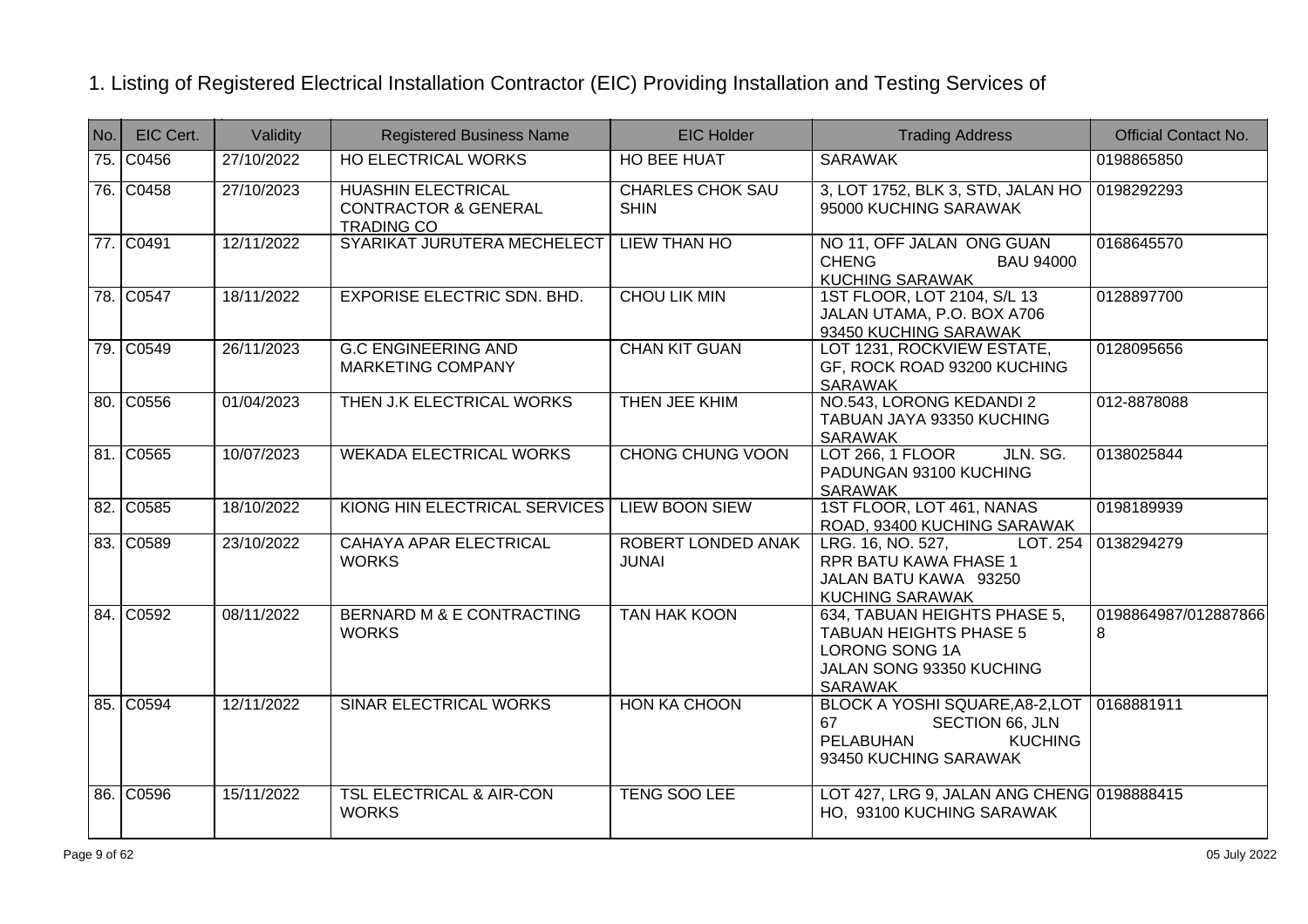| No. | EIC Cert. | Validity   | <b>Registered Business Name</b>                | <b>EIC Holder</b>                             | <b>Trading Address</b>                                                                                                                                                            | <b>Official Contact No.</b> |
|-----|-----------|------------|------------------------------------------------|-----------------------------------------------|-----------------------------------------------------------------------------------------------------------------------------------------------------------------------------------|-----------------------------|
|     | 87. C0607 | 17/03/2023 | SETIA YARA ELECTRICAL WORKS                    | YAHYA BIN RAPAEE                              | SL 35 FF BLOCK O, MATANG ROAD<br>SYNERGY SQUARE 93050<br><b>KUCHING SARAWAK</b>                                                                                                   | 0198882392                  |
|     | 88. C0618 | 27/06/2023 | SYT CLAREMONT ELECTRICAL<br><b>ENG. WORK</b>   | <b>CLEMENT ANAK MOK</b>                       | NO. 14, TINGKAT ATAS<br><b>BANGUNAN MARA</b><br>SERIAN 94700 KUCHING SARAWAK                                                                                                      | 0198189466                  |
|     | 89. C0625 | 28/06/2023 | <b>WELFIELD SERVICES SDN BHD</b>               | YONG KING ING                                 | NO.338 LORONG 10 STAMPIN<br>KUCHING 93350 KUCHING<br><b>SARAWAK</b>                                                                                                               | 0128891772                  |
|     | 90. C0627 | 28/06/2023 | OERSTED SDN. BHD.                              | YU HIENG CHEW                                 | NO.80, LOT 1098, JALAN ARANG<br>93250 KUCHING SARAWAK                                                                                                                             | 0168891500                  |
|     | 91. C0630 | 28/06/2023 | DUNCAN ELECTRICAL WORKS                        | KASIE AK DUNCAN                               | NO. 240A, KPG. KUAP,<br>JALAN PENRISSEN 93250 KUCHING<br>SARAWAK                                                                                                                  | 0109774771                  |
|     | 92. C0631 | 06/07/2022 | <b>GLOBAL MEBA BERSATU</b>                     | <b>MOHAMMAD ENDY</b><br><b>BENAN ABDULLAH</b> | NO 6, 2ND FLOOR, SUBLOT 6<br>LOT 611 BLK D<br>JALAN KUO COMERCIAL CENTRE<br>JALAN SERIAN BY PASS 94700<br><b>KUCHING SARAWAK</b>                                                  | 0138499851                  |
|     | 93. C0634 | 23/07/2022 | <b>MAKROWIRA ENGINEERING SDN</b><br><b>BHD</b> | JI SOON POH                                   | GROUND FLOOR, LOT 1469, BLOCK 0168898728<br>12.<br><b>MUARA</b><br>TEBAS LAND DISTRICT,<br>LORONG 8, JL RAJA SETIA,<br>MUARA TABUAN LIGHT INDUSTRIAL<br>PAR 93350 KUCHING SARAWAK |                             |
|     | 94. C0636 | 23/07/2023 | HANKONG ELECTRICAL SDN.BHD.                    | <b>HON HOON KONG</b>                          | NO.6, BLOCK A, G/F JUNGKUO<br>COMMERCIAL CENTRE, SERIAN<br>94700 KUCHING SARAWAK                                                                                                  | 0198170905                  |
|     | 95. C0639 | 15/08/2022 | UNIS ELECTRICAL WORKS                          | <b>TAY JIT NGUAN</b>                          | NO 2, SUBLOT 10, BLOCK 2,<br>CENTRAL AVENUE, BATU 3 1/2,<br>JALAN DATUK AMAR KALONG<br>NINGKAN, 93250 KUCHING<br><b>SARAWAK</b>                                                   | 0198388319                  |
|     | 96. C0642 | 14/09/2022 | MIN TAT ELECTRICAL WORKS                       | TAN HENG BOON                                 | NO.42, SWEE JOO PARK,<br><b>JALAN SUNGAI</b><br>LORONG 8,<br><b>MAONG BAHARU</b><br>93150<br><b>KUCHING SARAWAK</b>                                                               | 0198193456                  |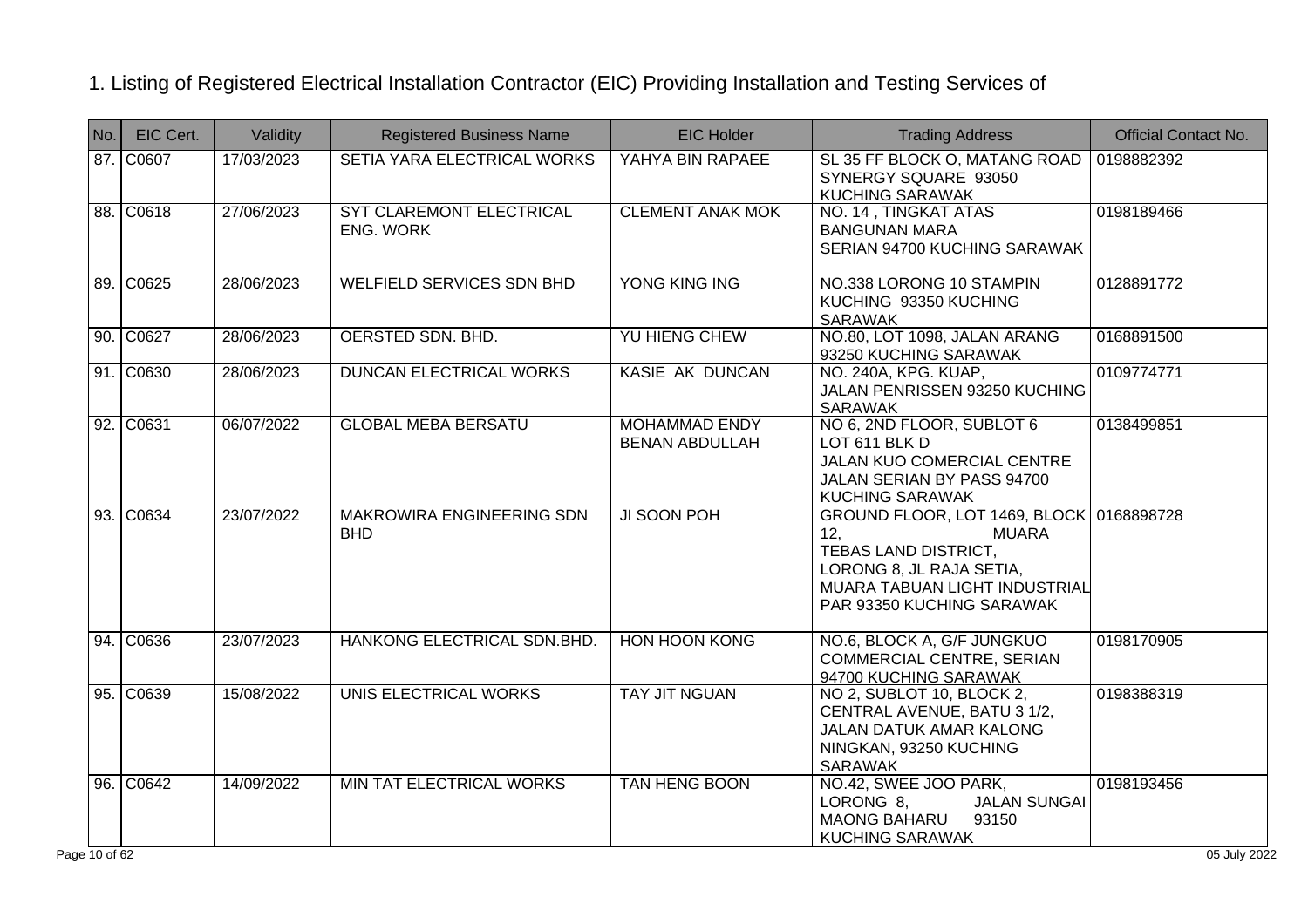| No. | EIC Cert.  | Validity   | <b>Registered Business Name</b>             | <b>EIC Holder</b>                        | <b>Trading Address</b>                                                                                                     | <b>Official Contact No.</b> |
|-----|------------|------------|---------------------------------------------|------------------------------------------|----------------------------------------------------------------------------------------------------------------------------|-----------------------------|
|     | 97. C0646  | 15/11/2023 | CHIN KHO ELECTRIC CO.                       | <b>KHO YONG TECK</b>                     | 2ND.<br>LOT 7585,<br>FLR. BGN SIM HUNG<br>JLN KWONG LEE BANK 93450<br><b>KUCHING SARAWAK</b>                               | 0198892771                  |
|     | 98. C0655  | 01/02/2023 | AIDILE AIRCON & ELECTRICAL<br><b>WORKS</b>  | <b>MOHAMAD BUANG ABD</b><br><b>WAHID</b> | NO 1478 LRG PIALA 9<br>TAMAN SUKMA PETRA JAYA 93050<br><b>KUCHING SARAWAK</b>                                              | 0198778152                  |
|     | 99. C0658  | 27/03/2023 | KIAN FUI ELECTRICAL CO.                     | <b>LAI ENG THAI</b>                      | LOT 302, 1ST FLOOR, JALAN<br>SEKAMA, 93300 KUCHING<br><b>SARAWAK</b>                                                       | 6012 8831230                |
|     | 100. C0661 | 28/03/2023 | POLEPEG ENTERPRISE                          | <b>IBRAHIM BIN JOL</b>                   | <b>GROUND FLOOR, SUBLOT NO.16</b><br>(SURVEY LOT 13458) SECTION 65,<br>KCLD, JALAN SEMARAK 93050<br><b>KUCHING SARAWAK</b> | 0128871058                  |
|     | 101. C0662 | 28/03/2023 | <b>FARAD ELECTRICAL WORKS</b>               | <b>LIEW CHEE HIUNG</b>                   | 847, TABUAN HEIGHTS<br>JLN SONG, 93350 KUCHING<br><b>SARAWAK</b>                                                           | 0198266123                  |
|     | 102. C0678 | 11/07/2023 | TONG LIAN M & E SDN. BHD.                   | <b>HO BOON TIONG</b>                     | 2ND FLOOR, SL 6681, NO 355,<br>TABUAN LARU COM CTR,<br>JLN TABUAN LARU, 93350 KUCHING<br><b>SARAWAK</b>                    | 0168897085                  |
|     | 103. C0680 | 13/07/2023 | SYARIKAT JAYA LETRIK DAN<br><b>KELUARGA</b> | MOHAMAD ALI BIN ZAIDI                    | LOT 153B, TINGKAT 1,<br>LORONG 1 OFF JALAN SATOK,<br>93400 KUCHING SARAWAK                                                 | 0138108255                  |
|     | 104. C0687 | 08/08/2022 | <b>HICIRBS SDN BHD</b>                      | <b>LING CHEW SENG</b>                    | SECTION 62, JALAN 0128086933<br>544<br>ANG CHENG HO 93100 KUCHING<br><b>SARAWAK</b>                                        |                             |
|     | 105. C0701 | 22/09/2022 | CF JAYA ELECTRICAL SDN. BHD.                | <b>VOON TET KHIONG</b>                   | NO.5 TAPAH BAZAAR, 22 MILE<br>KUCHING SERISN ROAD 94200<br><b>KUCHING SARAWAK</b>                                          | 0198265280                  |
|     | 106. C0706 | 02/11/2022 | <b>MORGAN ELECTRICAL WORKS</b>              | <b>THAM MOH KUAN</b>                     | NO. 4 JALAN DATUK HAMDAN OFF 0128888101<br>JALAN TABUAN 93200 KUCHING<br><b>SARAWAK</b>                                    |                             |
|     | 107. C0707 | 02/11/2023 | <b>SONIC ELECTRICAL WORKS</b>               | <b>GOH PENG PHENG</b>                    | 7764, LRG STAMPIN 7A, JLN<br>STAMPIN 93350 KUCHING<br><b>SARAWAK</b>                                                       | 019 8588288                 |
|     | 108. C0725 | 04/03/2023 | <b>J.D. ENTERPRISE</b>                      | <b>WANG KEE CHU</b>                      | NO. 44A, 3 RD FLOOR, BLK F,<br>KING'S CENTRE 93300 KUCHING<br><b>SARAWAK</b>                                               | 0198865421                  |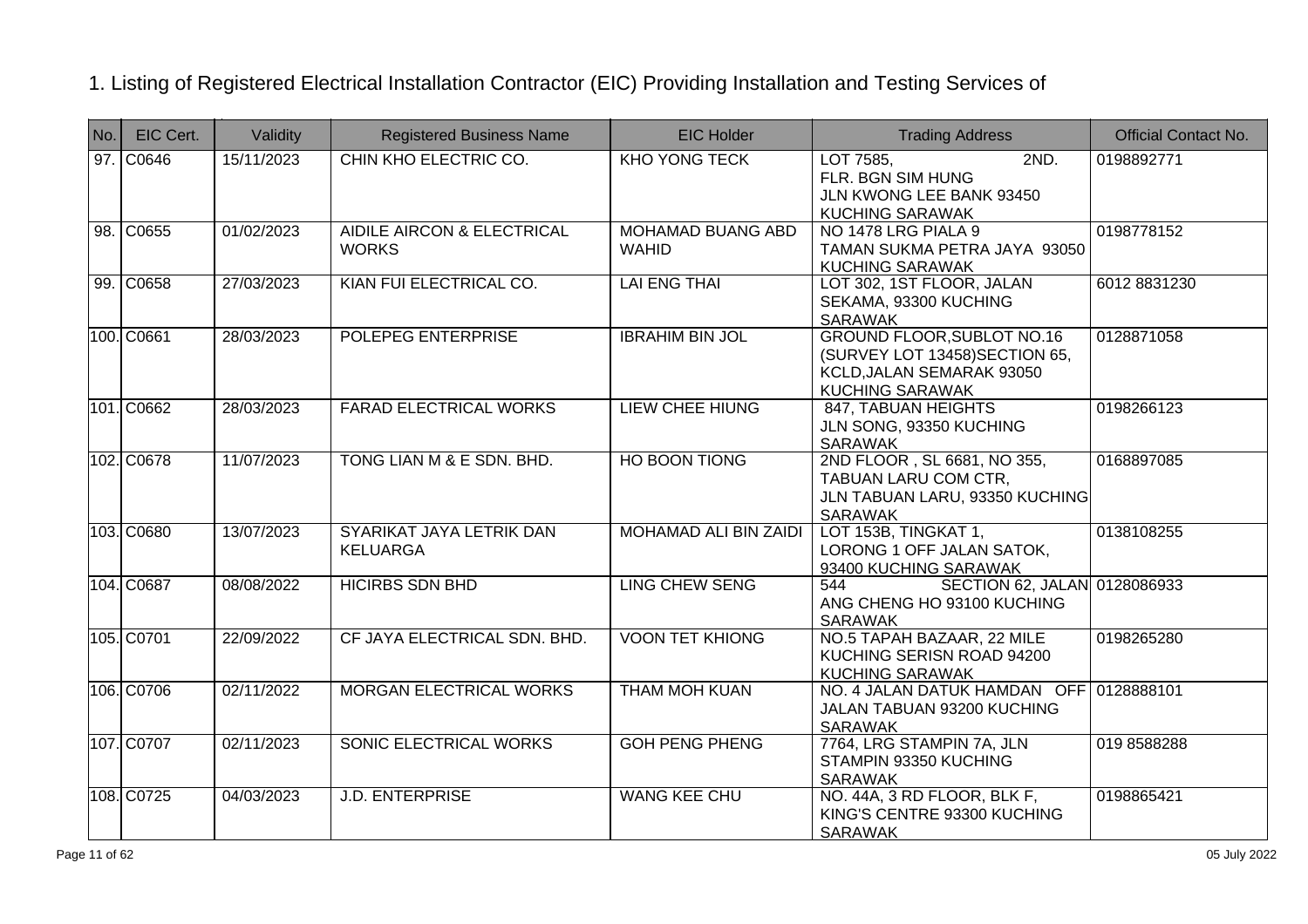| $N$ o. | EIC Cert.  | Validity   | <b>Registered Business Name</b>               | <b>EIC Holder</b>                      | <b>Trading Address</b>                                                                                                                                      | <b>Official Contact No.</b> |
|--------|------------|------------|-----------------------------------------------|----------------------------------------|-------------------------------------------------------------------------------------------------------------------------------------------------------------|-----------------------------|
|        | 109. C0731 | 26/03/2023 | THE SARAWAK ELECTRICAL<br><b>WORKS</b>        | <b>FRANCIS CHEW JOON</b><br><b>FAH</b> | NO.114, EVERBRIGHT PARK,<br>3RD.MILE, ROCK ROAD, 93250<br><b>KUCHING SARAWAK</b>                                                                            | 0198865846                  |
|        | 110. C0733 | 26/03/2023 | OKU ENTERPRISE SDN. BHD.                      | <b>JEREMY ALWYN JUEL</b>               | LOT 6677, 1ST FLOOR,<br><b>TABUAN LARU COMMERCIAL</b><br>CENTRE,<br>OFF JALAN SONG<br>93350 KUCHING SARAWAK                                                 | 0138391622                  |
|        | 111. C0736 | 14/12/2022 | <b>TOKOH ILHAM SDN. BHD.</b>                  | <b>LAURENCE ANAK</b><br><b>DALING</b>  | 1ST & 2ND FLOOR,<br><b>SALAK</b><br>5812, BLOCK 17,<br>LAND DISTRICT 2, LAMAN<br><b>CENDERAWASIH PH 3, JLN</b><br>SEMARIANG 93050 KUCHING<br><b>SARAWAK</b> | LOT 0135646682              |
|        | 112. C0737 | 22/04/2023 | <b>ACCURATE TECHNICS HOLDING</b><br>SDN. BHD. |                                        | HOSEA DOMINIC NISENG 1ST & 2ND FLOOR, SL 33,<br>PREMIER 101 COMMERCIAL<br>CENTRE,<br><b>JALAN KEMPAS,</b><br>93350<br><b>KUCHING SARAWAK</b>                | 0198599019                  |
|        | 113. C0760 | 30/07/2022 | PATRICK ELECTRICAL WORKS                      | PATRICK WIL AK GOEE                    | 1ST FLOOR, SL.6, LOT 1498,<br><b>BLOCK 6 SPLD</b><br>TONDONG-BATU KAWA ROAD<br><b>BAU 94000 KUCHING SARAWAK</b>                                             | 0198157319                  |
|        | 114. C0765 | 10/08/2022 | SRI JAYA M&E SDN. BHD                         | <b>MOK CHEE K'NG</b>                   | 9, KPG. MUARA TEBAS 93350<br><b>KUCHING SARAWAK</b>                                                                                                         | 0138118292                  |
|        | 115. C0767 | 10/08/2022 | <b>LIM ELECTRICAL WORKS</b>                   | <b>LIM ENG NGUAN</b>                   | 112, PADUNGAN ROAD 93250<br><b>KUCHING SARAWAK</b>                                                                                                          | 0168867899                  |
|        | 116. C0769 | 10/08/2022 | <b>TEKNIK SK SDN BHD</b>                      | <b>TAY OUI HIONG</b>                   | 21, LORONG 7 ENSING TIMUR,<br>STAPOK UTAMA 93250 KUCHING<br><b>SARAWAK</b>                                                                                  | 0198177889                  |
|        | 117. C0772 | 16/08/2022 | SYARIKAT NUURSOFEA                            | DORLAN BIN HJ BUANG                    | NO.57 JALAN ASTANA PETRA JAYA<br>93050 KUCHING SARAWAK                                                                                                      | 0198536885                  |
|        | 118. C0775 | 29/08/2023 | <b>ASTRAL ELECTRICAL WORKS</b>                | <b>WONG FOO KOK</b>                    | NO. 15, YUNG KONG PARK, 93300<br><b>KUCHING SARAWAK</b>                                                                                                     | 0198886832                  |
|        | 119. C0779 | 08/10/2022 | MARSAMA ELECTRICAL WORKS                      | <b>MARSID BIN DAHALAN</b>              | 1ST FLOOR, SUBLOT 82, LOT 5543,<br>BANDAR BARU SEMARIANG 93050<br><b>KUCHING SARAWAK</b>                                                                    | 0128557181                  |
|        | 120. C0780 | 09/10/2022 | N.K.F ELECTRICAL WORKS                        | <b>NG KIM FAH</b>                      | 5422, GROUND FLOOR, BLK A, RH<br>PLAZA, 93250 KUCHING SARAWAK                                                                                               | 0168787320                  |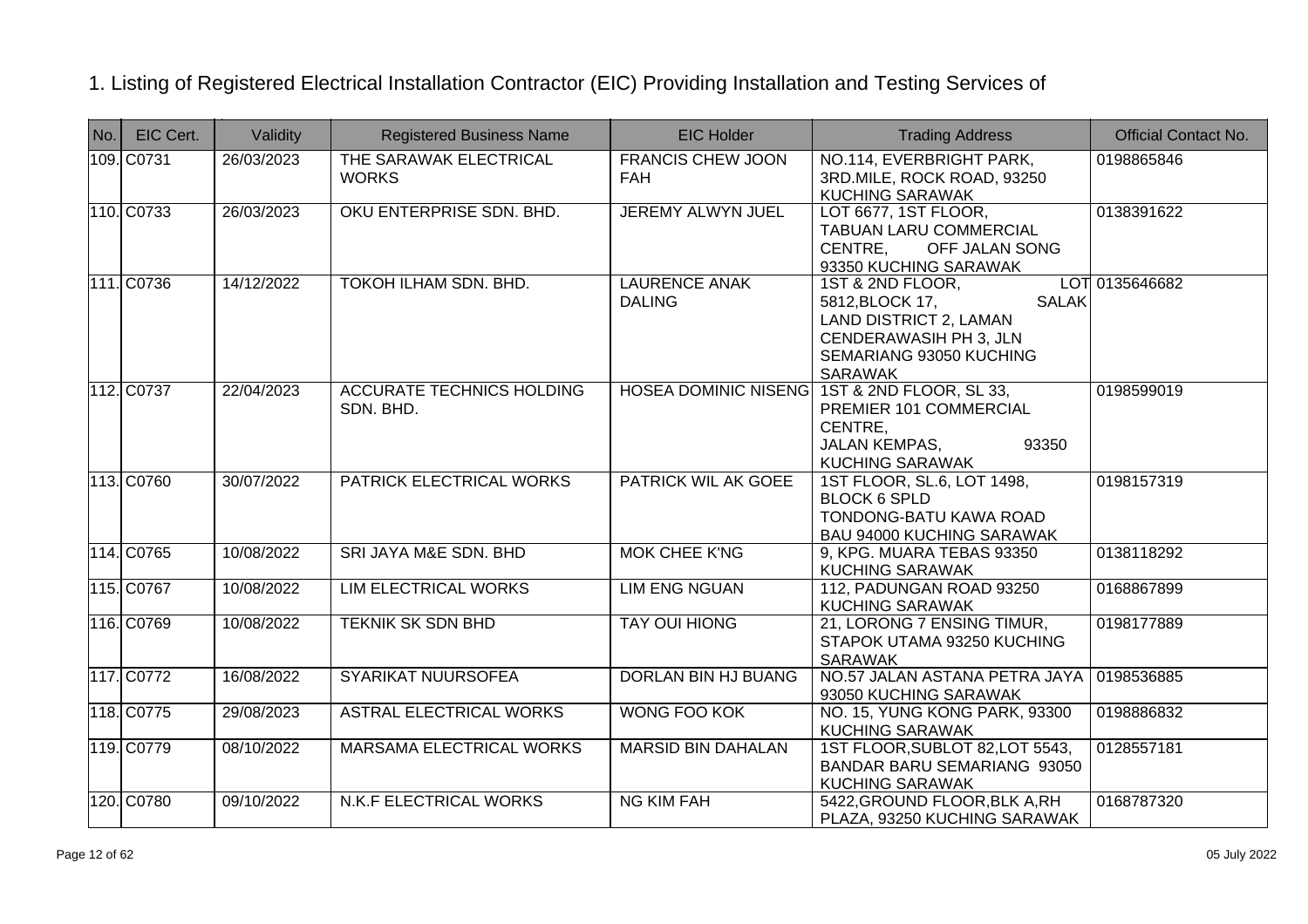| No. | EIC Cert.  | Validity   | <b>Registered Business Name</b>                        | <b>EIC Holder</b>                                | <b>Trading Address</b>                                                                                                                                          | <b>Official Contact No.</b>   |
|-----|------------|------------|--------------------------------------------------------|--------------------------------------------------|-----------------------------------------------------------------------------------------------------------------------------------------------------------------|-------------------------------|
|     | 121. C0781 | 21/10/2022 | THUNG TAK ELECTRICAL WORKS                             | <b>LIEW JUI LOI</b>                              | NO 159, 1ST FLOOR, JLN<br>PADUNGAN, 93100 KUCHING<br><b>SARAWAK</b>                                                                                             | 0198869283                    |
|     | 122. C0782 | 30/10/2022 | AWANG SHARKAN & SONS<br><b>ELECTRICAL WORKS</b>        | <b>AWANG SAMSURI BIN</b><br><b>AWANG SHARKAN</b> | 79, JLN PUNAI, RPR FASA I,<br>JLN ASTANA,<br>PETRA JAYA, 93050 KUCHING<br>SARAWAK                                                                               | 0198276343                    |
|     | 123. C0783 | 05/11/2022 | <b>THIAM ELECTRICAL</b><br><b>CONSTRUCTION SDN BHD</b> | <b>CHU GWO JIUN</b>                              | LOT 1574, BLK 12, TRAVILION LIGHT 0138015171<br><b>INDUSTRIAL PARK</b><br><b>JLN</b><br>SETIA RAJA 93350 KUCHING<br><b>SARAWAK</b>                              |                               |
|     | 124. C0794 | 26/12/2022 | RAGAM MUHIBBAH SDN. BHD.                               | PARMIN BIN JAMEO                                 | NO. 10C, 1ST FLOOR<br><b>LOT</b><br>265, SECTION 10, KTLD<br>NANAS ROAD 93400 KUCHING<br>SARAWAK                                                                | 019-8741202 & 019-<br>8576516 |
|     | 125. C0795 | 26/12/2022 | ROYAL ELECTRICAL WORKS                                 | <b>LIEW TZE CHIN</b>                             | 22, HONG NION GARDEN,<br>GF FL LRG 8A, TMN SKY,<br>OFF GREEN ROAD 93150 KUCHING<br><b>SARAWAK</b>                                                               | 0138294241                    |
|     | 126. C0796 | 26/12/2022 | NAIMAN AL-FAROUK ENTERPRISE                            | <b>RAMBLI BIN SOJAI</b>                          | LOT 6907, 1ST FLOOR,<br><b>JALAN PENDING</b><br><b>KUCHING</b><br>93450 KUCHING SARAWAK                                                                         | 0138049959                    |
|     | 127. C0806 | 08/03/2023 | CHAN JING ELECTRICAL SDN. BHD.                         | <b>FONG CHEE CHANG</b>                           | LOT 1502 BLK. 36<br><b>BATU 8 LND. PARK</b><br>JALAN MUARA TUANG 93250<br><b>KUCHING SARAWAK</b>                                                                | 0198763586                    |
|     | 128. C0812 | 01/04/2023 | <b>MICRO HYBRID POWER SYSTEM</b><br><b>WORKS</b>       | <b>CHEE SIAW NYUK</b>                            | F-G3, LOT 1329, DEMAK LAUT COM. 0168887685<br>CENTRE PHASE 2, 93050 KUCHING<br>SARAWAK                                                                          |                               |
|     | 129. C0823 | 22/04/2023 | UNI-KENYALANG ENGINEERING<br><b>SDN BHD</b>            | <b>DONNA LAI MUK HUI</b>                         | 51, TABUAN DESA COMMERCIAL<br><b>CENTRE</b><br><b>(TAMAN TABUAN</b><br>DESA)<br><b>LORONG KERANJI 4</b><br>OFF JALAN KERANJI 93350<br><b>KUCHING SARAWAK</b>    | 0168603030                    |
|     | 130. C0824 | 22/04/2023 | KOK VOO ELECTRICAL WORKS                               | <b>CHAI KOK VOO</b>                              | 2ND FLOOR, LOT 3222 (SL9) TT3<br><b>COMM</b><br>JALAN CANNA 93350<br><b>KUCHING</b><br>SARAWAK, EAST<br>MALAYSIA<br>JALAN CANNA 93350<br><b>KUCHING SARAWAK</b> | 0168785888                    |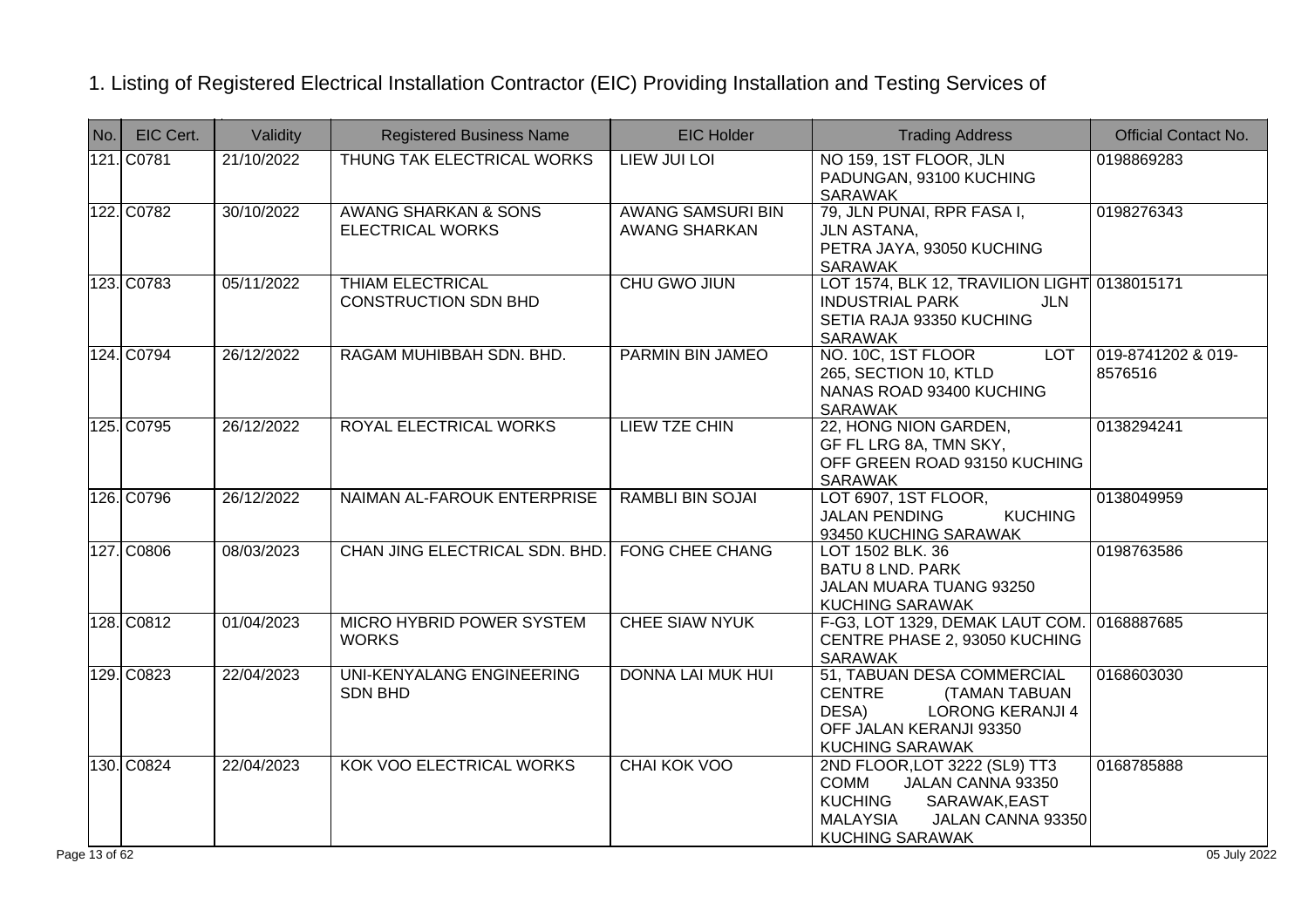| No.        | EIC Cert.  | Validity   | <b>Registered Business Name</b> | <b>EIC Holder</b>                           | <b>Trading Address</b>                                                                                                               | <b>Official Contact No.</b> |
|------------|------------|------------|---------------------------------|---------------------------------------------|--------------------------------------------------------------------------------------------------------------------------------------|-----------------------------|
|            | 131. C0845 | 21/06/2023 | <b>VSE ELECTRICAL SDN BHD</b>   | TAN JIN KIAT                                | LOT 3410, BLOCK 12,<br>VISTA INDUSTRIAL PARK,<br>MUARA TEBAS LAND DISTRICT,<br>OFF JALAN SETIA RAJA, 93350<br><b>KUCHING SARAWAK</b> | 0146914731                  |
|            | 132. C0846 | 21/06/2023 | HENG LEON ELECTRICAL WORKS      | <b>LIM TECK HUA</b>                         | NO. 204, JALAN FOOCHOW NO. 1<br>93300 KUCHING SARAWAK                                                                                | 0138114485                  |
|            | 133. C0850 | 21/07/2022 | ILHAM GERGASI SDN. BHD.         | <b>KHO AI MING</b>                          | <b>SUBLOT 10, LOT 2164</b><br>SMI INDUSTRIAL PARK<br>JALAN BAKO, DEMAK LAUT 93050<br><b>KUCHING SARAWAK</b>                          | 0198883034                  |
|            | 134. C0863 | 03/09/2022 | <b>CERGAS ASLI SDN BHD</b>      | <b>ABANG AZAHARI BIN</b><br>ABANG ABU BAKAR | NO. 51. SUITE 1,<br>KUEH HOCK KUI COMMERCIAL<br>CENTRE,<br>JALAN TUN AHMAD ZAIDI ADRUCE,<br>93150 KUCHING SARAWAK                    | 0198591434                  |
|            | 135. C0869 | 08/09/2022 | <b>Z.N.S ENTERPRISE</b>         | <b>ZAMERI BIN SAMI</b>                      | TINGKAT 3, SUB LOT 2, BLOCK F,<br><b>FASA 3 DEMAK LAUT COMMERCIAL</b><br>CENTRE 93450 KUCHING SARAWAK                                | 0138249613                  |
|            | 136. C0885 | 13/06/2023 | WTE TECHNOLOGIES(S) SDN BHD     | <b>CHIN KIAN CHUNG</b>                      | NO 54, LOT3787, 2ND FLOOR,<br>LIANG KEE COMMERCIAL CENTRE,<br>41/2 MILES, JALAN PENRISSEN,<br>93250 KUCHING SARAWAK                  | 0168886768                  |
|            | 137. C0887 | 17/11/2023 | SYARIKAT ARAH SAMBUNGAN         | <b>AZAHARI BIN RAHMAN</b>                   | 3RD FLOOR, LOT 220.<br><b>SECTION</b><br>11 KTLD, JALAN SATOK 93400<br><b>KUCHING SARAWAK</b>                                        | 0105354946                  |
|            | 138. C0890 | 09/12/2022 | SYARIKAT RITMA CERIA            | POH TAW HOCK                                | $3$ BLK<br>NO.S/L 60 TKT<br>H STUTONG PARADE COMM<br>CTR JALAN SETIA RAJA KUCHING<br>93350 KUCHING SARAWAK                           | 0178776477                  |
|            | 139. C0893 | 17/12/2022 | <b>SCHEMATIC VISION SDN BHD</b> | <b>CHIANG SENG SIANG</b>                    | UNIT AK 211, 1ST FLOOR, BATU<br>KAWA<br><b>JALAN BATU</b><br><b>KAWA</b><br><b>JLN BATU KAWA</b><br>93250 KUCHING SARAWAK            | 0198366633                  |
|            | 140. C0900 | 27/12/2022 | YEW LIANG ELECTRICAL SDN. BHD.  | <b>TAN TZE MING</b>                         | 159, PADUNGAN ROAD, 93100<br><b>KUCHING SARAWAK</b>                                                                                  | 0198265159                  |
|            | 141 C0901  | 29/12/2022 | YARZAM ELECTRO-TECHNO           | YARUL NIZAM BIN                             | NO I-G-4, LOT 1329, BLOCK 1,                                                                                                         | 0198196153                  |
| e 14 of 62 |            |            |                                 |                                             |                                                                                                                                      | 05 July 2022                |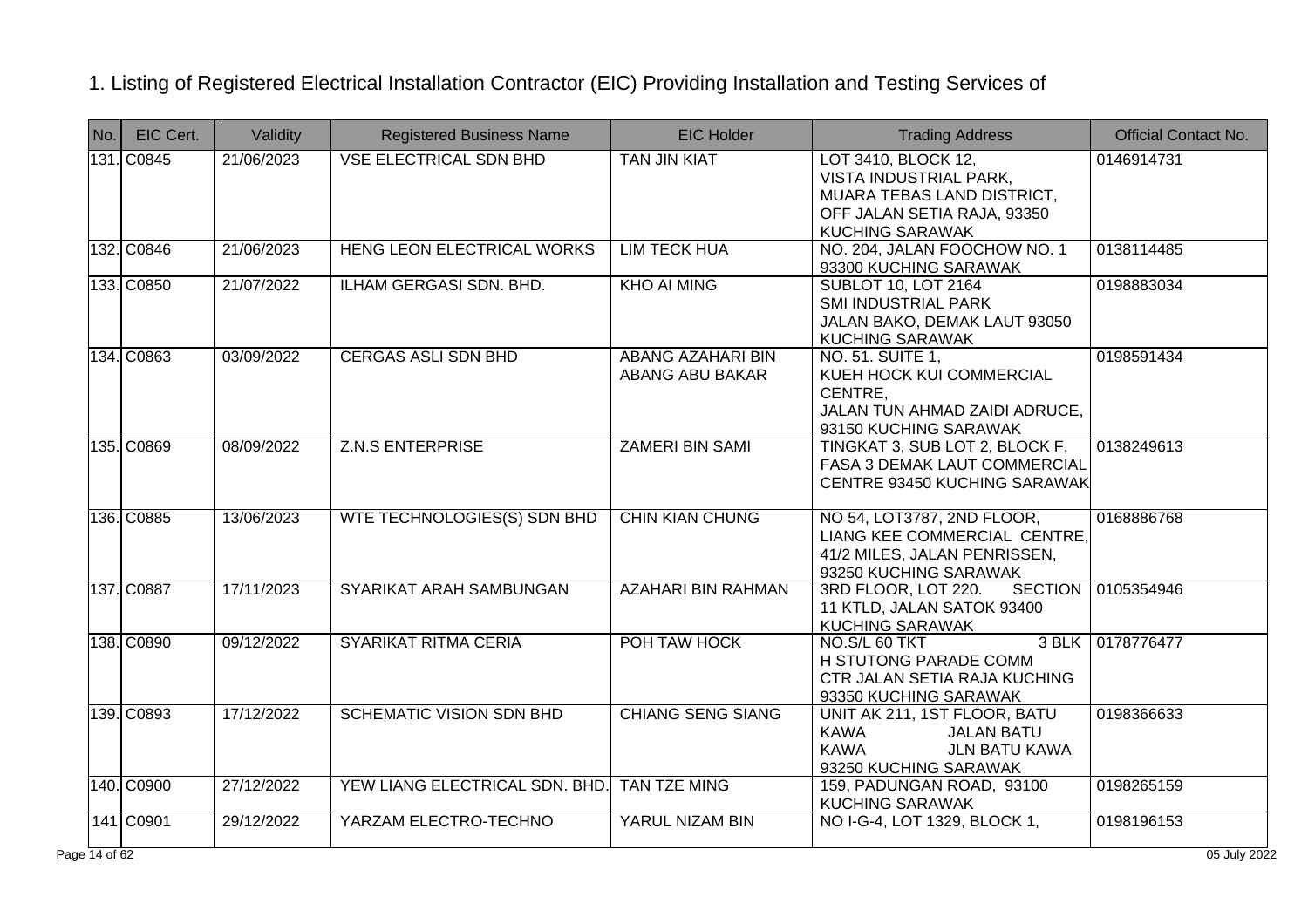| No.    | EIC Cert.  | Validity   | <b>Registered Business Name</b> | <b>EIC Holder</b>                                        | <b>Trading Address</b>                                                                                                                                              | <b>Official Contact No.</b> |
|--------|------------|------------|---------------------------------|----------------------------------------------------------|---------------------------------------------------------------------------------------------------------------------------------------------------------------------|-----------------------------|
| $\sim$ | C0901      | 29/12/2022 | <b>COMPANY</b>                  | <b>HASHIM</b>                                            | <b>DEMAK</b><br><b>JALAN BAKO,</b><br>LAUT COMMERCIAL CENTRE, 93050<br><b>KUCHING SARAWAK</b>                                                                       | 0198196153                  |
|        | 142. C0910 | 09/04/2023 | AD ENTERPRISE                   | <b>ANDREW DALIN ANAK</b><br><b>GUANG</b>                 | NO. 4 TKT. 1<br><b>BANGUNAN MARA</b><br>SERIAN 94700 KUCHING SARAWAK                                                                                                | 0198165337                  |
|        | 143. C0919 | 09/06/2023 | <b>WEI LEI ELECTRICAL</b>       | <b>LEIW HUAT HENG</b>                                    | NO 58, LOT 12019, BLOCK 16,<br>PREMIER 101,<br>JALAN<br>TUN JUGAH, 93350 KUCHING<br><b>SARAWAK</b>                                                                  | 0128089823                  |
|        | 144. C0936 | 29/01/2023 | LANG EE ELECTRICAL WORKS        | <b>GOH HORNG JENQ</b>                                    | 120, JALAN PADUNGAN, 93100<br><b>KUCHING SARAWAK</b>                                                                                                                | 0128888195                  |
|        | 145. C0944 | 03/10/2022 | A.R.E ELECTRICAL ENGINEERING    | <b>AMBROSE RAMPING</b><br><b>EBANG</b>                   | BP 208, BATU KAWAH NEW<br><b>TOWNSHIP</b><br><b>JALAN BATU KAWA</b><br>93250 KUCHING SARAWAK                                                                        | 0198851435                  |
|        | 146. C0945 | 03/10/2022 | PRIMETECH CONTRACTORS           | <b>CHRISTOPHER ROLAND</b><br><b>GINES</b>                | NO.99, 1ST FL, SECTION 63<br>DATUK ABANG ABDUL RAHIM 5A<br>JLN DATUK ABANG ABDUL RAHIM<br>93350 KUCHING SARAWAK                                                     | 0168868070                  |
|        | 147. C0946 | 05/11/2023 | <b>U-KIN ENGINEERING</b>        | <b>NAROK ANAK UKIN</b>                                   | 1ST FLOOR, SUBLOT 39, PHASE 28<br>LEE LING COMMERCIAL CENTRE<br>JALAN MATANG 93050 KUCHING<br>SARAWAK                                                               | 0138060686                  |
|        | 148. C0957 | 16/08/2022 | <b>METRO GLIDE SDN BHD</b>      | <b>JOSEPH JONG LOONG</b><br><b>LEONG</b>                 | <b>BATU KAWAH NEW</b><br>AJ201,<br><b>TOWNSHIP</b><br>JLN BT. KAWA,<br>93250 KUCHING SARAWAK                                                                        | 0168891103                  |
|        | 149. C0959 | 22/06/2023 | <b>SAIF COMPANY</b>             | MOHAMMAD SAIFFUDDIN<br>HAMKA BIN ADAM                    | LOT 9734, SUBLOT 24, TINGKAT 2, 0198182731<br><b>JALAN MATANG</b><br><b>JALAN</b><br>MATANG<br><b>LEE LING</b><br>COMMERCIAL CENTRE 93050<br><b>KUCHING SARAWAK</b> |                             |
|        | 150. C0976 | 13/01/2023 | <b>WEFAN CONSTRUCTION</b>       | RATINO SALLAHUDIN BIN LOT 5551, BLOCK 9<br><b>HASSAN</b> | <b>BANDAR BARU SEMARIANG</b><br><b>COMMERCIAL CENTRE</b><br>JALAN SULTAN TENGAH 93050<br><b>KUCHING SARAWAK</b>                                                     | 0148899200                  |
|        | 151. C0978 | 03/08/2022 | ZD CONSTRUCTION SDN BHD         | <b>ZAKRI BIN TAWI</b>                                    | SUBLOT 9 (LOTS 0138022408)<br>1ST FLOOR,<br>LORNG 11,<br>$60 & 61$ ),                                                                                               |                             |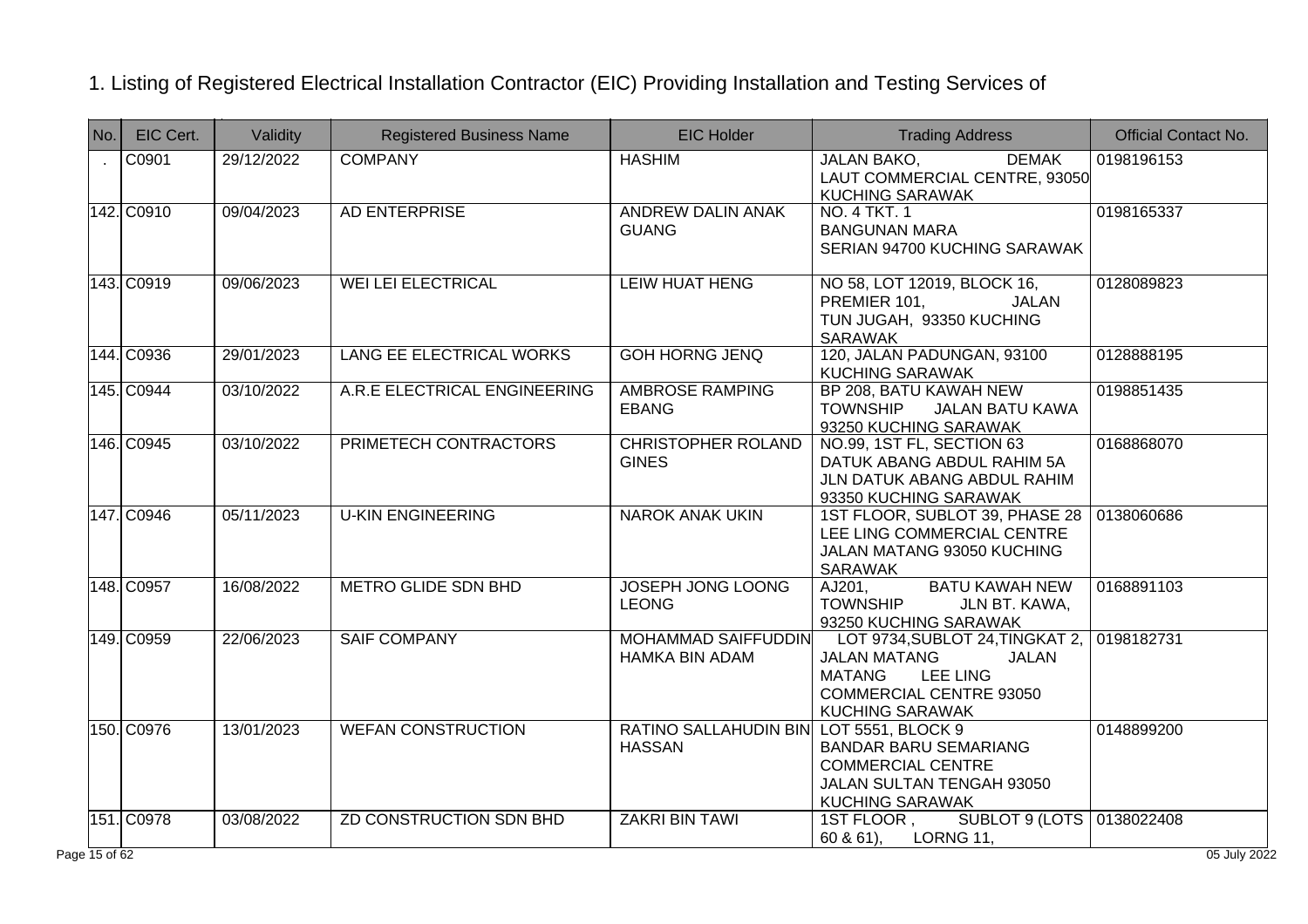| No. | EIC Cert.   | Validity   | <b>Registered Business Name</b>                     | <b>EIC Holder</b>                       | <b>Trading Address</b>                                                                                                                                       | <b>Official Contact No.</b> |
|-----|-------------|------------|-----------------------------------------------------|-----------------------------------------|--------------------------------------------------------------------------------------------------------------------------------------------------------------|-----------------------------|
|     | 151. C0978  | 03/08/2022 | <b>ZD CONSTRUCTION SDN BHD</b>                      | <b>ZAKRI BIN TAWI</b>                   | JALAN RUBBER, 93400 KUCHING<br><b>SARAWAK</b>                                                                                                                | 0138022408                  |
|     | 152. C0982  | 17/02/2023 | <b>ENERGY LINE RESOURCES SDN</b><br><b>BHD</b>      | <b>OSMAN BIN HADAMI</b>                 | 7H-1ST FLOOR<br><b>BAN HOCK</b><br><b>ROAD</b><br>93100 KUCHING<br><b>SARAWAK</b>                                                                            | 0138333404                  |
|     | 153. c0984  | 15/03/2023 | <b>FORTUNE RESOURCES</b>                            | <b>MOHAMAD HISHAM</b><br>ABDULLAH       | LOT 2564, 2ND FLOOR,<br>WISMA KUEH HOCK KUI<br>JALAN SATOK 93400 KUCHING<br><b>SARAWAK</b>                                                                   | 0198566966                  |
|     | 154. C0988  | 05/08/2022 | JK ELECTRICAL & TRADING SDN<br><b>BHD</b>           | <b>TEO LING POH</b>                     | 2ND FLOOR, S/L 38, LOT 11896,<br><b>BLOCK E, TABUAN STUTONG</b><br><b>COMMERCIAL PHASE 2, JALAN</b><br><b>SETIA</b><br>RAJA, 93350<br><b>KUCHING SARAWAK</b> | 0146996999                  |
|     | 155. C0996  | 19/12/2022 | SHOREFIELD SDN BHD                                  | <b>MOHD NAJEEB BIN</b><br><b>KHALID</b> | SHOREFIELD SDN BHD<br>LOT 1025, JLN DEMAK LAUT 7<br><b>LORONG DEMAK LAUT 7A</b><br>SEJINGKAT IND.PARK 93050<br><b>KUCHING SARAWAK</b>                        | 0138333404                  |
|     | 156. C0997  | 12/03/2023 | REVENUE SCOPE SDN. BHD.                             | <b>SUANDI BIN AMIN</b>                  | <b>GROUND FLOOR</b><br>LOT 2062<br>KTLD JALAN UTAMA<br>PENDING INDUSTRIAL ESTATE<br>93450 KUCHING SARAWAK                                                    | 017 885 8859                |
|     | 157. C0998  | 28/03/2023 | SYARIKAT SESCO BERHAD                               | <b>THEN JUNG SENG</b>                   | WISMA SEB, NO. 1<br><b>THE</b><br>ISTHMUS 93050 KUCHING<br><b>SARAWAK</b>                                                                                    | 0138210351                  |
|     | 158. C0999  | 29/03/2023 | SYARIKAT SESCO BERHAD                               | <b>WONG TECK PING</b>                   | 8A, LANE 1, MELOR ROAD, 96000<br>SIBU 95400 KUCHING SARAWAK                                                                                                  | 0198185856                  |
|     | 159. C1000  | 17/04/2023 | <b>CRW MECHANICAL &amp; ELECTRICAL</b><br>SDN. BHD. | LIEW SHOU CHUANG @<br>LIU SHOW CHIN     | NO. 253, LOT 7061, TABUAN<br>HEIGHT 93350 KUCHING SARAWAK                                                                                                    | 0198181783                  |
|     | 160. C1003  | 15/07/2023 | FU DEE HONG ELECTRICAL<br><b>COMPANY</b>            | <b>CHAN CHEE LEONG</b>                  | NO. 80, BATU 4 1/2 MILE<br>JLN PENRISSEN 93250 KUCHING<br><b>SARAWAK</b>                                                                                     | 0198864693                  |
|     | 161. C01009 | 13/12/2022 | SARAWAK ELECTRICAL COMPANY                          | <b>WEE SIANG LOONG</b>                  | 756, JALAN KROKOP 98000 MIRI<br><b>SARAWAK</b>                                                                                                               | 0138356611                  |
|     | 162. C01015 | 16/07/2023 | LOGICON POWER CO.                                   | <b>LING TIU KIAT</b>                    | LOT 2033, G/F, JALAN MURRAYA<br>KROKOP 3, 98000 MIRI SARAWAK                                                                                                 | 0198358258                  |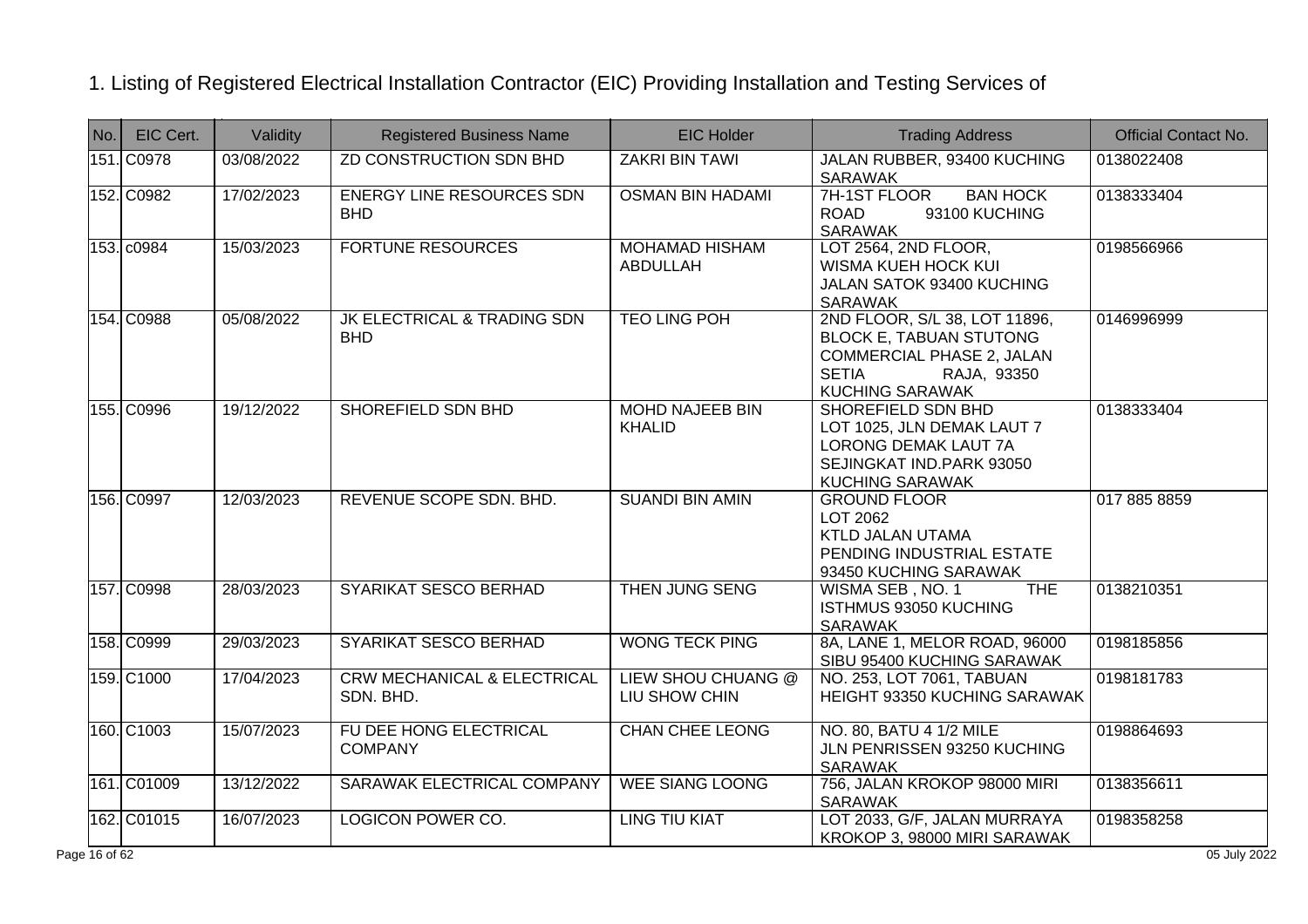| $N$ o. | EIC Cert.   | Validity   | <b>Registered Business Name</b>    | <b>EIC Holder</b>                      | <b>Trading Address</b>                                                                                     | <b>Official Contact No.</b> |
|--------|-------------|------------|------------------------------------|----------------------------------------|------------------------------------------------------------------------------------------------------------|-----------------------------|
|        | 163. C01030 | 16/12/2022 | <b>ANTOM ELECTRICAL SERVICES</b>   | <b>ANG YANG</b>                        | <b>DESA</b><br>LOT 10812<br>SENADIN PHASE 9 98000 MIRI<br><b>SARAWAK</b>                                   | 0105200100                  |
|        | 164. C01031 | 06/01/2023 | PS KAM ELECTRICAL SDN. BHD.        | <b>KAM POH SUNG</b>                    | LOT, 2ND FLR,<br>JLN NAKHODA GAMPAR, 98000 MIRI<br>SARAWAK                                                 | 0178581600                  |
|        | 165. C01086 | 29/05/2023 | <b>SIS ELECTRICAL COMPANY</b>      | <b>WEE SIAO JING</b>                   | <b>JALAN LUTONG</b><br>LOT 6261<br>KUALA BARAM 98000 MIRI<br><b>SARAWAK</b>                                | 0138376969                  |
|        | 166. C01092 | 09/06/2023 | <b>WHK CONTRACTOR</b>              | <b>WONG HOE KIONG</b>                  | LOT 1003, GROUND FLOOR,<br><b>SHOPHOUSE</b><br><b>DESA</b><br>SENADIN 98000 MIRI SARAWAK                   | 0143907755                  |
|        | 167. C01093 | 12/06/2023 | T.C. ELECTRICAL ENTERPRISE         | <b>DESMOND CHIN HUA</b><br><b>MING</b> | 4489 TMN WAH SHIN<br><b>MIRI</b><br>AIRPORT ROAD 98000 MIRI<br><b>SARAWAK</b>                              | 0138318681                  |
|        | 168. C01094 | 12/06/2023 | MAJU JAYA LETRIK COMPANY           | <b>PHUNG YUNG SENG</b>                 | LOT 1215, 1ST FLOOR, BLK 6<br>PUJUT 2 98000 MIRI SARAWAK                                                   | 0132908889                  |
|        | 169. C01099 | 13/07/2023 | <b>CSL KEJURUTERAAN ENTERPRISE</b> | <b>LIBAN ANAK UJANG</b>                | LOT 2947, GRD FLR, BLK 5,<br>MIRI, PUJUT 98000 MIRI SARAWAK                                                | 01118648277                 |
|        | 170. C01107 | 25/09/2022 | <b>WEHAYA SDN BHD</b>              | <b>SIA TZE YANG</b>                    | LOT 1745, BLOCK 3,<br>MCLD, JALAN PRUNUS 3,<br>PIASAU JAYA INDUSTRIAL ESTATE,<br>98008 MIRI SARAWAK        | 0146628988                  |
|        | 171. C01129 | 27/12/2022 | AMEX ELECTRICAL CONTRACTOR         | <b>KUAN MIN YIE</b>                    | LOT 1634, 1ST FLOOR, BLK 9,<br><b>MCLD</b><br>JALAN<br>BENDAHARA. 98000 MIRI SARAWAK                       | 0143997313                  |
|        | 172. C01137 | 09/03/2023 | <b>MAS-ERA COMPANY</b>             | PHILIP ANAK SIDADUM                    | LOT 5489,<br>FIRST FLOOR,<br>DES PUJUT 2 SHOPHOUSE,<br>BANDAR BARU PERMYJAYA, 98000<br><b>MIRI SARAWAK</b> | 0128781109                  |
|        | 173. C01142 | 04/04/2023 | <b>ARUMAS SERVICES</b>             | <b>BRIAN ANAK STANLEY</b>              | LOT 10520, (SUBLOT NO.8),<br>LOT INDUK 871, BLK 5,<br>DAERAH TANAH KUALA BARAM,<br>98000 MIRI SARAWAK      | 0168500250                  |
|        | 174. C01229 | 23/07/2023 | DUKE ENGINEERING SDN. BHD.         | <b>SIM WEI CHING</b>                   | 2ND FLOOR, LOT 1351<br><b>JALAN</b><br>JEE FOH UTAMA 98000 MIRI<br><b>SARAWAK</b>                          | +60128786662                |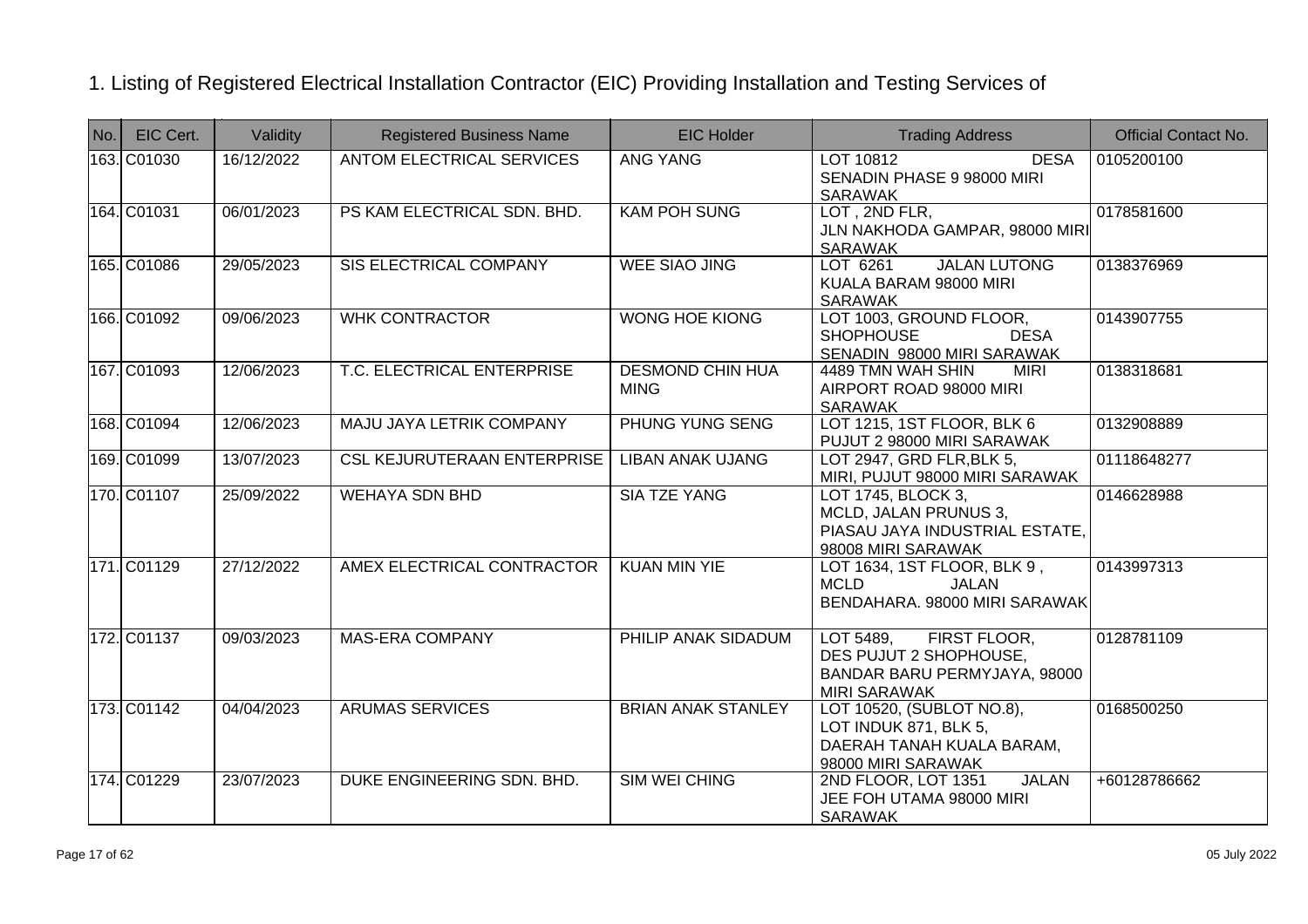| No. | EIC Cert.   | Validity   | <b>Registered Business Name</b>                          | <b>EIC Holder</b>                       | <b>Trading Address</b>                                                                                                          | <b>Official Contact No.</b> |
|-----|-------------|------------|----------------------------------------------------------|-----------------------------------------|---------------------------------------------------------------------------------------------------------------------------------|-----------------------------|
|     | 175. C01236 | 13/08/2022 | <b>BADAS ENERGY</b>                                      |                                         | STEWARD ANAK TUANG SUBLOT 59, SURVEY LOT 7213<br>PARENT LOT 3241, BLK 11, KBLD<br>98000 MIRI SARAWAK                            | 0128956012                  |
|     | 176. C01245 | 09/10/2022 | <b>R &amp; D ENTERPRISE MIRI</b>                         | <b>DOUGLAS BIN BADIYEY</b>              | LOT 513, BLOCK 9<br>MCLD, MERBAU ROAD 98000 MIRI<br><b>SARAWAK</b>                                                              | 0135748146                  |
|     | 177. C01268 | 17/02/2023 | <b>D.E ENTERPRISE</b>                                    | DENVAR ANAK EDWARD<br><b>PETER</b>      | <b>GROUND FLOOR</b><br><b>LOT</b><br><b>KBLD 98000 MIRI</b><br>6107, BLK 11<br>SARAWAK                                          | 0138222010                  |
|     | 178. C0283  | 07/07/2023 | WTH ELECTRICAL COMPANY                                   | <b>WONG TING HUAT</b>                   | NO 774, GR FLOOR<br><b>BINTANG JAYA COMMERCIAL</b><br><b>CENTRE</b><br><b>MIRI 98000 MIRI</b><br>SARAWAK                        | 0198840249                  |
|     | 179. C0435  | 01/12/2022 | <b>T.C.ELECTRICAL ENTERPRISE</b>                         | <b>THOMAS CHIN</b>                      | 4489 TMN WAH SHIN<br><b>MIRI</b><br>AIRPORT ROAD 98000 MIRI<br><b>SARAWAK</b>                                                   | 0198841469                  |
|     | 180. C0445  | 17/06/2023 | SOON FATT ELECTRICAL CO.                                 | <b>BONG SIN THEEN</b>                   | LOT 604, GROUND FLOOR,<br>PELITA COMMERCIAL CENTRE,<br>98000 MIRI SARAWAK                                                       | 0198840878                  |
|     | 181. C0499  | 12/02/2023 | <b>GOLION ELECTRICAL SDN BHD</b>                         | <b>WHO CHEN SIEW</b>                    | LOT 575, GROUND FLOOR<br>PELITA COMMERCIAL CENTRE<br>MIRI-PUJUT ROAD 98000 MIRI<br><b>SARAWAK</b>                               | 0198149767                  |
|     | 182. C0524  | 27/10/2022 | UNIX ELEKTRIKAL SDN BHD                                  | <b>SONG TIING LIK</b>                   | LOT 208, BLOCK 6,<br><b>LAND DISTRICT</b><br>98000<br>MIRI 98000 MIRI SARAWAK                                                   | LAMBIR 0168936363           |
|     | 183. C0575  | 21/07/2023 | CHING ELECTRICAL ENGINEERING<br><b>SERVICE</b>           | YONG ING CHING                          | LOT 2189,<br><b>INDUSTRIAL ESTATE 98000 MIRI</b><br>SARAWAK                                                                     | PIASAU 0168709855           |
|     | 184. C0623  | 28/06/2023 | <b>ELFOMA RB ENTERPRISE</b>                              | <b>HAJIS JAPAR ANAK</b><br><b>LABAW</b> | LOT 6783, 1ST FLOOR,<br><b>TAMAN TUNKU SHOPPING</b><br>CENTRE,<br><b>JALAN</b><br>KUCHING,<br>MIRI 98000<br><b>MIRI SARAWAK</b> | 0198847031                  |
|     | 185. C0683  | 27/07/2023 | <b>WONG &amp; CHING ELECTRICAL</b><br><b>ENGINEERING</b> | <b>WONG IK KHONG</b>                    | LOT 335, BLK 9, MCLD, G/F,<br>BEAUTIFUL JADE CENTRE 98000<br><b>MIRI SARAWAK</b>                                                | 0128778885                  |
|     | 186. C0698  | 03/09/2022 | YII CHIN HOCK ELECTRICAL<br><b>WORKS</b>                 | <b>YII CHIN HOCK</b>                    | GR FLR, LOT 2425, LAMBIR LAND<br>DISTR 98000 MIRI SARAWAK                                                                       | 0198840489                  |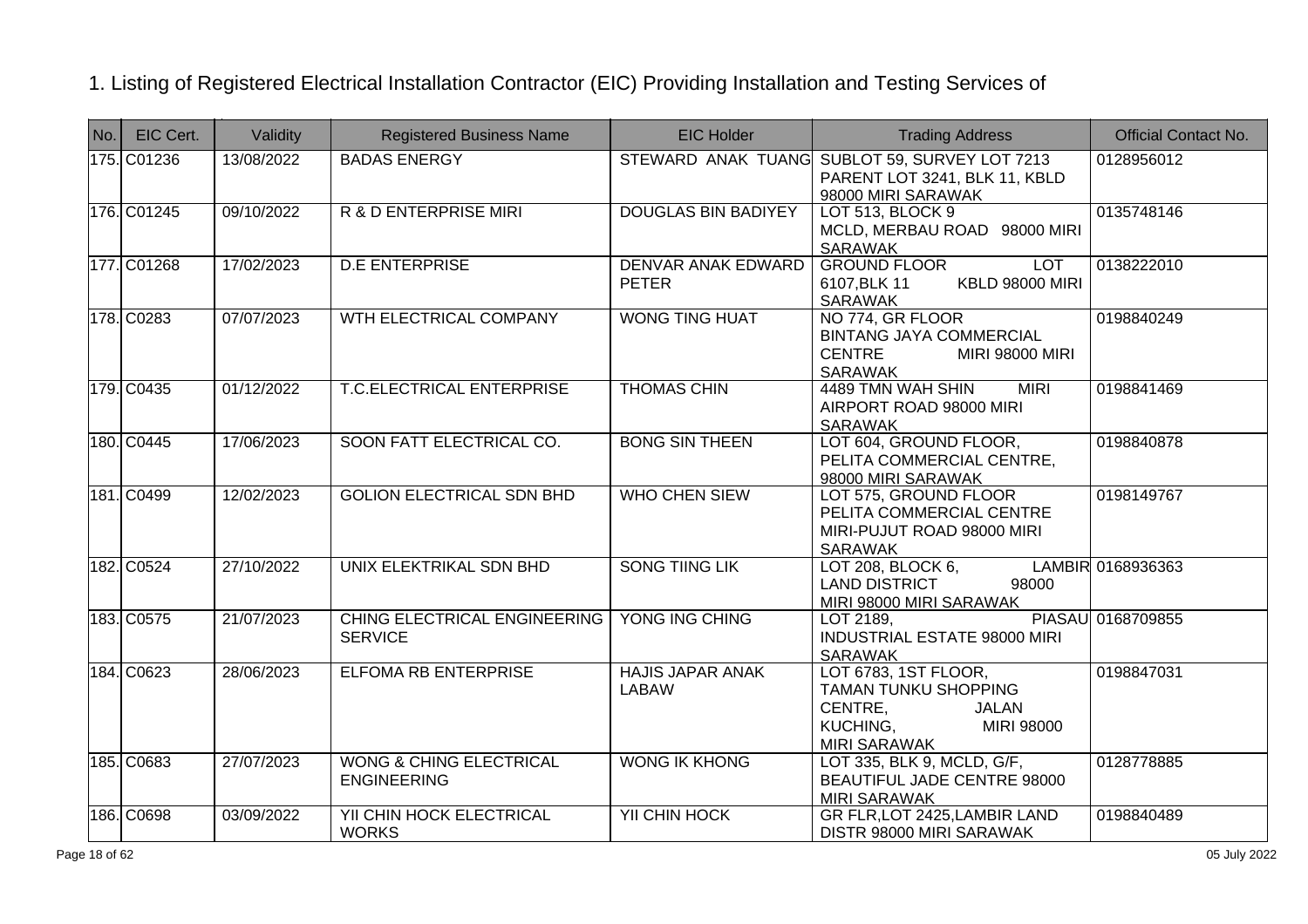| No. | EIC Cert.   | Validity   | <b>Registered Business Name</b>                          | <b>EIC Holder</b>                           | <b>Trading Address</b>                                                                                                             | <b>Official Contact No.</b> |
|-----|-------------|------------|----------------------------------------------------------|---------------------------------------------|------------------------------------------------------------------------------------------------------------------------------------|-----------------------------|
|     | 187. C0719  | 21/01/2023 | <b>UEEC ENGINEERING SDN. BHD.</b>                        | THO SZE KUAN                                | LOT 2959, BLOCK 5, MCLD,<br>1ST<br>FLOOR, LORONG 10, KROKOP,<br>98000 MIRI SARAWAK                                                 | 0128777889                  |
|     | 188. C0744  | 22/06/2023 | LIGHTEN ELECTRICAL CO.                                   | <b>KHO TAD VAI</b>                          | LOT 1827, L2267, JLN CATTLEYA 2,<br>PIASAU INDUSTRIAL ESTATE, 98000<br><b>MIRI SARAWAK</b>                                         | 0138333236                  |
|     | 189. C0880  | 27/10/2022 | KINNANG LAND & MARINE<br>ELECTRICAL SDN. BHD.            | <b>LING KING NANG</b>                       | LOT 723, 33G LORONG 8<br>JALAN JEE POH, KROKOP<br>LORONG NONA 1 98000 MIRI<br><b>SARAWAK</b>                                       | 0138668886                  |
|     | 190. C0918  | 09/06/2023 | WTH ELECTRICAL COMPANY                                   | <b>WONG SIONG UNG</b>                       | NO 774, GR FLOOR<br><b>BINTANG JAYA COMMERCIAL</b><br><b>CENTRE</b><br><b>MIRI</b><br>98000 MIRI SARAWAK                           | 0128076363                  |
|     | 191. C0948  | 20/02/2023 | <b>DETERICH SDN BHD</b>                                  | <b>JIMMY SELI</b>                           | LOT 536, PELITA COMMERCIAL<br><b>CENTRE</b><br>MIRI-PUJUT ROAD, 98000 MIRI<br><b>SARAWAK</b>                                       | 0198191179                  |
|     | 192. C0967  | 17/02/2023 | SAHARIZAN ENTERPRISE                                     | <b>AZMAN BIN SAHARI</b>                     | PIBU MIRI, LOT 2191/2192,<br>SABERKAS COMMERCIAL CENTRE,<br>98000 MIRI SARAWAK                                                     | 0194828038                  |
|     | 193. C0973  | 23/06/2023 | SYSTEMATIC ENGINEERING<br><b>COMPANY</b>                 | <b>CHEN SIEW PHIN</b>                       | <b>JALAN ILUM</b><br>LOT 10823<br><b>KUALA BARAM BY PASS</b><br>SENADIN ENTERPRISE PARK<br>PHASE 9 98000 MIRI SARAWAK              | 0198851269                  |
|     | 194. C0977  | 26/01/2023 | <b>GLORIOUS (NG) ELECTRICAL</b><br>ENGINEERING SDN. BHD. | <b>NG HONG CHING</b>                        | LOT 7958, JLN LUTONG-KUALA<br>BARAM,<br><b>SENADIN</b><br>ENTERPRISE PARK PHASE 9, 98000<br><b>MIRI SARAWAK</b>                    | 0138869371                  |
|     | 195. C01019 | 10/02/2023 | MARK MARITIME SDN. BHD.                                  | <b>LING TIU LEE</b>                         | NO.9 1ST FLOOR<br>JALAN PAHLAWAN 7G, 96000 SIBU<br><b>SARAWAK</b>                                                                  | 0128089917                  |
|     | 196. C01029 | 02/09/2022 | <b>SUSUN TENAGA RESOURCES</b>                            | <b>KHAIRULDDIN QALAM</b><br><b>BIN DAUD</b> | SL 29, LOT 1194, BLOCK 1<br>2ND<br><b>MENYAN LAND</b><br><b>FLOOR</b><br><b>DISTRICT</b><br>SIBU JAYA 96000<br><b>SIBU SARAWAK</b> | 0138087711                  |
|     | 197. C01049 | 05/11/2022 | NEW GREAT WALL ELECTRICAL<br>TRADING CO.                 | <b>ZACHARY HO KING</b><br><b>GUAN</b>       | LORONG <sub>12</sub><br>NO. 12H,<br>JALAN CHERRY 96000 SIBU<br><b>SARAWAK</b>                                                      | 0168096800                  |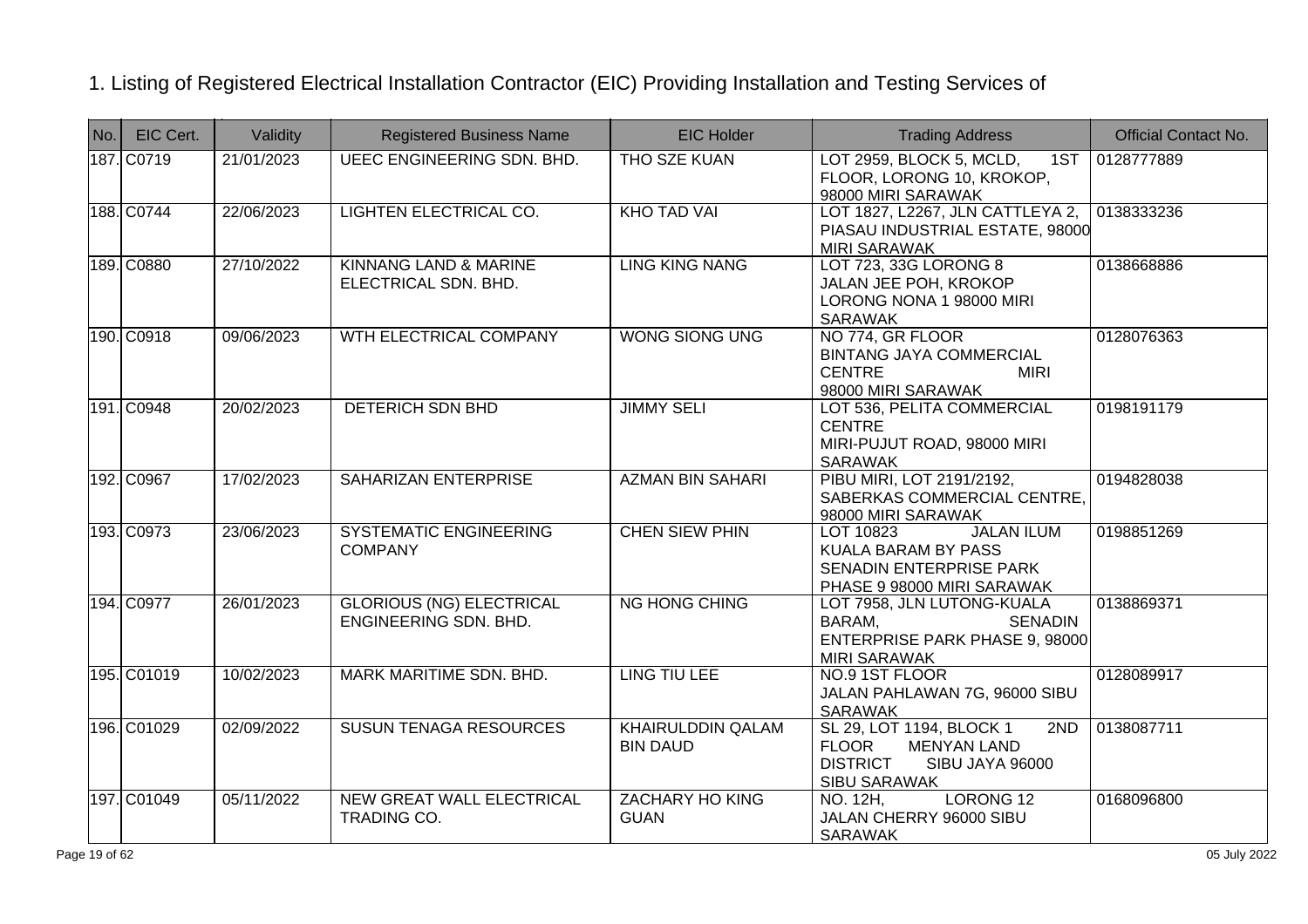| No. | EIC Cert.   | Validity   | <b>Registered Business Name</b>                            | <b>EIC Holder</b>                   | <b>Trading Address</b>                                                                                                                                             | <b>Official Contact No.</b> |
|-----|-------------|------------|------------------------------------------------------------|-------------------------------------|--------------------------------------------------------------------------------------------------------------------------------------------------------------------|-----------------------------|
|     | 198. C01061 | 01/11/2022 | <b>SYARIKAT TAJAU TEPUS</b><br><b>ENTERPRISE</b>           | <b>FRANKIE ANAK GAMANG</b>          | SUBLOT 1, LOT 369, G.L.D,<br>SELANGAU 96000 SIBU SARAWAK                                                                                                           | 0107900674                  |
|     | 199. C01148 | 06/06/2023 | <b>BAO DE LI COMPANY</b>                                   | <b>LUCAS HO KIANG BOH</b>           | NO. 9, 1ST FLOOR,<br>96000 SIBU,<br><b>MAJU</b><br>SARAWAK 96000 SIBU SARAWAK                                                                                      | JALAN 601111771153          |
|     | 200. C01171 | 12/09/2022 | SALLEH ENTERPRISE                                          | <b>SALLEH BIN TAIB</b>              | NO.75, (2ND FLOOR),<br><b>JALAN KAMPUNG NYAB</b><br>(LOT 651 BLOCK 4 SIBU TOWN<br>DISTRI 96000 SIBU SARAWAK                                                        | 0138452065                  |
|     | 201. C01181 | 05/11/2022 | <b>SYAHIRAH ENTERPRISE</b>                                 | <b>MOHAMAD SALIHIN BIN</b><br>LAMIN | NO.25, TINGKAT 3<br>JALAN TUANKU OSMAN 96000 SIBU<br><b>SARAWAK</b>                                                                                                | 0138014766                  |
|     | 202. C01182 | 05/11/2022 | <b>BELAWAI ENTERPRISE</b>                                  | <b>DOMINIC ANAK SAMI</b>            | NO .24 (1ST FLOOR), SIBU JAYA<br><b>COMMERCIAL CENTRE</b><br>LOT 3209 BLOCK 1 MENYAN LAND<br>DISTRICT 96000 SIBU SARAWAK                                           | 0109039669                  |
|     | 203. C01224 | 16/07/2023 | <b>KB SERVICES ENTERPRISE</b>                              | <b>KUSAIRI BEHARI</b>               | PUSAT INKUBATOR DAN<br><b>BIMBINGAN USA</b><br>NO 38&40<br>LOT 2052-2053 TINGKAT 1<br><b>NO</b><br>38&40 LOT 2052-2053 TINGKAT 1<br>JALAN INTAN 96000 SIBU SARAWAK | 01121096409                 |
|     | 204. C01284 | 29/07/2022 | <b>INDAH TENAGA ELECTRICAL</b><br><b>ENGINEERING WORKS</b> | <b>STEVEN SII HOU KIONG</b>         | NO.5-A, (G/F) LORONG DING LIK<br>KONG 12 96000 SIBU SARAWAK                                                                                                        | 0143982977                  |
|     | 205. C0226  | 23/08/2022 | UL ENGINEERING SDN BHD                                     | <b>UNG SING GUO</b>                 | NO. 9, 2ND FLOOR, RAMINWAY,<br>96000 SIBU SARAWAK                                                                                                                  | 60128876788                 |
|     | 206. C0244  | 21/09/2022 | <b>FOO TYE ELECTRICAL</b><br><b>ENGINEERING SDN BHD</b>    | <b>TIONG KING LEH</b>               | 23B, LORONG THEN KUNG SUK 4<br>96000 SIBU SARAWAK                                                                                                                  | 019-8877588                 |
|     | 207. C0247  | 28/11/2022 | KING'S ELECTRICAL WORKS                                    | <b>HII TAO CHIN</b>                 | NO:12, TGKT 1. LRG 17<br>JALAN SALIM 96000 SIBU SARAWAK                                                                                                            | 0198782662                  |
|     | 208. C0415  | 16/10/2023 | POWER ELECTRICAL SERVICE                                   | <b>WONG DIEN CHII</b>               | NO 22, 1ST FLOOR, JLN MERDEKA, 0198867365<br>LANE 5, 96000 SIBU SARAWAK                                                                                            |                             |
|     | 209. C0425  | 02/09/2023 | HII HUA CHUON ELECTRICAL<br><b>WORKS</b>                   | <b>HII HUA CHUON</b>                | <b>JALAN TUNKU</b><br>NO. 7,<br><b>ABDUL RAHMAN</b><br><b>MAIN</b><br>ROAD, LORONG 8B,<br>(NEAR<br>STAR MEGA MALL) 96000                                           | 0198186656                  |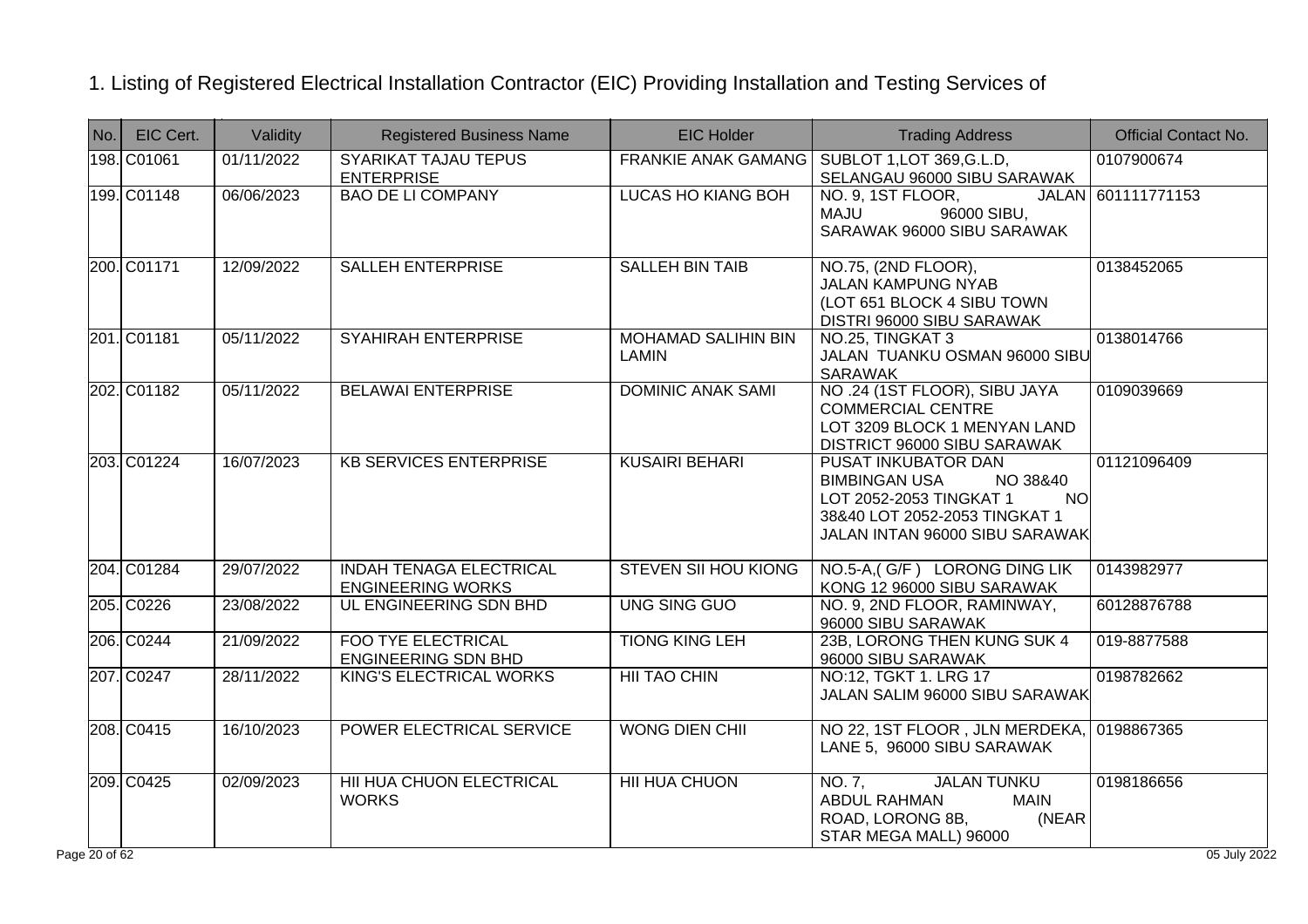| No. | EIC Cert.  | Validity   | <b>Registered Business Name</b>                               | <b>EIC Holder</b>                   | <b>Trading Address</b>                                                                      | <b>Official Contact No.</b> |
|-----|------------|------------|---------------------------------------------------------------|-------------------------------------|---------------------------------------------------------------------------------------------|-----------------------------|
|     | 209. C0425 | 02/09/2023 | HII HUA CHUON ELECTRICAL<br><b>WORKS</b>                      | <b>HII HUA CHUON</b>                | <b>SIBU SARAWAK</b>                                                                         | 0198186656                  |
|     | 210. C0438 | 20/12/2022 | <b>CRYSTAL POINT SDN BHD</b>                                  | <b>NGIAM SIE MING</b>               | NO. 12,<br>1ST FLOOR,<br>LORONG DR. WONG SOON KAI 4B<br>96000 SIBU SARAWAK                  | 0198882899                  |
|     | 211. C0454 | 11/10/2022 | NEW-LITE ELECTRICAL WORKS                                     | YOUNG LEH LUANG @<br>YONG LEH HUANG | NO 11 FIRST FLOOR<br>PUSAT TANAHWANG<br>JALAN PEDADA 96000 SIBU<br>SARAWAK                  | 0198183885                  |
|     | 212. C0459 | 27/10/2022 | SING LEE ELECTRICAL CO.                                       | <b>HII SING TECK</b>                | 68, 1ST FLOOR, PUSAT TANAH<br><b>WANG</b><br><b>JALAN PEDADA</b><br>96000 SIBU SARAWAK      | 0198862728                  |
|     | 213. C0463 | 05/01/2024 | SING KWONG ELECTRICAL WORKS                                   | <b>HII SIONG YII</b>                | NO. 35, LRG. 1, REJANG PARK,<br>96000 SIBU SARAWAK                                          | 0172289269                  |
|     | 214. C0471 | 02/09/2022 | <b>HAMMER SYSTEM SDN BHD</b>                                  | <b>LAU KAH YII</b>                  | NO 14, JALAN TAPANG TIMUR 96000 0198181799<br><b>SIBU SARAWAK</b>                           |                             |
|     | 215. C0531 | 13/01/2023 | OSM ENGINEERING SDN. BHD.                                     | <b>LAU TING HUI</b>                 | NO. 16, 1ST FLOOR,<br><b>JALAN DEWAN SUARAH</b><br>TAMAN DAMAI 96000 SIBU<br><b>SARAWAK</b> | 0168890608                  |
|     | 216. C0554 | 01/04/2023 | <b>WINNER ELECTRICAL WORKS</b>                                | <b>LING KING HUA</b>                | NO.4B, JALAN DESHON TIMUR,<br>PUSAT PEDADA<br>JALAN<br>PEDADA 96000 SIBU SARAWAK            | 0198593971                  |
|     | 217. C0570 | 13/11/2022 | <b>RADIANT OPTIONS SDN BHD</b>                                | <b>LING TING MONG</b>               | 16B, LRG DING LIK KONG 31B 96000<br><b>SIBU SARAWAK</b>                                     | 0198161217                  |
|     | 218. C0571 | 13/07/2024 | PROMACE ENGINEERING SDN.<br>BHD.                              | <b>NG HONG KIONG</b>                | LOT 993, 1A, 1ST FLOOR,<br>LORONG TAPAH 4B 96000 SIBU<br>SARAWAK                            | 0128865033                  |
|     | 219. C0582 | 19/08/2023 | KONG HIN ELECTRICAL WORKS                                     | <b>HII TECK II</b>                  | 12, LORONG 2, LANANG ROAD<br>96000 SIBU SARAWAK                                             | 0198871853                  |
|     | 220. C0648 | 06/12/2022 | <b>TZE CHIANG ELETRICAL</b><br><b>ENGINEERING</b>             | <b>CHIENG YEW YEW</b>               | NO.12, GROUND FLOOR,<br>JALAN MERDEKA BARAT 96000<br><b>SIBU SARAWAK</b>                    | 0128863083                  |
|     | 221. C0675 | 23/06/2023 | <b>HONG KION ELECTRICAL</b><br><b>ENGINEERING AND SERVICE</b> | <b>GOH YEW HWONG</b>                | 248, JALAN TEKU, 96000 SIBU<br><b>SARAWAK</b>                                               | 0138090820                  |
|     | 222. C0735 | 05/04/2023 | SYARIKAT BUDI JAYA                                            | <b>LIONG KEH LI</b>                 | <b>1G LORONG 3</b><br>JALAN PIPIT 96000 SIBU SARAWAK                                        | 0198863970                  |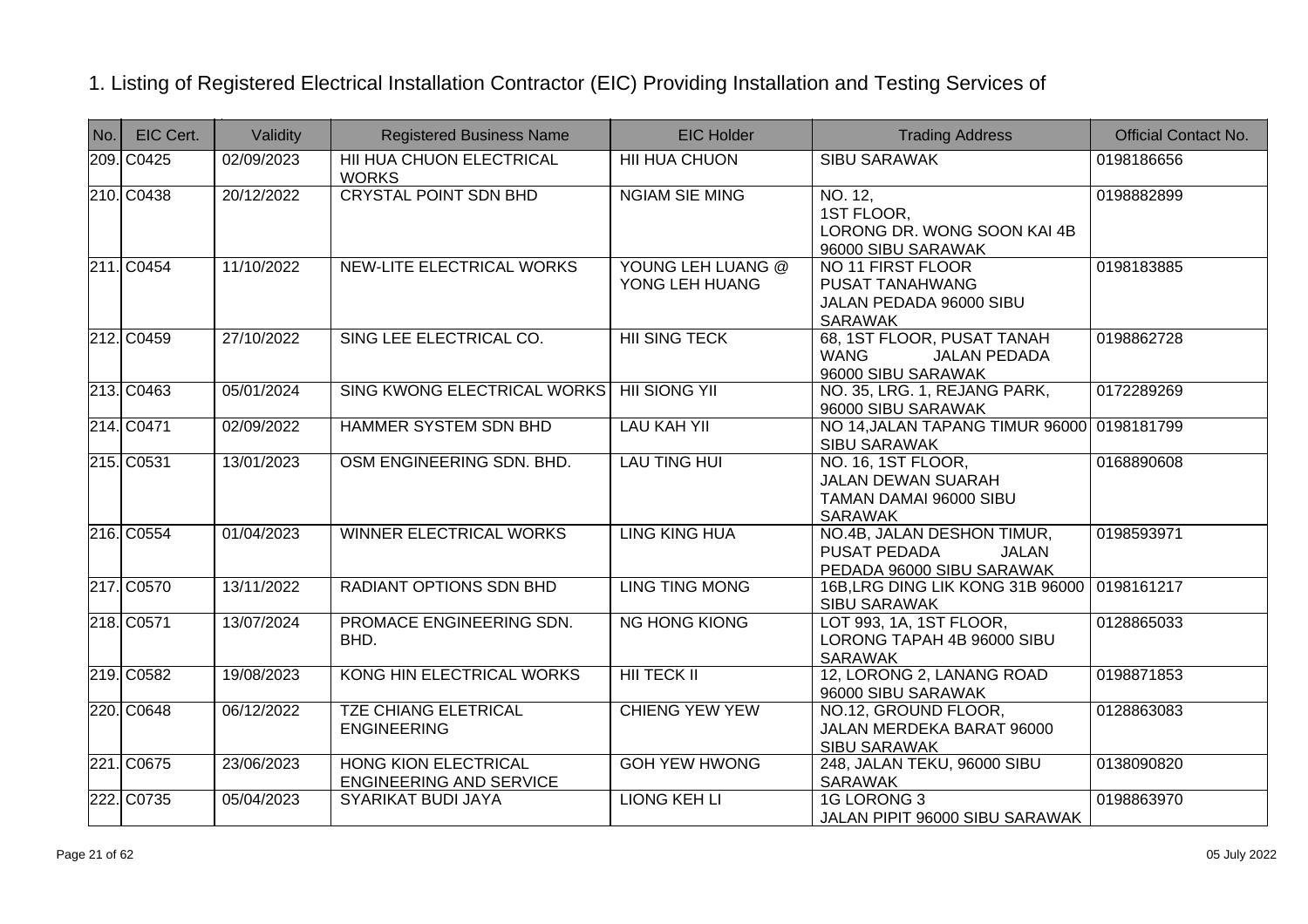| No. | EIC Cert.   | Validity                | <b>Registered Business Name</b>                                | <b>EIC Holder</b>                          | <b>Trading Address</b>                                                                                   | <b>Official Contact No.</b> |
|-----|-------------|-------------------------|----------------------------------------------------------------|--------------------------------------------|----------------------------------------------------------------------------------------------------------|-----------------------------|
|     | 223. C0761  | 20/07/2023              | <b>KAWAN ELECTRICAL WORKS</b>                                  | HII HIE HOO                                | NO. 12A, LORONG TUN AHMAD<br><b>ZAIDI</b><br>ADRUCE 32B/2<br>96000 SIBU SARAWAK                          | 0198276756                  |
|     | 224. C0786  | 10/12/2022              | <b>WEILIK ELECTRICAL SERVICE</b>                               | <b>WONG LIONG HIONG</b>                    | LOT NO 4, JENITH MINT THEATRE<br><b>BLD</b><br><b>REJANG</b><br>PARK, 96000 SIBU SARAWAK                 | 0198863739                  |
|     | 225. C0787  | 10/12/2022              | <b>GOLDEN HARVEST ELECTRICAL</b><br><b>WORKS &amp; SERVICE</b> | <b>LING LOON</b>                           | NO. 98A JALAN LANANG 96000<br><b>SIBU SARAWAK</b>                                                        | 0198173311                  |
|     | 226. C0788  | 10/12/2022              | <b>TECK PING ELECTRICAL WORKS &amp;</b><br><b>SERVICES</b>     | <b>HII TECK PING</b>                       | NO.33, 1ST FLOOR, LRG DESHON<br>16 96000 SIBU SARAWAK                                                    | 0198860659                  |
|     | 227. C0798  | $\overline{03/01}/2023$ | EAST MALAYSIA ELECTRICAL<br><b>SERVICE</b>                     | <b>HII TECK ANG</b>                        | NO 11 GROUND FLOOR, JLN<br>PEDADA, PUSAT TANAHWANG,<br>96000 SIBU SARAWAK                                | 0198373363                  |
|     | 228. C0811  | 01/04/2023              | SEDUAN JAYA TRADING COMPANY                                    | <b>CHIONG SUI HING</b>                     | LOT NO.75<br><b>BLOCK 4</b><br>PUSAT PEDADA<br><b>JALAN</b><br>PEDADA 96000 SIBU SARAWAK                 | 0198265123                  |
|     | 229. C0834  | 21/05/2023              | <b>SYARIKAT STARLIGHT AIR-CON &amp;</b><br><b>ELECTRICAL</b>   | <b>VINCENT NGUOI ING</b><br><b>KING</b>    | 14A, 2ND FLOOR<br><b>JALAN</b><br>KAMPUNG DATU 96000 SIBU<br>SARAWAK                                     | 0109007937                  |
|     | 230. C0843  | 16/06/2023              | <b>GOH'S ELECTRICAL WORKS AND</b><br><b>SERVICE</b>            | <b>GOH KEE HIN</b>                         | NO.4, GROUND FLOOR,<br>LORONG PAHLAWAN 7A2 96000<br><b>SIBU SARAWAK</b>                                  | 0198171073                  |
|     | 231. C0868  | 08/09/2023              | HIGH LINE ENGINEERING SDN BHD                                  | <b>HII HIE TIANG</b>                       | NO. 6A, JALAN DING LIK KONG 2,<br>LIGHT INDUSTRIAL PARK 96000<br><b>SIBU SARAWAK</b>                     | 0122201885                  |
|     | 232. C0987  | 14/08/2022              | JC DYNAMIC ENGINEERING SDN<br><b>BHD</b>                       | <b>JOHN LIENG ANAK</b><br><b>BUJANG</b>    | 24, 1ST FLOOR,<br><b>LRG</b><br>DR WONG SOON KAI 4D 96000 SIBU<br><b>SARAWAK</b>                         | 0194479737                  |
|     | 233. C01032 | 09/02/2023              | <b>BUKAR ENERGY SDN BHD</b>                                    | <b>MARK ERRELSON ANAK</b><br><b>DANGAR</b> | NO.517, 2ND FLOOR, PARKCITY<br>COMMERCE SQUARE, (PHASE 6)<br>JLN DIWARTA 97000 BINTULU<br><b>SARAWAK</b> | 0168570163                  |
|     | 234. C01034 | 22/04/2023              | <b>WAJA ERAMAS SDN BHD</b>                                     | <b>WONG HUANG NAM</b>                      | NO. 61, LOT 8513,<br>SQUARE BINTULU JALAN TUN<br>AHMAD ZAIDI 97000 BINTULU<br><b>SARAWAK</b>             | TOWN 0128703600             |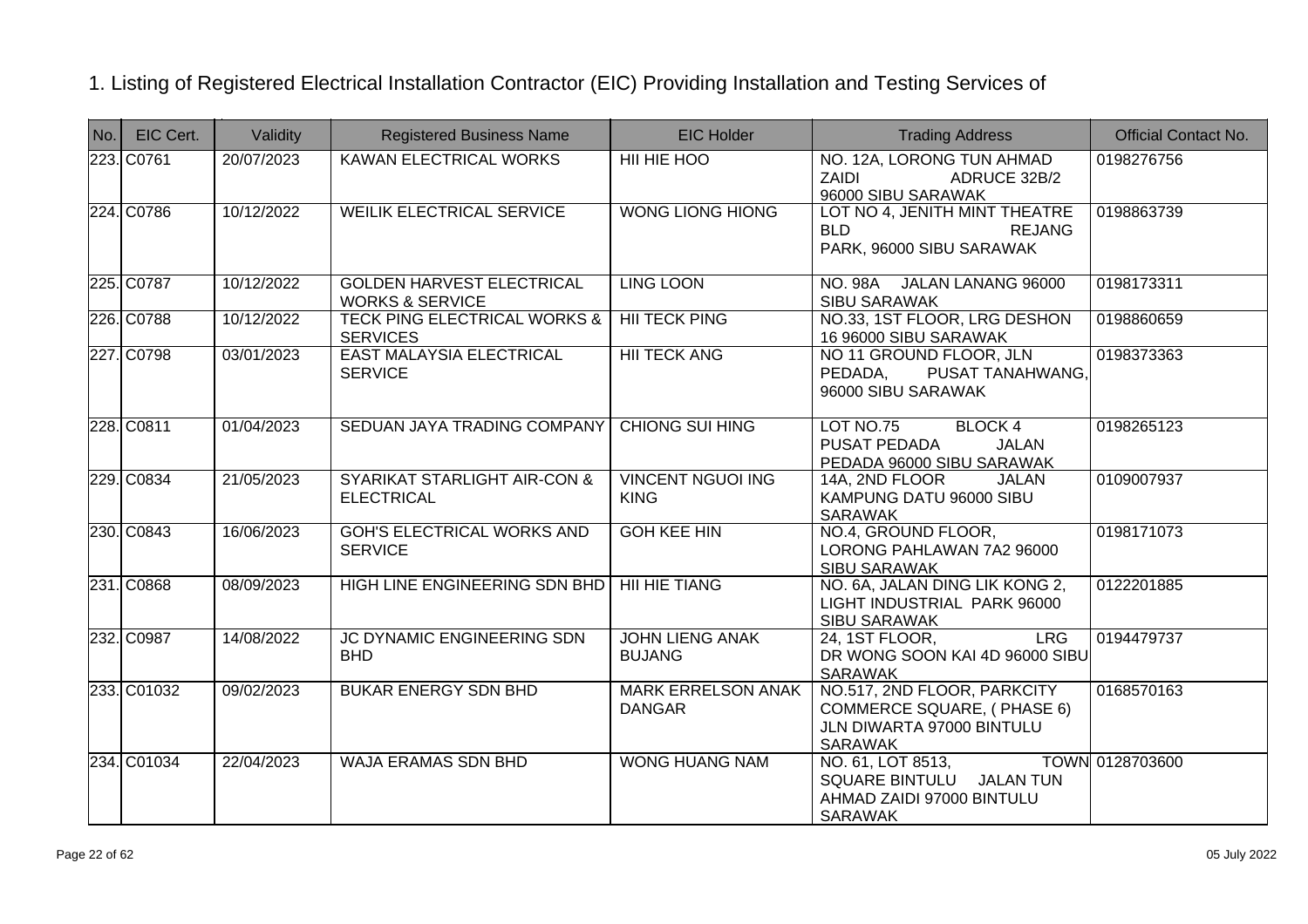| No.                      | EIC Cert.   | Validity   | <b>Registered Business Name</b>           | <b>EIC Holder</b>                       | <b>Trading Address</b>                                                                                                           | <b>Official Contact No.</b> |
|--------------------------|-------------|------------|-------------------------------------------|-----------------------------------------|----------------------------------------------------------------------------------------------------------------------------------|-----------------------------|
|                          | 235. C01036 | 09/06/2023 | <b>TBA</b>                                |                                         | UNGGANG ANAK EMBAN   NO 6258 BDA QTRS, TMN.<br>BELIMBING 97000 BINTULU<br><b>SARAWAK</b>                                         | 013831 7173                 |
|                          | 236. C01050 | 17/11/2023 | KIMWEI ENTERPRISE SDN. BHD.               | <b>KONG KING WEI</b>                    | S/LOT 13.LOT 14591, 1ST FLOOR<br>JALAN JOHARI, SUNAM SIBIEW<br>P.O.BOX 3055 97000 BINTULU<br><b>SARAWAK</b>                      | 0138035885                  |
|                          | 237. C01060 | 27/10/2022 | <b>ALPHA M AND E COMPANY</b>              | <b>HII CHANG KUONG</b>                  | SURVEY LOT NO. 4379,<br>PARENT LOT 4119,<br><b>BINTULU TOWN DISTRICT 97000</b><br><b>BINTULU SARAWAK</b>                         | OF 0198852013               |
|                          | 238. C01072 | 03/02/2023 | <b>J.J EMPIRE ENTERPRISE</b>              | <b>JURAN ANAK JUNTAN</b>                | NO 231, PARKCITY COMMERCE<br><b>SQUARE</b><br>PHASE 3<br>JALAN TUN AHMAD ZAIDI 97000<br><b>BINTULU SARAWAK</b>                   | 0164150141                  |
|                          | 239. C01089 | 05/06/2023 | <b>WAEL ELECTRICAL SERVICES</b>           | <b>WONG JINN FUH</b>                    | NO.65,<br><b>FLOOR</b><br><b>MAIN BAZAAR</b><br>BINTULU, SARAWAK, MALAYSIA<br>97000 BINTULU SARAWAK                              | 2ND 0148780222              |
|                          | 240. C01140 | 21/03/2023 | SPRING POWER SDN, BHD.                    | <b>WONG SOON PING</b>                   | <b>SUBLOT 5, LOT 7552, BLOCK 32,</b><br><b>KLD</b><br><b>EASTERN</b><br><b>GATEWAY INDUSTRIAL PARK,</b><br>97000 BINTULU SARAWAK | 0198651111                  |
|                          | 241. C01177 | 05/10/2022 | FYF BERJAYA ELECTRICAL WORKS HII WEI TUNG |                                         | NO. 228, 2ND FLOOR<br>PARKCITY COMMERCE SQUARE,<br>PHASE III, JALAN TUN AHMAD<br>ZAIDI, 97000 BINTULU SARAWAK                    | 0198457612                  |
|                          | 242. C01187 | 19/11/2022 | <b>JAA ENTERPRISE</b>                     | <b>JAMES ANAK AGAN</b>                  | NO 147, LOT 3433<br>PARKCITY COMMERCE SQUARE<br>FASA 2<br><b>JALAN TUN</b><br>AHMAD ZAIDI 97000 BINTULU<br><b>SARAWAK</b>        | 0148828850                  |
|                          | 243. C01192 | 12/12/2022 | WYK ELECTRICAL WORKS SDN.<br>BHD.         | <b>HENRY KONG CHUNG</b><br><b>LIANG</b> | NO. 42 BERJAYA COMMERCIAL<br>CENTRE, 97000 BINTULU SARAWAK                                                                       | 0138371504                  |
|                          | 244. C01216 | 28/06/2023 | <b>TERUS GROW ENTERPRISE</b>              | <b>FRANCIS ANAK GANYA</b>               | NO 166, 3RD FLOOR,<br>TAMAN SRI DAGANG,<br>JALAN MASJID 97000 BINTULU                                                            | 0138505976                  |
| $e\overline{23}$ of $62$ |             |            |                                           |                                         |                                                                                                                                  | 05 July 2022                |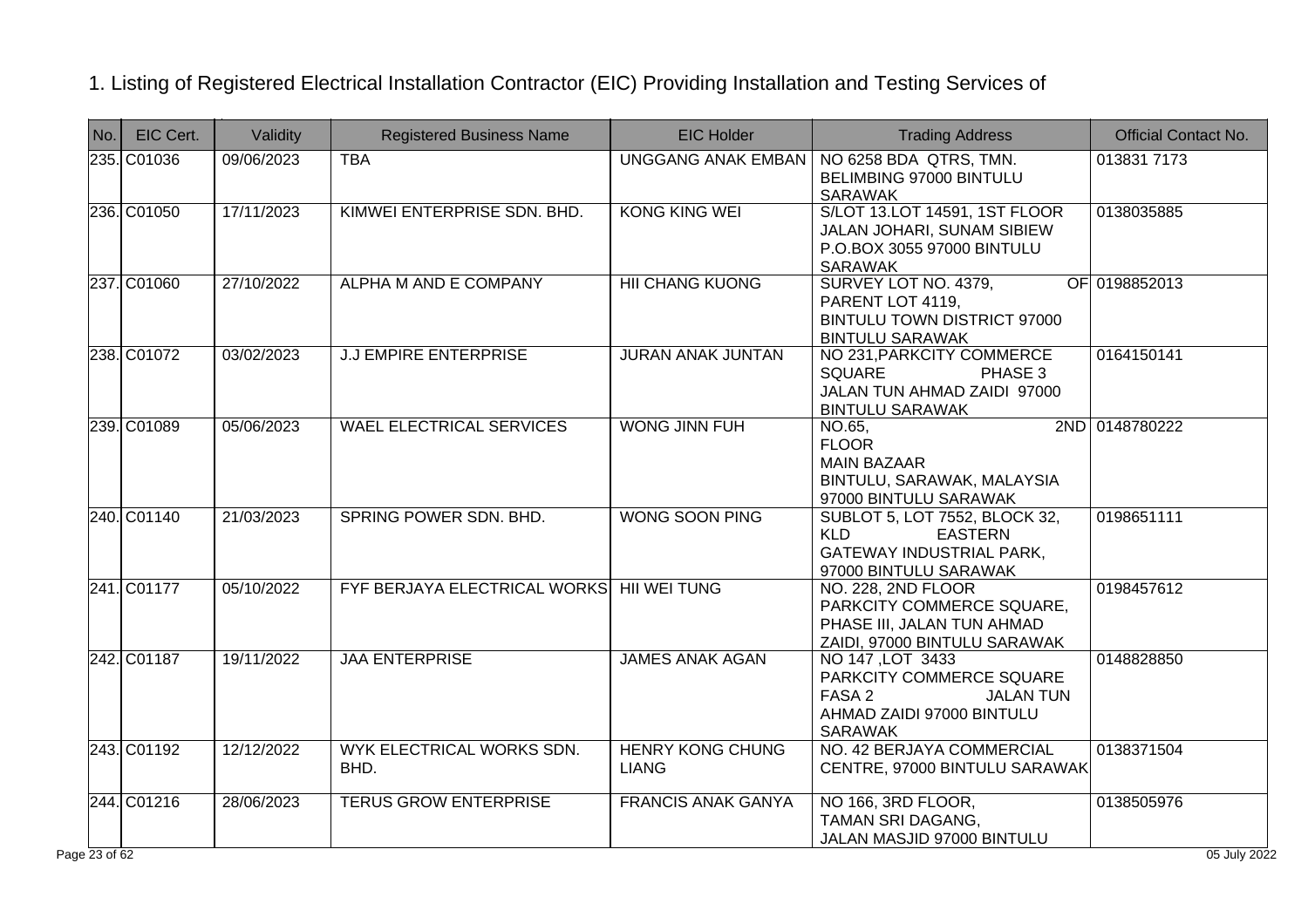| No. | EIC Cert.   | Validity   | <b>Registered Business Name</b>                                 | <b>EIC Holder</b>                               | <b>Trading Address</b>                                                                                                          | <b>Official Contact No.</b> |
|-----|-------------|------------|-----------------------------------------------------------------|-------------------------------------------------|---------------------------------------------------------------------------------------------------------------------------------|-----------------------------|
|     | 244. C01216 | 28/06/2023 | <b>TERUS GROW ENTERPRISE</b>                                    | <b>FRANCIS ANAK GANYA</b>                       | <b>SARAWAK</b>                                                                                                                  | 0138505976                  |
|     | 245. C01219 | 10/07/2022 | <b>FUTURE VOYAGE SDN BHD</b>                                    | <b>DANNIE ANAK BANSA</b>                        | NO. 280, 1ST FLOOR<br><b>PARKCITY</b><br><b>COMMERCE SQUARE, PHASE 4</b><br>JLN TUN AHMAD ZAIDI 97000<br><b>BINTULU SARAWAK</b> | +60198280309                |
|     | 246. C0263  | 28/08/2022 | <b>CONSOLIDATED ENGINEERING</b><br><b>SERVICES</b>              | <b>JOSEPH WONG KING</b><br><b>KWONG</b>         | 18, 1ST FLOOR,<br><b>JALAN</b><br>SOMMERVILLE 97007 BINTULU<br><b>SARAWAK</b>                                                   | 0198543988                  |
|     | 247. C0369  | 19/01/2023 | AIK LOUNG LAND&MARINE<br>ELECTRIC MOTOR WORKS SDN<br><b>BHD</b> | <b>WONG AIK LOUNG @</b><br><b>WONG YII LING</b> | 1063, KEMENA COMMERCIAL<br><b>CENTRE</b><br>TG BATU ROAD 97000 BINTULU<br><b>SARAWAK</b>                                        | 0128783222                  |
|     | 248. C0437  | 14/12/2022 | <b>WYK ELECTRICAL WORKS SDN</b><br><b>BHD</b>                   | <b>KONG CHONG HUI</b>                           | NO. 42 BERJAYA COMMERCIAL<br>CENTRE 97000 BINTULU SARAWAK                                                                       | 0198840030                  |
|     | 249. C0448  | 11/08/2023 | FILIX (BTU) ELECTRICAL WORKS<br>SDN. BHD.                       | <b>LEE KAH YUNN</b>                             | NO. 26 NEW COMMERCIAL<br>CENTRE, JA JLN ABANG GALAU<br>97000 BINTULU SARAWAK                                                    | 0198841133                  |
|     | 250. C0612  | 23/01/2023 | MAZMUR TEKNIKAL SDN. BHD                                        | <b>IKAU ANAK JANGGU</b>                         | NO.54, GROUND FLOOR,<br><b>TAMAN SRI SINONG</b><br><b>JALAN</b><br>MASJID 97000 BINTULU SARAWAK                                 | 0138336035                  |
|     | 251. C0694  | 21/08/2022 | <b>BUMI BARU ELECTRICAL SERVICES</b>                            | <b>SIMON AK CHAKOK</b>                          | LOT 655 TAMAN BANDAR JAYA<br>JALAN ALAMANDA 5 97000 BINTULU<br><b>SARAWAK</b>                                                   | 0198575415                  |
|     | 252. C0705  | 02/11/2022 | HTH ELECTRICAL WORKS                                            | <b>HII TOH HOCK</b>                             | <b>TAMAN</b><br><b>NO 814B</b><br><b>BINTULU</b><br><b>JALAN</b><br>TANJUNG BATU 97000 BINTULU<br>SARAWAK                       | 0198545801                  |
|     | 253. C0714  | 08/12/2022 | <b>BAZA NETWORK ENTERPRISE</b>                                  | <b>ABDUL - RANI BIN ABDUL</b><br><b>RAHAMAN</b> | NO. 93 LOT NO. 7314<br>FLOOR, P.O.BOX 2923<br>MEDAN SENTRAL COMMERCIAL<br>JALAN TG. KIDURONG 97000<br><b>BINTULU SARAWAK</b>    | 1ST 0198149797              |
|     | 254. C0789  | 10/12/2022 | RACECO POWER SDN BHD                                            | <b>PANJANG ANAK JABU</b>                        | NO 7<br>BIZHUB 33,<br>NYABAU INDUSTRIES PARK<br>JALAN BINTULU-MIRI 97000<br><b>BINTULU SARAWAK</b>                              | 0198852939                  |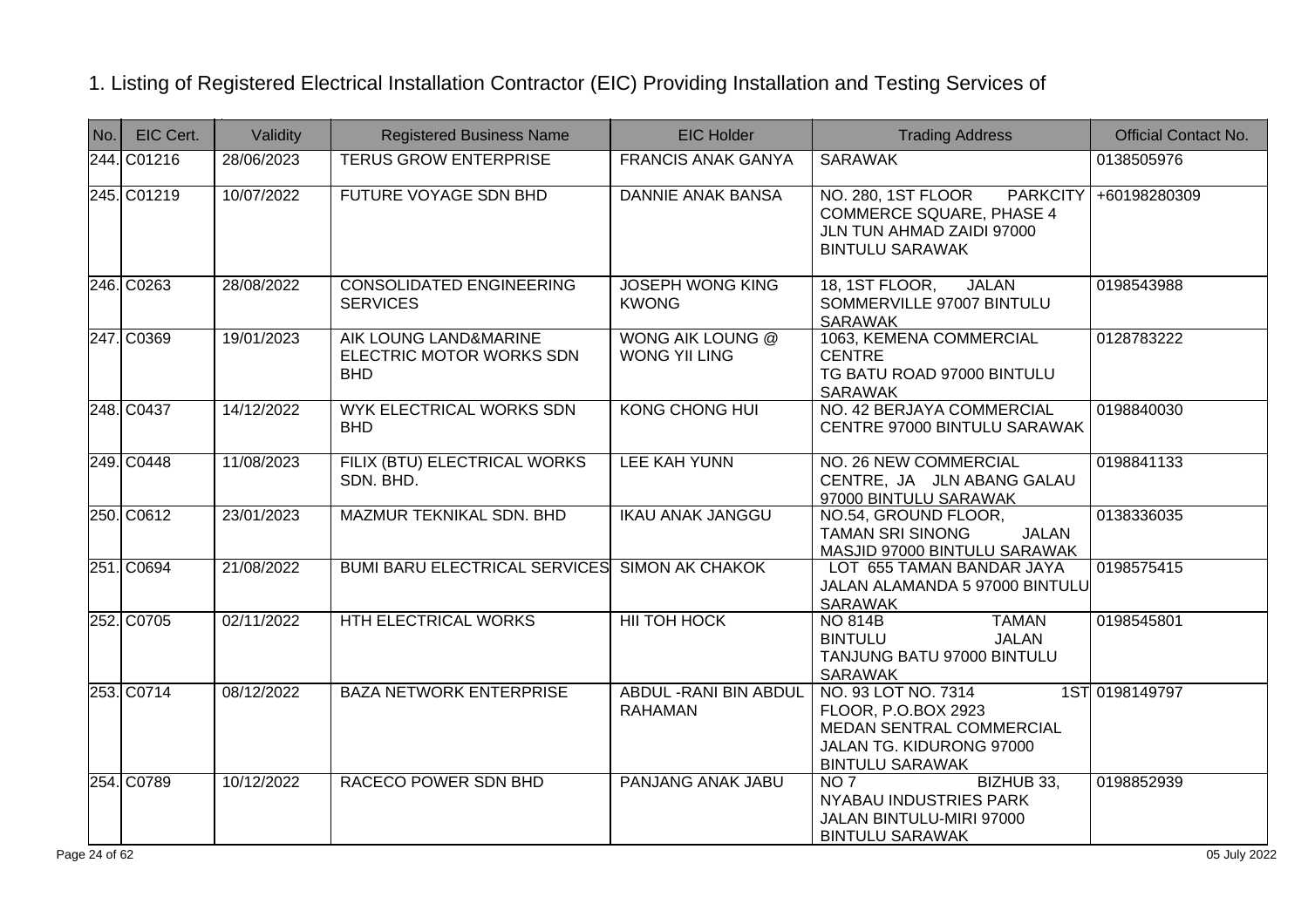| No. | EIC Cert.   | Validity   | <b>Registered Business Name</b>                         | <b>EIC Holder</b>                           | <b>Trading Address</b>                                                                                                          | <b>Official Contact No.</b>            |
|-----|-------------|------------|---------------------------------------------------------|---------------------------------------------|---------------------------------------------------------------------------------------------------------------------------------|----------------------------------------|
|     | 255. C0828  | 10/05/2023 | <b>SUPER POWER ELECTRICAL</b><br><b>SERVICES</b>        | <b>KONG FUA CHING</b>                       | LOT 2265, DESA DAMAI,<br>JALAN SEBIEW 97000 BINTULU<br><b>SARAWAK</b>                                                           | 0128863638                             |
|     | 256. C0829  | 10/05/2023 | <b>LING ELECTRICAL WORKS</b>                            | <b>LING NGION SEUNG</b>                     | NO.43, LOT 735, PHASE 1.<br><b>TAMAN JASMINE</b><br>JALAN TUN HUSSEIN ONN 97000<br><b>BINTULU SARAWAK</b>                       | 0198142139                             |
|     | 257. C0831  | 16/05/2023 | <b>TIONG'S ELECTRICAL SERVICES</b>                      | <b>TIONG KING SIANG</b>                     | NO.4, JLN. PENGIRAN MATUSIN,<br>JLN 97000 BINTULU SARAWAK                                                                       | 0138333160                             |
|     | 258. C0837  | 29/05/2023 | L S WONG M & E ENGINEERING<br><b>WORKS</b>              | <b>WONG LING SHU</b>                        | G05, BLOCK E, TAMAN LI HUA FLAT,<br>JLN TUN HUSSEIN ONN 97000<br><b>BINTULU SARAWAK</b>                                         | 0128771229                             |
|     | 259. C0848  | 14/07/2023 | <b>PREMIER M &amp; E ENGINEERING</b><br>WORKS SDN. BHD. | <b>TEE YEW TIONG</b>                        | NO 6416, SL 9, PHASE II,<br>SIBIYU INDUSTRIAL ESTATE,<br>KEMENA LAND DISTRICT,<br>P.O.BOX 1719, 97000 BINTULU<br><b>SARAWAK</b> | 0138341288                             |
|     | 260. C0875  | 29/09/2022 | YONG SING ELECTRICAL WORKS                              | <b>SIA KIE YONG</b>                         | NO 325 PARKCITY<br><b>COMMERCIAL SQUARE</b><br>JALAN TUN AHMAD ZAIDI<br>P.O.BOX 2822 97012 BINTULU<br><b>SARAWAK</b>            | 0198153508                             |
|     | 261. C0939  | 05/04/2023 | <b>IKHWAN ELECTRICAL WORKS</b><br><b>ENTERPRISE</b>     | <b>ADAM MALIK BIN JAMIR</b>                 | NO. 237, 1ST FLOOR, PHASE 3,<br>MARA SHOPHOUSE,<br>PARKCITY COMMERCIAL SQUARE,<br>P.O BOX 1940 97000 BINTULU<br><b>SARAWAK</b>  | 0198365406                             |
|     | 262. C0986  | 11/08/2022 | BLESSING PU ENGINEERING SDN.<br>BHD.                    | <b>PRASHOBH KUMAR</b><br><b>KARUNAKARAN</b> | LOT 7668, SUBLOT 7, 1ST FLOOR,<br><b>JALAN KIDURONG,</b><br><b>BINTULU</b><br>97000 BINTULU SARAWAK                             | 0128879578                             |
|     | 263. C01006 | 08/11/2023 | <b>SYARIKAT SAFARA</b>                                  | <b>WONG KHEE LENG</b>                       | NO. 134, JALAN BRAYUN,<br>FOOCHOW GARDEN, 95000 SRI<br><b>AMAN SARAWAK</b>                                                      | 0198189895                             |
|     | 264. C01058 | 05/09/2022 | PAI WAN ELECTRIC SDN. BHD.                              | <b>JONAH WONG CHIUN KAI</b>                 | <b>JALAN PADRI</b><br>LOT 719<br>95000 SRI AMAN SARAWAK                                                                         | 0198894447                             |
|     | 265. C01134 | 12/01/2023 | <b>FELIX ELECTRICAL</b>                                 | FELIX TAN TEK ANN                           | LOT 403 & 488<br>SUB-LOT 2<br><b>JALAN BRAYUN</b><br><b>SRI AMAN</b><br>95000 SRI AMAN SARAWAK                                  | 0198571232/019856869<br>$\overline{7}$ |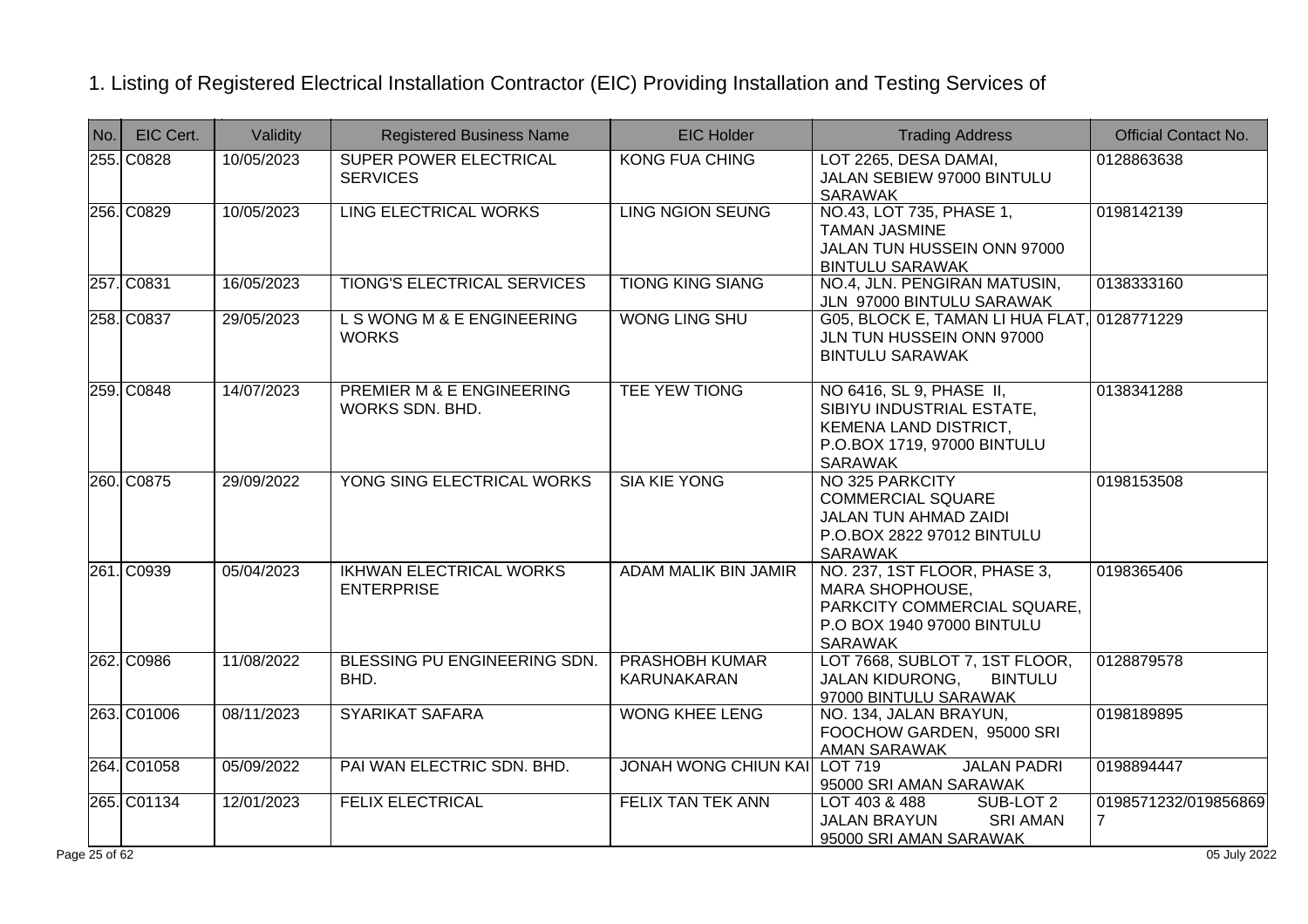| No.                      | EIC Cert.   | Validity   | <b>Registered Business Name</b>                                                           | <b>EIC Holder</b>                                   | <b>Trading Address</b>                                                                                                                                          | <b>Official Contact No.</b> |
|--------------------------|-------------|------------|-------------------------------------------------------------------------------------------|-----------------------------------------------------|-----------------------------------------------------------------------------------------------------------------------------------------------------------------|-----------------------------|
|                          | 266. C01230 | 23/07/2022 | <b>ARIFF ENGINEERING SERVICES</b>                                                         | MOHAMMAD ARIFFIN BIN PIBU SRI AMAN<br><b>JAMALI</b> | TINGKAT 2 & 3<br>LOT 666 BANGGUNAN TABUNG<br>HAJI<br>JALAN HOSPITAL 95000<br><b>SRI AMAN SARAWAK</b>                                                            | +60135695271                |
|                          | 267. C0746  | 01/07/2023 | <b>SUNRISE ELECTRICAL AIR-</b><br><b>CONDITIONING &amp; REFRIGERATION</b><br><b>WORKS</b> | LIU YONG HUI                                        | LOT 236, 1ST FLOOR<br>JALAN SABU 95000 SRI AMAN<br><b>SARAWAK</b>                                                                                               | 0198271136                  |
|                          | 268. C0799  | 08/01/2023 | PAI WAN ELECTRICAL SERVICE                                                                | <b>WONG KEE HUNG</b>                                | LOT 719, JLN PADRI 95000 SRI<br>AMAN SARAWAK                                                                                                                    | 083321803                   |
|                          | 269. C0878  | 15/10/2022 | <b>J &amp; J ELECTRICAL WORKS</b>                                                         | <b>SU KWONG CHIONG</b>                              | LOT 1638, SRI AMANROAD 95007<br><b>SRI AMAN SARAWAK</b>                                                                                                         | 0198776825                  |
|                          | 270. C01135 | 22/01/2023 | <b>WINCORE SDN BHD</b>                                                                    | <b>KOH KEE KIENG</b>                                | NO. 84, 2ND FLOOR,<br>LOT 2138, BLOCK 36,<br>JALAN MASJID LAMA 96100 SARIKEI<br><b>SARAWAK</b>                                                                  | 0135799880                  |
|                          | 271. C01147 | 23/05/2023 | PIONEER ELECTRICAL WORKS                                                                  | <b>TING CHIONG KIET</b>                             | NO. 3C (1ST FLOOR) JALAN<br>BARRACK 96100 SARIKEI SARAWAK                                                                                                       | 0198265773                  |
|                          | 272. C01205 | 21/03/2023 | HK M&E ENGINEERING WORKS<br><b>SDN BHD</b>                                                | LING CHEI HUI                                       | NO. 2A, LOT 1566 BLOCK 33<br><b>LORONG</b><br><b>JALAN RENTAP</b><br><b>SARIKEI LIGHT</b><br><b>RENTAP6</b><br>INDUSTRIAL ESTATE 96100 SARIKE<br><b>SARAWAK</b> | 013-8101636                 |
|                          | 273. C01247 | 23/10/2022 | MUTIARA REGAS BUMI SDN BHD                                                                | <b>TOMMY ANAK SATING</b>                            | <b>PUSAT PIBU SARIKEI</b><br><b>TINGKAT1</b><br><b>BLOCK 20E</b><br>JALAN ABDUL RAHMAN 96100<br><b>SARIKEI SARAWAK</b>                                          | 0148966955                  |
|                          | 274. C0409  | 29/05/2023 | HING LEE ELECTRICAL & AIR-<br><b>CONDITION WORKS</b>                                      | <b>SIA TING HING</b>                                | HING LEE ELECTRICAL AND AIR-<br><b>CONDI</b><br>NO.18, 1ST JALAN<br>BERJAYA 96100 SARIKEI SARAWAK                                                               | 0198580238                  |
|                          | 275. C0424  | 20/07/2022 | <b>SYARIKAT BUDAYA</b>                                                                    | LEY KOK LUN                                         | NO. 18, JLN TUN ABDUL RAZAK,<br>OFF JALAN MASJID LAMA 96100<br>SARIKEI SARIKEI                                                                                  | 0198368393                  |
|                          | 276. C0537  | 23/03/2023 | LETRIK BERSATU ENTERPRISE                                                                 | <b>TING KEE LUK</b>                                 | NO.3C, 1ST FLOOR, JALAN<br><b>BARRACK 96100 SARIKEI</b><br><b>SARAWAK</b>                                                                                       | 0198885773                  |
|                          | 277. C0709  | 03/12/2022 | <b>18 ENTERPRISE</b>                                                                      | <b>CHIENG HOW PING</b>                              | NO.12A, LORONG JELUTONG<br>BARAT 5B/4                                                                                                                           | 0168741262                  |
| $e\overline{26}$ of $62$ |             |            |                                                                                           |                                                     |                                                                                                                                                                 | 05 July 2022                |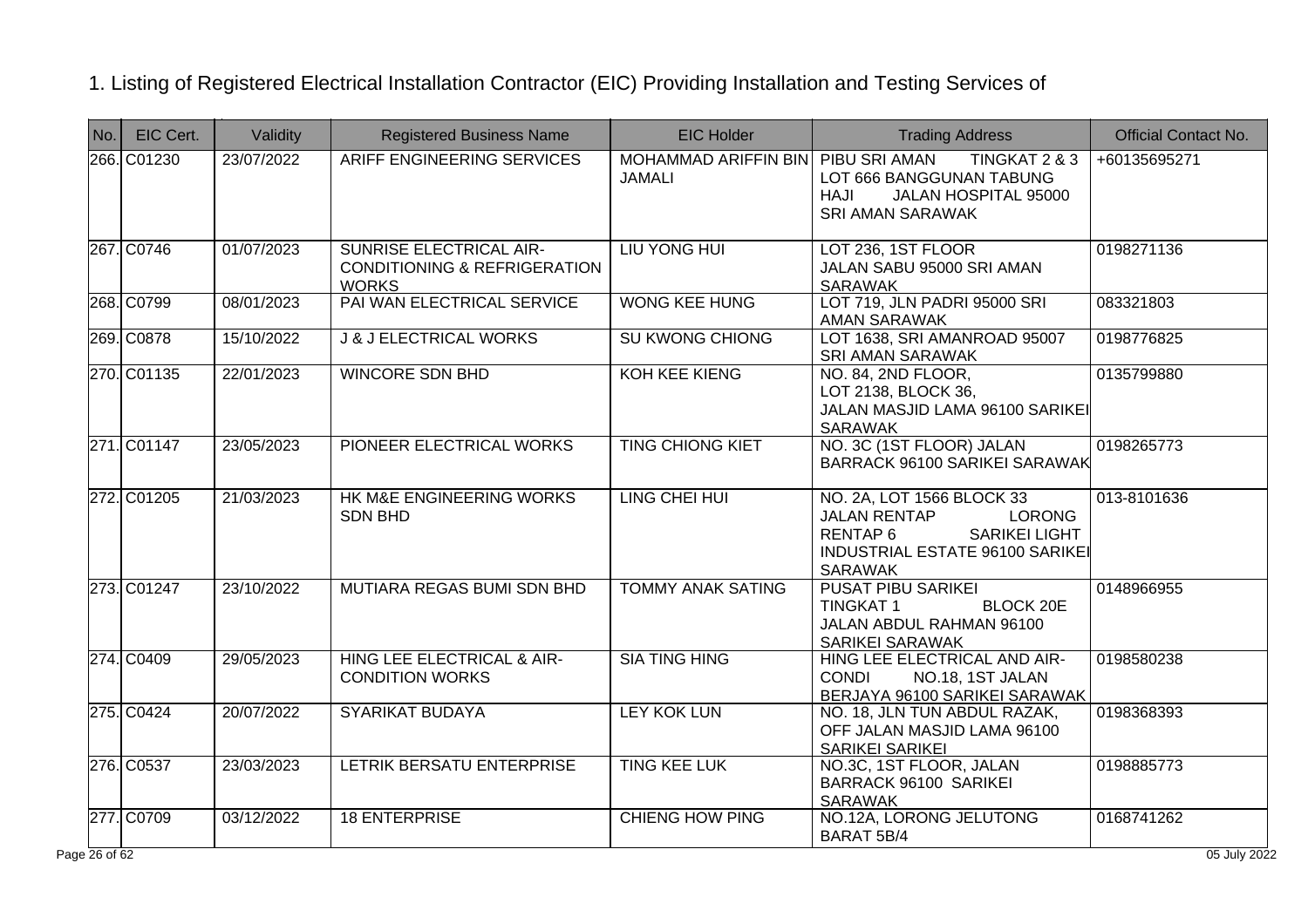| No. | EIC Cert.   | Validity   | <b>Registered Business Name</b>                              | <b>EIC Holder</b>                              | <b>Trading Address</b>                                                                                                                                | <b>Official Contact No.</b> |
|-----|-------------|------------|--------------------------------------------------------------|------------------------------------------------|-------------------------------------------------------------------------------------------------------------------------------------------------------|-----------------------------|
|     | 277. C0709  | 03/12/2022 | <b>18 ENTERPRISE</b>                                         | <b>CHIENG HOW PING</b>                         | JALAN JELUTONG BARAT 96100<br>SARIKEI SARAWAK                                                                                                         | 0168741262                  |
|     | 278. C0729  | 26/03/2023 | HING LEE ELECTRICAL & AIR-<br><b>CONDITION WORKS</b>         | <b>SIA HOW SHIANG</b>                          | HING LEE ELECTRICAL AND AIR-<br><b>CONDI</b><br>NO.18, 1ST JALAN<br>BERJAYA 96100 SARIKEI SARAWAK                                                     | 0198890119                  |
|     | 279. C0777  | 01/10/2022 | MEGA POWER LINE SDN. BHD.                                    | <b>SOH SU LING</b>                             | LOT 1543, BLOCK 33, LORONG 6<br>JALAN RENTAP, SARIKEI LIGHT<br><b>INDUSTRY AREA, 96100 SARIKEI</b><br>96100 SARIKEI SARAWAK                           | 0128876692                  |
|     | 280. C0814  | 10/04/2023 | <b>MEGA ELECTRICAL ENGINEERING</b><br><b>SERVICE</b>         | <b>NG CHIEW JIN</b>                            | NO. 12, LOT 1544, BLOCK 33,<br>LORONG 6E, JALAN RENTAP<br>SARIKEI LIGHT INDUSTRY AREA<br>96100 SARIKEI SARAWAK                                        | 0198292111                  |
|     | 281. C0956  | 25/05/2023 | <b>KENANGA ELECTRICAL</b>                                    | <b>ZEBIDI BIN JOH</b>                          | LOT 5 GROUND FLOOR MEDAN<br>NIAGA MA<br><b>COMMERCIAL</b><br>CENTRE, JALAN RENTAP 9<br><b>SARAWAK</b><br><b>JALAN RENTAP</b><br>96100 SARIKEI SARAWAK | 084654909                   |
|     | 282. C01280 | 24/06/2023 | SYARIKAT MERUAN KENYALANG                                    | <b>MOHD HAZZIZUL BIN</b><br><b>ABDUL GHANI</b> | LOT 65, NO.14A<br>JALAN TAN SIT LEONG 96800 KAPIT<br><b>SARAWAK</b>                                                                                   | 0138461289                  |
|     | 283. C01331 | 27/01/2023 | <b>SRI PELAGUS ENTERPRISE</b>                                | <b>WONG WEI JEN</b>                            | 3RD, NO 26B, JALAN TEO CHOW<br>BENG, 96800 KAPIT SARAWAK                                                                                              | 0148999099                  |
|     | 284. C0614  | 20/04/2023 | <b>EVERBRIGHT ELECTRICAL &amp;</b><br>TRADING CO.            | <b>CHUA KIAN GUAN</b>                          | LOT 1304, BLOCK 13,<br>JALAN AIRPORT, 96800 KAPIT<br>P.O. BOX 146, 96807 96807 KAPIT<br><b>SARAWAK</b>                                                | 0138113889                  |
|     | 285. C0752  | 15/07/2023 | <b>BALEH AIR-COND &amp;</b><br><b>REFRIGERATION SERVICES</b> | <b>JEFFERY ABA ANAK</b><br><b>DJAWIE</b>       | LOT.344-B2, BANGUNAN MARA<br>JALAN TIONG UNG HUNG<br>P. O. BOX 412, KAPIT 96807 KAPIT<br><b>SARAWAK</b>                                               | 0138109958                  |
|     | 286. C01056 | 15/06/2023 | <b>BATUPHAT ENTERPRISE</b>                                   | <b>MOKTAR ANAK DAIM</b>                        | LOT 899, BLOK 53, MLD (LA34-6C)<br>MUKAH LIGHT INDUSTRIAL ZONE<br>MDDM/B/0002/1271 96400 MUKAH<br><b>SARAWAK</b>                                      | 0198982956                  |
|     | 287. C01203 | 20/02/2023 | <b>IDEA ELECTRICAL WORKS</b>                                 | <b>KUEH MING WEI</b>                           | LOT 190, JALAN ITOL<br>DARO 96200 MUKAH SARAWAK                                                                                                       | 0165783511                  |
|     | 288. C0758  | 22/07/2023 | <b>UNITEK ELECTRICAL &amp; AIRCOND</b><br><b>SERVICES</b>    | <b>PENDITA ABDULLAH @</b><br>PENDITA BIN IBUL  | LOT 1138 BLOCK A,<br>PASAR BARU FASA 2, 96400                                                                                                         | 0138163766                  |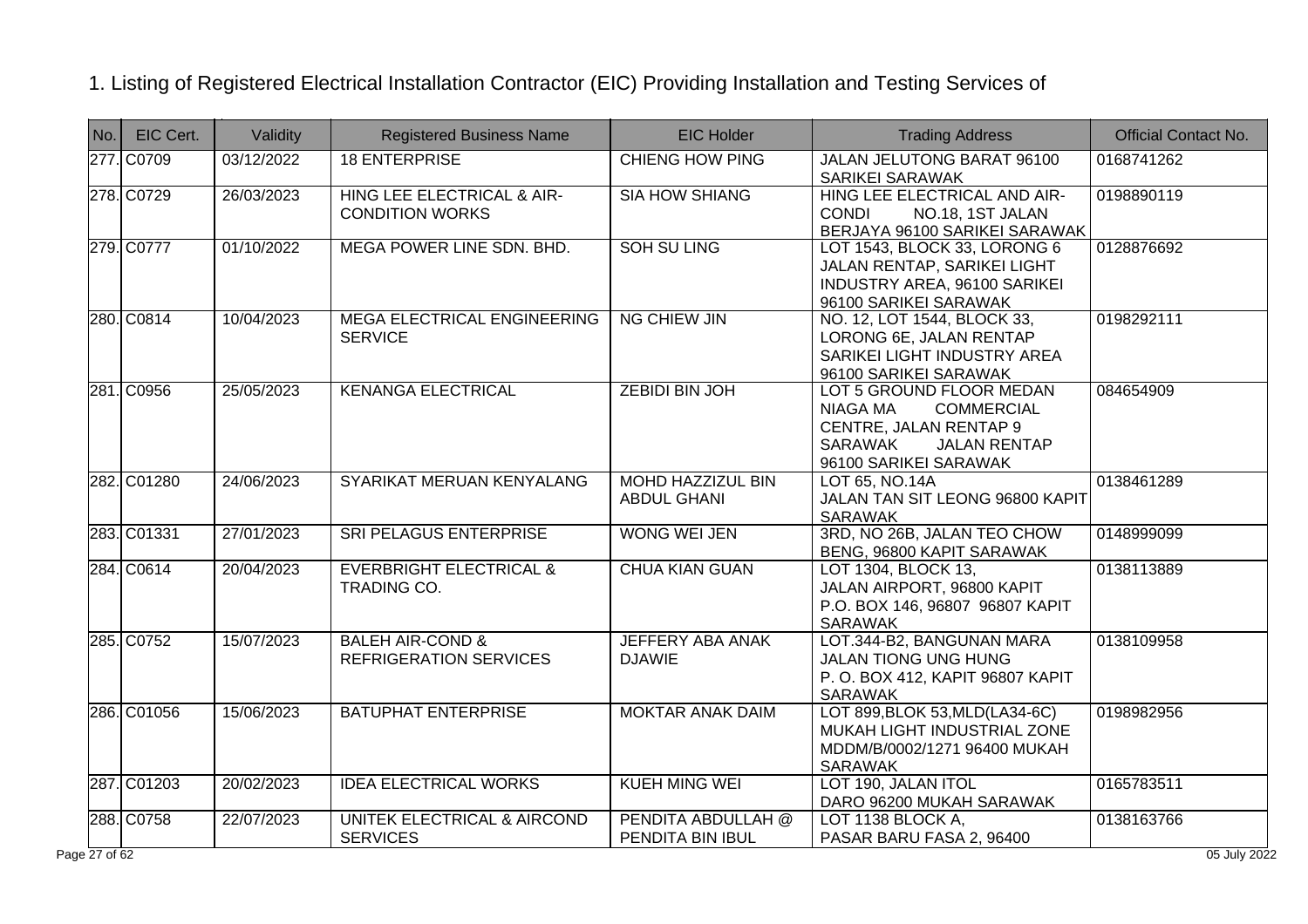| No. | EIC Cert.   | Validity   | <b>Registered Business Name</b>                | <b>EIC Holder</b>                                | <b>Trading Address</b>                                                                                                       | <b>Official Contact No.</b>         |
|-----|-------------|------------|------------------------------------------------|--------------------------------------------------|------------------------------------------------------------------------------------------------------------------------------|-------------------------------------|
|     | 288. C0758  | 22/07/2023 | UNITEK ELECTRICAL & AIRCOND<br><b>SERVICES</b> | PENDITA ABDULLAH @<br>PENDITA BIN IBUL           | <b>MUKAH SARAWAK</b>                                                                                                         | 0138163766                          |
|     | 289. C0962  | 26/07/2022 | SKYWAY ELECTRICAL SERVICES<br><b>MUKAH</b>     | <b>ZULHELMI BIN</b><br>ABDULLAH                  | LOT 424, SUBLOT 16, TINGKAT 1,<br>PUSAT BANDAR BARU MUKAH<br>96400 MUKAH SARAWAK                                             | 0138047070/012896606<br>$\mathbf 1$ |
|     | 290. C01047 | 27/10/2022 | FAIZAL ELECTRICAL (FBI) TRADING<br>LIMBANG.    | <b>FAIZAL BIN ISMAIL</b>                         | LOT 2220, GROUND FLOOR<br><b>KEDAI MARA</b><br><b>JALAN SUNGAI</b><br>BANGKITA 98700 LIMBANG 98700<br><b>LIMBANG SARAWAK</b> | 0145871742                          |
|     | 291. C01068 | 05/12/2022 | LHL & SONS ELECTRICAL WORKS<br>S/B             | <b>LING DUANG ONG</b>                            | LOT 1415, INDUSTRIAL ESTATE,<br>1ST MILE, JALAN KUBONG, 98707<br><b>LIMBANG SARAWAK</b>                                      | 0198859401                          |
|     | 292. C0173  | 11/04/2023 | LHL & SONS ELECTRICAL WORKS<br><b>SDN BHD</b>  | <b>LING HEW LEONG</b>                            | LOT 1415, INDUSTRIAL ESTATE,<br><b>1ST MILE</b><br><b>JALAN</b><br>KUBONG, P.O.BOX 55, 98707<br><b>LIMBANG SARAWAK</b>       | 0138359352                          |
|     | 293. C01069 | 05/12/2022 | <b>EMPAYAR HOLDING ENTERPRISE</b>              | <b>SABRI BIN HASSIN</b>                          | LOT 241,<br>NO.<br><b>SEDC</b><br>S7, TINGKAT 1,<br><b>BUSINESS PREMISES</b><br>JALAN PANTAI 98850 LAWAS<br>SARAWAK          | 0194876289                          |
|     | 294. C01083 | 22/05/2023 | SYARIKAT ARTA LETRO                            | <b>RASHIDI BIN EDRIS</b>                         | <b>SUNDAR</b><br>LOT46<br>BAZAAR 98800 LAWAS SARAWAK                                                                         | 0163727680                          |
|     | 295. C01124 | 12/12/2022 | <b>IRFAN'S CONTRACTOR</b>                      | <b>AZMI BIN HAJI SUHAIMI</b>                     | LOT 561, TINGKAT BAWAH,<br>JALAN SUNGAI SLOATING, 98850<br><b>LAWAS SARAWAK</b>                                              | 0198387177                          |
|     | 296. C01218 | 09/07/2023 | <b>D &amp; S ENTERPRISE</b>                    | <b>DURAHMAN BIN SALLEH</b>                       | PIBU LAWAS, TINGKAT 1,<br>LOT 490, SUB LOT 8,<br>JALAN DATUK HAJI AWANG DAUD<br>BIN AWANG MATUSIN 98850 LAWAS<br>SARAWAK     | 0138823689                          |
|     | 297. C01288 | 09/08/2022 | SYARIKAT DAMAI ENTERPRISE                      | <b>MOHAMAD AZIZAN BIN</b><br><b>MOHAMAD SAID</b> | <b>JLN DATO</b><br><b>LOT NO 382</b><br>PGN HJ MATUSSIN 98850 LAWAS<br><b>SARAWAK</b>                                        | 0145541465                          |
|     | 298. C0616  | 03/05/2023 | PARADANA ELECTRICAL WORKS<br>SDN. BHD.         | <b>LIAW SOON LIN</b>                             | LOT 5, KEDAI BARU TRUSAN 98857<br><b>LAWAS SARAWAK</b>                                                                       | 0198156708                          |
|     | 299. C0740  | 08/05/2023 | <b>SENTOSA ELEKTRIK</b>                        | <b>HONG HENG LONG</b>                            | LOT 230, JALAN LAWAS DAMIT<br>98850 LAWAS SARAWAK                                                                            | 0198066088                          |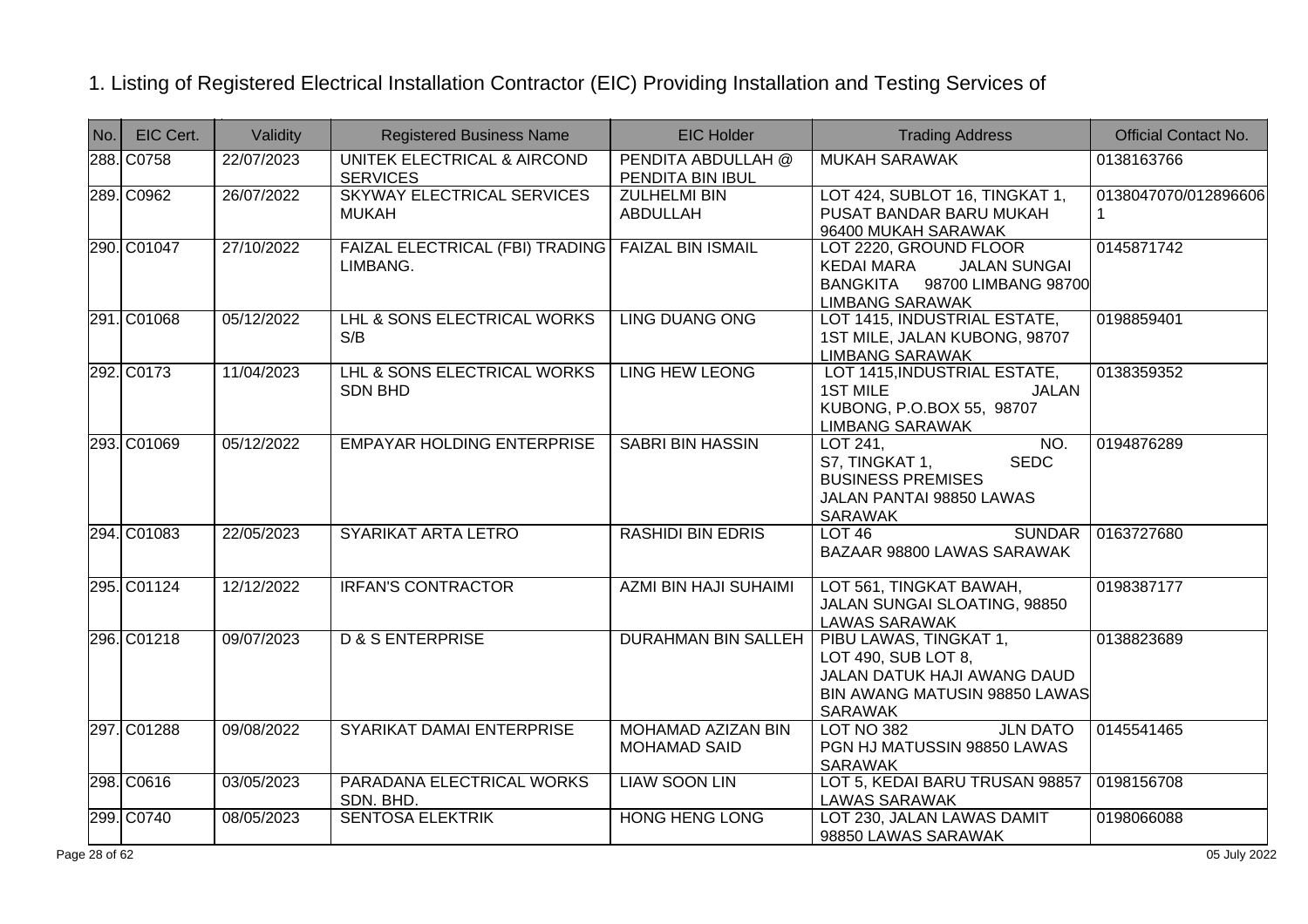| No. | EIC Cert.   | Validity   | <b>Registered Business Name</b> | <b>EIC Holder</b>                             | <b>Trading Address</b>                                                                                                                           | <b>Official Contact No.</b> |
|-----|-------------|------------|---------------------------------|-----------------------------------------------|--------------------------------------------------------------------------------------------------------------------------------------------------|-----------------------------|
|     | 300. C0778  | 01/10/2022 | <b>SIM ELECTRICAL WORKS</b>     | <b>SIM CHING CHAI</b>                         | NO. 12, PEKAN TRUSAN 998857<br><b>LAWAS SARAWAK</b>                                                                                              | 0138826533                  |
|     | 301. C0928  | 05/10/2023 | <b>SYKT LETRIK MERCU JAYA</b>   | <b>MARTIN PETRUS</b>                          | LOT 563, TINGKAT 1<br><b>JALAN SLOATING</b><br>PETI SURAT 487, 98850, LAWAS<br>SARAWAK 98850 LAWAS 13                                            | 0198814496                  |
|     | 302. C0950  | 03/05/2023 | MUDAH EDAR ENTERPRISE           | <b>LATIROSWADI BIN</b><br><b>ABDUL LATIP</b>  | PIBU LAWAS,<br>TINGKAT 1, LOT 490, SUB LOT 8,<br>JALAN DTK HJ AWG DAUD BIN<br><b>MATUSIN</b><br>PETI SURAT 498<br>98850 LAWAS SARAWAK            | 0138811644                  |
|     | 303. C0813  | 01/04/2023 | <b>HAN ELECTRICAL WORKS</b>     | <b>GOH TIONG JIN</b>                          | GERAI MDS NO 26 95400 BETONG<br><b>SARAWAK</b>                                                                                                   | 0198377571                  |
|     | 304. C0963  | 08/08/2022 | <b>LIAN SING HONG</b>           | <b>NG KIAM TEE</b>                            | LOT 118, SARATOK BAZAAR 95400<br><b>BETONG SARAWAK</b>                                                                                           | 0138943538                  |
|     | 305. C01051 | 09/12/2022 | <b>SIBUAN ENTERPRISE</b>        | <b>ADRUCE ANAK SANI</b>                       | LOT 7993 (E & F) BLOCK 9,<br>JLN DATO MOHD MUSA, 94300<br>KOTA SAMARAHAN SARAWAK                                                                 | 0138102290                  |
|     | 306. C01052 | 11/12/2022 | <b>SDF'S ENTERPRISE</b>         | <b>SALIHIN BIN JALI</b>                       | A102, BLOCK P5, TINGKAT 1/B,<br>JALAN DATO MOHD MUSA,<br>BANDAR BARU SAMARAHAN 94300<br>KOTA SAMARAHAN SARAWAK                                   | 0138153545                  |
|     | 307. C01053 | 14/12/2022 | <b>PROMAX ENGINEERING</b>       | AINUL MOHAMMADZAN<br><b>BIN AHMAD</b>         | LOT 5413, S/L 5, BLK. 2,<br>1ST. FLOOR, PH. 2,<br>TMN. SRI TUANG COMMERCIAL<br><b>CENTRE</b><br>JALAN<br>MERANEK 94300 KOTA<br>SAMARAHAN SARAWAK | 0197294501                  |
|     | 308. C01067 | 07/12/2022 | JAWEL ELEKTRICAL ENTERPRISE     | <b>JIMMY ANAK JATING</b>                      | <b>D/A KAMPUNG ENTINGAN</b><br>KOTA SAMARAHAN 94300 KOTA<br>SAMARAHAN SARAWAK                                                                    | 0178565049                  |
|     | 309. C01138 | 09/03/2023 | <b>TUCHONG NANING SDN.BHD</b>   | <b>MUHAMMAD HAMIZAN</b><br><b>BIN IBRAHIM</b> | <b>FIRST</b><br>NO. 15,<br><b>FLOOR</b><br><b>MEDAN</b><br><b>UNIVERSITY</b><br>JALAN DATO MOHD MUSA 94300<br>KOTA SAMARAHAN SARAWAK             | 0138838722                  |
|     | 310 C01168  | 27/08/2022 | GERTAQ SEMPURNA SDN. BHD.       | <b>FIADZAL LIM BIN</b>                        | NO 1, 1ST FLOOR, S/L 3859,                                                                                                                       | 0168007476                  |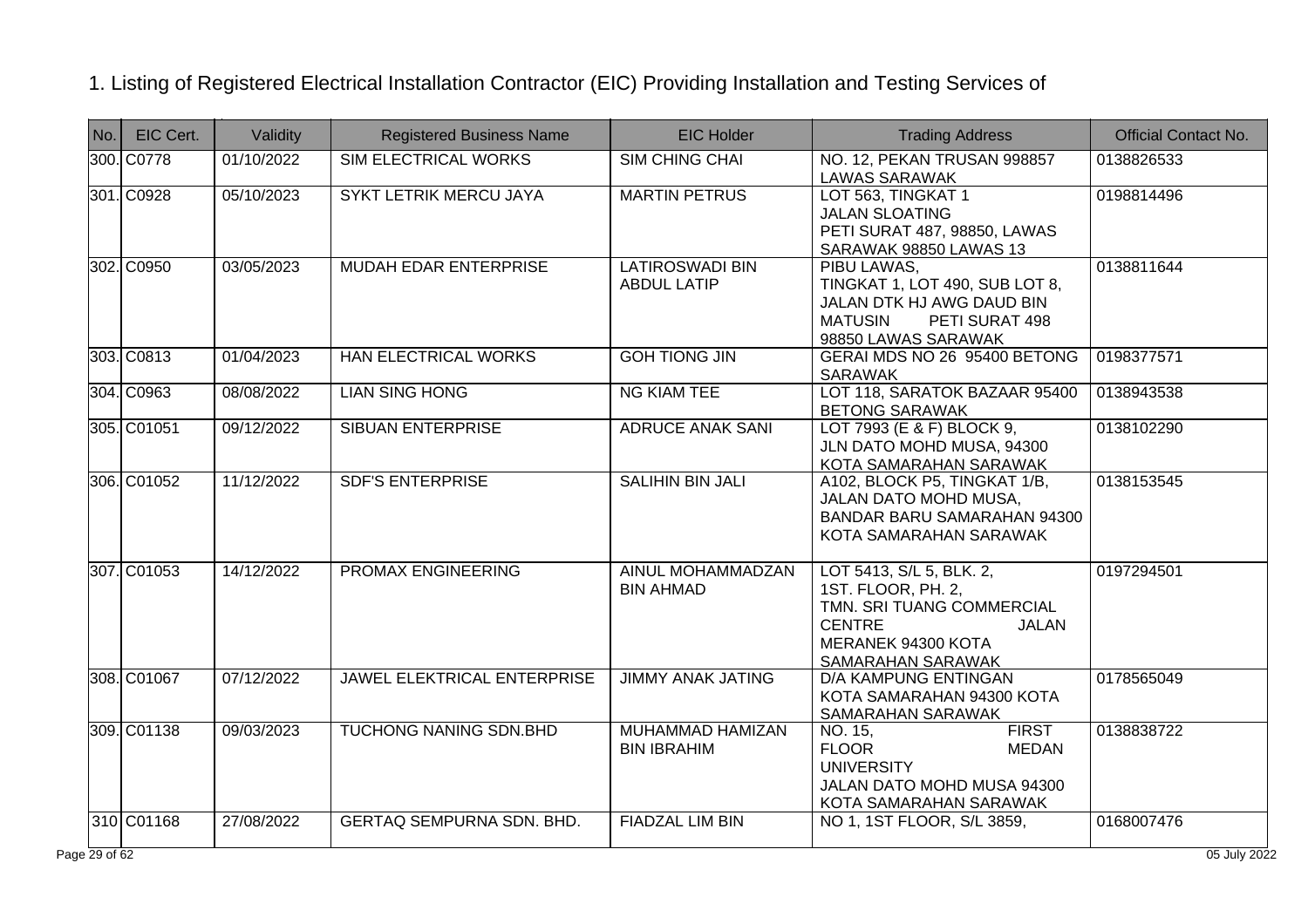| No.            | EIC Cert.   | Validity   | <b>Registered Business Name</b>                      | <b>EIC Holder</b>                            | <b>Trading Address</b>                                                                                                                                          | <b>Official Contact No.</b> |
|----------------|-------------|------------|------------------------------------------------------|----------------------------------------------|-----------------------------------------------------------------------------------------------------------------------------------------------------------------|-----------------------------|
| $\sim$         | C01168      | 27/08/2022 | <b>GERTAQ SEMPURNA SDN. BHD.</b>                     | <b>ZAKARIA LIM</b>                           | <b>DESA ILMU,</b><br><b>JLN DATUK</b><br>MUHAMMAD MUSA, 94300 KOTA<br>SAMARAHAN SARAWAK                                                                         | 0168007476                  |
|                | 311. C01227 | 19/07/2022 | <b>GAMMA GEMILANG RESOURCES</b>                      | WAN MOHAMAD HAEKAL<br><b>BIN WAN HERDWAT</b> | <b>TINGKAT 1, LOT 7993 (E&amp;F)</b><br>BLOK 9<br><b>MUARA TUANG</b><br><b>LAND DISTRICT</b><br><b>JALAN</b><br>DATO' MOHD MUSA 94300 KOTA<br>SAMARAHAN SARAWAK | 0138628281                  |
|                | 312. C01233 | 06/08/2022 | <b>MONADA SDN BHD</b>                                | <b>NASRI BIN ELI</b>                         | TINGKAT 1, LOT 7993 (E&F), BLOK 9 0168772614<br>MTLD JALAN DATO MOHD MUSA<br>94300 KOTA SAMARAHAN<br>SARAWAK                                                    |                             |
|                | 313. C01270 | 28/02/2023 | <b>MIKAIL ENTERPRISE</b>                             | <b>ALHAKIM BIN AHMAD</b><br><b>DOL</b>       | NO.2, LOT 42, BANGUNAN MAJLIS<br>DAERAH SIMUNJAN 94800 KOTA<br>SAMARAHAN SARAWAK                                                                                | +60198443441                |
|                | 314. C0629  | 28/06/2023 | <b>HAIQAL ELECTRICAL WORKS</b>                       | <b>TAIB BIN BUSENAK</b>                      | LOT 2574, LORONG 1A1,<br>FASA 1, KAMPUNG TANJUNG<br>BUNDONG 94300 KOTA<br>SAMARAHAN SARAWAK                                                                     | 0138241987                  |
|                | 315. C0803  | 20/02/2023 | YUNSON ELECTRICAL TRADING                            | <b>JAMES POH BOOM KEE</b>                    | SUBLOT 93, LORONG 5,<br>TIYA VISTA GARDEN,<br>SAMARAHAN EXPRESSWAY ROAD<br>94300 KOTA SAMARAHAN<br>SARAWAK                                                      | 0198585872                  |
|                | 316. C0930  | 20/11/2022 | RAMADHAN CONSTRUCTION AND<br><b>ELECTRICAL WORKS</b> | <b>AHMAD BIN SMAN</b>                        | $S/L$ 5<br>LOT 5413<br><b>TMN</b><br>BLK 2,1ST FLOOR, PH2<br>SRI TUANG COMMERCIAL CENTRE<br>94300 KOTA SAMARAHAN<br><b>SARAWAK</b>                              | 0138102610                  |
|                | 317. C01033 | 21/04/2023 | <b>RNR ELECTRICAL WORK</b>                           | <b>ABDUL RAZAK BIN</b><br><b>BUJANG</b>      | NO 172, LOT 863,<br><b>BANGUNAN</b><br>SERIAN BAZAAR<br><b>TAI KONG</b><br>94700 SERIAN SARAWAK                                                                 | 0198768707                  |
|                | 318. C01085 | 26/05/2023 | <b>SIPAGUH ENTERPRISE</b>                            | <b>VICTOR AJANG</b><br><b>CHAMBERS</b>       | LOT E 365,<br><b>KAMPUNG RAYANG</b><br>BATU 36<br><b>JALAN</b><br>KUCHING/SERIAN 94700                                                                          | 0142390010                  |
| $= 30$ of $62$ |             |            |                                                      |                                              |                                                                                                                                                                 | 05 July 2022                |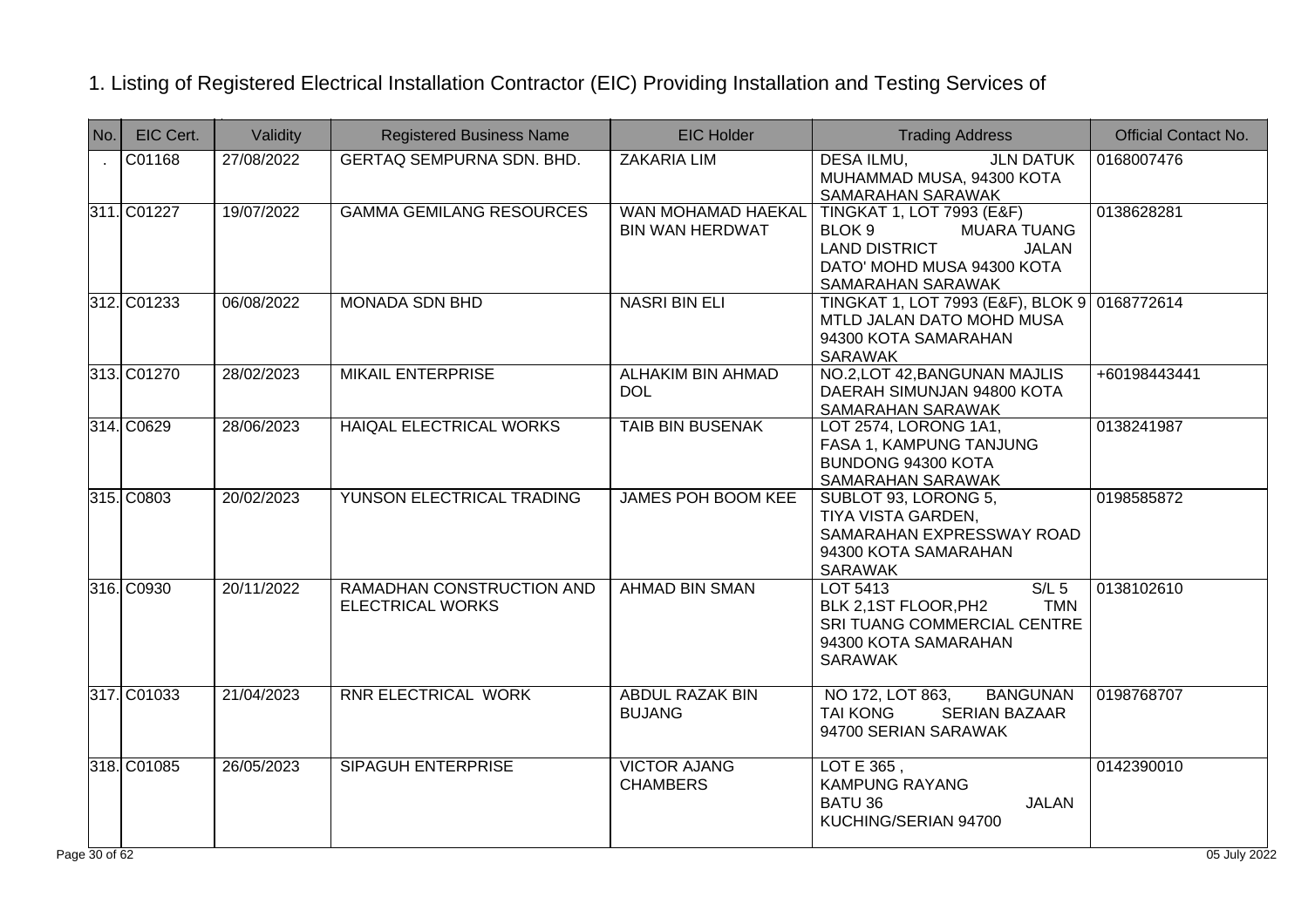| No. | EIC Cert.   | Validity   | <b>Registered Business Name</b>                  | <b>EIC Holder</b>                           | <b>Trading Address</b>                                                                                    | <b>Official Contact No.</b> |
|-----|-------------|------------|--------------------------------------------------|---------------------------------------------|-----------------------------------------------------------------------------------------------------------|-----------------------------|
|     | 318. C01085 | 26/05/2023 | SIPAGUH ENTERPRISE                               | <b>VICTOR AJANG</b><br><b>CHAMBERS</b>      | <b>SERIAN SARAWAK</b>                                                                                     | 0142390010                  |
|     | 319. C01173 | 24/09/2022 | <b>HOLISTIC ENGINEERING</b>                      | <b>EMMANUEL ANAK</b><br><b>HENRY BUJANG</b> | LOT 1137, 2ND FLOOR<br>SERIAN TOWN DISTRICT SARAWAK<br>JALAN SERIAN BYPASS 94700<br><b>SERIAN SARAWAK</b> | +60145859418                |
|     | 320. C01290 | 27/08/2023 | <b>Y.E.E ENTERPRISE</b>                          | YAP WEI KIONG                               | NO. 21, TAPAH BAZAAR, 22ND MILE<br>KUCHING - SERIAN 94200 SERIAN<br><b>SARAWAK</b>                        | +60109699048                |
|     | 321. C01198 | 15/01/2023 | SYARIKAT PERUSAHAAN SAMSAWI<br><b>BERSAUDARA</b> | <b>SAMSAWI BIN BUJANG</b>                   | NO. 31, KAMPUNG JERIJEH BARU,<br>BELAWAI,<br>DARO.<br>96200 OTHERS SARAWAK                                | 0192405659                  |
|     | 322. C01267 | 10/02/2023 | <b>24SEVEN ENTERPRISE</b>                        | <b>MAHDHIR BIN</b><br>MOHAMMAD              | NO21A, 2ND FLOOR,<br>JALAN TEO KUI NGO,<br>BINTANGOR. 96500 OTHERS<br><b>SARAWAK</b>                      | 0194395925                  |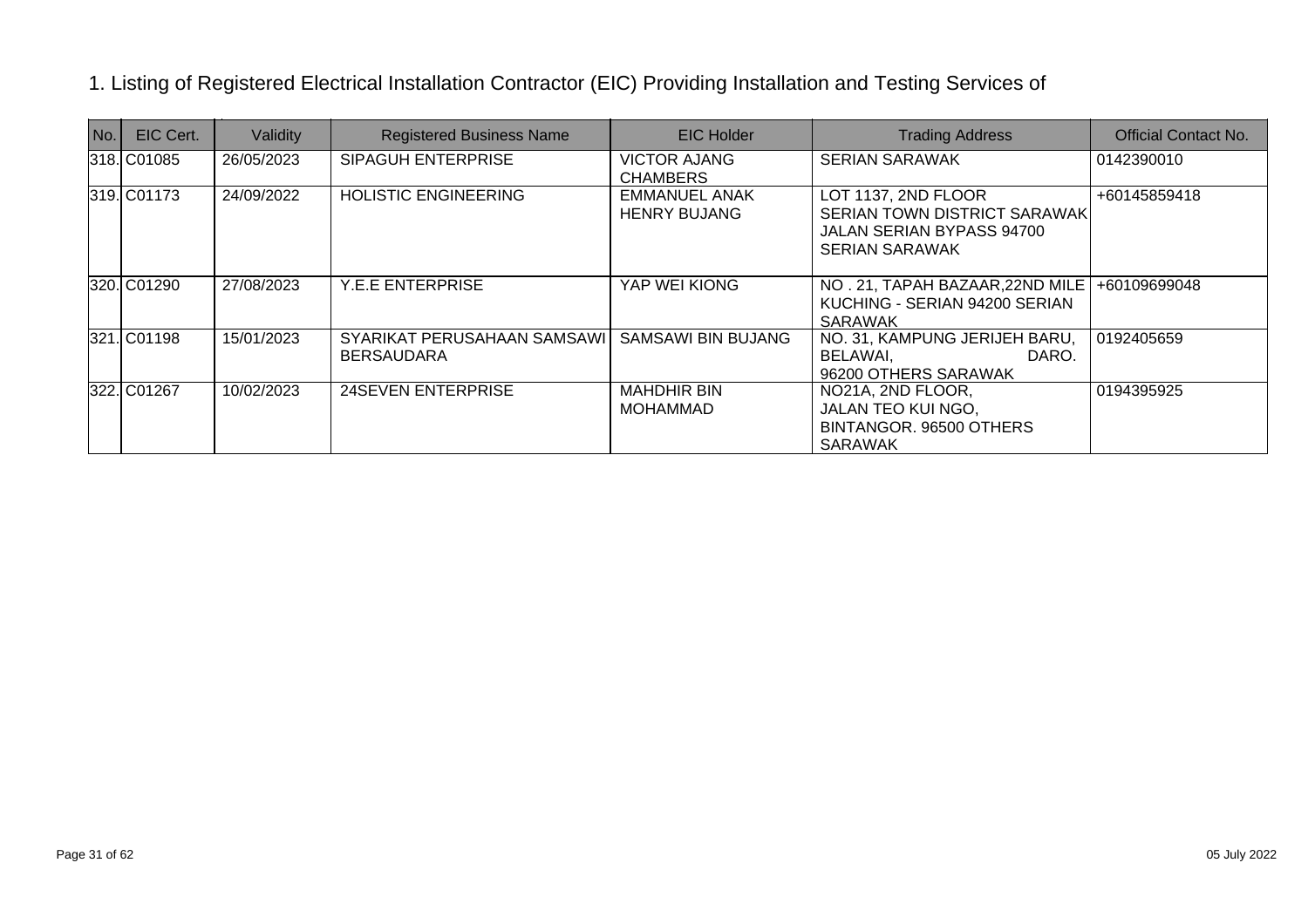| No.            | EIC Cert.           | Validity   | <b>Registered Business Name</b>                   | <b>EIC Holder</b>                                 | <b>Trading Address</b>                                                                                                                                         | <b>Official Contact</b> |
|----------------|---------------------|------------|---------------------------------------------------|---------------------------------------------------|----------------------------------------------------------------------------------------------------------------------------------------------------------------|-------------------------|
| 1.             | C0087               | 3/8/2023   | <b>CHIN ELECTRICAL WORKS</b>                      | <b>MICHAEL CHIN KEE</b><br>KONG @ CHIN KHAT THU   | 552, JALAN SIM KHENG HONG<br>93300 KUCHING SARAWAK                                                                                                             | 0138088452              |
| 2.             | C01007              | 8/11/2022  | DAYA KUASA SURIA SDN. BHD.                        | <b>BRYAN H'NG HOWE</b><br><b>CHIEN</b>            | LOT 305, 2ND FLOOR,<br>SECTION 49, JALAN ABELL. 93100<br><b>KUCHING SARAWAK</b>                                                                                | 082252450               |
| 3.             | C01012              | 19/2/2023  | SHOREFIELD SDN BHD                                | <b>ROJEE BIN TUGIMAN</b>                          | LOT 1025, MTLD, JLN DEMAK LAUT<br><b>LRG DEMAK LAUT</b><br>7,<br>7A,<br>SEJINGKAT IND.<br><b>PARK</b><br><b>KUCHING 93050</b><br><b>KUCHING SARAWAK</b>        | 0138333404              |
| 4.             | $\overline{C01013}$ | 25/2/2023  | MEGAN ALFA SDN. BHD.                              | <b>SUN TEE HUAT</b>                               | <b>GROUND FLOOR, LOT 2137 &amp; 2138</b><br>KTLD, JALAN UTAMA,<br>PENDING INDUSTRIAL ESTATE,<br>93450 KUCHING SARAWAK                                          | 0168680615              |
| 5.             | CO1021              | 10/2/2023  | <b>THIAM ELECTRICAL</b><br>CONSTRUCTION SDN. BHD. | <b>CHU SHAW WEY</b>                               | LOT 1574, SL18, BLK 12,<br>TRAVILLION LIGHT IND. PARK,<br>MTLD OFF JLN SETIA RAJA, 93350<br><b>KUCHING SARAWAK</b>                                             | 0198898781              |
| 6.             | $\overline{C01039}$ | 26/6/2023  | DAFINAH BUILDER WORKS                             | <b>HADIRIN MULYADI BIN</b><br><b>HAMDAN</b>       | 9B, LOT 154<br>2ND FLOOR,<br>JALAN BADARUDDIN 93400<br><b>KUCHING SARAWAK</b>                                                                                  | 0162921849              |
|                | 7. C01041           | 14/7/2022  | <b>R.C.T RESOURCES</b>                            | <b>MOHAMAD RIZAL BIN</b><br>AHMAD MULANA          | 1ST FLOOR SUBLOT 99 OF SURVEY<br>LOT 13768, BLOCK 3, SECTION 65<br><b>METROCITY</b><br><b>METROCITY</b><br>MATANG NEW TOWNSHIP 93050<br><b>KUCHING SARAWAK</b> | 0138014799              |
| 8.             | C01048              | 4/11/2022  | <b>KEJURUTERAAN BUMI TERAS</b><br>SDN.BHD         | <b>LING LEE KUN</b>                               | LOT 305, GROUND FLOOR,<br>SECTION 49,<br>JALAN ABELL 93100 KUCHING<br><b>SARAWAK</b>                                                                           | 0178998121              |
| 9 <sub>1</sub> | CO106               | 16/5/2023  | <b>NGIAN ELECTRICAL WORKS</b>                     | <b>NYAM CHON VEN @</b><br><b>NGIAM CHOON VOON</b> | LOT 1717, NO 37, TMN HUA YAN,<br>LRG ABANG NO 13M,<br>ARANG ROAD 93250 KUCHING<br>SARAWAK                                                                      | 0168963858              |
|                | 10. C01066          | 28/11/2022 | MD CAHAYA SDN. BHD.                               | <b>HIPPOP ANAK GEMBANG</b>                        | LOT 5586, 1ST FLOOR<br><b>BANDAR BARU SEMARIANG</b>                                                                                                            | 0198292302              |
| $e$ 32 of 62   |                     |            |                                                   |                                                   |                                                                                                                                                                | 05 July 2022            |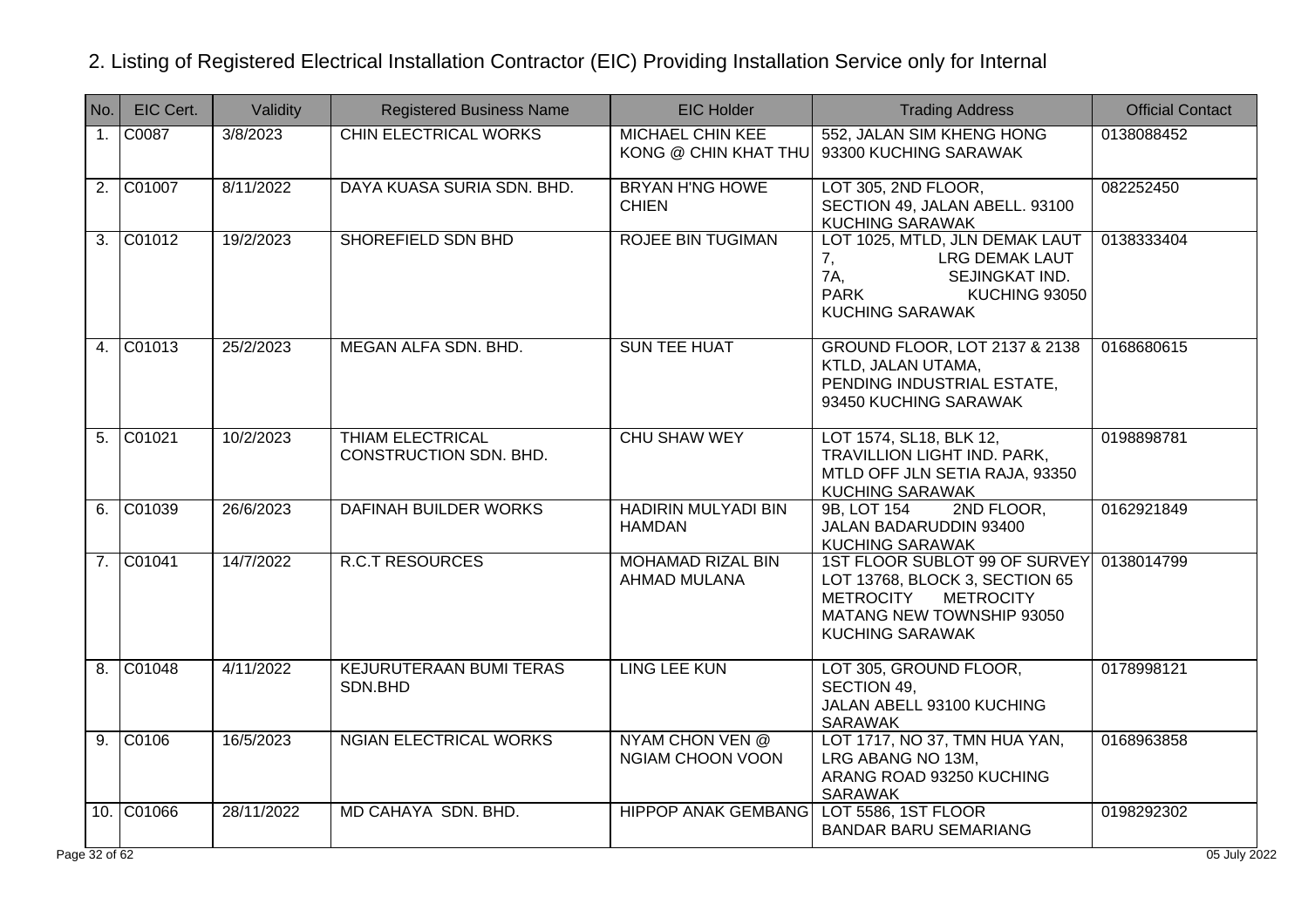| No. | EIC Cert.  | Validity   | <b>Registered Business Name</b>                | <b>EIC Holder</b>                     | <b>Trading Address</b>                                                                                                                                                        | <b>Official Contact</b> |
|-----|------------|------------|------------------------------------------------|---------------------------------------|-------------------------------------------------------------------------------------------------------------------------------------------------------------------------------|-------------------------|
|     | 10. C01066 | 28/11/2022 | MD CAHAYA SDN. BHD.                            | <b>HIPPOP ANAK GEMBANG</b>            | JALAN SULTAN TENGAH 93050<br><b>KUCHING SARAWAK</b>                                                                                                                           | 0198292302              |
|     | 11. C01073 | 6/3/2023   | <b>KEJURUTERAAN SURIA PERTAMA</b><br>SDN. BHD. | <b>VICTORIA PETER</b>                 | <b>BLOCK</b><br>1ST FLOOR, LOT 11882,<br>16 KCLD, WESTIN AVENUE<br>JALAN TUN JUGAH 93350 KUCHING<br><b>SARAWAK</b>                                                            | 0138247041              |
|     | 12. C01075 | 13/3/2023  | ALVIN N.H.K COMPANY                            | <b>ALVIN NGIAM HOCK KIAT</b>          | 1ST FLOOR, E297, BLOCK E, ICO<br>SQUARE, JALAN PENDING, 93450<br><b>KUCHING SARAWAK</b>                                                                                       | 0168668866              |
|     | 13. C01087 | 29/5/2023  | SYARIKAT R.E. MORRIS (S) SDN<br><b>BHD</b>     | <b>CHIN KHEN LEONG</b>                | THE C MEN HOUSE<br>NO 47BLK 207 LOT 320<br>JLN EMARALD OFF JLN GREEN<br>93150 KUCHING SARAWAK                                                                                 | 0198191223              |
|     | 14. C01096 | 28/6/2023  | <b>K.R.C. ENTERPRISE</b>                       | <b>KAFNO ANAK</b><br><b>KENISCOPE</b> | CH207, 1ST. FLOOR, BATU KAWA<br><b>NEW</b><br><b>JALAN BATU</b><br>KAWA 93250 KUCHING SARAWAK                                                                                 | 0109865852              |
|     | 15. C01100 | 13/7/2023  | SHOREFIELD SDN BHD                             | <b>AHMAD ZAWAWI</b>                   | LOT 1025, BLOCK 7, MTLD<br><b>JLN DEMAK LAUT 7</b><br>SEJINGKAT IND.PARK 93050<br><b>KUCHING SARAWAK</b>                                                                      | 0138333404              |
|     | 16. C01123 | 11/12/2022 | <b>C.D.R.B ELECTRICAL WORKS</b>                | <b>MORSHIDI BIN ARBI</b>              | TINGKAT 2, SUBLOT 7, NO 6,<br>JALAN MATANG, PETRA JAYA<br>93050 KUCHING SARAWAK                                                                                               | 0198678216              |
|     | 17. C01125 | 12/12/2023 | <b>KEEN YEE ENTERPRISE</b>                     | <b>LAI CHEE WEE</b>                   | NO 12, LOT 1175, PRINCESS<br>GARDEN,<br>JALAN<br>PENRISSEN, 93250 KUCHING<br><b>SARAWAK</b>                                                                                   | 082572762               |
|     | 18. C01126 | 13/12/2022 | AZRA A AND J ENTERPRISE                        | <b>JUWIRA ANAK REHEK</b>              | LEVEL 1, LOT 14182, SECTION 65<br>KUCHING TOWN LAND DISTRICT<br><b>7E.</b><br><b>METROCITY</b><br><b>COMMERCIAL PRECINT,</b><br>JALAN MATANG, 93050 KUCHING<br><b>SARAWAK</b> | 0138509323              |
|     | 19. C01127 | 13/12/2022 | AZRA A AND J ENTERPRISE                        | MOHAMAD AZLAN BIN<br><b>SULAIMAN</b>  | LEVEL 1, LOT 14182, SECTION 65<br>KUCHING TOWN LAND DISTRICT<br>7E.<br>METROCITY COMMERCIAL<br>PRECINT.<br><b>JALAN MATANG,</b><br>93050 KUCHING SARAWAK                      | 0138372172              |
|     | 20. C01131 | 2/1/2023   | <b>TINDID ENTERPRISE</b>                       | <b>TINDID AK AKIN</b>                 | <b>TAMAN STELLA</b><br>LOT 1040<br><b>BATU 13 1/2</b><br><b>JALAN</b>                                                                                                         | 0168076028              |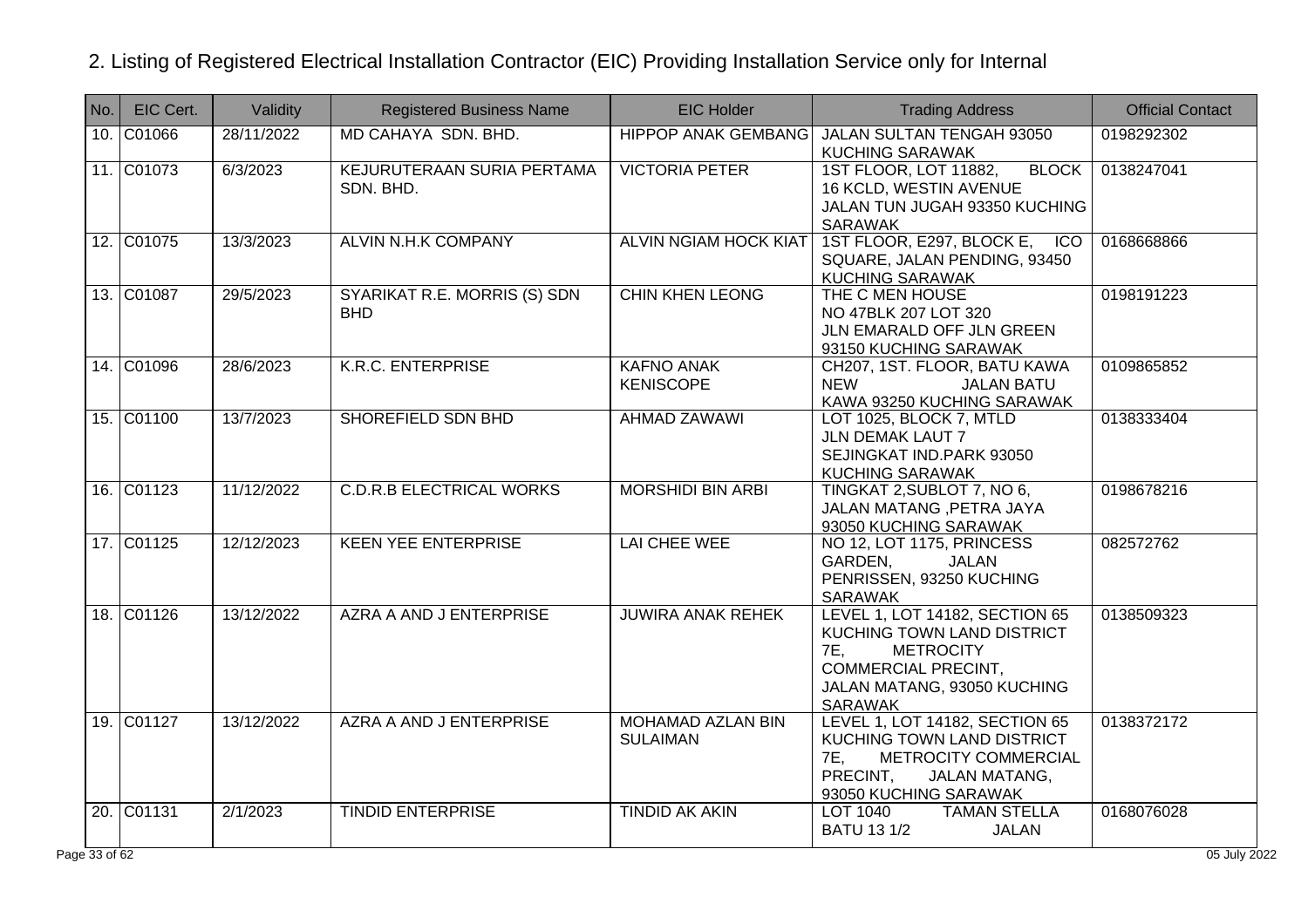| No. | EIC Cert.  | Validity  | <b>Registered Business Name</b>                                     | <b>EIC Holder</b>                          | <b>Trading Address</b>                                                                                                                                        | <b>Official Contact</b> |
|-----|------------|-----------|---------------------------------------------------------------------|--------------------------------------------|---------------------------------------------------------------------------------------------------------------------------------------------------------------|-------------------------|
| 20. | C01131     | 2/1/2023  | <b>TINDID ENTERPRISE</b>                                            | <b>TINDID AK AKIN</b>                      | <b>KUCHING /SERIAN</b><br>KUCHING 93250 KUCHING 13                                                                                                            | 0168076028              |
|     | 21. C01132 | 8/1/2023  | <b>BINARI PENA SDN BHD</b>                                          | <b>HASBI HANAPI</b>                        | 3RD FLOOR<br>BLOCK A,<br>SUBLOT 9<br><b>JALAN</b><br><b>TABUAN</b><br><b>SETIA RAJA</b><br><b>COMMERCIAL CENTRE PHASE 2</b><br>93350 KUCHING SARAWAK          | 0168705774              |
|     | 22. C01155 | 16/7/2022 | <b>FAIZ ENGINEERING</b>                                             | ABDUL MOKHTARIN BIN<br><b>ANUAR</b>        | <b>LOT 153</b><br><b>3RD FLOOR</b><br><b>9A</b><br>JALAN BADARUDDIN 93000<br><b>KUCHING SARAWAK</b>                                                           | 0138090101              |
|     | 23. C01166 | 15/8/2022 | <b>MUI CHONG ENTERPRISE</b>                                         | <b>FRANCIS VONG JAT</b><br><b>KHIM</b>     | $E1-1-8(B)$ ,<br>BE 208.<br>BATU KAWAH NEW TOWNSHIP,<br>JLN BATU KAWAH, 93250<br>KUCHING SARAWAK 93250<br><b>KUCHING SARAWAK</b>                              | 0168863186              |
|     | 24. C01170 | 6/9/2022  | KEJURUTERAAN AUM SDN BHD                                            | <b>MOHAMMAD HAMZAH</b><br><b>BIN MAN</b>   | NO.120, LOT 17, BLOCK 9,<br><b>GROUND FLOOR.</b><br><b>BDR</b><br>SAMARIANG COMMERCIAL CTR<br>JALAN SULTAN TENGAH 93050<br><b>KUCHING SARAWAK</b>             | 0148879410              |
|     | 25. C01199 | 17/1/2023 | <b>TULUS GLOBAL SDN BHD</b>                                         | <b>WONG HOWE NGIING</b>                    | <b>LOT</b><br><b>GROUND FLOOR</b><br>2137, KTLD<br><b>JALAN</b><br><b>UTAMA</b><br><b>PENDING</b><br><b>INDUSTRIAL ESTATE 93450</b><br><b>KUCHING SARAWAK</b> | 0138009191              |
|     | 26. C01209 | 23/4/2023 | YPN ELECTRICAL ENGINEERING &<br>CONSTRUCTION (SARAWAK) SDN.<br>BHD. | <b>JECHARIAH AK JOHN</b>                   | LOT 1867, SL32 RH PARK LIGHT<br>INDU LIGHT INDUSTRIAL PARK,<br>PHASE 1<br>9 1/2 MILE JALAN<br>PENRISSEN 93250 KUCHING<br><b>SARAWAK</b>                       | 0163383039              |
|     | 27. C01210 | 25/4/2023 | RAMA IMPIAN ENGINEERING SDN.<br>BHD.                                | <b>WONG KUNG NGIE</b>                      | LOT 1866, BLOCK 223, KNLD (S/L 5)<br>JALAN CHONG JIN CHONG,<br>OFF JALAN BATU KAWA, 93250<br><b>KUCHING SARAWAK</b>                                           | 0198884574              |
|     | 28. C01225 | 16/7/2022 | M.A. PRESTIGE ENGINEERING SDN<br><b>BHD</b>                         | <b>MOHD LAZIM BIN WAN</b><br><b>SULONG</b> | 2-B, LOT 3406, BLK 12<br>VISTA INDUSTRIAL PARK<br>MUARA TERAS LAND DISTRICT<br>OFF JLN SETIA RAJA 93350<br><b>KUCHING SARAWAK</b>                             | 0122588168              |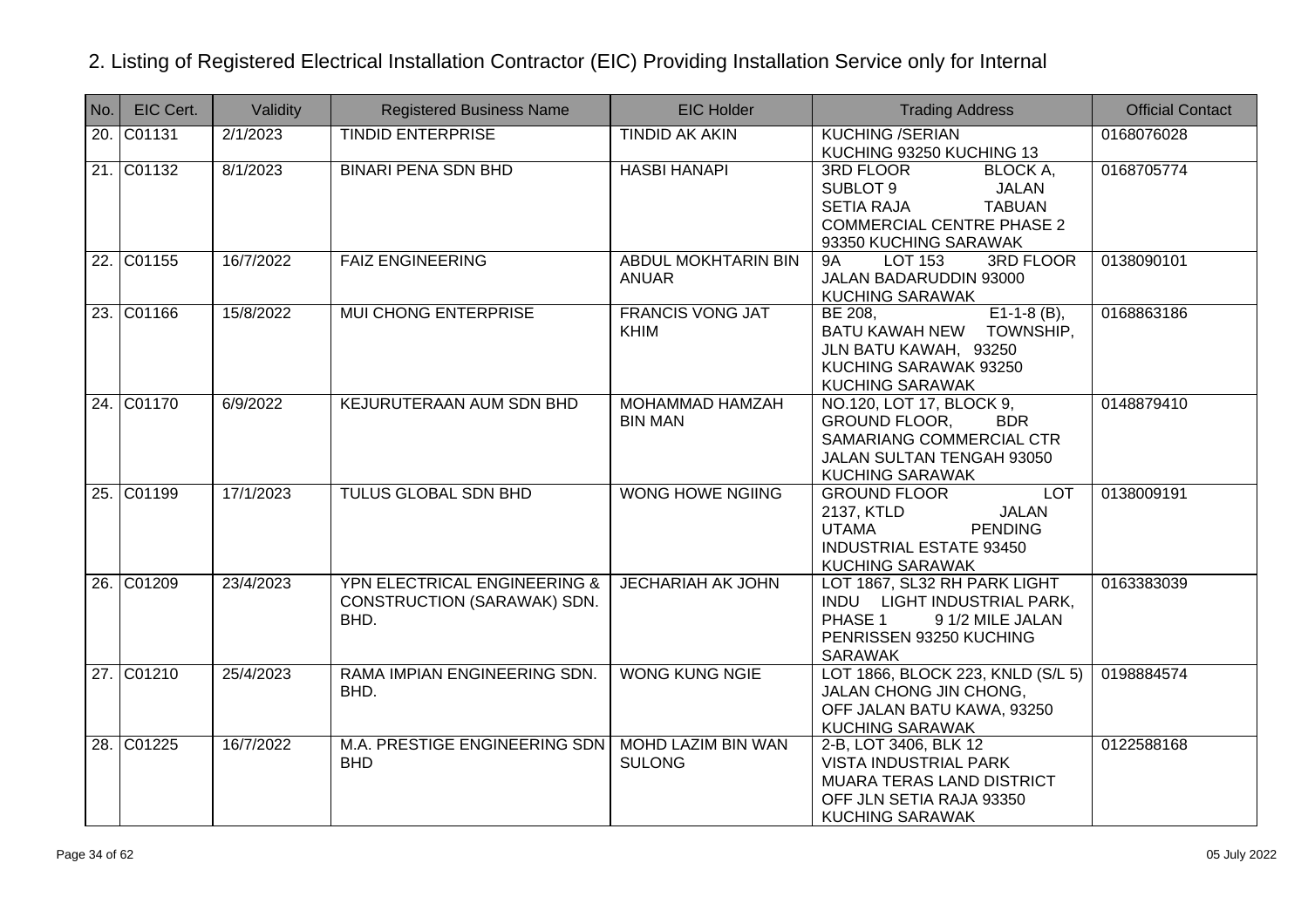| No. | EIC Cert.  | Validity   | <b>Registered Business Name</b>                 | <b>EIC Holder</b>                            | <b>Trading Address</b>                                                                                                                              | <b>Official Contact</b> |
|-----|------------|------------|-------------------------------------------------|----------------------------------------------|-----------------------------------------------------------------------------------------------------------------------------------------------------|-------------------------|
|     | 29. C0123  | 24/6/2023  | BORMAL ENGINEERING SDN. BHD.                    | <b>HO KIAN THUNG</b>                         | 4TH & 5TH FLOOR, 'STALLION'<br>SUBLOT 17, ROCK COMMERCIAL<br><b>CENTRE</b><br>$\mathbf{1}$<br>1/2 MILE, JALAN ROCK, 93200<br><b>KUCHING SARAWAK</b> | 016 8883963             |
|     | 30. C01235 | 7/8/2022   | HMN NADHIR SDN BHD                              | <b>MOHAMAD NAZRUL BIN</b><br><b>ISMAIL</b>   | 2ND FLOOR LOT 4080<br>SUKMA COMMERCIAL CENTRE<br><b>JALAN SUKMA COMMERCIAL</b><br><b>CENTRE 93050 KUCHING SARAWAK</b>                               | 0194596629              |
|     | 31. C01240 | 20/9/2022  | JT UTAMA SENDIRIAN BERHAD                       | <b>DARREN SONG WEE</b><br><b>KEONG</b>       | GROUND & 1ST FLOOR, LOT 2095-<br>2096<br><b>SECTION 66 KTLD,</b><br><b>JALAN UTAMA</b><br>PENDING INDUSTRIAL ESTATE<br>93450 KUCHING SARAWAK        | 0138016662              |
|     | 32. C01253 | 21/11/2022 | <b>TO BE ADVISE</b>                             | PETER LING JIH IK                            | 11TH FLOOR, WISMA SATOK 93400<br><b>KUCHING SARAWAK</b>                                                                                             | 0198195061              |
|     | 33. C01262 | 23/12/2022 | PVI CONTROL TECHNOLOGY SDN<br><b>BHD</b>        | <b>FRANKIE PNG TIANG</b><br><b>CHUN</b>      | <b>MUARA TABUAN</b><br>NO.146,<br><b>LIGHT INDUSTRIAL</b><br><b>OFF</b><br>JALAN SETIA RAJA 93350 KUCHING<br>SARAWAK                                | 0178031119              |
|     | 34. C01264 | 13/1/2023  | <b>FLOWCO TECHNOLOGIES</b><br><b>ENTERPRISE</b> | <b>ABDUL RAHMAN BIN</b><br><b>ABDUL RANI</b> | <b>LORONG ASTANA</b><br>55<br>JALAN ASTANA 93050<br>$\mathbf{1}$<br><b>KUCHING SARAWAK</b>                                                          | 013-8219644             |
|     | 35. C01277 | 16/6/2023  | LKH TECHNICAL SERVICES                          | ONG WEE SING                                 | <b>GROUND FLOOR, LOT 28</b><br>SECTION 62, JALAN PETANAK,<br>93100 KUCHING SARAWAK                                                                  | 0168647272              |
|     | 36. C01287 | 8/8/2022   | KEJURUTERAAN KINTA UTAMA<br><b>SDN BHD</b>      | <b>WILSON RYCCKET ANAK</b><br><b>IGAU</b>    | GRN FLOOR, SUBLOT 38, PH 28,<br>LEE LING COM. CENTRE JALAN<br>MATANG 93050 KUCHING<br><b>SARAWAK</b>                                                | 0149203099              |
|     | 37. C01291 | 28/8/2022  | TELECPRO SDN. BHD.                              | <b>MOHAMAD YUSUF BIN</b><br><b>HIPENIE</b>   | B424-B432, TOWER B2,<br><b>LEVEL</b><br>4, ICOM SQUARE,<br>JALAN<br>PENDING, 93450 KUCHING<br><b>SARAWAK</b>                                        | +60198162900            |
|     | 38. C01294 | 8/9/2022   | DIAMOND GEO TECH SDN BHD                        | ABANG YUSUF ABANG<br><b>IBRAHIM</b>          | SUBLOT 92 (2ND FLOOR) METRO<br>LOT 14067 SECTION 65<br>CITY,<br><b>KTLD</b><br>JALAN MATANG 93050<br><b>KUCHING SARAWAK</b>                         | +60146999646            |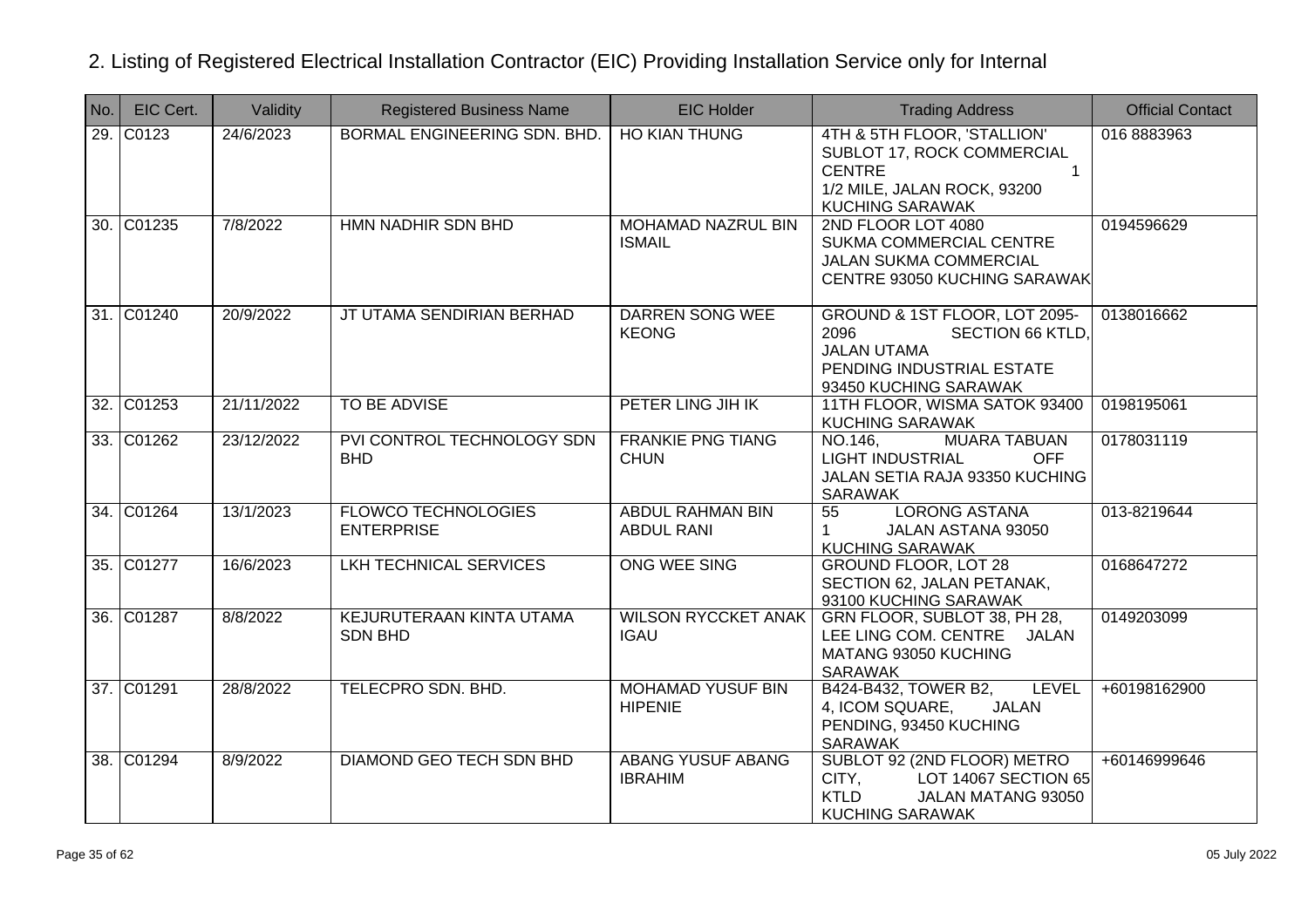| No. | EIC Cert.  | Validity   | <b>Registered Business Name</b> | <b>EIC Holder</b>                                               | <b>Trading Address</b>                                                                                                                                | <b>Official Contact</b> |
|-----|------------|------------|---------------------------------|-----------------------------------------------------------------|-------------------------------------------------------------------------------------------------------------------------------------------------------|-------------------------|
|     | 39. C01297 | 11/9/2022  | <b>MINA DINAMIK SDN BHD</b>     | <b>ISMAIL BIN KHALID</b>                                        | 2ND FLOOR SUBLOT 115,<br>LORONG<br>SURVEY LOT 13768<br>METROCITY BOULEVARD 3A<br>JALAN MATANG 93050 KUCHING<br><b>SARAWAK</b>                         | 0138119007              |
|     | 40. C01302 | 7/10/2023  | SHOREFIELD SDN BHD              | <b>AWANG KHAIROL</b><br><b>MAZLAN BIN AWANG</b><br><b>BRAWI</b> | LOT 1025, BLOK 7, MTLD<br>LORONG DEMAK LAUT 7A<br>JALAN DEMAK LAUT 7 93050<br><b>KUCHING KUCHING</b>                                                  | +60138333404            |
|     | 41. C01305 | 9/10/2022  | <b>SYARIKAT HA G LETRIK</b>     | <b>HAMSI BIN ONONG</b>                                          | SUBLOT 25, LOT 9683, GROUND<br>FLOOR BLOCK C, JALAN SETIA<br>RAJA, TABUAN STUTONG<br><b>COMMERCIAL CENTRE PHASE 2</b><br>93350 KUCHING SARAWAK        | 0198743665              |
|     | 42. C01306 | 10/10/2022 | TG JASA ENTERPRISE SDN BHD      | <b>AWANG KAMIL BIN</b><br><b>AWANG JOS</b>                      | LOT 1289, SECTION 64,<br><b>JALAN</b><br>PENDING 93450 KUCHING<br><b>SARAWAK</b>                                                                      | 0138313188              |
|     | 43. C01308 | 2/11/2022  | NPL ENGINEERING SDN BHD         |                                                                 | ROGER FAM FOOK PENG SUBLOT 15, 1ST FLOOR, LOT 9659<br>JALAN SETIA RAJA 93350 KUCHING<br><b>SARAWAK</b>                                                | 0128888876              |
|     | 44. C01314 | 8/12/2022  | <b>HAMILTON R.J.G COMPANY</b>   | <b>RIJANG</b>                                                   | WILSON HAMILTON ANAK NO.351, LOT 9739, SEC.65, KTLD,<br>1ST FLOOR, TAMAN LEE LING,<br>BATU 4 93050 KUCHING SARAWAK                                    | +60109707680            |
|     | 45. C01315 | 8/12/2022  | <b>EXCEL RESOURCES</b>          | <b>AUGUSTINE GILBERT</b><br><b>ANAK MUNGGANG</b>                | 1ST FLOOR, LOT 12954<br><b>HERITAGE GARDEN</b><br><b>JALAN</b><br>TUN ABDUL RAHMAN YAAKUB<br>PETRA JAYA 93050 KUCHING<br><b>SARAWAK</b>               | 0148947963              |
|     | 46. C01317 | 8/12/2022  | KUZA GLOBAL CONSTRUCTION        | <b>MOHAMMAD ZARUL BIN</b><br>AHMAD MULANA                       | NO 27, LOT 14466, 1ST FLOOR,<br>SECTION 65, KUCHING TOWN LAND<br>DISTRICT (SUBLOT 27), PUSAT<br>KOMERSIAL SWAN, JALAN MATANG<br>93050 KUCHING SARAWAK | +60138466322            |
|     | 47. C01332 | 28/1/2023  | LIM HONG THONG SDN. BHD.        | <b>LAW ENG HONG</b>                                             | 1ST FLR.,<br>NO. 1,<br>TMN. SUPREME,<br><b>KUCHING</b><br>BY PASS, 93100 KUCHING<br><b>SARAWAK</b>                                                    | 0138833309              |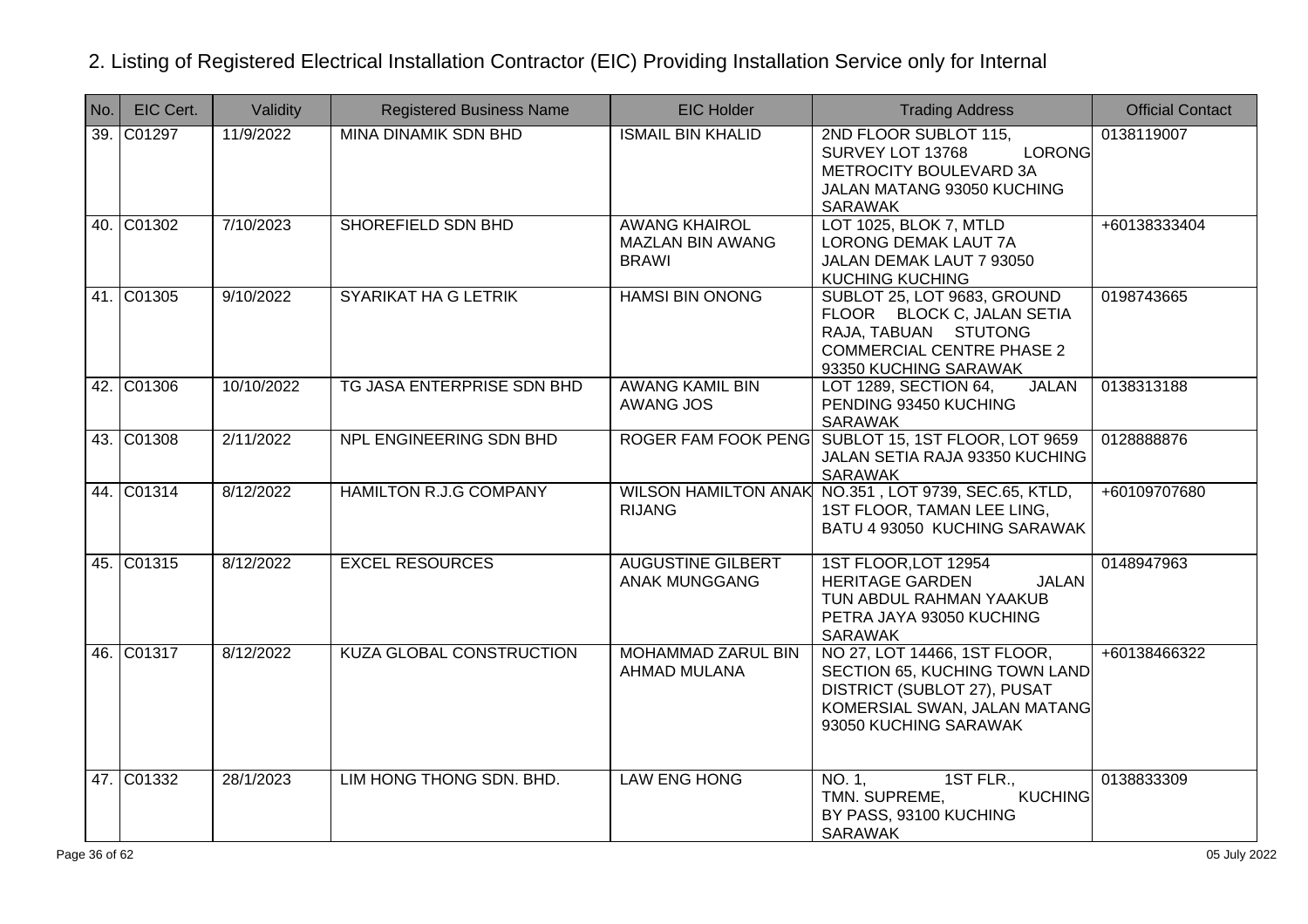| No. | EIC Cert.  | Validity  | <b>Registered Business Name</b>                      | <b>EIC Holder</b>                        | <b>Trading Address</b>                                                                                                                      | <b>Official Contact</b> |
|-----|------------|-----------|------------------------------------------------------|------------------------------------------|---------------------------------------------------------------------------------------------------------------------------------------------|-------------------------|
| 48. | C01339     | 24/3/2023 | SYARIKAT PEMBINAAN SAFA                              | <b>SHAWALUDIN BIN</b><br><b>RAMBLI</b>   | LOT 14101 SUBLOT 127 1ST FLOOR<br><b>METROCITY 3</b><br>SUBLOT 127 1ST FLOOR<br>METROCITY 3 JALAN MATANG<br>93050 KUCHING SARAWAK           | 0198199422              |
|     | 49. C01342 | 9/4/2023  | <b>MEGATECH SOLUTION COMPANY</b>                     | <b>SITI LAILA KASIM</b>                  | LOT 2653, 1ST FLOOR, GREEN<br>ROAD,<br>93400 KUCHING<br>SARAWAK 93400 KUCHING<br><b>SARAWAK</b>                                             | +60138219770            |
|     | 50. C01346 | 19/4/2023 | CAHAYA ALAM MURNI SDN BHD                            | <b>MAC DAVIS ANAK</b><br><b>RICHARD</b>  | 1ST FLOOR, SUBLOT 25,<br><b>TABUAN TRANQUILITY</b><br><b>COMMERCIAL CENTRE,</b><br>JALAN CANNA, 93350 KUCHING<br>SARAWAK                    | 0135190662              |
|     | 51. C01352 | 27/4/2023 | CHING LEE KION SDN BHD                               | <b>LEE YAN SHENG</b>                     | LOT 4257, BLOCK 207, JALAN<br><b>SUNGAI</b><br><b>MAONG</b><br>TENGAH, 93150 KUCHING<br><b>SARAWAK</b>                                      | 0168726673              |
|     | 52. C01358 | 10/5/2023 | <b>TESLA ENTERPRISE</b>                              | <b>HACTOR BALANG</b><br><b>MATIAS</b>    | PEJABAT PIBU KUCHING,<br>TINGKAT 1 & 2, LOT 14227 & 14228,<br>METROCITY NEW TOWNSHIP,<br>JALAN MATANG, 93050 KUCHING<br>SARAWAK             | 0165097781              |
|     | 53. C01360 | 27/5/2023 | SIN HUP ELECTRICAL SDN BHD                           | PAU KIU HONG                             | GROUND FLOOR, CK 108 MJC,<br>BATU KAWAH NEW TOWNSHIP.<br>JALAN BATU KAWA, 93250<br>KUCHING SARAWAK                                          | +60168598626            |
|     | 54. C01361 | 6/7/2022  | <b>FANATIC COMPANY</b>                               | THEN CHU HIAW                            | GROUND FLOOR, NO. 38,<br>JALAN GOLD JADE, DI JALAN<br>GREEN, 93150 KUCHING SARAWAK                                                          | +60168722888            |
|     | 55. C01366 | 27/7/2022 | SYARIKAT INDRA CITRA                                 | <b>ARWANDI BIN HAMJI</b>                 | SYARIKAT INDRA CITRA NO. 82,<br>1ST FLOOR, LOT 5543, BANDAR<br><b>BARU</b><br>SEMARIANG,<br>JLN. SULTAN TENGAH,<br>XX 93050 KUCHING SARAWAK | 0168969302              |
|     | 56. C01368 | 14/8/2022 | <b>S.A.I ELECTRICAL AND</b><br>AIRCONDITIONING WORKS | <b>SAIFUL AIDY BIN</b><br><b>MOHAMAD</b> | S/L 25 (5565),<br>1ST FLOOR,<br>LOT 3284, BLK 9, PH 3, AREA S3A,                                                                            | 0128499295              |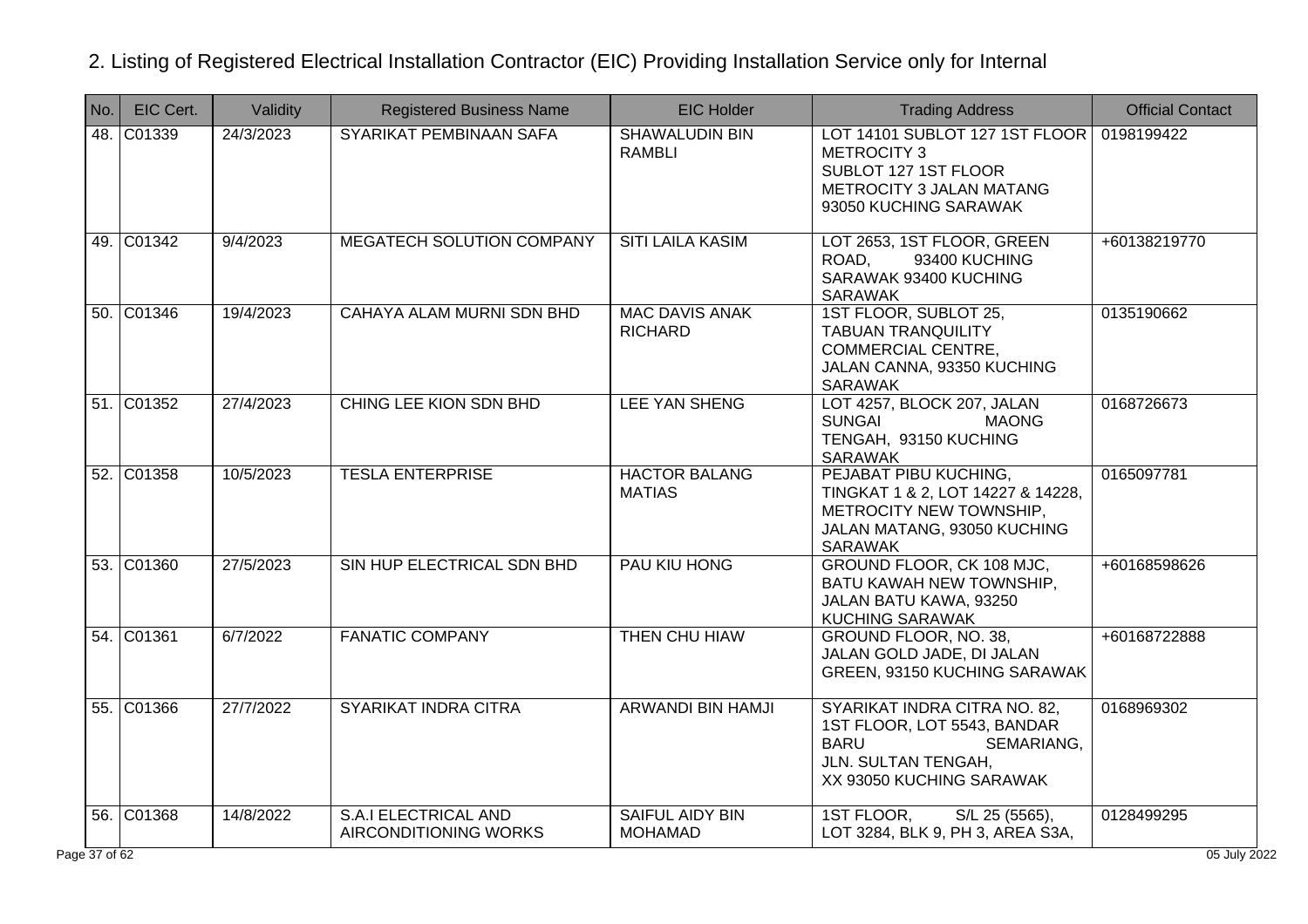| No. | EIC Cert.  | Validity   | <b>Registered Business Name</b>               | <b>EIC Holder</b>                           | <b>Trading Address</b>                                                                                                  | <b>Official Contact</b> |
|-----|------------|------------|-----------------------------------------------|---------------------------------------------|-------------------------------------------------------------------------------------------------------------------------|-------------------------|
|     | 56. C01368 | 14/8/2022  | S.A.I ELECTRICAL AND<br>AIRCONDITIONING WORKS | SAIFUL AIDY BIN<br><b>MOHAMAD</b>           | PH 3 OFF JALAN SULTAN TENGAH<br>93050 KUCHING SARAWAK                                                                   | 0128499295              |
|     | 57. C01369 | 18/8/2022  | ANGSANA JAYA SDN.BHD                          | <b>FEROL ZAMHURI BIN</b><br>MAMAT           | <b>JALAN</b><br>LOT 140, 1ST FLOOR,<br>DATUK ABANG ABDUL RAHIM 93450<br><b>KUCHING SARAWAK</b>                          | 0132307536              |
|     | 58. C01373 | 22/9/2022  | TELE KENYALANG ENGINEERING<br>SDN, BHD.       | <b>RIBEN ANAK RINAH</b>                     | GROUND FLOOR, LOT 453,<br>SECTION 62 LORONG 9, JALAN<br>ANG CHENG HO 93100 KUCHING<br>SARAWAK                           | 0198893757              |
|     | 59. C01374 | 22/9/2022  | LIM HONG THONG SDN. BHD.                      | LEE KIM HAO                                 | NO. 1, 1ST FLOOR, SUPREME<br><b>KUCHING BY-PASS</b><br><b>GARDEN</b><br>93300 KUCHING SARAWAK                           | 0167133694              |
|     | 60. C01375 | 22/9/2022  | <b>STAR CAT COMPANY</b>                       | <b>SEBASTIAN ANAK MONTI</b><br><b>GERAI</b> | D32-2, 1ST FLOOR, BLOCK D<br>YOSHI SQUARE, LOT 67, SECTION<br>66 KTLD, JALAN PELABUHAN<br>93450 KUCHING SARAWAK         | +60148181111            |
|     | 61. C01377 | 29/9/2022  | SYARIKAT CAHAYA FAJAR                         | MOHD ZAHIRUDDIN BIN<br><b>ZULHADY</b>       | GROUND FLOOR LOT 149,<br>SECTION 54, JALAN PETANAK,<br>93100 KUCHING SARAWAK                                            | 0137535071              |
|     | 62. C01379 | 14/10/2022 | TO BE ADVISED                                 | <b>CHAL ANAK LANJAT</b>                     | NO 459A LORONG 4H FASA 2<br>TAMAN MALIHAH JALAN<br>BELATOK / BATU KAWA 93050<br><b>KUCHING KUCHING</b>                  | +60128501386            |
|     | 63. C01381 | 29/10/2022 | <b>EUNICE ENTERPRISE</b>                      | <b>BERNARD YEO CHENG</b><br><b>KUI</b>      | NO. 1, CLOUD ESTATE, JALAN<br><b>GREEN</b><br>93150 KUCHING<br><b>SARAWAK</b>                                           | 60168662498             |
|     | 64. C01382 | 2/11/2022  | <b>SYARIKAT C.A JAYA</b>                      | <b>TING KWANG LIM</b>                       | B424-B432, LEVEL 4, TOWER B2,<br>ICOM SQUARE, JALAN PENDING<br>93450 KUCHING SARAWAK                                    | +60138028080            |
|     | 65. C01384 | 23/11/2022 | SYARIKAT PERMATA SURI SDN.<br>BHD.            | <b>CHAI KIAN KONG</b>                       | JALAN SG MAONG HILIR 93150<br><b>KUCHING SARAWAK</b>                                                                    | 0138095720              |
|     | 66. C01388 | 16/12/2022 | <b>DINASTI QAWIY SDN BHD</b>                  | <b>ZULKIPLI BIN NAWI</b>                    | 1ST FLOOR SUBLOT NO. 14, LOT<br>2437<br>BLOCK 17, SALAK LAND<br>DISTRICT,<br>JALAN DEPO 93050<br><b>KUCHING SARAWAK</b> | 0198741840              |
|     | 67. C01392 | 24/1/2023  | YAMACO ENGINEERING SDN. BHD.                  | TAN CHIH WEI                                | LOT 8351<br><b>SECTION 64</b><br>LORONG DATUK ABANG ABDUL<br>RAHIM 7A 93450 KUCHING<br><b>SARAWAK</b>                   | 0198891520              |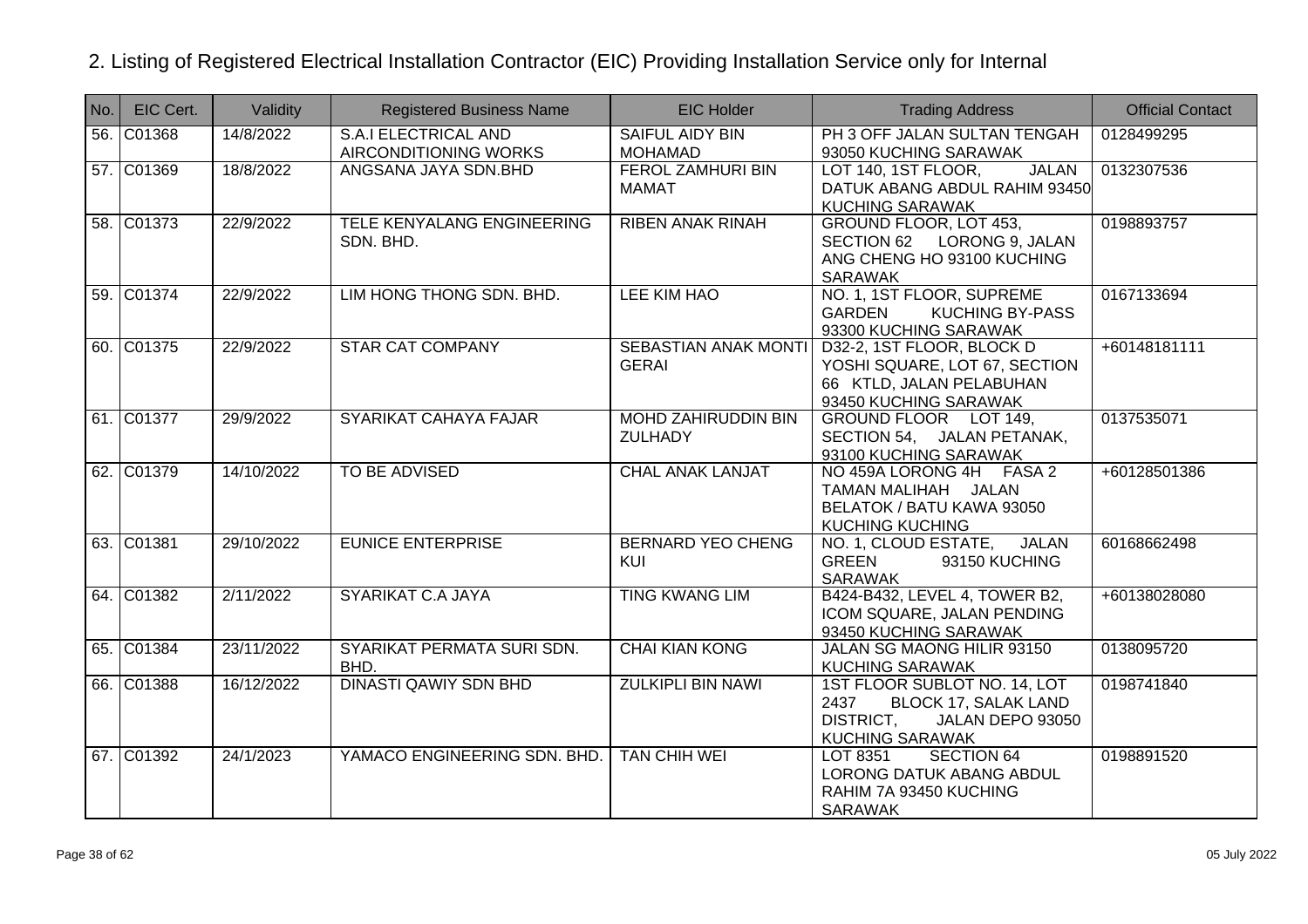| No.          | EIC Cert.  | Validity  | <b>Registered Business Name</b>                  | <b>EIC Holder</b>                                 | <b>Trading Address</b>                                                                                                                               | <b>Official Contact</b> |
|--------------|------------|-----------|--------------------------------------------------|---------------------------------------------------|------------------------------------------------------------------------------------------------------------------------------------------------------|-------------------------|
|              | 68. C01395 | 3/2/2023  | <b>EASTERN BASE ELECTRICAL</b><br><b>WORK</b>    | <b>DUNGAI ANAK RAGAK</b>                          | <b>KAMPUNG RAYANG</b><br>BATU<br>36 1/2 JALAN KUCHING SERIAN<br>94700 SERIAN SARAWAK 94700<br><b>KUCHING SERIAN</b>                                  | 0128943734              |
|              | 69. C01397 | 10/3/2023 | RAHIM ELECTRICAL ENGINEERING<br><b>WORKS</b>     | <b>ABDUL RAHIM BIN</b><br><b>RASHIDI</b>          | NO-2064 -2065 JALAN UTAMA<br><b>FGG</b><br>CDC 93450 KUCHING<br>SARAWAK                                                                              | +60128270580            |
|              | 70. C01399 | 15/3/2023 | PAVILION PARAGON SDN BHD                         | <b>KHAIRI SYAMIL BIN</b><br><b>KASSIM</b>         | <b>GROUND FLOOR,</b><br>NO.185<br>JALAN DATUK ABANG ABDUL<br><b>RAHIM</b><br>93450 93450 KUCHING<br><b>SARAWAK</b>                                   | +60178512431            |
|              | 71. C01400 | 17/3/2023 | <b>DARWAN RESOURCES</b>                          | AWG ISHAK BIN AWG<br><b>KERTA</b>                 | LOT 6907 TINGKAT 1 JALAN<br>PENDING 93450 KUCHING<br>SARAWAK                                                                                         | +60165727516            |
|              | 72. C01402 | 6/4/2023  | <b>S.L.A ENTERPRISE</b>                          | <b>SIM LIAN ANN</b>                               | LOT 267, JALAN UPPER FOOCHOW<br>ROAD NO 1, 93300 93300 KUCHING<br><b>SARAWAK</b>                                                                     | 0138165997              |
|              | 73. C01403 | 13/4/2023 | <b>TBA</b>                                       | <b>ZULKANAEN BIN SABRI</b>                        | NO 5, LOT 7799, LORONG 7B3D<br>TAMAN CAHAYA DAMAI 93050<br><b>KUCHING SARAWAK</b>                                                                    | 0198878558              |
|              | 74. C01405 | 18/4/2023 | <b>INSTITUT KEMAHIRAN MARA</b><br><b>KUCHING</b> | <b>ABG KHAIRUL ANWAR</b><br><b>BIN ABG MAJAYA</b> | <b>INSTITUT KEMAHIRAN MARA</b><br>KUCHING JALAN KEMAHIRAN<br>OFF JALAN SULTAN TENGAH 93050<br><b>KUCHING SARAWAK</b>                                 | +60196943301            |
|              | 75. C01407 | 26/4/2023 | DANAWA DESA NETWORKS SDN.<br>BHD.                | <b>HASBI BIN ABANG</b>                            | 7B, GROUND & 1ST FLOOR, LOT<br>14179<br>SECTION 65, KTLD,<br>METROCITY COMMERCIAL<br><b>PRECINCT</b><br><b>JALAN MATANG</b><br>93050 KUCHING SARAWAK | 0198865900              |
|              | 76. C01410 | 21/5/2023 | BEST RESPECTS SDN. BHD.                          | <b>TAN HIOK WEE</b>                               | GROUND FLOOR, LOT 7042<br><b>SECTION 64, KTLD</b><br><b>JALAN</b><br>SEKAMA 93300 KUCHING SARAWAK                                                    | 0138120836              |
|              | 77. C01412 | 31/5/2023 | WTE TECHNOLOGIES (S) SDN BHD                     | <b>CHIN KIAN FU</b>                               | NO54 LOT3787 2ND FLOOR.<br>LIANG KEE COMMERCIAL CENTRE,<br>41/2 MILE JALAN PENRISSEN, 93250<br><b>KUCHING SARAWAK</b>                                | +60128876811            |
|              | 78. C01413 | 9/6/2023  | <b>C.F.H ELECTRICAL ENGINEERING</b>              | <b>CHAN FATT HIN</b>                              | FIRST FLOOR, LOT 10941, SECTION<br>KTLD, JALAN<br>6                                                                                                  | +60128534181            |
| $e$ 39 of 62 |            |           |                                                  |                                                   |                                                                                                                                                      | 05 July 2022            |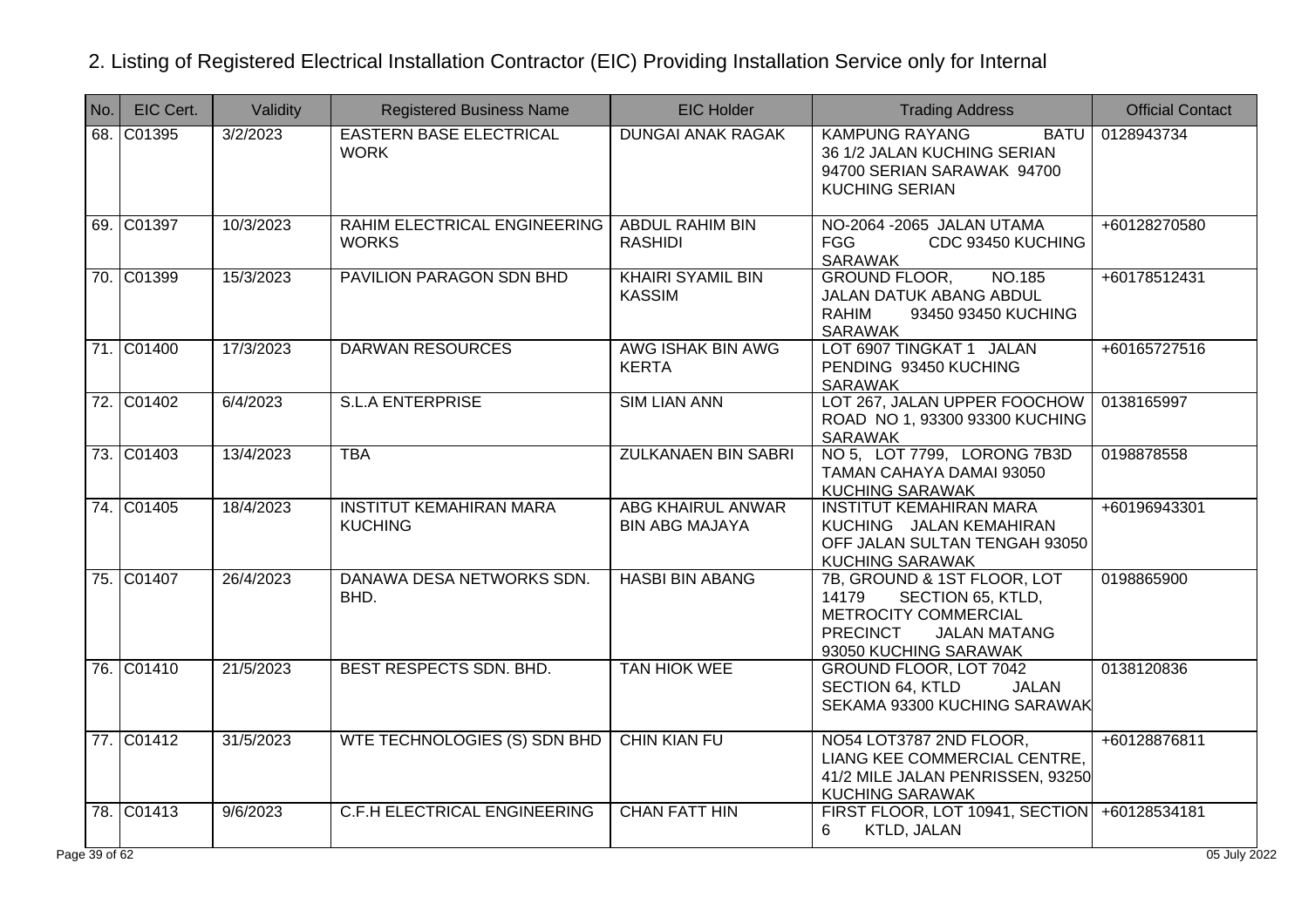| No.         | EIC Cert.           | Validity   | <b>Registered Business Name</b>                     | <b>EIC Holder</b>                          | <b>Trading Address</b>                                                                                                                               | <b>Official Contact</b> |
|-------------|---------------------|------------|-----------------------------------------------------|--------------------------------------------|------------------------------------------------------------------------------------------------------------------------------------------------------|-------------------------|
| 78.         | C01413              | 9/6/2023   | <b>C.F.H ELECTRICAL ENGINEERING</b>                 | <b>CHAN FATT HIN</b>                       | SEKAMA, 93300 KUCHING<br>SARAWAK 93300 KUCHING<br>SARAWAK                                                                                            | +60128534181            |
|             | 79. C0178           | 26/9/2022  | <b>SUM-E ENGINEERING COMPANY</b>                    | <b>CHAI CHUNG MING</b>                     | GRD FLOOR, LOT 253,<br>BATU 9,<br>JLN PENRISSEN 93250 KUCHING<br><b>SARAWAK</b>                                                                      | 0198783039              |
|             | 80. C0204           | 16/4/2023  | <b>HUANION ELECTRICAL COMPANY</b>                   | <b>ONG BENG KHOON</b>                      | NO 647, JALAN MURUT,<br>OFF BATU KITANG ROAD, 93250<br><b>KUCHING SARAWAK</b>                                                                        | 0168841588              |
|             | 81. C0208           | 27/5/2023  | ELECTRONIC ELECTRICAL CO SDN.<br>BHD.               | H'NG MENG YEANG @<br><b>HONG MING YONG</b> | 18-B, ELLIS ROAD, 93300 KUCHING<br>SARAWAK                                                                                                           | 0168864666              |
|             | 82. C0280           | 9/12/2022  | <b>ESAWIN RESOURCES SDN BHD</b>                     | FU KHIAM CHAI @ FOO<br>HO YET              | <b>LOT</b><br><b>1ST FLOOR</b><br>2137 & 2138<br><b>JALAN</b><br><b>PENDING</b><br><b>UTAMA</b><br>INDUSTRIAL ESTATE 93450<br><b>KUCHING SARAWAK</b> | 0139199776              |
|             | 83. C0302           | 6/9/2022   | MASAMA SDN. BHD.                                    | TAN TENG LEE @ TAN<br><b>SHENG LEE</b>     | LOT 8199, SECTION 64 KTLD BLK B,<br>TOWN EAST COMMERCIAL<br>CENTRE,<br>JALAN PENDING 93450 KUCHING<br><b>SARAWAK</b>                                 | 0168602689              |
|             | 84. C0304           | 17/10/2023 | TIMOR KENCANA SDN, BHD.                             | <b>CHEN YUNG CHING @</b><br>CHEN YONG CHIN | LOT 1162, BLOCK 12,<br>MUARA TABUAN LIGHT IND PARK<br><b>JALAN SETIA RAJA</b><br>KUCHING 93450 KUCHING<br>SARAWAK                                    | 0138201153              |
| 85.         | $\overline{)$ C0334 | 16/4/2023  | YAMACO ENGINEERING SDN. BHD.                        | <b>TONY LIM TZE CHEW</b>                   | LOT 8351, SECTION 64,<br>LORONG DATUK ABANG ABDUL<br>RAHIM 7A 93450 KUCHING<br><b>SARAWAK</b>                                                        | 012-8863678             |
|             | 86. C0348           | 24/2/2023  | NORART ENTERPRISE                                   | <b>HAMSAWI BIN MOHD</b><br><b>NUSI</b>     | LOT 65, PHASE 9,<br>LEE LING COMM. CTR. 4TH. MILE<br>JALAN MATANG 93050 KUCHING<br><b>SARAWAK</b>                                                    | 0198595306              |
|             | 87. C0404           | 10/3/2023  | <b>GABUNGAN BINAAN JURUTENAGA</b><br>SDN. BHD.      | <b>ABANG HATTA ABANG</b><br><b>TAHA</b>    | 1ST FLOOR, LOT 148, SECTION 54<br>JLN PETANAK, 93100 KUCHING<br><b>SWR</b>                                                                           | 012-8881956             |
|             | 88. C0410           | 9/7/2023   | LEE JONG ELECTRICAL &<br><b>ENGINEERING SDN BHD</b> | LEE KHOI JOONG                             | <b>SUBLOT 71, LOT 7892,</b><br>QUEEN'S COURT, BLOCK B,<br>JALAN WAN ALWI, 93350 KUCHING                                                              | 0198888998              |
| le 40 of 62 |                     |            |                                                     |                                            |                                                                                                                                                      | 05 July 2022            |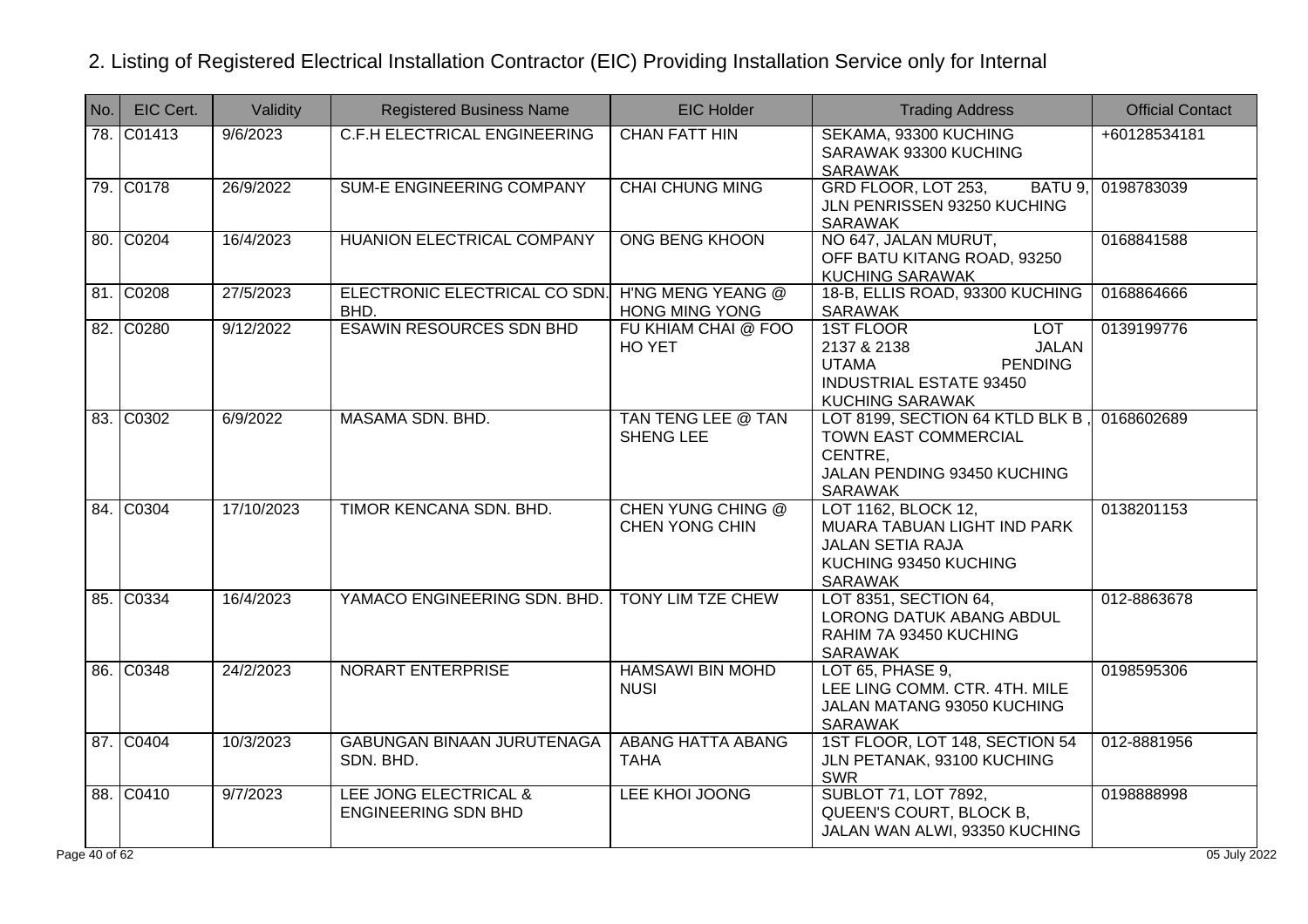| No. | EIC Cert. | Validity   | <b>Registered Business Name</b>                        | <b>EIC Holder</b>                             | <b>Trading Address</b>                                                                                                                       | <b>Official Contact</b> |
|-----|-----------|------------|--------------------------------------------------------|-----------------------------------------------|----------------------------------------------------------------------------------------------------------------------------------------------|-------------------------|
|     | 88. C0410 | 9/7/2023   | LEE JONG ELECTRICAL &<br><b>ENGINEERING SDN BHD</b>    | LEE KHOI JOONG                                | SARAWAJ                                                                                                                                      | 0198888998              |
|     | 89. C0418 | 17/3/2023  | <b>WEE HOCK ELECTRONIC &amp;</b><br>ELECTRICAL COMPANY | <b>TOH SHOON HOCK</b>                         | LOT 1999, JALAN SEMANGAT,<br><b>BINTAWA</b><br>, INDUSTRIAL ESTATE 93450<br><b>KUCHING SARAWAK</b>                                           | 0198860396              |
|     | 90. C0420 | 15/4/2023  | HWA LUNG ENGINEERING<br><b>COMPANY</b>                 | <b>CHAI KHEE FANG</b>                         | NO.4, COMMERCIAL SHOPLOT G/F,<br>TMN SAMAR INDAH, LOT 8 BLK 26<br>MTLD, JLN DTK MOHD MUSA,<br>KOTA SAMARAHAN 94300 KUCHING<br><b>SARAWAK</b> | 0198290168              |
|     | 91. C0427 | 30/9/2022  | <b>VELSENG SDN BHD</b>                                 | <b>TAN CHEW SENG</b>                          | LOT 8515, G/F, LRG. CANNA 2,<br>JLN. SETIA RAJA 93350 KUCHING<br><b>SARAWAK</b>                                                              | 0198873414              |
|     | 92. C0440 | 11/1/2023  | <b>SAFEPOWER SYSTEMS</b><br>ENGINEERING SDN. BHD.      | <b>LING SING HUNG</b>                         | LOT2877 LORONG KEMPAS 1A<br><b>TAMAN PHONING OFF</b><br>JALAN TUN JUGAH 93350 KUCHING<br><b>SARAWAK</b>                                      | 0198880717              |
|     | 93. C0460 | 15/11/2022 | TELE KENYALANG ENGINEERING<br>SDN. BHD.                | <b>ABANG AFFENDI BIN</b><br><b>ABANG TAHA</b> | FLOOR, LOT 453, LORONG 9,<br>JALAN ANG CHENG HO 93100<br><b>KUCHING SARAWAK</b>                                                              | 0174861958              |
|     | 94. C0466 | 27/6/2023  | BORMAL ENGINEERING SDN. BHD,                           | <b>CHIN CHING CHUNG</b><br>(DENNIS)           | 4TH & 5TH FLOOR, STALLION,<br>SUBLOT SUBLOT 17, ROCK<br><b>COMERCIAL CENTRE</b><br>1 1/2 MILE, JALAN ROCK 93200<br>KUCHING SARAWAK           | 0198860575              |
|     | 95. C0482 | 28/7/2022  | SOON ELECTRICAL & SAFETY CO                            | <b>DENIS SOON ENG TECK</b>                    | <b>RUBBER</b><br>LOT 479, 1ST FLOOR,<br>ROAD 93400 KUCHING SARAWAK                                                                           | 0198873026              |
|     | 96. C0506 | 2/5/2023   | AKERU ENTERPRISE SDN BHD                               | LING CHAI HAW, JAMES                          | NO. 15-A, 1ST & 2ND FLOOR,<br>LOT 511, SECTION 6, KTLD.,<br>JALAN KULAS, 93400 KUCHING<br><b>SARAWAK</b>                                     | 0198878169              |
|     | 97. C0508 | 22/5/2023  | HO CHEE KIANG ELECTRICAL                               | <b>HO CHEE KIANG</b>                          | 363, TABUAN DESA<br>LORONG KERANJI 4F 93500<br><b>KUCHING SARAWAK</b>                                                                        | 0198869914              |
|     | 98. C0517 | 14/7/2022  | <b>GREEN SOURCE ENERGY SDN.</b><br>BHD.                | ALI BIN HAMID                                 | 1ST FLOOR, LOT 150,<br>SECTION 54, JALAN PETANAK<br>93100 KUCHING SARAWAK                                                                    | 0138326 464             |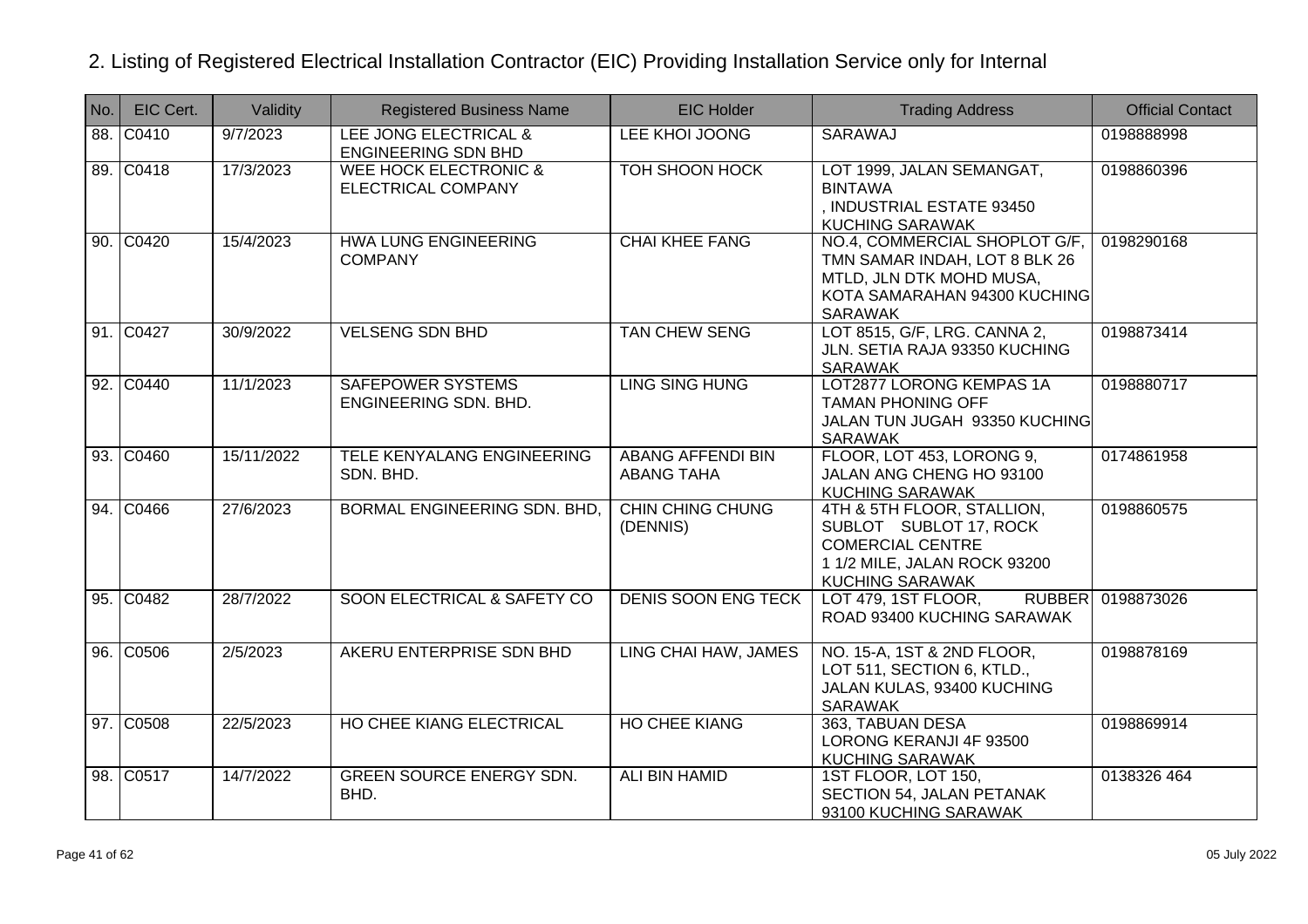| INo.       | EIC Cert.  | Validity   | <b>Registered Business Name</b>          | <b>EIC Holder</b>                             | <b>Trading Address</b>                                                                                                                   | <b>Official Contact</b>    |
|------------|------------|------------|------------------------------------------|-----------------------------------------------|------------------------------------------------------------------------------------------------------------------------------------------|----------------------------|
| 99.        | C0520      | 9/8/2022   | EPC SYNERGY SDN BHD                      | <b>ABG HUSAINI BIN ABG</b><br><b>HUSSIN</b>   | 1ST FLOOR, SUBLOT 9, LOT 4088<br>BLOCK 14, SALAK LAND DISTRICT<br>SUKMA COMMERCIAL CENTRE<br>JLN SULTAN TENGAH 93050<br>KUCHING SARAWAK  | 0198862696                 |
|            | 100. C0528 | 3/1/2023   | PHANG HING LI ELECTRICAL<br><b>WORKS</b> | PHANG FAH KAK                                 | <b>JALAN</b><br>NO 86A, LOT 40,<br>BATU KITANG, 93200 KUCHING<br>SARAWAK                                                                 | 0198782132                 |
|            | 101. C0542 | 28/8/2022  | <b>BAKUN SEJATI SDN BHD</b>              | <b>THAM CHUNG MENG</b>                        | NO. 146 MUARA TABUAN LIGHT<br><b>INDUSTRIAL PARK</b><br>OFF JALAN SETIA RAJA, 93350<br><b>KUCHING SARAWAK</b>                            | 0168603229                 |
|            | 102. C0557 | 5/5/2023   | EVECON ENTERPRISE SDN. BHD.              | <b>BONG NAM JEE</b>                           | 2ND FLR, LOT 1519, S/LOT 23,<br><b>UNI CAPITAL</b><br>KUCHING/KOTA SAMARAHAN<br>EXPRESSWAY 93250 KUCHING<br><b>SARAWAK</b>               | 0198179866                 |
|            | 103. C0576 | 21/7/2023  | ELECTRODINAMIK SDN. BHD.                 | <b>WONG CHIEW TUNG</b>                        | LOT 14149, 1ST FLOOR,<br>SECTION 65, KUCHING TOWN<br>DISTRICT METROCITY<br>COMMERCIAL PERCINT, JALAN<br>MATANG 93050 KUCHING<br>SARAWAK  | 019-8890525                |
|            | 104. C0584 | 16/10/2022 | <b>TO BE ADVISED</b>                     | <b>EMANUEL ANAK RAKE</b>                      | QTR D5/1 POLITEKNIK KUCHING<br>SARAWAK JALAN MATANG BEG<br>BERKUNCI 3094 93050 KUCHING<br>SARAWAK                                        | 0138187289                 |
|            | 105. C0586 | 16/10/2022 | <b>BRIGHTS ORIGIN SDN, BHD.</b>          | <b>TOSIM ANAK AHE</b>                         | UNIT AK 112, BATU KAWAH NEW<br>TOWNSHIP, 93250 KUCHING<br>SARAWAK                                                                        | 0168574806                 |
|            | 106. C0644 | 1/11/2022  | AAC & Z CORPORATION SDN. BHD.            | JOHANARI MOHAMAD<br><b>BIN BUJANG MOHAMAD</b> | AAC & Z CORPORATION SDN BHD<br>1ST FLOOR, LOT 3282,<br>BLOCK 10 KCLD, JALAN TUN<br>AHMAD<br><b>ZAIDI ADRUCE</b><br>93150 KUCHING SARAWAK |                            |
| e 42 of 62 | 107. C0669 | 4/6/2023   | <b>ZM CAPITAL SDN BHD</b>                | <b>MUHAINI BIN TUAH</b>                       | 1ST FLOOR, 229-H, JALAN ASTANA<br>LOT 9996, SECTION 65,<br><b>KUCHING</b><br>TOWN LAND DISTRICT 93050<br><b>KUCHING</b>                  | 0198647997<br>05 July 2022 |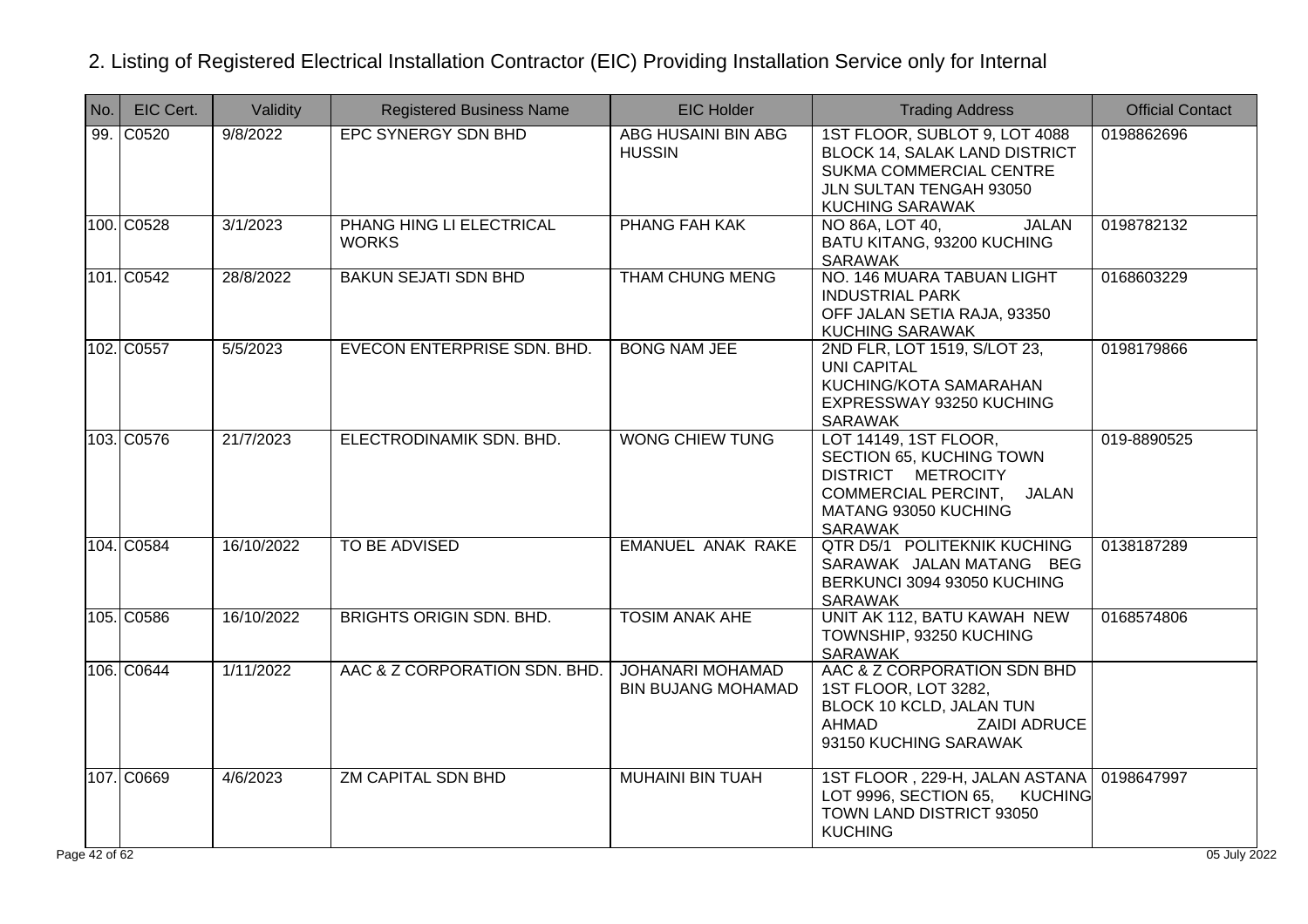| No. | EIC Cert.  | Validity   | <b>Registered Business Name</b>                                | <b>EIC Holder</b>          | <b>Trading Address</b>                                                                                                                                                                                | <b>Official Contact</b> |
|-----|------------|------------|----------------------------------------------------------------|----------------------------|-------------------------------------------------------------------------------------------------------------------------------------------------------------------------------------------------------|-------------------------|
|     | 107. C0669 | 4/6/2023   | <b>ZM CAPITAL SDN BHD</b>                                      | <b>MUHAINI BIN TUAH</b>    | <b>SARAWAK</b>                                                                                                                                                                                        | 0198647997              |
|     | 108. C0676 | 5/7/2023   | <b>KIM ELECTRICAL ENTERPRISE</b>                               | <b>CHANG TED MIN</b>       | NO 39, PISANG ROAD, 93400<br><b>KUCHING SARAWAK</b>                                                                                                                                                   | 0198872642              |
|     | 109. C0677 | 11/7/2023  | <b>JEMOS SABAS ELECTRICAL</b><br><b>WORKS</b>                  | <b>JEMOS AK SABAS</b>      | <b>1ST FLR. LOT 6811</b><br><b>TAMAN MATANG JAYA</b><br>PHASE 23B<br>JALAN MATANG 93050 KUCHING<br><b>SARAWAK</b>                                                                                     | 0198198620              |
|     | 110. C0690 | 8/8/2022   | <b>CIRI KUASA SDN BHD</b>                                      | <b>JOSEPH CHONG</b>        | LOT 13381, SEC 65, KTLD, 16E,<br>RIVEREDGE COMMERCIAL<br>CENTRE,<br><b>JALAN TUN</b><br>ABDUL RAHMAN YAAKUB,<br>PETRA JAYA 93050 KUCHING<br>SARAWAK                                                   | 0198181948              |
|     | 111. C0726 | 26/3/2023  | LBF ELECTRICAL WORKS &<br>TRADING SDN. BHD.                    | LEE KUOK TIONG             | LOT 1579-1580, BLK 12,<br><b>TRAVILION LIGHT INDUSTRIAL</b><br><b>PARK</b><br>MTLD, OFF JLN<br>SETIA RAJA 93350 KUCHING<br><b>SARAWAK</b>                                                             | 0198880035              |
|     | 112. C0730 | 26/3/2023  | LIM AIK CHAI ELECTRICAL SDN.<br><b>BHD</b>                     | <b>ALLEN LIM ENG LIANG</b> | <b>SUBLOT 5, JLN DEMAK LAUT 3</b><br>PH.1.<br><b>DEMAK</b><br>LAUT INDUSTRIAL PARK 93050<br><b>KUCHING SARAWAK</b>                                                                                    | 0128868916              |
|     | 113. C0792 | 20/12/2022 | <b>WEE MING ELECTRICAL &amp;</b><br>REFRIGERATION WORK SDN BHD | <b>BUJANG BIN PUDIN</b>    | <b>KPG BINTAWA</b><br>NO 123,<br>ULU, and the same of the same of the same of the same of the same of the same of the same of the same of the s<br><b>PETRA JAYA, 93050</b><br><b>KUCHING SARAWAK</b> | 0128046006              |
|     | 114. C0818 | 10/4/2023  | PERUNDING CH ENGINEERING SDN CHEE KUNG NEE<br><b>BHD</b>       |                            | 1ST FLOOR SURVEY LOT NO 14894<br>(S/L NO.47) OF LOT 11075, BLOK 11<br>MUARA TEBAS LAND DISTRICT<br>JALAN SETIA RAJA 93350 KUCHING<br><b>SARWAK</b>                                                    | 0138096518              |
|     | 115. C0821 | 16/4/2023  | SHUN XING ELECTRICAL WORK                                      | LEE CHEE JAN               | TAMAN SURIA 1, LOT392,<br><b>GROUND FLOOR,</b><br>JALAN DATUK MOHD. MUSA 94300<br><b>KUCHING SARAWAK</b>                                                                                              | 0168660728              |
|     | 116. C0855 | 5/8/2023   | KEJURUTERAAN CK SDN. BHD.                                      | <b>GAN TCHONG CHUI</b>     | SUBLOT 29, 3RD FLOOR,<br>3RD EXCHANGE COMMERCIAL                                                                                                                                                      | 0198865020              |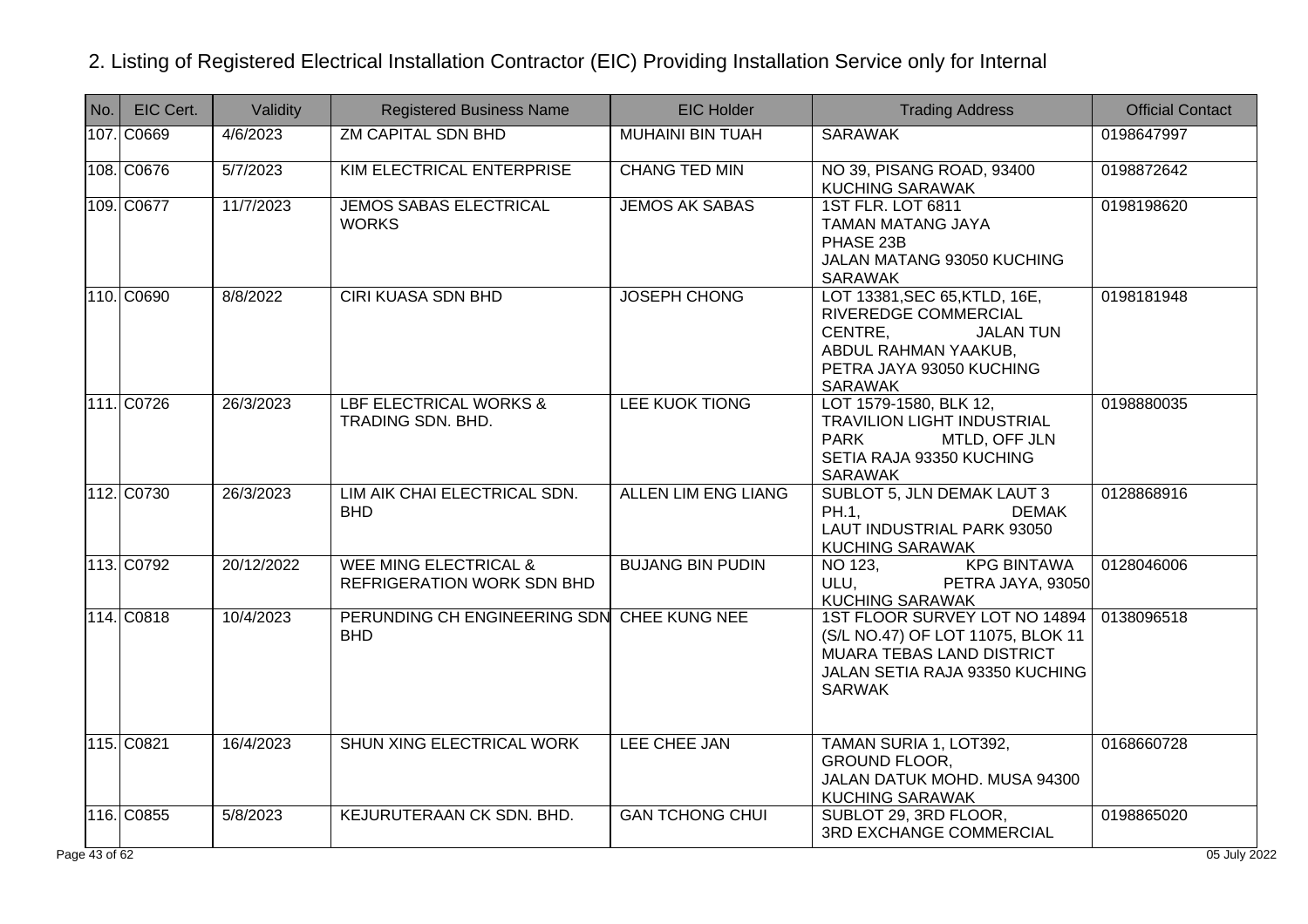| No. | EIC Cert.  | Validity   | <b>Registered Business Name</b>          | <b>EIC Holder</b>                          | <b>Trading Address</b>                                                                                                                                    | <b>Official Contact</b> |
|-----|------------|------------|------------------------------------------|--------------------------------------------|-----------------------------------------------------------------------------------------------------------------------------------------------------------|-------------------------|
|     | 116. C0855 | 5/8/2023   | KEJURUTERAAN CK SDN. BHD.                | <b>GAN TCHONG CHUI</b>                     | CENTER,<br><b>JALAN DATUK</b><br>TAWI SLI, 93250 KUCHING<br><b>SARAWAK</b>                                                                                | 0198865020              |
|     | 117. C0859 | 22/8/2022  | <b>GOLDEN FALCON M &amp; E SDN BHD</b>   | <b>WONG SIONG TUNG</b>                     | 46, LIGHT INDUSTRIAL,<br>YOSHI SQUARE, JLN SIMEN RAYA<br>PENDING 93450 KUCHING<br>SARAWAK                                                                 | 0198887505              |
|     | 118. C0861 | 29/8/2022  | MICROSITE ENTERPRISE SDN.<br>BHD.        | <b>BONG SAY WEI</b>                        | 7A, TAMAN MEGA JUTA,<br>JLN BATU KAWA, 93250 KUCHING<br>SARAWAK                                                                                           | 0146903633              |
|     | 119. C0874 | 29/9/2023  | SHYI GUANG ELECTRICAL WORKS<br>SDN. BHD. | <b>TIONG CHIN HUN</b>                      | LOT 1892, LORONG 1,<br>RIVERVIEW ESTATE, BINTAWA,<br>JALAN DAYA, 93450 KUCHING<br>SARAWAK                                                                 | 0198189924              |
|     | 120. C0882 | 27/10/2022 | HUA SENG ELECTRICAL WORKS                | <b>HII HUA SENG</b>                        | 2ND FLOOR<br><b>NO.2C</b><br>JALAN PERSIARAN BROOKE 96000<br><b>KUCHING SARAWAK</b>                                                                       | 0198369911              |
|     | 121. C0898 | 27/12/2022 | THIAN GENERAL WORK CO.                   | <b>TEIN LIOK KONG</b>                      | <b>KAMPUNG</b><br>LOT 488,<br>SUDAT, JLN KHUNG PHIN, 93250<br><b>KUCHING SARAWAK</b>                                                                      | 0198891976              |
|     | 122. C0904 | 10/3/2023  | SARWAJA TIMUR SDN BHD                    | <b>DANICE ENDAWIE ITA</b>                  | LOT 342, BLOCK 8, MTLD<br>JLN.<br>KPG SEJINGKAT OFF JLN. BAKO<br>93050 KUCHING SARAWAK                                                                    |                         |
|     | 123. C0906 | 16/3/2023  | <b>AKOBEST SDN BHD</b>                   | PETER AKUI OMAR @<br><b>MOHD ADAM OMAR</b> | NO 20, LOT 4573, 1ST FLR, BLK 218<br>KNLD, 3RD EXCHANGE<br><b>COMMERCIAL CTR</b><br>BT 3,<br>JLN DATUK STEPHEN KALONG<br>NINGKAN 93250 KUCHING<br>SARAWAK | 0198578904              |
|     | 124. C0907 | 26/3/2023  | <b>K ELECTRICAL</b>                      | <b>NG KWANG YAK</b>                        | CE 203, 1 ST FLOOR, BATU KAWA<br>MJC 93250 KUCHING SARAWAK                                                                                                | 0198167657              |
|     | 125. C0912 | 27/4/2023  | HUN CHUAN ELECTRICAL WORKS               | <b>YEO JUI CHUAN</b>                       | 77, JLN TUN AHMAD ZAIDI ADRUCE,<br>93400 KUCHING SARAWAK                                                                                                  | 0198170698              |
|     | 126. C0915 | 9/5/2023   | SYARIKAT MAJU ENTERPRISE                 | <b>YEE SAN</b>                             | P.O.BOX 970, 98007 MIRI 98007<br><b>KUCHING SARAWAK</b>                                                                                                   | 0198841862              |
|     | 127. C0925 | 1/9/2022   | <b>TAW ELECTRICAL WORK</b>               | <b>TAW JAT KONG</b>                        | NO 578, JLN FOOCHOW NO 1, 93300<br><b>KUCHING SARAWAK</b>                                                                                                 | 0198898706              |
|     | 128. C0926 | 1/9/2022   | <b>BUMIHUA SDN BHD</b>                   | <b>CLIVE CHIN</b>                          | 243, LORONG 3A, JALAN GREEN,<br>93150 KUCHING 93150 KUCHING                                                                                               | 0168640444              |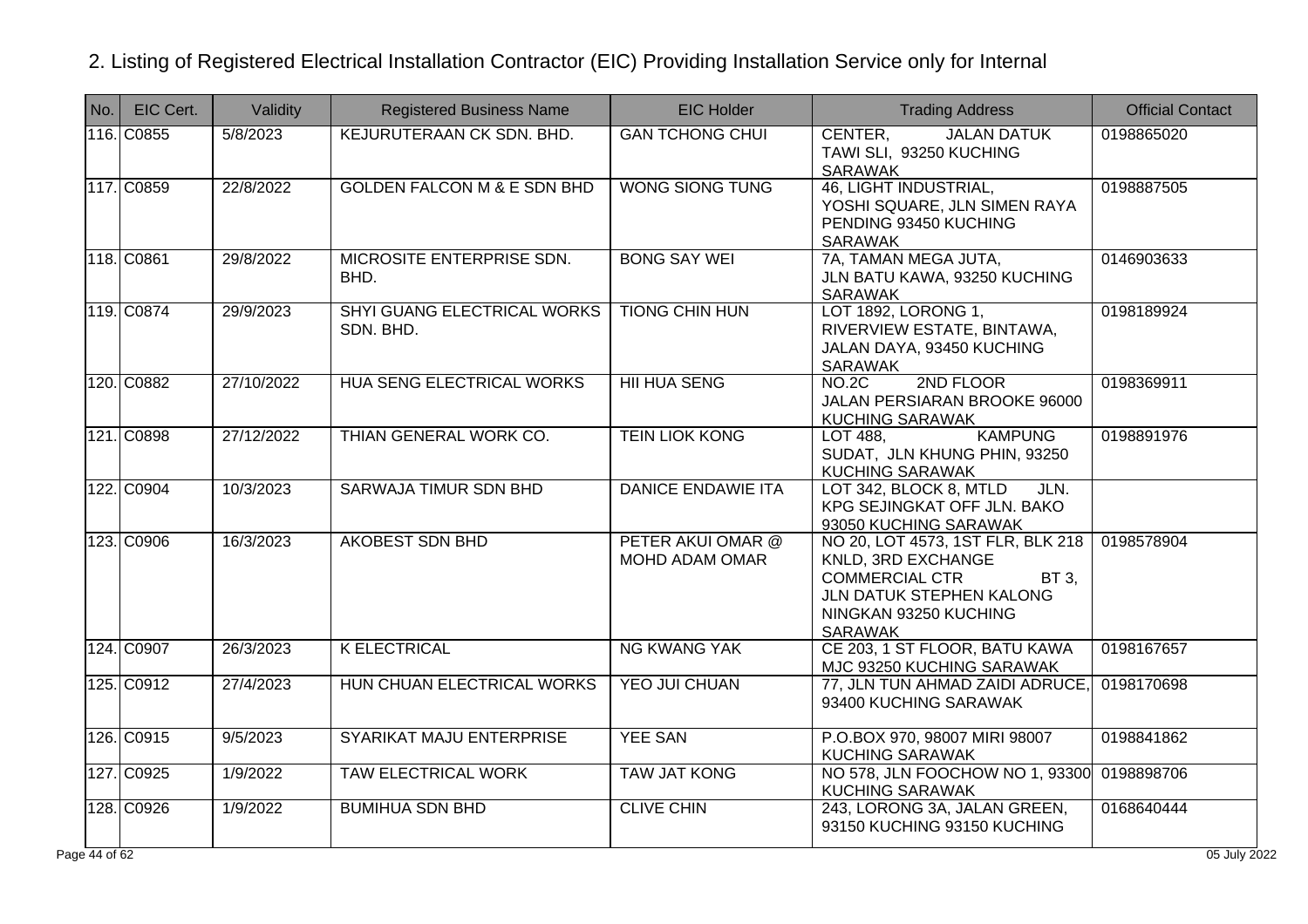| No.        | EIC Cert.   | Validity  | <b>Registered Business Name</b>                                                      | <b>EIC Holder</b>                              | <b>Trading Address</b>                                                                                                              | <b>Official Contact</b> |
|------------|-------------|-----------|--------------------------------------------------------------------------------------|------------------------------------------------|-------------------------------------------------------------------------------------------------------------------------------------|-------------------------|
|            | 128. C0926  | 1/9/2022  | <b>BUMIHUA SDN BHD</b>                                                               | <b>CLIVE CHIN</b>                              | <b>SARAWAK</b>                                                                                                                      | 0168640444              |
|            | 129. C0929  | 2/11/2022 | <b>DURASONIC SDN BHD</b>                                                             | <b>JOHN MICHAEL</b>                            | PARCEL NO. D33-B4, 3RD FLR, BLK<br>D 93450 KUCHING SARAWAK                                                                          | 01131726518             |
|            | 130. C0933  | 7/12/2022 | C.T AIR-CONDITIONING,<br><b>REFRIGERATION &amp; ELECTRICAL</b><br><b>WORKS</b>       | <b>BONG KANG WEI</b>                           | LOT 8801, SEC 64,<br><b>KWONG LEE</b><br>BANK ROAD, 93450 KUCHING<br>SARAWAK                                                        | 016-8563005             |
|            | 131. C0943  | 22/9/2022 | <b>C.T AIR CONDITIONING</b><br><b>REFRIGERATION &amp; ELECTRICAL</b><br><b>WORKS</b> | <b>BONG KANG YUNG</b>                          | LOT 8801, KWONG LEE BANK ROAD 016-8563005<br>93450 KUCHING SARAWAK                                                                  |                         |
|            | 132. C0958  | 17/9/2022 | ANGGUN DIVERSIFIED SDN BHD                                                           | <b>ABANG ROZIMAN BIN</b><br><b>ABANG ROSLI</b> | NO 279, LOT 2251, 3RD FLOOR,<br>LORONG ROCK NO.1<br>CENTRAL PARK COMMERCIAL<br>CENTRE, 3RD MILE, ROCK ROAD<br>93200 KUCHING SARAWAK | 0198161196              |
|            | 133. C0961  | 24/7/2023 | CHIN ELECTRICAL WORKS                                                                | <b>LAWRENCE CHIN KOK</b><br><b>JIN</b>         | 552 JLN SIM KHENG HONG<br>LORONG 6A 93300 KUCHING<br>SARAWAK                                                                        | 60172208552             |
|            | 134. C0964  | 9/8/2022  | <b>WELLTER. M. ELECTRICAL WORK</b>                                                   | <b>WELLTER AK MANGGI</b>                       | NO.209, BLOCK 71 KCLD<br>LORONG 10, TINGKAT 1<br><b>KOTA</b><br>PADAWAN 93250 KUCHING<br><b>SARAWAK</b>                             | 0198595285              |
|            | 135. C0972  | 16/6/2023 | <b>SAMATECH ENGINEERING</b>                                                          | <b>CLEMENT LEE LU LU</b>                       | LOT 1044, SL. 8, 82 BT 2 1/2,<br>JALAN MATANG 93050 KUCHING<br><b>SARAWAK</b>                                                       | 0198199327              |
|            | 136. C0983  | 13/3/2023 | SARAWAK ENERGY BERHAD                                                                | <b>CHAI TZE KIONG</b>                          | 1ST FLOOR, PARCEL 21, UNIT 21,<br>F21, EMPORIUM, PL 196 & 444<br>BLK KCLD, JLN TUN JUGAH 93350<br>KUCHING SARAWAK                   | 0175523328              |
|            | 137. C01022 | 10/2/2023 | <b>MING KIONG ELECTRICAL</b><br><b>COMPANY</b>                                       | <b>LAW BOON KHOY</b>                           | LOT 1131, 1ST FLOOR,<br><b>WATERFRONT COMM CTR</b><br>98000, MIRI<br>SARAWAK.MALAYSIA 98000 MIRI                                    | MIRI 0128760728         |
|            | 138. C01098 | 28/6/2023 | <b>D.OPADOS ELECTRICAL</b>                                                           | <b>LOH KUOK HUNG</b>                           | LOT 1003, 1ST FLOOR, BK.5 KBLD,<br>DESA SENADIN 98000 MIRI<br>SARAWAK                                                               | +60147890906            |
|            | 139. C01102 | 30/7/2022 | <b>POWER SOLUTION</b>                                                                | <b>JONG YEE CING</b>                           | <b>VISTA</b><br>LOT 6094,<br>PERDANA 2<br><b>JALAN DESA</b><br><b>BAHAGIA</b><br><b>LORONG PERMATA</b><br>11 98100 MIRI             | 0134940006              |
| e 45 of 62 |             |           |                                                                                      |                                                |                                                                                                                                     | 05 July 2022            |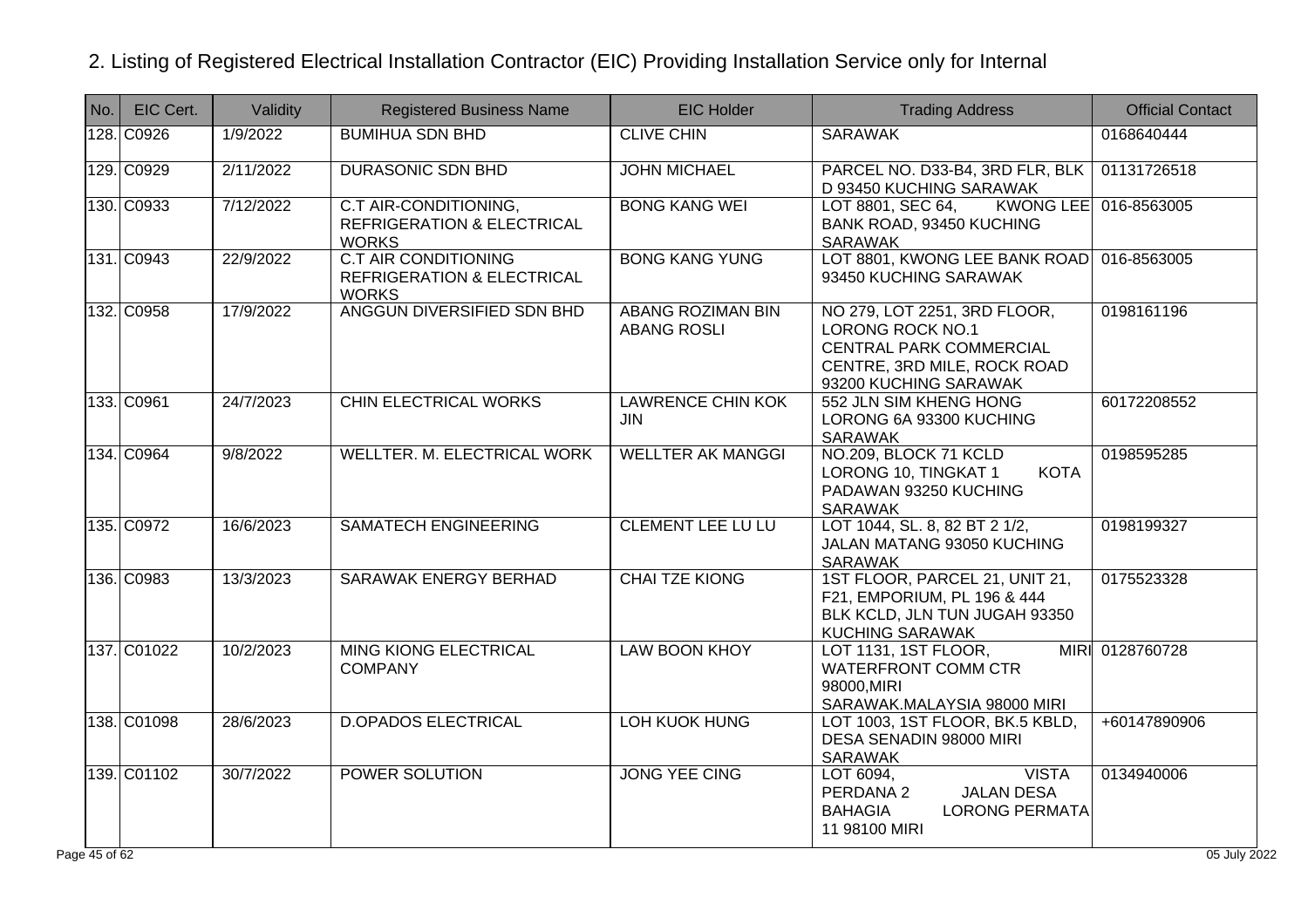| No. | EIC Cert.   | Validity   | <b>Registered Business Name</b>                               | <b>EIC Holder</b>                                   | <b>Trading Address</b>                                                                                                                              | <b>Official Contact</b>    |
|-----|-------------|------------|---------------------------------------------------------------|-----------------------------------------------------|-----------------------------------------------------------------------------------------------------------------------------------------------------|----------------------------|
|     | 139. C01102 | 30/7/2022  | POWER SOLUTION                                                | <b>JONG YEE CING</b>                                | <b>SARAWAK</b>                                                                                                                                      | 0134940006                 |
|     | 140. C01104 | 2/8/2022   | <b>DASSEY ENTERPRISE</b>                                      | <b>WAT ANAK RAMBA</b>                               | LOT 2183<br>2ND<br><b>FLOOR</b><br><b>SABERKAS</b><br><b>COMMERCIAL CENTRE 98100 MIRI</b><br><b>SARAWAK</b>                                         | 01118958514                |
|     | 141. C01113 | 13/10/2022 | PROMINENT ELECTRICITY<br><b>COMPANY</b>                       | <b>WONG HOE WOO</b>                                 | LOT 1003, GF, DESA SENADIN PH<br><b>JALAN LUTONG-KUALA</b><br>1.<br>BARAM, 98000 MIRI SARAWAK                                                       | 0198251233                 |
|     | 142. C01120 | 21/11/2022 | EQ ENGINEERING SDN BHD                                        | <b>VOON VUI KEUT</b>                                | 1ST FLOOR, LOT 2245<br><b>JALAN FIRUZ</b><br>BLOCK 2 MCLD, PUJUT 5 1/2 98000<br>MIRI MIRI SARAWAK                                                   | 0168263317                 |
|     | 143. C01204 | 14/3/2023  | <b>BRILIGHT ENERGY ELECTRICAL</b><br><b>WORKS</b>             | <b>KONG KAH HUAT</b>                                | LOT 1741, JALAN MIRI BYPASS<br>EASTWOOD VALLEY INDUSTRIAL<br>PARK 98000 MIRI SARAWAK                                                                | 0104091111,<br>01110591111 |
|     | 144. C01243 | 1/10/2022  | <b>TORR ENERGY SDN BHD</b>                                    | <b>JOHNNES LIM POH</b><br><b>KWANG</b>              | LOT 806, 1ST FLOOR,<br><b>BLOCK D&amp; E, BANGUNAN</b><br><b>SLIPWAYS</b><br><b>PIASAU</b><br><b>INDUSTRIAL ESTATE 98000 MIRI</b><br><b>SARAWAK</b> | 0198854202                 |
|     | 145. C01281 | 20/7/2022  | <b>MEGA UNITY ENTERPRISE</b>                                  | SHANLEY BANUN DONNY LOT 2437, BK 5,<br><b>DAWAT</b> | MCD, 98000<br>MIRI 98000 MIRI SARAWAK                                                                                                               | +60198891717               |
|     | 146. C0129  | 31/3/2023  | SARAWAK ELECTRICAL COMPANY                                    | <b>WEE AH TECK</b>                                  | LOT 756, KROKOP MAIN ROAD,<br>98000 MIRI SARAWAK                                                                                                    | 085411334                  |
|     | 147. C01304 | 8/10/2022  | ULTECH ENGINEERING SDN. BHD.                                  | <b>EDDIE SIM CHOW PING</b>                          | LOT1504, PIASAU INDUSTRIAL<br>ESTATE 98000 MIRI SARAWAK                                                                                             | 0138113733                 |
|     | 148. C01309 | 2/11/2022  | <b>GLORIOUS (NG) ELECTRICAL</b><br><b>ENGINEERING SDN BHD</b> | <b>CHAN KA HING</b>                                 | LOT 7958<br><b>JALAN</b><br>LUTONG-KUALA BARAM,<br><b>SENADIN ENTERPRISE PARK</b><br>PHASE 9 98000 MIRI SARAWAK                                     | 0138869371                 |
|     | 149. C01311 | 13/11/2022 | JOHN HO HOLDINGS SDN BHD                                      | <b>JIK ANAK JAMIT</b>                               | LOT 935 NEIGHBOURHOOD<br><b>SHOPPING</b><br>CENTRE TAMAN<br>TUNKU 98000 MIRI SARAWAK                                                                | 0168791628                 |
|     | 150. C01313 | 25/11/2022 | <b>DOM ELETRICAL</b>                                          | <b>DOMINIC KAWAT ANAK</b><br><b>TIAW</b>            | D/A PIBU MIRI, TINGKAT 1 & 2,<br>LOT 6077-6078, PUSAT<br><b>BANDAR SHOPHOUSES DESA</b><br>PUJUT BANDAR BARU<br>PERMYJAYA TUDAN 98107 MIRI           | 0148797669                 |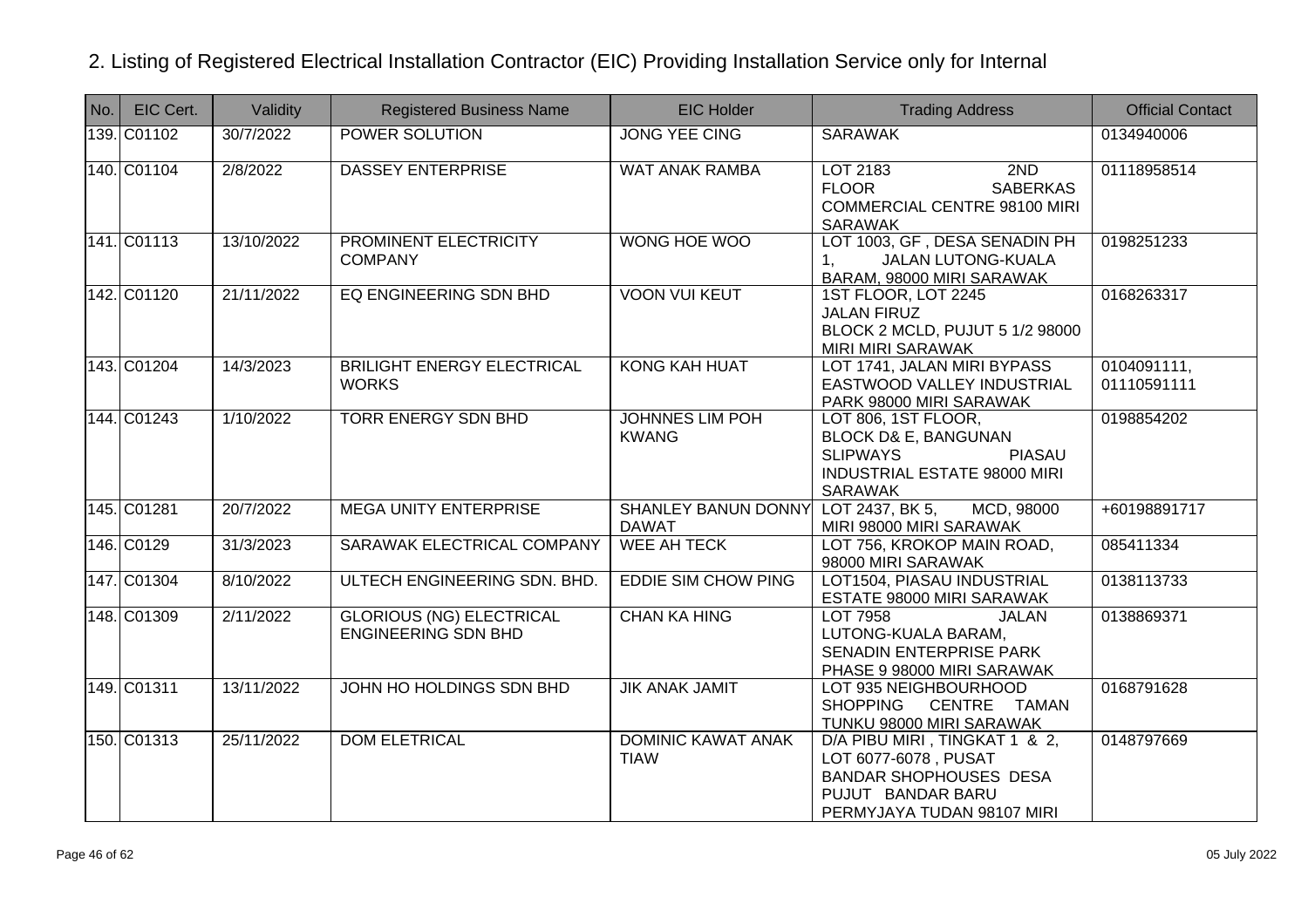| No. | EIC Cert.   | Validity   | <b>Registered Business Name</b>                        | <b>EIC Holder</b>                                   | <b>Trading Address</b>                                                                                                                                                                   | <b>Official Contact</b>       |
|-----|-------------|------------|--------------------------------------------------------|-----------------------------------------------------|------------------------------------------------------------------------------------------------------------------------------------------------------------------------------------------|-------------------------------|
|     | 151. C01319 | 21/12/2022 | <b>BRIGHT LIGHT ELECTRICAL</b><br><b>COMPANY</b>       | <b>KONG SIEN MING</b>                               | LOT 5589, BLOCK 11<br><b>KBLD</b><br>98000 MIRI SARAWAK                                                                                                                                  | 0138057260                    |
|     | 152. C01322 | 6/1/2023   | <b>BARIO DEVELOPMENT</b><br><b>CORPORATION SDN BHD</b> | <b>MOHAMAD HANAFI BIN</b><br><b>HADRAN</b>          | LOT 2046, 1ST FLOOR<br>OYONG LAWAI MARINA SQUARE<br>JALAN TEMENGGONG OYONG<br>LAWAI JAU<br>PHASE 1<br>98000 MIRI SARAWAK                                                                 | 0168535770                    |
|     | 153. C01328 | 21/1/2023  | <b>ELEKCO ELECTRICAL</b><br><b>CONTRACTOR</b>          | <b>KIU HUONG HUNG</b>                               | <b>LOT 2929, 1ST FLOOR</b><br><b>JALAN BULAN SABIT</b><br>FARADALE COMMERCIAL CENTRE<br>98000 MIRI SARAWAK                                                                               | 0138015332                    |
|     | 154. C01330 | 27/1/2023  | <b>BARISAN BUMIMAS SDN BHD</b>                         | <b>THIEN JUIN YII</b>                               | LOT 2283, 2ND FLOOR<br><b>BULATAN COMMERCIAL CENTRE</b><br>PIASAU JAYA<br>- 98000 MIRI<br>SARAWAK                                                                                        | 0146924308                    |
|     | 155. C01340 | 25/3/2023  | <b>B-ONE ENGINEERING</b>                               | <b>BONEY ANAK WILLIAM</b><br><b>MINGGU</b>          | PUSAT INKUBATOR DAN<br><b>USAHAWAN</b><br><b>BIMBINGAN</b><br>(PIBU MIRI),<br>TINGKAT 1, &<br>2, LOT 6077 - 6078<br><b>PUSAT</b><br><b>BANDAR SHOPHOUSES, DESA</b><br>98107 MIRI SARAWAK | 0148122156                    |
|     | 156. C01344 | 12/4/2023  | <b>THARMIZZY ENGINEERING</b><br><b>SERVICE</b>         | <b>MOHAMMAD THARMIZZY</b><br><b>BIN ABDUL LATIP</b> | LOT 7890, SENADIN ENTERPRISE<br>PARK @ DESA SENADIN PHASE 9<br>BLK. 5, KBLD, 98000 MIRI SARAWAK                                                                                          | +60138453335                  |
|     | 157. C01348 | 20/4/2023  | <b>SK SIM COMPANY</b>                                  | <b>SIM SUK KWANG</b>                                | NO. 54, JALAN JEE FOH,<br>LORONG 8A, KROKOP 98000 MIRI<br><b>SARAWAK</b>                                                                                                                 | 0168729569                    |
|     | 158. C01367 | 9/8/2022   | VITRA ENERGY SDN. BHD.                                 | <b>DASAN SANDIN AK</b><br><b>BLITANG</b>            | LOT 160, SUBLOT 2189, BK. 3,<br>PIASAU INDUSTRIAL ESTATE, 98000<br><b>MIRI SARAWAK</b>                                                                                                   | 0168799855                    |
|     | 159. C01370 | 10/9/2022  | <b>BORNEO BERJASA SDN BHD</b>                          | <b>SIM SIAW LING</b>                                | LOT 2075, BLOCK 4, MCLD<br><b>PIASAU</b><br>JALAN CATTLEYA,<br><b>INDUSTRIAL AREA</b><br>- 98000 MIRI<br><b>SARAWAK</b>                                                                  | 60168703182 or<br>60168517477 |
|     | 160. C01389 | 28/12/2022 | NGANG ELECTRICAL ENGINEERING NGANG TUONG CHING         |                                                     | LOT 2180 GRD FLOOR MCLD<br>SABERKAS COMMERCIAL CENTRE<br>JALAN PUJUT-LUTONG 98000 MIRI<br><b>SARAWAK</b>                                                                                 | 0138360229                    |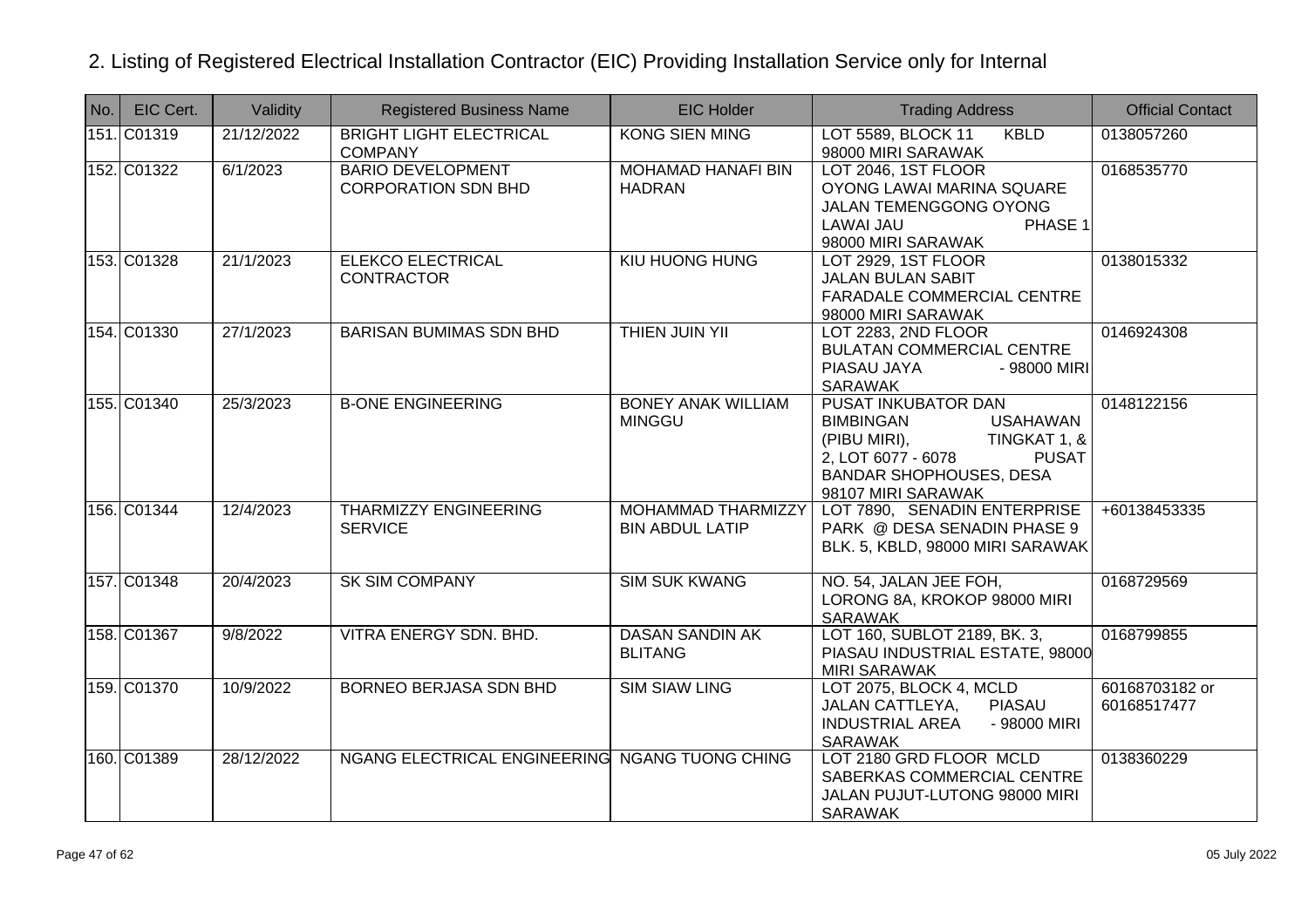| No. | EIC Cert.   | Validity   | <b>Registered Business Name</b>                                | <b>EIC Holder</b>                                    | <b>Trading Address</b>                                                                                                                                        | <b>Official Contact</b> |
|-----|-------------|------------|----------------------------------------------------------------|------------------------------------------------------|---------------------------------------------------------------------------------------------------------------------------------------------------------------|-------------------------|
|     | 161. C0241  | 17/7/2023  | UNION ELECTRICAL & AIR-COND<br>WORKS CO.                       | <b>CHAN CHIONG WING @</b><br><b>CHAN CHEONG WENG</b> | NO.72 GILBERT ESTATE. 98000 MIRI<br><b>SARAWAK</b>                                                                                                            | 0198848168              |
|     | 162. C0333  | 13/9/2022  | <b>GERGASI UTARA SDN BHD</b>                                   | <b>KONG TEOW MING</b>                                | LOT 935, NEIGHBOURHOOD<br><b>SHOPPING</b><br>CENTRE,<br>TAMAN TUNKU 98000 MIRI<br><b>SARAWAK</b>                                                              | 0168791628              |
|     | 163. C0362  | 9/7/2022   | <b>SUKIADA ENGINEERING</b><br>(SARAWAK) SDN BHD                | <b>WONG TIEN MING</b>                                | LOT 2770, JLN TMN BOULEVARD 1,<br>TAMAN BOULEVARD 98000 MIRI<br><b>SARAWAK</b>                                                                                | 0128871706              |
|     | 164. C0386  | 2/1/2023   | <b>LEONG CHIANG SOON KEE</b>                                   | <b>SIM SOON TIAN</b>                                 | LOT 3048 & 3049, GR & 1ST FLR,<br>LOT 3048 & 3049, GR & 1ST FLR,<br>MORSJAYA COMMERCIAL CENTRE,<br>AIRPORT ROAD, 9800 MIRI<br><b>SARAWAK</b>                  | 0198851178              |
|     | 165. C0489  | 12/11/2022 | NS PERWIRA TEKNIK SDN. BHD.                                    | <b>NARRUDIN BIN JAPAR</b>                            | <b>1ST FLOOR</b><br><b>LOT 326</b><br><b>JALAN DURANTA</b><br>BEAUTIFUL JADE MANIS 98000 MIRI<br><b>SARAWAK</b>                                               | 0162467575              |
|     | 166. C0615  | 3/5/2023   | PRECIOUS POWER SDN. BHD.                                       | POH HOCK YON                                         | LOT 2148, 2ND FLOOR, SABERKAS<br>COM 98000 MIRI SARAWAK                                                                                                       | 0198145111              |
|     | 167. C0810  | 1/4/2023   | <b>MIRI POWERLINE ELECTRICAL</b><br><b>ENGINEERING SDN BHD</b> | <b>TING HUAT SIEW</b>                                | LOT 818, JLN CATTLEYA II,<br>PIASAU INDUSTRIAL ESTATE MIRI<br>98000 MIRI SARAWAK                                                                              | 0198844125              |
|     | 168. C0841  | 11/6/2023  | FATIMAH BERSATU SDN. BHD.                                      | <b>SIMON ANYIE</b>                                   | LOT 2197 GROUND FLOOR<br><b>JLN SABERKAS 2</b><br>SABERKAS COMMERCIAL CENTRE<br>98000 MIRI SARAWAK                                                            | 0198243536              |
|     | 169. C0968  | 17/2/2023  | OCEANCARE CORPORATION SDN<br><b>BHD</b>                        | <b>ANTHONY ALEXIUS ANAK</b><br><b>PETER</b>          | OCEANCARE CORPORATION SDN<br>2ND FLOOR, WISMA YONG<br><b>BHD</b><br><b>LUNG</b><br>LOT 698<br><b>PELITA</b><br>COMMERCIAL CENTRE 98000 MIRI<br><b>SARAWAK</b> | +60192662517            |
|     | 170. C01114 | 25/10/2022 | HII BROTHERS ELECTRICAL CO.                                    | <b>HII HIE HING</b>                                  | NO. 37 & 39, LRG DING LIK KONG 6<br>96000 SIBU SARAWAK                                                                                                        | 0128800873              |
|     | 171. C01152 | 4/7/2023   | HII BROTHERS ELECTRICAL CO.                                    | HII HIE SOON                                         | NO 37 LORONG DING LIK KONG 6<br>96000 SIBU SARAWAK                                                                                                            | 0198465115              |
|     | 172. C01169 | 30/8/2022  | YCM MAJU ENTERPRISE                                            | <b>ADRIAN ANAK JON</b>                               | PUSAT INKUBATOR DAN<br><b>BIMBINGAN</b><br><b>USAHAWAN</b><br>(PIBU SIBU), TINGKAT 1,<br>NO.<br>38 & 40, LOT 2852 - 2853                                      | 0198282026              |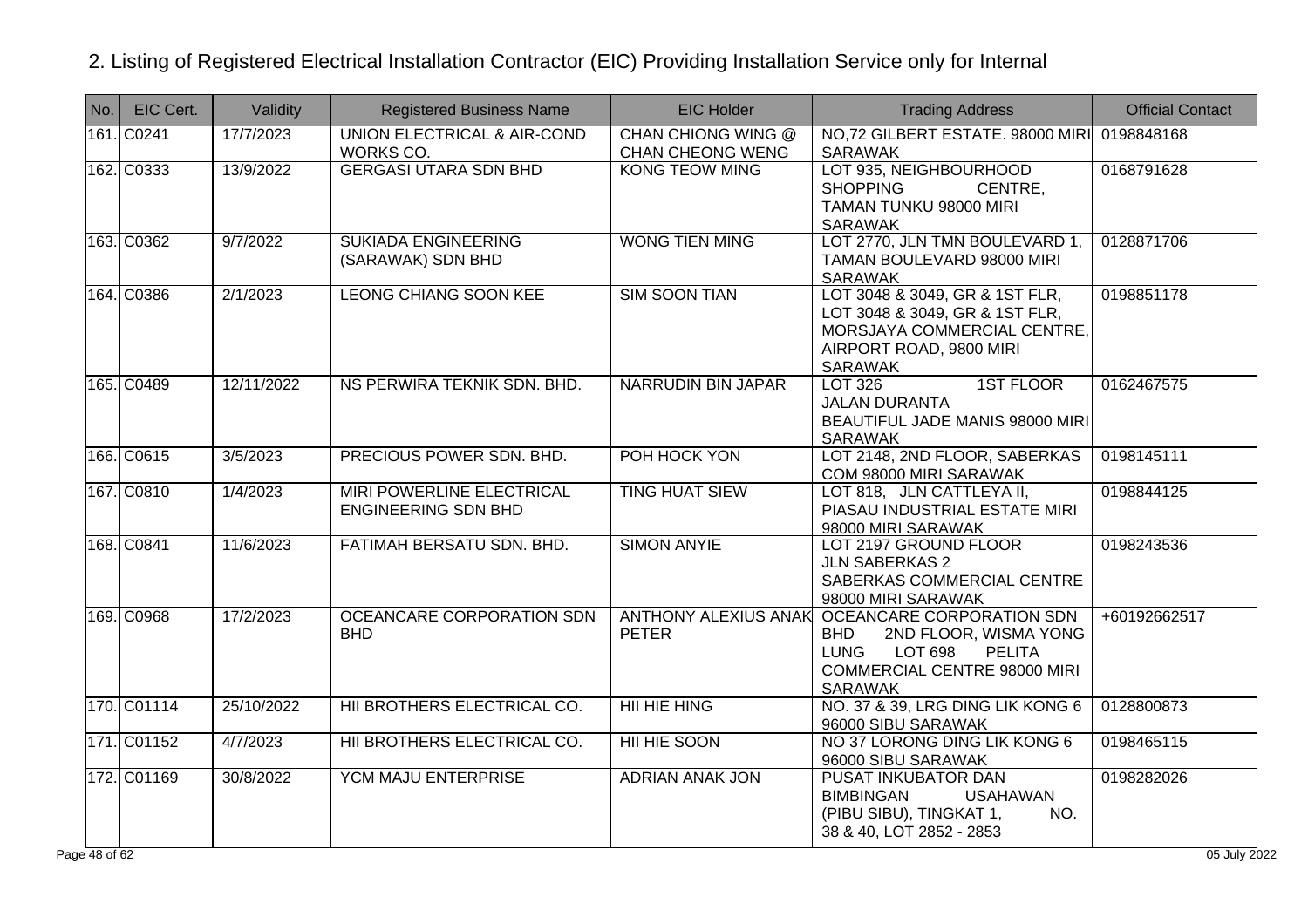| $N$ o. | EIC Cert.   | Validity   | <b>Registered Business Name</b>                              | <b>EIC Holder</b>                                | <b>Trading Address</b>                                                                                                                              | <b>Official Contact</b> |
|--------|-------------|------------|--------------------------------------------------------------|--------------------------------------------------|-----------------------------------------------------------------------------------------------------------------------------------------------------|-------------------------|
|        | 172. C01169 | 30/8/2022  | YCM MAJU ENTERPRISE                                          | <b>ADRIAN ANAK JON</b>                           | JALAN INTAN 96000 SIBU SARAWAK 0198282026                                                                                                           |                         |
|        | 173. C01183 | 12/11/2022 | MERSAWAH SDN. BHD.                                           | <b>STEPHEN NGU TOH</b><br><b>HUNG</b>            | NO. 7 (TINGKAT 1), LANE 88<br>TUNGKU ABDUL RAHMAN MAIN<br>ROAD, 96000 SIBU SARAWAK                                                                  | +60138183513            |
|        | 174. C01190 | 28/11/2022 | SYARIKAT ELEKTRIK SELAMAT<br><b>JAYA</b>                     | <b>RAZALI BIN MAHSEN</b>                         | NO. 7, TINGKAT 1,<br>JLN<br>TUNGKU ABDUL RAHMAN 96000<br>SIBU SARAWAK                                                                               | 084315993               |
|        | 175. C01256 | 25/11/2022 | ARGON TECHNOLOGY                                             | POLYCARP LING<br><b>NGUANG CHIONG</b>            | NO.6, 1ST FLOOR,<br><b>LORONG</b><br>DING LIK KONG 31A2 96000 SIBU<br>SARAWAK                                                                       | +60192251217            |
|        | 176. C01259 | 28/11/2022 | LEMO ENGINEERING SDN. BHD.                                   | <b>SHAIFUL BAHRI BIN</b><br><b>JOLEN</b>         | 1ST FLOOR, NO 9, LRG 7G,<br>JALAN PAHLAWAN, 96000 SIBU<br>SARAWAK                                                                                   | 0105211252              |
|        | 177. C01310 | 3/11/2022  | UNI KUASA ENGINEERING                                        | <b>ABANG UNIZAL BIN</b><br><b>ABANG SUHAILIE</b> | PIBU SIBU, NO 38 & 40,<br>TINGKAT 1, SUBLOT 2852-2853,<br>JALAN INTAN 96000 SIBU SARAWAK                                                            | 0138655523              |
|        | 178. C01312 | 20/11/2022 | AMD ELECTRICAL WORK                                          | <b>AMRI BIN DEE</b>                              | PUSAT INKUBATOR DAN<br><b>BIMBINGAN</b><br><b>USAHAWAN</b><br>(PIBU SIBU),<br>TINGKAT 1,<br>NO.38 & 40, LOT 2852,<br>JALAN INTAN 96000 SIBU SARAWAK | 0138946242              |
|        | 179. C01316 | 8/12/2022  | KIONG SHENG ELECTRICAL<br><b>ENGINEERING</b>                 | <b>WONG YUK SOON</b>                             | 34, 1ST FLOOR, LORONG PERMAI<br>JAYA LORONG PERMAI JAYA 1A<br>96000 SIBU SARAWAK                                                                    | 0138289776              |
|        | 180. C01353 | 30/4/2023  | MULTI ELECTRICAL ENTERPRISE                                  | <b>CHIA TIN LONG</b>                             | <b>CHONG SANG</b><br>$NO$ 4A $(G/F)$ ,<br>LANANG ROAD 96000<br>LANE.<br><b>SIBU SARAWAK</b>                                                         | 0178929676              |
|        | 181. C01380 | 24/10/2022 | <b>SAFECOM ENGINEERING &amp;</b><br>MARKETING CO.            | <b>JACKY CHUA PENG HUI</b>                       | NO.91, 2ND FLOOR LORONG<br>INDAH TIMUR 3 96000 SIBU<br>SARAWAK                                                                                      | 0172779830              |
|        | 182. C0300  | 20/7/2023  | <b>SELAMAT JAYA</b>                                          | <b>NGU TIEN PUAN</b>                             | NO. 7 (TKT. 1), LANE 8B,<br>TUNKU ABDUL RAHMAN MAIN<br>ROAD 96000 SIBU SARAWAK                                                                      | 0128773565              |
|        | 183. C0389  | 12/7/2023  | <b>PERTEC ELECTRICAL &amp;</b><br><b>ENGINEERING SDN BHD</b> | <b>TEO KWONG HUO</b>                             | 2A, LRG. 30, JALAN SUKUN 96000<br><b>SIBU SARAWAK</b>                                                                                               | 016 525 7373            |
|        | 184. C0488  | 22/10/2022 | UL ENGINEERING SDN BHD                                       | <b>TING CHEK MING</b>                            | NO. 9, 2ND FLOOR, RAMINWAY,<br>96000 SIBU SARAWAK                                                                                                   | 0172222268              |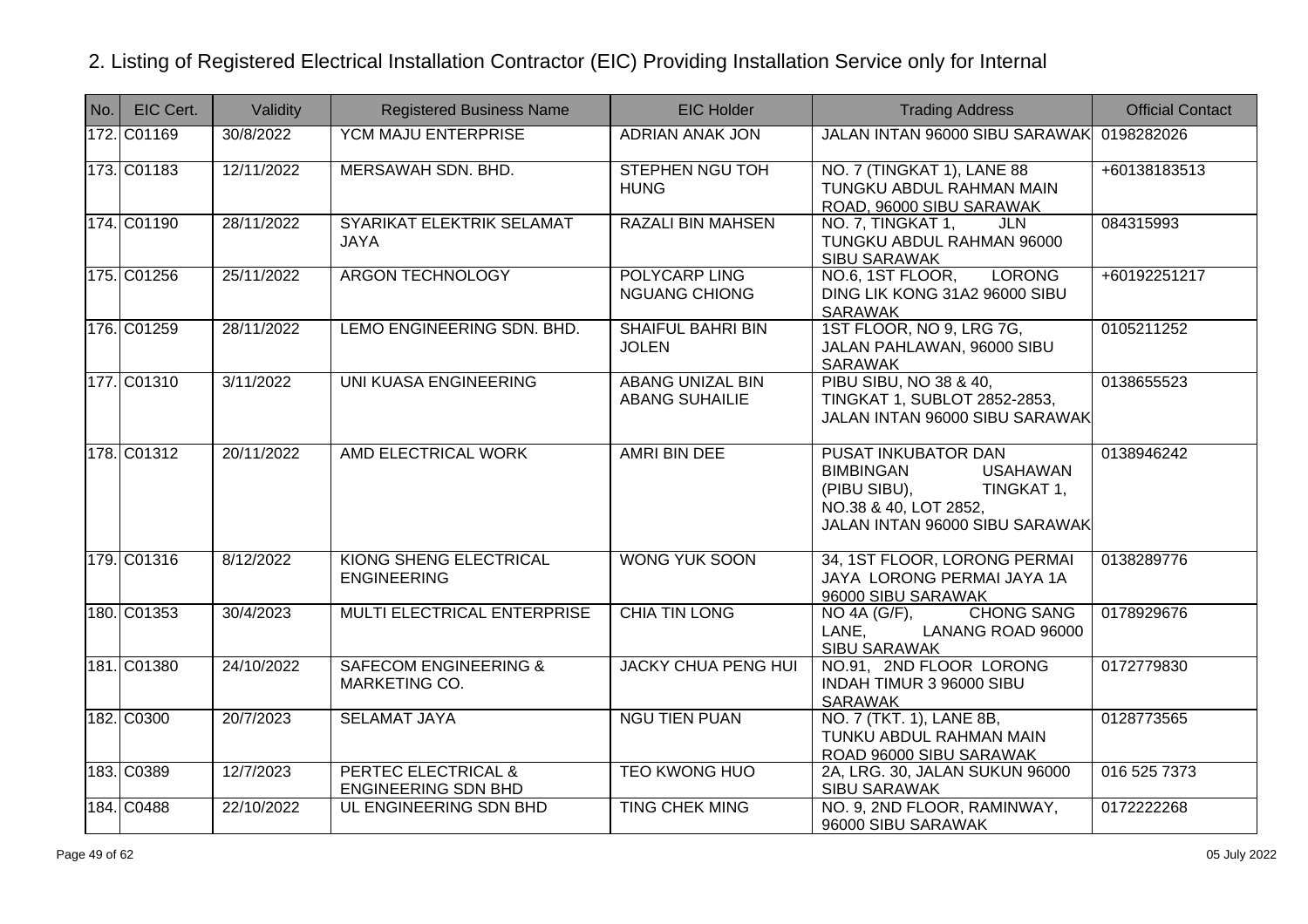| No. | EIC Cert.   | Validity  | <b>Registered Business Name</b>                           | <b>EIC Holder</b>                             | <b>Trading Address</b>                                                                                                                              | <b>Official Contact</b>   |
|-----|-------------|-----------|-----------------------------------------------------------|-----------------------------------------------|-----------------------------------------------------------------------------------------------------------------------------------------------------|---------------------------|
|     | 185. C0605  | 24/2/2023 | <b>HIGH LINE ELECTRICAL WORKS</b>                         | <b>HII HUA NANG</b>                           | NO. 6A, JALAN DING LIK KONG 2,<br>LIGHT INDUSTRIAL PARK 96000<br><b>SIBU SARAWAK</b>                                                                | 0138113355                |
|     | 186. C0656  | 3/2/2023  | SYARIKAT MUTIARA JAYA                                     | <b>LAU KIING HU</b>                           | NO 6D, GROUND FLOOR,<br><b>UPPER</b><br><b>JLN MANTIS,</b><br>LANANG ROAD, 96000 SIBU<br>SARAWAK                                                    | 019-8189009               |
|     | 187. C0801  | 27/1/2023 | <b>CHIENG KEE UNG ELECTRICAL</b><br><b>WORKS</b>          | <b>CHIENG KEE UNG</b>                         | <b>LORONG ALAN</b><br>14B<br>96000 SIBU SARAWAK                                                                                                     | 0198184438                |
|     | 188. C0802  | 4/2/2023  | <b>SELAMAT JAYA</b>                                       | <b>LING TONG KING</b>                         | NO. 7 (TKT. 1), LANE 8-B<br>TUNKU ABDUL RAHMAN MAIN<br>ROAD 96000 SIBU SARAWAK                                                                      | 0128773565                |
|     | 189. C0833  | 16/5/2023 | HII BROTHERS ELECTRICAL CO.                               | <b>BERNARD AK SABEK</b>                       | NO.37, LORONG DING LIK KONG 6<br>96000 SIBU SARAWAK                                                                                                 | 0198566626                |
|     | 190. C0840  | 11/6/2023 | FRIENDSHIP (SIBU) ELECTRICAL<br><b>WORKS</b>              | PETER HU HANG HUA                             | NO. 23, G/F,<br>JALAN MAHSURI, OFF PEDADA<br>ROAD 96000 SIBU SARAWAK                                                                                | 0198195310                |
|     | 191. C0852  | 24/7/2023 | <b>PAN ASIA ELECTRICAL</b><br><b>ENGINEERING SERVICES</b> | <b>TOH SA TIONG</b>                           | <b>JALAN DING LIK KONG</b><br>NO.19B.<br>31A, 96000 SIBU SARAWAK                                                                                    | 0198872633                |
|     | 192. C0873  | 29/9/2022 | SING UNG ELECTRICAL WORKS &<br><b>SERVICE</b>             | <b>WONG KIE SING</b>                          | 15A, LANE 9, BROOKE DRIVE<br>JALAN JELUTONG 96000 SIBU<br><b>SARAWAK</b>                                                                            | 0198585665                |
|     | 193. C0888  | 9/12/2022 | <b>SKS INTEGRATED SYSTEM SDN</b><br><b>BHD</b>            | <b>CHIENG SIE KONG</b>                        | NO.29, 1ST FLOOR<br>JALAN CHENGAL 96000 SIBU<br><b>SARAWAK</b>                                                                                      | 0168660823                |
|     | 194. C0889  | 9/12/2022 | <b>HONG ELECTRICAL WORKS</b>                              | YONG SUNG HUNG                                | LOT 1125, NO. 13<br>LORONG DING LIK KONG 2 96000<br><b>SIBU SARAWAK</b>                                                                             | 0198762595                |
|     | 195. C0932  | 7/12/2022 | RAGAM MUHIBBAH SDN. BHD                                   | <b>TENG MEE KONG</b>                          | <b>JONG</b><br>NO. 2B, TINGKAT 1,<br>KONG LANE, 96000 SIBU<br>SARAWAK                                                                               | 0165767757                |
|     | 196. C01014 | 16/7/2023 | FILIX (BTU) ELECTRICAL WORKS<br><b>SDN BHD</b>            | <b>LEE SHIANG SENG</b>                        | NO. 26 NEW COMMERCIAL CENTRE<br>JLN ABANG GALAU 97000 BINTULU<br><b>SARAWAK</b>                                                                     | 0138371125                |
|     | 197. C01101 | 28/7/2022 | <b>ZIQRI ENGINEERING SDN BHD</b>                          | <b>ABANG ISMAIL BIN</b><br><b>ABANG SALIM</b> | <b>ZIQRI ENGINEERING SDN BHD</b><br>NO.215, 1ST FLOOR<br><b>BINTULU CENTRAL</b><br><b>JALAN</b><br>TANJUNG KIDURONG 97000<br><b>BINTULU SARAWAK</b> | 0146962651<br>/0138411579 |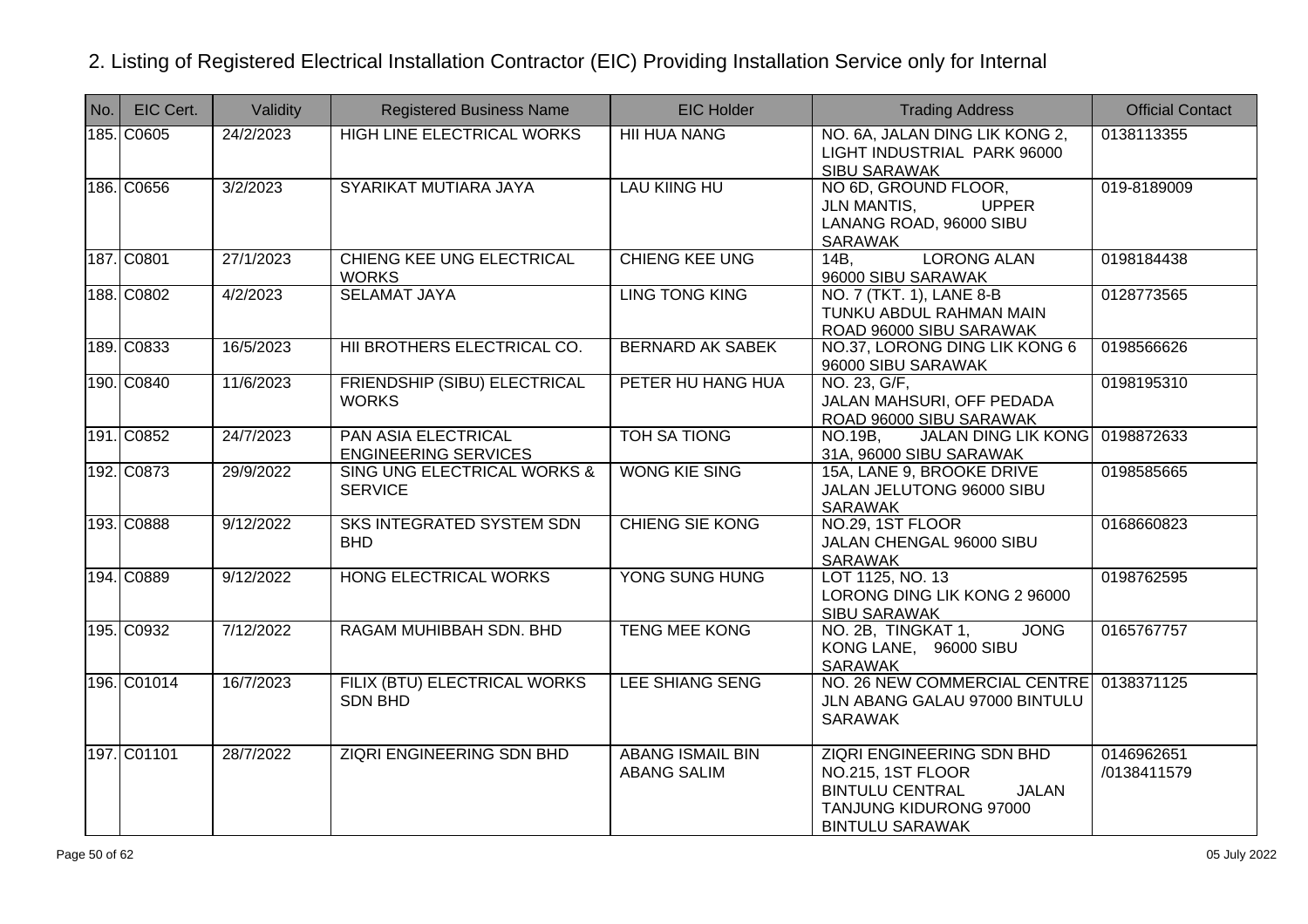| No. | EIC Cert.                 | Validity   | <b>Registered Business Name</b>             | <b>EIC Holder</b>                                         | <b>Trading Address</b>                                                                                                                                   | <b>Official Contact</b>    |
|-----|---------------------------|------------|---------------------------------------------|-----------------------------------------------------------|----------------------------------------------------------------------------------------------------------------------------------------------------------|----------------------------|
|     | 198. C01139               | 14/3/2023  | REDHA INFAQ SDN BHD                         | <b>MERUDI BIN JABAH</b>                                   | LOT 2743, PERSIARAN KENANGA,<br>PHASE 3, KAMPUNG ASSYAKIRIN<br>BINTU MALAYSIA 97000 BINTULU<br>SARAWAK                                                   | 0138082830                 |
|     | 199. C01180               | 31/10/2022 | <b>ABBASY ENTERPRISE</b>                    | ABANG LATIP BIN ABANG LOT 3691, BLOCK 32,<br><b>SALIM</b> | KEMENA LAND DISTRICT 97000<br><b>BINTULU SARAWAK</b>                                                                                                     | 0162050626                 |
|     | 200. C01193               | 17/12/2022 | AI SYSTEM ENGINEERING &<br>SERVICES SDN BHD | <b>ANDING ANAK GING</b>                                   | NO. 239, LOT 38-43, 1ST FLOOR,<br>MARA SHOPLOTS, PARKCITY<br><b>COMMERCIAL SQUARE PHASE 3,</b><br>JALAN TUN AHMAD ZAIDI, 97000<br><b>BINTULU SARAWAK</b> | 0198251823                 |
|     | 201. C01195               | 24/12/2022 | <b>ZR9 ELECTRICAL SERVICE</b>               | <b>ZULKARNAIN BIN REJAB</b>                               | SHOPLOT 4 (14582) 2ND FLOOR<br><b>BINTULU CITY MALL</b><br><b>COMMERCIAL CENTRE 97000</b><br><b>BINTULU SARAWAK</b>                                      | 01119880863                |
|     | 202. C01197               | 4/1/2023   | <b>S.I. SOLUTION ENGINEERING</b>            | <b>INGGA ANAK SIGAN</b>                                   | NO 71,<br><b>TAMAN</b><br><b>TINGGI</b><br><b>JALAN</b><br>TUN HUSSEIN ONN 97000 BINTULU<br><b>SARAWAK</b>                                               | 0198875720                 |
|     | 203. C01222               | 16/7/2023  | <b>GLOBAL TESLA SDN. BHD.</b>               | <b>NUR SYAM BIN SA'AEP</b>                                | <b>GLOBAL TESLA SDN BHD</b><br><b>LOT</b><br>2659, BLOCK 20,<br><b>KEMENA LAND</b><br>DISTRICT, 97000 BINTULU<br><b>SARAWAK</b>                          | 01112020595                |
|     | 204. C01226               | 17/7/2022  | SURUN ENGINEERING SERVICES                  | <b>ANTHONY ANAK INJAN</b>                                 | NO 147, LOT 3433,<br>PARKCITY COMMERCE SQUARE<br>FASA 2<br><b>JALAN</b><br>TUN ZAIDI 97000 BINTULU<br><b>SARAWAK</b>                                     | 0135706615                 |
|     | 205. C01251               | 11/11/2022 | TIONG'S ELECTRICAL SERVICE                  | <b>TIONG KWONG YUAN</b>                                   | NO 89, TMN SRI SINONG, JLN<br>GALAU, 97010 BINTULU<br>ABANG<br><b>SARAWAK</b>                                                                            | 013-8333160                |
|     | 206. C01274               | 25/4/2023  | <b>PNR TEZH SDN BHD</b>                     | <b>TETA JANI</b>                                          | LOT 1632 & 1633,<br>22 JALAN TG. KIDURONG<br><b>WAREHOUSE SG. PLAN</b><br>97000 BINTULU 97000 BINTULU<br><b>SARAWAK</b>                                  | 0145759800                 |
|     | 207. C01292<br>e 51 of 62 | 1/9/2022   | <b>OKINA SDN BHD</b>                        | JEFFERY ULAN ANAK<br>APAU                                 | LOT 618, 2.5 MILES,<br>LIGHT INDUSTRIAL ESTATE,<br>JALAN SULTAN ISKANDAR, 97000                                                                          | 0168784401<br>05 July 2022 |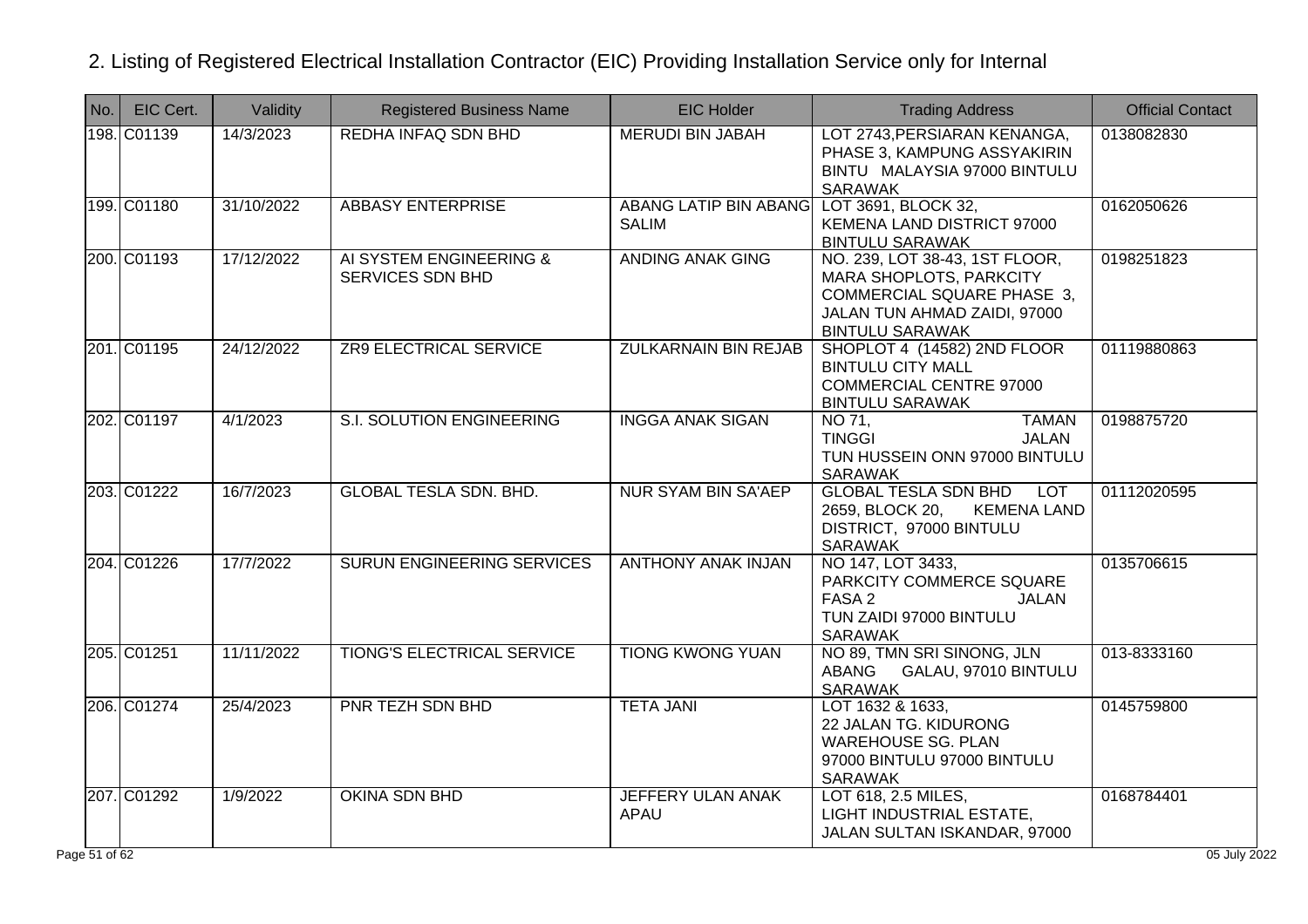| No. | EIC Cert.   | Validity   | <b>Registered Business Name</b>                                           | <b>EIC Holder</b>                       | <b>Trading Address</b>                                                                                                                                                | <b>Official Contact</b> |
|-----|-------------|------------|---------------------------------------------------------------------------|-----------------------------------------|-----------------------------------------------------------------------------------------------------------------------------------------------------------------------|-------------------------|
|     | 207. C01292 | 1/9/2022   | OKINA SDN BHD                                                             | JEFFERY ULAN ANAK<br>APAU               | <b>BINTULU SARAWAK</b>                                                                                                                                                | 0168784401              |
|     | 208. C01293 | 8/9/2022   | <b>TECHNOLOGY PROFESSIONAL</b><br>ENGINEERING (SARAWAK) SDN<br><b>BHD</b> | <b>HENRY TELASA ANAK</b><br><b>BROK</b> | <b>NO 70</b><br>1ST FLOOR,<br>MEDAN JAYA COMMERCIAL<br>CENTRE 97000 BINTULU SARAWAK                                                                                   | +60198195856            |
|     | 209. C01325 | 12/1/2023  | INSTRUMENTECHNIQUES SDN.<br>BHD.                                          | <b>NELSON GANI ANAK</b><br>LANGAN       | LOT 7295, NO. 74, 2ND FLOOR<br>ASSYAKIRIN COMMERCE SQUARE<br>PO BOX 1404,<br>BINTULU 97000<br><b>BINTULU SARAWAK</b>                                                  | 0128899691              |
|     | 210. C01338 | 19/3/2023  | AIMANAJIB ELECTRICAL<br><b>ENTERPRISE</b>                                 | NARIZAN BIN DRAHMAN                     | SEDC, NO 147, LOT 3433, PARKCITY 0148777001<br>COMMERCE SQUARE, FASA 2,<br>JALAN<br><b>TUN AHMAD</b><br>ZAIDI,97000 BINTULU<br><b>SARAWAK</b><br>97000 BINTULU SARWAK |                         |
|     | 211. C01362 | 11/7/2022  | <b>SBL ELECTRICAL WORKS &amp;</b><br><b>SERVICES</b>                      | <b>LING SIE BING</b>                    | G11-8, TOWN SQUARE<br><b>HIVE</b><br>SOHO RESIDENCE,<br><b>JALAN</b><br>TUN AHMAD ZAIDI 97000 BINTULU<br><b>SARAWAK</b>                                               | +60168557624            |
|     | 212. C01378 | 12/10/2022 | BLESSING PU ENGINEERING SDN<br><b>BHD</b>                                 | <b>PAING ANAK UNTAH</b>                 | SHOPLOT 214 (14527)<br>1ST FLOOR RPR SIBIYU JALAN<br>SIBIYU 97000 BINTULU SARAWAK                                                                                     | 0198853131              |
|     | 213. C01391 | 6/1/2023   | <b>CHING HAI SWITCHBOARD</b><br>MANUFACTURER SDN BHD                      | <b>TEE WEI YING</b>                     | NO.6416, SL 9, PHASE II, SIBIYU<br>INDUSTRIAL ESTATE, KEMENA<br>LAND DISTRICT, P.O. BOX 1719,<br>97000 BINTULU BINTULU                                                | 019-2241570             |
|     | 214. C01394 | 31/1/2023  | <b>RECONICAL ENGINEERING</b><br><b>RESOURCES</b>                          | <b>RAWRENCE ANAK SANG</b>               | NO 147, LOT 3433,<br><b>PARKCITY</b><br><b>COMMERCE SQUARE, FASA 2.</b><br>JALAN TUN AHMAD ZAIDI. 97000<br><b>BINTULU SARAWAK</b>                                     | 0143259885              |
|     | 215. C01396 | 16/2/2023  | <b>MDA M&amp;E WORKS</b>                                                  | <b>DAHLAN BIN SAMAT</b>                 | <b>UNIT 29.</b><br><b>TOWN SQUARE PLAZA</b><br>FIRST FLOOR 97000 BINTULU<br><b>SARAWAK</b>                                                                            | 0135633225              |
|     | 216. C01414 | 15/6/2023  | TKLAW ENGINEERING SDN. BHD.                                               | <b>THOMAS KONG CHUNG</b><br><b>CHAI</b> | NO.47, SECOND FLOOR,<br>JAYA COMMERCIAL CENTRE,<br>97000 BINTULU, SARAWAK. 97000<br><b>BINTULU SARAWAK</b>                                                            | MEDAN +60165256431      |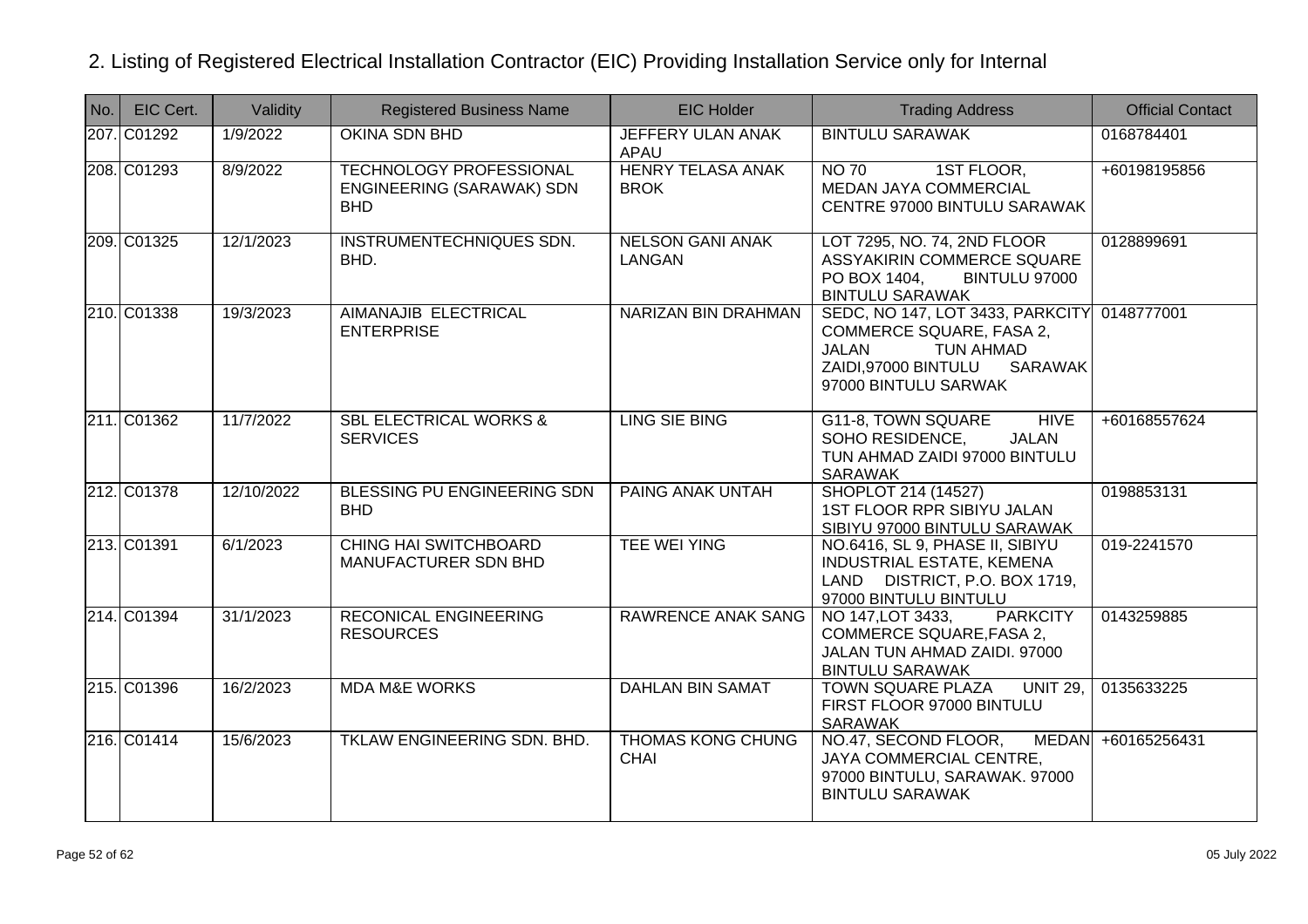| $\vert$ No. $\vert$ | EIC Cert.   | Validity   | <b>Registered Business Name</b>                               | <b>EIC Holder</b>                                    | <b>Trading Address</b>                                                                                                   | <b>Official Contact</b> |
|---------------------|-------------|------------|---------------------------------------------------------------|------------------------------------------------------|--------------------------------------------------------------------------------------------------------------------------|-------------------------|
|                     | 217. C01416 | 24/6/2023  | <b>MSW ARUS ENGINEERING</b>                                   | <b>MOHAMED SYAHIR BIN</b><br><b>WAZERMAT ALIKHAN</b> | NO. 199, LOT 7761, 1ST FLOOR,<br><b>ASSYAKIRIN COMMERCIAL</b><br>CENTRE 97000 BINTULU SARAWAK                            | 0194899004              |
|                     | 218. C0853  | 24/7/2022  | SIONG LEE ELECTRICAL WORKS                                    | <b>LING YEANG SHYANG</b>                             | G03, BLOCK A,<br>TMN<br>LI HUA FLAT<br>P.O.BOX<br>651, 97008 BINTULU SARAWAK                                             | 0198245531              |
|                     | 219. C0856  | 12/8/2022  | <b>WYK ELECTRICAL WORKS SDN</b><br><b>BHD</b>                 | <b>WONG NENG WU</b>                                  | NO. 42 BERJAYA COMMERCIAL<br>CENTRE 97000 BINTULU SARAWAK                                                                | 0198841353              |
|                     | 220. C0905  | 10/3/2023  | <b>EAMLEE ELECTRICAL</b><br><b>ENGINEERING S/B</b>            | KOH MOUNG HO                                         | LOT 3342, S/L 56, PARKCITY<br><b>COMMERCIAL CENTRE,</b><br>P.O. BOX 1128 97000 BINTULU<br>SARAWAK                        | 0109743469              |
|                     | 221. C0975  | 11/1/2023  | RBC ENGINEERING SDN. BHD.                                     | MUSA ANAK TANGKAN                                    | LOT 2760-2762,<br>BLOCK 20<br><b>KEMENA LAND DISTRICT</b><br><b>SG PLAN INDUSTRIAL ESTATE</b><br>97007 BINTULU SARAWAK   | 0198675658              |
|                     | 222. C01042 | 1/9/2023   | <b>YUE ELECTRICAL AIRCOND. &amp;</b><br><b>PLUMBING WORKS</b> | THEN SING PAO                                        | NO 452, HOSPITAL ROAD, 95000<br><b>SRI AMAN SARAWAK</b>                                                                  | 0165777790              |
|                     | 223. C01116 | 13/11/2022 | <b>WONG ENTERPRISE</b>                                        | <b>WONG KEE KHIM</b>                                 | LOT 1647, BLOCK 3,<br>BAZAAR, 95000 SRI AMAN<br>SARAWAK                                                                  | NO. 9, MAIN 0198894447  |
|                     | 224. C01158 | 19/7/2022  | <b>UKA ENTERPRISE</b>                                         | <b>HERRY ANAK KARUKA</b>                             | <b>UKA ENTERPRISE</b><br><b>NO.68</b><br><b>1ST FLOOR</b><br><b>ENGKILILI</b><br>BAZAAR 95800 SRI AMAN<br><b>SARAWAK</b> | 0168974501              |
|                     | 225. C01231 | 25/7/2022  | <b>NUSA INITIATIVE SDN BHD</b>                                | <b>MEGATATAM ANAK</b><br><b>EDWIN</b>                | NO 11, SRI JAYA PARK,<br><b>JALAN HOLLIS</b><br>SRI AMAN 95000 SRI AMAN<br><b>SARAWAK</b>                                | 0105244104              |
|                     | 226. C01336 | 2/3/2023   | <b>EZRA EMERSON ENTERPRISE</b>                                |                                                      | FRANKLIN ANAK TARANG NO 4 PASAR ENGKILILI, ENGKILILI<br>95800 SRI AMAN SARAWAK                                           | +601129957664           |
|                     | 227. C01343 | 12/4/2023  | <b>JJK &amp; SONS ENTERPRISE</b>                              | <b>DAUT ANAK SIJILI</b>                              | 1ST FLOOR, PORTION B, LOT 302,<br>JALAN SABU 95000 SRI AMAN<br><b>SARAWAK</b>                                            | 0198569253              |
|                     | 228. C01363 | 16/7/2023  | <b>SYARIKAT SANRY</b>                                         | <b>DIMBAP ANAK LACHAU</b>                            | LOT.8, BUKIT BESAI LAND DISTRICT<br>95900 SRI AMAN SARAWAK                                                               | 0146696026              |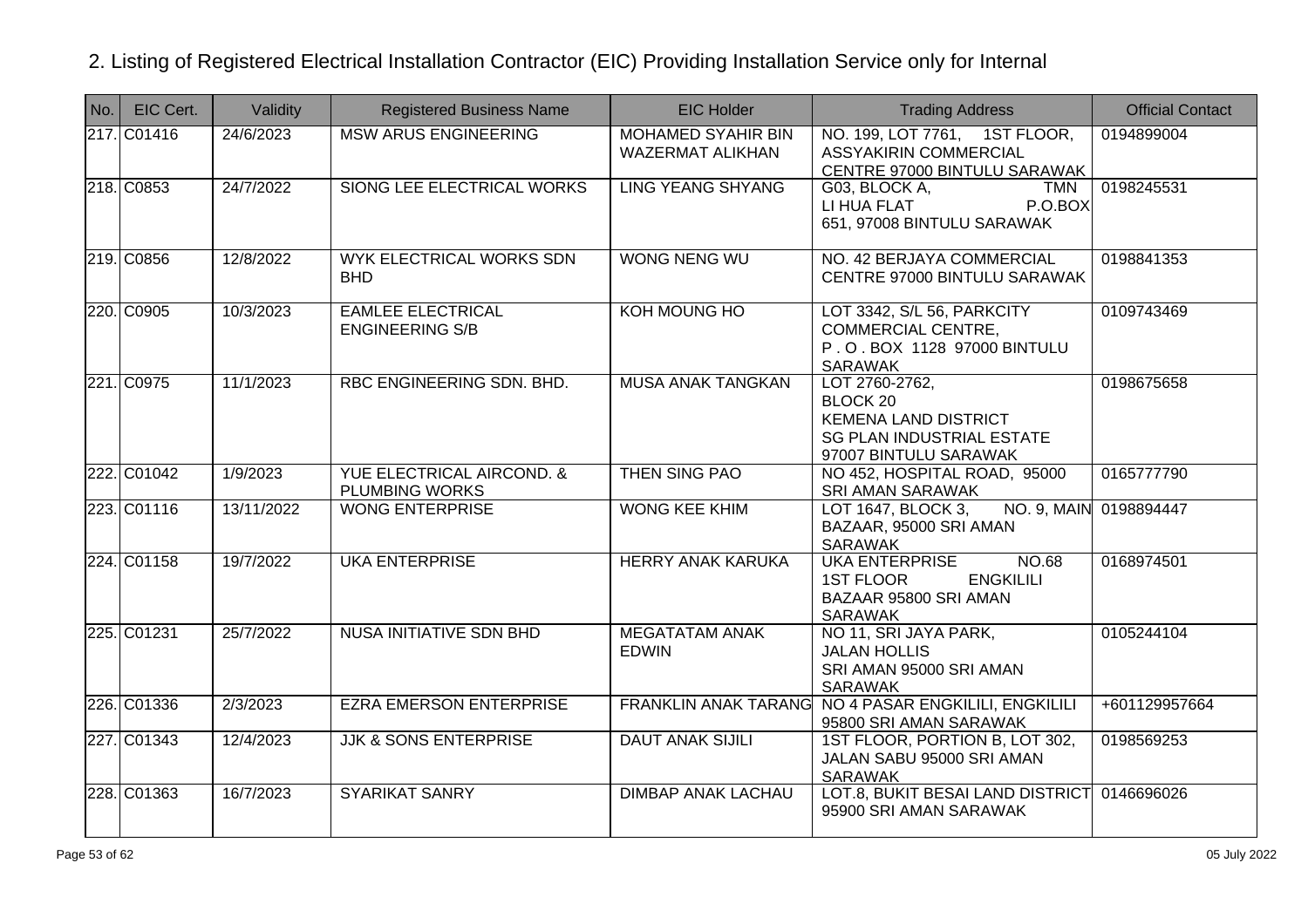| No.        | EIC Cert.   | Validity   | <b>Registered Business Name</b>                            | <b>EIC Holder</b>                           | <b>Trading Address</b>                                                                                                      | <b>Official Contact</b> |
|------------|-------------|------------|------------------------------------------------------------|---------------------------------------------|-----------------------------------------------------------------------------------------------------------------------------|-------------------------|
|            | 229. C01371 | 15/9/2022  | <b>HAO ENTERPRISE</b>                                      | THEN SING HAO                               | S/L 17A, 1ST FLOOR, SRI JAYA<br>PARK 95000 SRI AMAN SARAWAK                                                                 | +601115337861           |
|            | 230. C01398 | 10/3/2023  | <b>MLE ENTERPRISE</b>                                      | <b>MENTRY ADI ANAK</b><br><b>LAMBI</b>      | PIBU SRI AMAN TINGKAT 2, LOT<br>2010, BLOK 3, SIMANGGANG<br>TOWN DISTRICT 95000 SRI AMAN<br><b>SARAWAK</b>                  | 0198796795              |
|            | 231. C01401 | 4/4/2023   | <b>TO BE ADVISED</b>                                       | <b>LING SWEE HENG</b>                       | LOT 1187 TAMAN KURNIAMAN,<br>JALAN HOPING 95000 SRI AMAN<br><b>SARAWAK</b>                                                  | 0198191187              |
|            | 232. C0343  | 9/10/2023  | <b>ACWM ENTERPRISE</b>                                     | <b>MUHIDDEN BIN</b><br>ABDULLAH             | ROOM 11, 3TH FLOOR, LOT 662,<br><b>BANGUNAN LAKMDSA,</b><br>JALAN<br>HOSPITAL 95000 SRI AMAN<br><b>SARAWAK</b>              | 0198292293              |
|            | 233. C0433  | 1/12/2023  | NANYANG ELECTRICAL WORKS                                   | <b>ANTHONY CHOK SAU</b><br><b>HUA</b>       | LOT 1847,<br>3, G/FLOOR,<br>STD, 95007 SRI AMAN<br><b>BLK 3,</b><br><b>SARAWAK</b>                                          | 0198292293              |
|            | 234. C0609  | 24/3/2023  | <b>SENG TAT ELECTRICAL &amp;</b><br>REFRIGERATION SERVICES | <b>BONG BUI PHIN</b>                        | LOT 1125, BLOCK 4,<br>STD, JALAN SRI AMAN/SERIAN<br>95000 SRI AMAN SARAWAK                                                  | 0198888218              |
|            | 235. C01189 | 21/11/2022 | SYARIKAT ELEKTRIK TERASH JAYA<br><b>SDN BHD</b>            | <b>MOHAMAD RASID BIN</b><br><b>MAHMUT</b>   | LOT 1686, BLOCK 34,<br>SUBLOT NO. 9, 2ND FLOOR,<br>8 LORONG RENTAP 1A2,<br>TIANG SOON HEIGH 96100 SARIKEI<br><b>SARAWAK</b> | 0198374422              |
|            | 236. C01320 | 28/12/2022 | ARENA MEGASURIA SDN BHD                                    | <b>NG LUNG CHI</b>                          | NO. 12, LOT 1544, BLOCK 33,<br>LORONG 6E, JALAN RENTAP<br>SARIKEI LIGHT INDUSTRY AREA<br>96100 SARIKEI SARAWAK              | 0168709685              |
|            | 237. C01385 | 23/11/2022 | LETRIK BERSATU ENTERPRISE                                  | <b>ROBIN HII LU PING</b>                    | NO. 3C, 1ST FLOOR, JALAN<br><b>BARRACK 96100 SARIKEI SARAWAK</b>                                                            | 0178080190              |
|            | 238. C01386 | 26/11/2022 | <b>EW ENTERPRISE</b>                                       | <b>EMPATIE ANAK</b><br><b>ANTHONY</b>       | <b>LOT</b><br>NO <sub>5</sub><br><b>DEWAN SERBAGUNA</b><br>JULAU 96600 SARIKEI SARAWAK                                      | 0169434301              |
|            | 239. C01393 | 25/1/2023  | <b>LUBUK MAS ENTERPRISE</b>                                | <b>WALTER BRAOH ANAK</b><br><b>SENABONG</b> | NO. 4 BLOK 19, LOT 213 (1ST<br>FLR) PAKAN NEW BAZAAR 96510<br><b>SARIKEI SARAWAK</b>                                        | 0145831773              |
|            | 240. C01415 | 21/6/2023  | ARENA MEGAJAYA SDN BHD                                     | <b>NG LUNG HIN</b>                          | NO. 12, LOT 1544, BLOCK 33<br>LORONG 6E, JALAN RENTAP                                                                       | 0143999688              |
| e 54 of 62 |             |            |                                                            |                                             |                                                                                                                             | 05 July 2022            |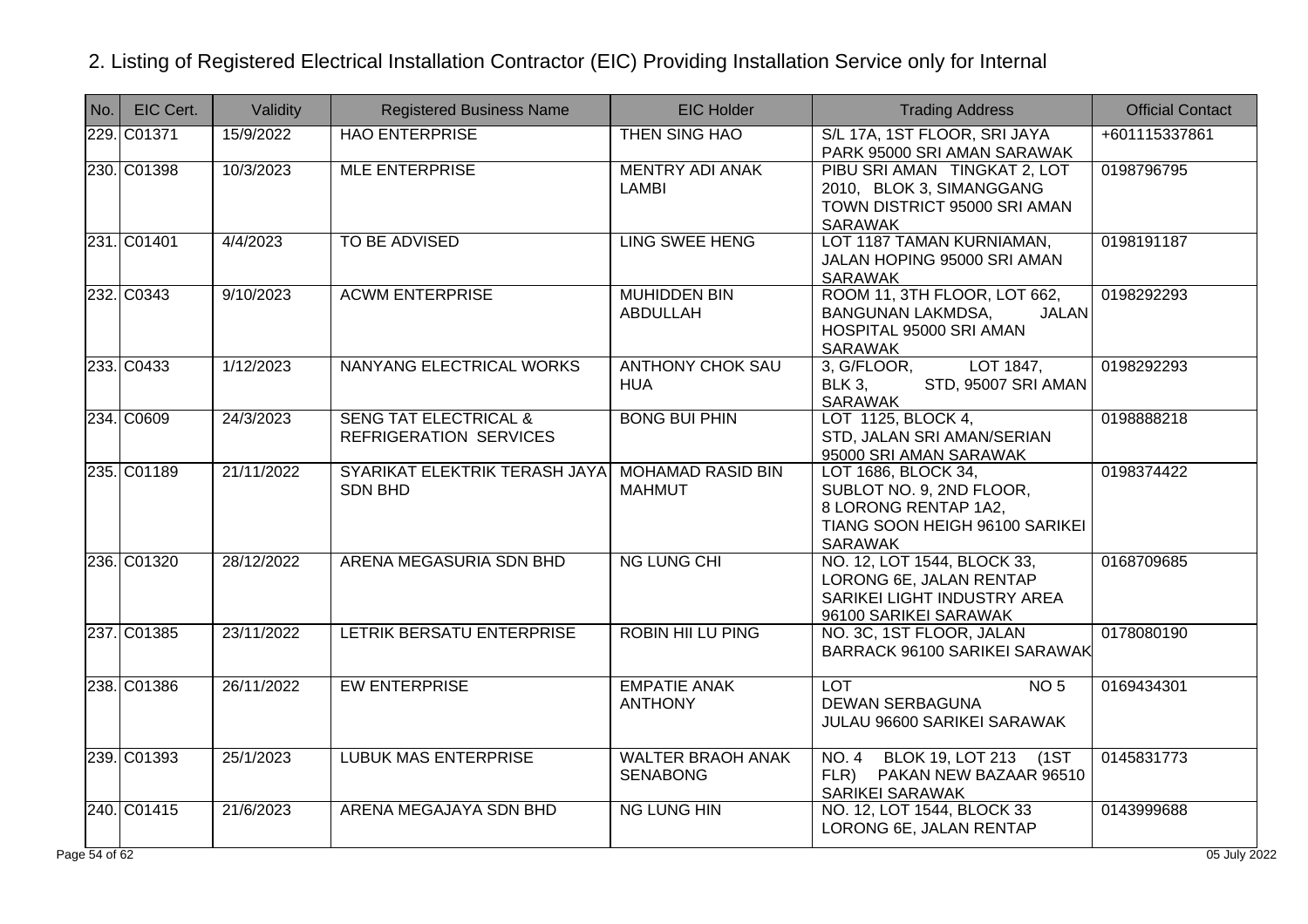| l No. l | EIC Cert.   | Validity   | <b>Registered Business Name</b>                                    | <b>EIC Holder</b>                            | <b>Trading Address</b>                                                                                                    | <b>Official Contact</b>    |
|---------|-------------|------------|--------------------------------------------------------------------|----------------------------------------------|---------------------------------------------------------------------------------------------------------------------------|----------------------------|
|         | 240. C01415 | 21/6/2023  | ARENA MEGAJAYA SDN BHD                                             | <b>NG LUNG HIN</b>                           | SARIKEI LIGHT INDUSTRY AREA<br>96100 SARIKEI SARAWAK                                                                      | 0143999688                 |
|         | 241. C0992  | 29/11/2022 | <b>MEGA JAYA ELECTRICAL</b><br><b>ENGINEERING SERVICE</b>          | <b>NG CHAU VOON</b>                          | NO. 12, LOT1544, BLOCK 33,<br>LRG 6E, JLN RENTAP 96100<br><b>SARIKEI SARAWAK</b>                                          | 0168709685                 |
|         | 242. C0993  | 29/11/2022 | MEGA-PLUS SYNERGY SDN. BHD.                                        | <b>NG CHAW FONG</b>                          | NO. 12, LOT 1544, BLOCK 33,<br><b>LORON</b><br><b>INDUSTRIAL PARK</b><br>PH3, DEMAK LAUT, 96100 SARIKEI<br><b>SARAWAK</b> | 0168709685                 |
|         | 243. C01228 | 19/7/2023  | SYARIKAT BERJAYA ENTERPRISE                                        | <b>SOFIAN BIN MAHIDEN</b>                    | NO.61, JALAN TIONG UNG<br>HUNG, 96800 96800 KAPIT                                                                         | 0145816398                 |
|         | 244. C01242 | 30/9/2022  | <b>BALEH AIR-COND &amp;</b><br>REFRIGERATION SERVICES SDN.<br>BHD. | <b>STALIN ANAK HENRY</b><br><b>BIDAI</b>     | LOT.344-B2, BANGUNAN MARA<br>JALAN TIONG UNG HUNG, P.O.BOX<br>412 96807 KAPIT SARAWAK                                     | 0198557584/0111400<br>8932 |
|         | 245. C0670  | 24/4/2023  | PUSOSUN TECHNOLOGY SDN BHD                                         | PUSO BIN BUJANG                              | LOT 2110, TAMAN KAPIT, LRG 6,<br>P.O.BOX 52, JALAN AIRPORT, 96800<br>KAPIT 96807 KAPIT SARAWAK                            | 0138949699                 |
|         | 246. C0849  | 14/7/2023  | PEMBAIKAN ALAT ELETRIK DAN<br>HAWA DINGIN SENG PIEW                | <b>WONG SIAW HO</b>                          | LOT 347, JLN TIONG UNG HUNG,<br>P.O.BOX 234, 96807 KAPIT 96807<br><b>KAPIT SARAWAK</b>                                    | 0198871338                 |
|         | 247. C01178 | 9/10/2022  | <b>GLOCAL ELECTRICAL WORK &amp;</b><br><b>SUPPLIER</b>             | <b>JAMRI BIN KEDRI</b>                       | 2ND<br>LOT 424 SUBLOT 16D<br>FLOOR PASAR BARU 96400 MUKAH<br><b>SARAWAK</b>                                               | 0198881507                 |
|         | 248. C01188 | 19/11/2022 | <b>AZTECH ELECTRICAL &amp; AIRCOND</b><br><b>SERVICES</b>          | <b>AZHAR BIN PENDITA</b>                     | <b>TINGKAT1</b><br>LOT 1138 BLOCK<br>PASAR BARU FASA 2<br>A<br>MUKAH SARAWAK 96400 MUKAH<br><b>SARAWAK</b>                | 0128555067                 |
|         | 249. C01357 | 7/5/2023   | <b>DHUHA ENTERPRISE</b>                                            | <b>ABDILLAH BIN MOHAMAD</b>                  | PASAR BARU,<br>NO 4,<br>96250 MUKAH SARAWAK                                                                               | 0138648516                 |
|         | 250. C01408 | 14/5/2023  | <b>IMBASAR</b>                                                     | FRANKIE SEBASTIAN BIN NO 40<br><b>SAGA</b>   | <b>1ST FLOOR</b><br>JALAN BOULEVARD SETIARAJA<br>96400 MUKAH SARAWAK                                                      | 0105995486                 |
|         | 251. C0278  | 18/11/2022 | <b>RUDY CONTRACTOR ELECTRICAL</b><br><b>WORKS</b>                  | <b>JADI BIN SIGAI @</b><br>MOHAMAD BIN SIGAI | <b>LOT NO.1175</b><br>TINGKAT 1 JALAN WONG TSAP<br>BANGUNAN PERSATUAN MELAYU<br>98708 LIMBANG SARAWAK                     | 0138379789                 |
|         | 252. C01105 | 28/8/2022  | SYARIKAT SG ELEKTRIK DAN<br>KEJURUTERAAN                           | <b>LIAW SUNG GUAN</b>                        | LOT 605 JALAN TRUSAN P.O.BOX<br>114, LAWAS 98857 LAWAS<br>SARAWAK                                                         | 0198591959                 |
|         | 253 C01301  | 7/10/2022  | <b>ELSARANA RESOURCES</b>                                          | <b>DURAHMAN BIN HASSIN</b>                   | PIBU LAWAS, TINGKAT 1, LOT                                                                                                | +60168995028               |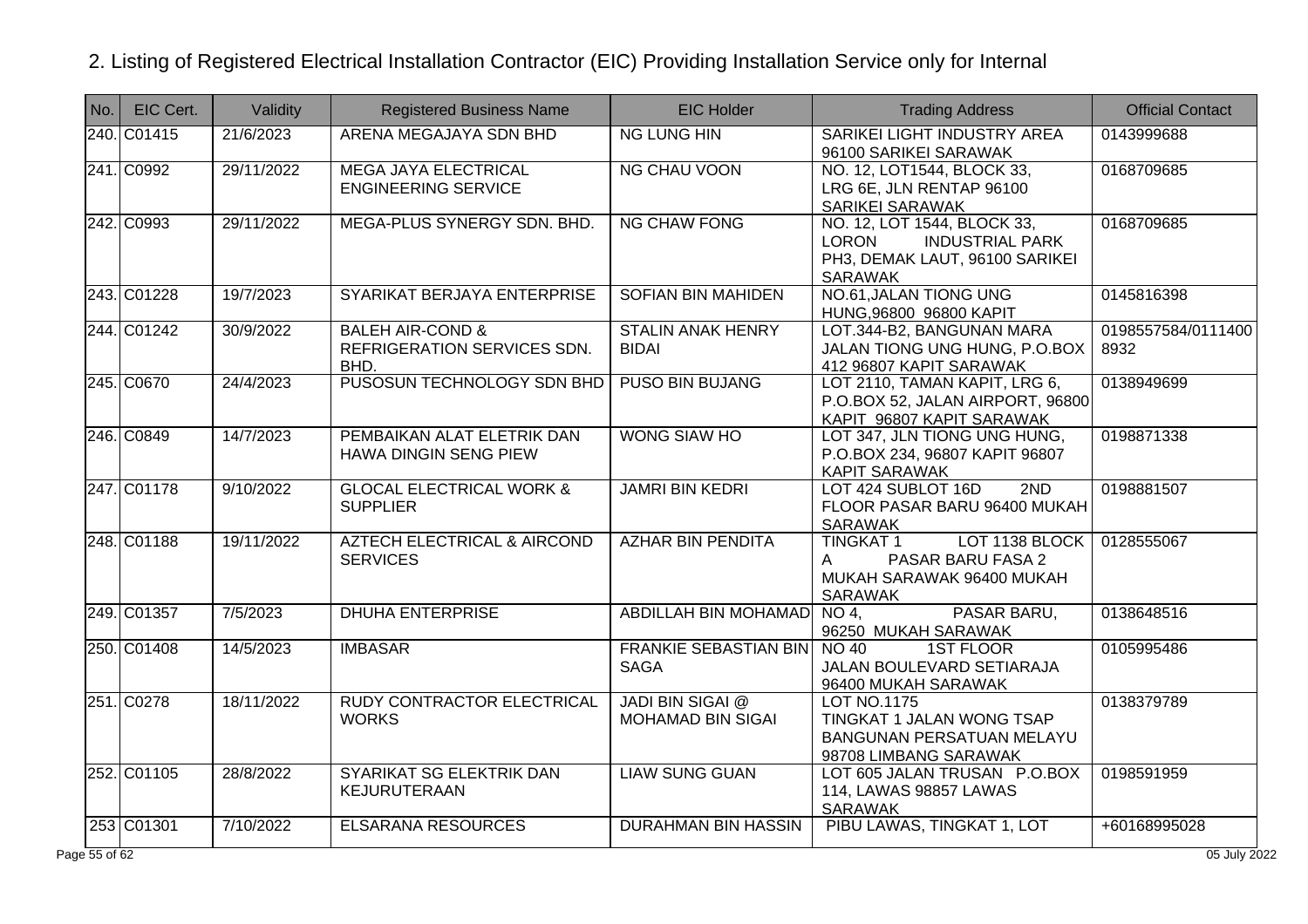| $N$ o.       | EIC Cert.   | Validity  | <b>Registered Business Name</b> | <b>EIC Holder</b>                               | <b>Trading Address</b>                                                                                                                          | <b>Official Contact</b> |
|--------------|-------------|-----------|---------------------------------|-------------------------------------------------|-------------------------------------------------------------------------------------------------------------------------------------------------|-------------------------|
| $\mathbf{r}$ | C01301      | 7/10/2022 | <b>ELSARANA RESOURCES</b>       | <b>DURAHMAN BIN HASSIN</b>                      | SUBLOT 8, JALAN<br>490,<br>DATUK HAJI AWANG<br><b>DAUD</b><br><b>BIN AWANG MATUSIN</b><br>LAWAS<br>98850 LAWAS SARAWAK                          | +60168995028            |
|              | 254. C01324 | 8/1/2023  | <b>BINA HARAPAN ENTERPRISE</b>  | <b>HASLAN BIN HASSIN</b>                        | TINGKAT 1,<br>PIBU LAWAS<br>SUBLOT 8,<br><b>JALAN DATUK</b><br>HAJI AWANG DAUD BIN<br>AWANG MATUSIN 98850 LAWAS<br><b>SARAWAK</b>               | 0143038392              |
|              | 255. C01359 | 11/5/2023 | <b>SS DIAMOND ENTERPRISE</b>    | <b>SALSUZAIMA BINTI</b><br><b>SELAMAT</b>       | PIBU LAWAS, TINGKAT 1,<br><b>LOT</b><br>490, SUBLOT 8,<br>JALAN<br>PENGIRAN HJ AWANG DAUD BIN<br>MATUSIN, 98850 LAWAS SARAWAK.                  | +60128706289            |
|              | 256. C01365 | 22/7/2022 | <b>D'RAZ ENGINEERING</b>        | <b>DOLAJAK BIN SAIMAN</b>                       | PIBU LAWAS,<br>TINGKAT 1,<br>LOT 490, SUBLOT 8,<br><b>JALAN</b><br>PANTAI 98850 LAWAS SARAWAK                                                   | 0135766099              |
|              | 257.C01174  | 3/10/2023 | <b>GB ENTERPRISE</b>            | <b>GELIGA ANAK BELIKI</b>                       | TINGKAT 1, SUBLOT N0.39,<br><b>BANDAR BARU BETONG 95700</b><br><b>BETONG SARAWAK</b>                                                            | 0138470901              |
|              | 258. C01238 | 20/8/2022 | MUSA ELECTRICAL CO.             | <b>MUSAINI BIN LIMBING</b>                      | <b>NO.35 JALAN HAJI BUJANG</b><br>KAMPUNG BUNGIN 95600 BETONG<br><b>SARAWAK</b>                                                                 | 0198389986              |
|              | 259. C01355 | 30/4/2023 | <b>EXCELLENCE LEGACY</b>        | <b>FADZLIZA BINTI AFFENDI</b>                   | 1ST FLOOR, SUBLOT NO.13,<br>BEBANGAI NEW TOWNSHIP, 95700<br><b>BETONG SARAWAK</b>                                                               | +60198658438            |
|              | 260. C01161 | 25/7/2023 | <b>FEROSDIN RESOURCES</b>       | <b>MOHAMMAD FAIRUDDIN</b><br><b>BIN HAMIDON</b> | PEJABAT PIBU KOTA SAMARAHAN,<br>LOT 7993, (E&F), BLOK 9, MTLD<br><b>JALAN DATO' MOHD MUSA</b><br>KOTA SAMARAHAN 94300 KOTA<br>SAMARAHAN SARAWAK | +60198583900            |
|              | 261. C01202 | 15/2/2023 | SYARIKAT ADWA WAFRI             | <b>KAMARUDDIN BIN TAHA</b>                      | AIMAN <sub>2</sub><br>SL 13, 1ST FLOOR<br>SHOPHOUSE JALAN DATUK<br>MOHAMAD MUSA 94300 KOTA<br>SAMARAHAN SARAWAK                                 | 0168649551              |
|              | 262. C01283 | 24/7/2023 | <b>D'MASA ENGINEERING</b>       | <b>MUHAMMAD FAIZ BIN</b><br><b>SUANDI</b>       | <b>PREMIS</b><br>LOCK-UP SHOP NO.6<br>MAJLIS DAERAH SAMARAHAN<br>94300 KOTA SAMARAHAN<br><b>SARAWAK</b>                                         | 017 885 8859            |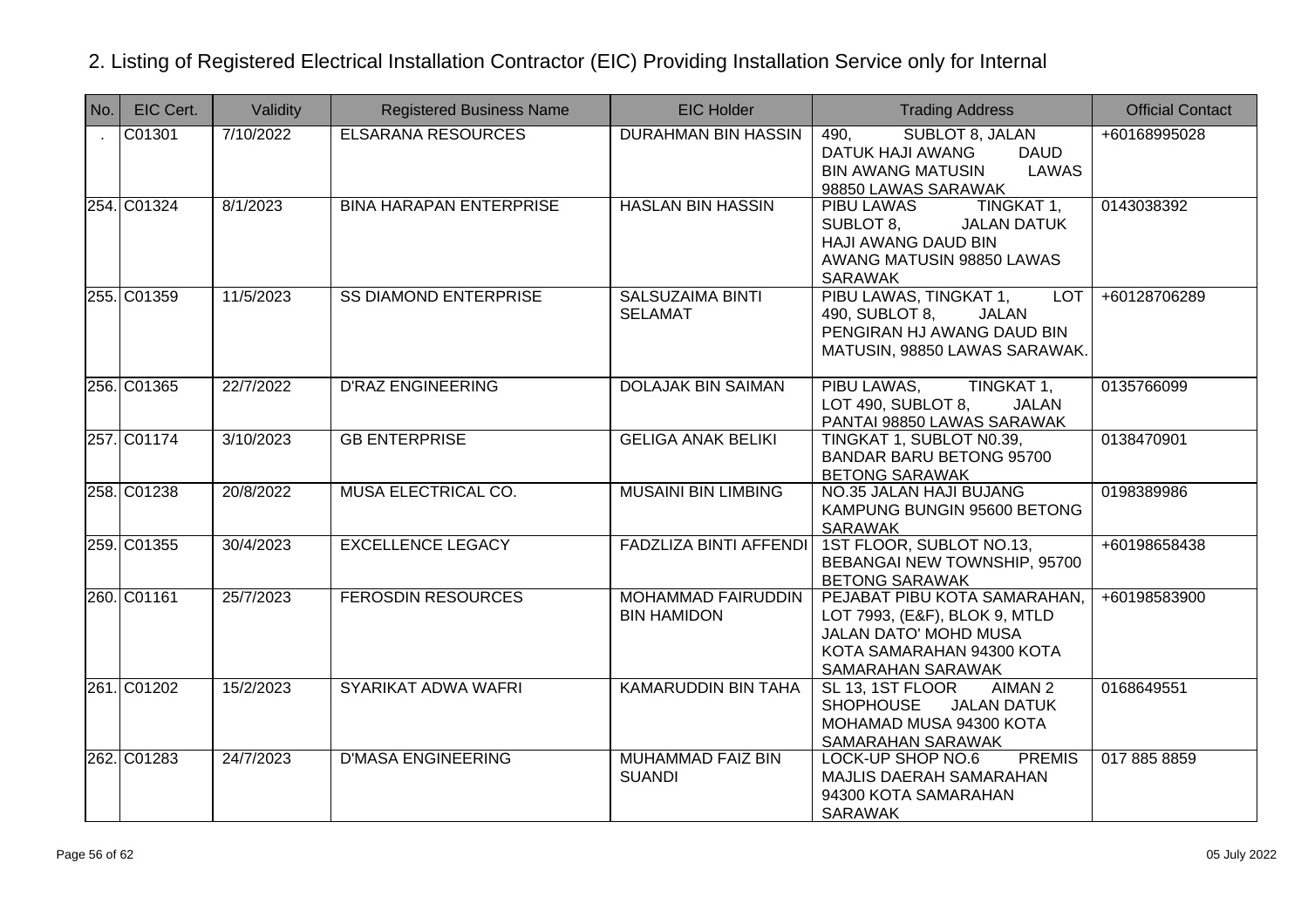| No.        | EIC Cert.   | Validity   | <b>Registered Business Name</b>                             | <b>EIC Holder</b>                            | <b>Trading Address</b>                                                                                                                                        | <b>Official Contact</b> |
|------------|-------------|------------|-------------------------------------------------------------|----------------------------------------------|---------------------------------------------------------------------------------------------------------------------------------------------------------------|-------------------------|
|            | 263. C01350 | 23/4/2023  | SYARIKAT TENAGA ASAS                                        | <b>WONG KING HONG</b>                        | S/L NO. 29, 1ST FLOOR, SURVEY<br>LOT 1462, PARENT LOT<br>533, PHASE 5A, BLOCK 14, MTLD,<br>94300 KOTA SAMARAHAN<br>SARAWAK                                    | 0198278677              |
|            | 264. C01364 | 16/7/2022  | <b>UBM ELECTRICAL</b>                                       | <b>USMAN BIN MANSOR</b>                      | <b>KAMPUNG KELKA</b><br>NO 31<br>SIMUNJAN NA 94800 KOTA<br>SAMARAHAN SARAWAK                                                                                  | 0198487221              |
|            | 265. C01387 | 6/12/2022  | LJY ELECTRICAL COMPANY                                      | ANDREW ANGGAH ANAK<br><b>ENGGA</b>           | TINGKAT 1, LOT 7993 (E&F) BLOK 9,<br>MUARA TUANG LAND DISTRICT,<br>JALAN DATO MUHD MUSA 94300<br>KOTA SAMARAHAN SARAWAK                                       | +6016-8042124           |
|            | 266. C01390 | 6/1/2023   | <b>AFIAH RESOURCES</b>                                      | <b>FAISAL BIN ROSLI</b>                      | 1ST FLOOR NO.3 LOT 4607 TAMAN<br>DESA ILMU FASA 16 JALAN DATO<br>MUHAMMAD MUSA 94300 KOTA<br>SAMARAHAN SARAWAK                                                | 0138277242              |
|            | 267.C01409  | 19/5/2023  | VI SEMPURNA SDN. BHD.                                       | AQEELA BINTI HAMZAH                          | 1ST FLOOR LOT 155, SUBLOT 6,<br>RIVERIA PHASE 5,<br><b>RIVERIA</b><br><b>JLN KOTA</b><br>COMMERCIAL,<br>SAMARAHAN EXPRESSWAY, 94300<br>KOTA SAMARAHAN SARAWAK | +60168787145            |
|            | 268. C0652  | 26/12/2022 | SYARIKAT WOODLANDS                                          | <b>AZMAN AK. BIHEN</b>                       | SUBLOT 16,<br>PHASE3<br><b>ASAJAYA NEW TOWNSHIP</b><br>ASAJAYA 94600 KOTA<br>SAMARAHAN SARAWAK                                                                | 0142606818              |
|            | 269. C01208 | 9/4/2023   | <b>AUXICORP CONSTRUCTION &amp;</b><br>ENGINEERING SDN. BHD. | MUHAMMAD ADAM ASFA<br><b>BIN LADU</b>        | <b>KAMPUNG</b><br>NO.4.<br>SUMPAS TAMPEK 94700 SERIAN<br><b>SERIAN</b>                                                                                        | 0194841238              |
|            | 270. C01321 | 30/12/2022 | <b>RIMUAN ENTERPRISE</b>                                    | <b>SYLVESTA NEWMAN</b><br><b>ANAK NICHOL</b> | TINGKAT 1, SUBLOT 11<br>PARENT LOT 537<br>BLOK 9,<br><b>BUKAR SADONG</b><br>LAND<br>DISTRICT 94700 SERIAN SARAWAK                                             | 0135663967              |
|            | 271. C01383 | 3/11/2022  | <b>LUNIN ENTERPRISE</b>                                     | <b>IETRES LURLIN ANAK</b><br><b>DAKEK</b>    | LOT 1336 BLOCK 9 1ST FLOOR SL 3<br>TARAT BAZAAR SERIAN 94700<br><b>SERIAN SARAWAK</b>                                                                         | 0128559419              |
|            | 272. C01404 | 14/4/2023  | <b>JUWARA SAMA ENTERPRISE</b>                               | <b>BENN HANSEN</b>                           | NO.9, BLOCK C, LOT 611, 1ST FLOOR 0142880096                                                                                                                  |                         |
| e 57 of 62 |             |            |                                                             |                                              |                                                                                                                                                               | 05 July 2022            |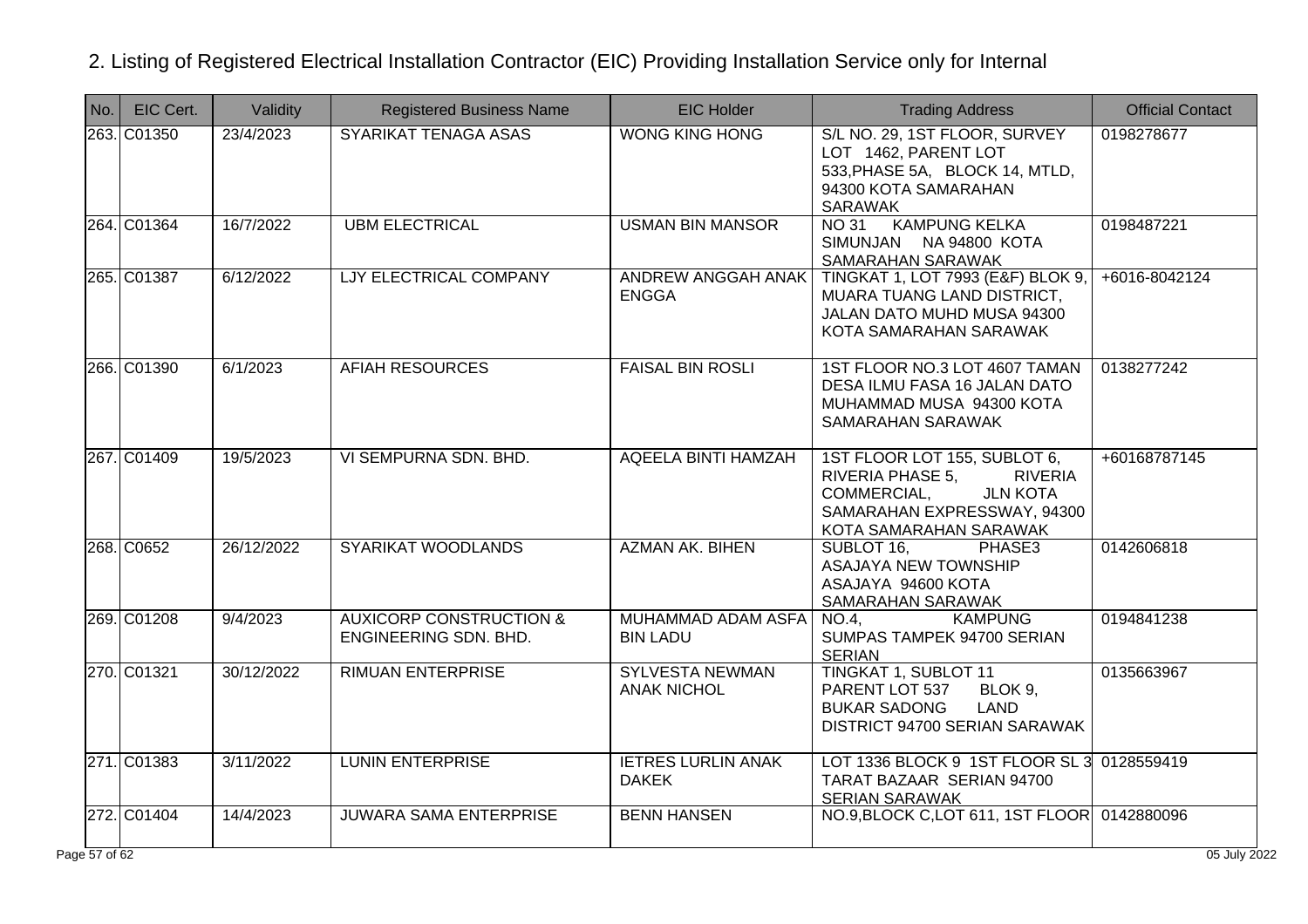| No. | EIC Cert.   | Validity  | <b>Registered Business Name</b> | <b>EIC Holder</b>                      | <b>Trading Address</b>                                                                                       | <b>Official Contact</b> |
|-----|-------------|-----------|---------------------------------|----------------------------------------|--------------------------------------------------------------------------------------------------------------|-------------------------|
|     | 272. C01404 | 14/4/2023 | <b>JUWARA SAMA ENTERPRISE</b>   | <b>BENN HANSEN</b>                     | <b>JUNGKUO COMMERCIAL CENTRE</b><br>JALAN SERIAN BY PASS 94700<br><b>SERIAN SARAWAK</b>                      | 0142880096              |
|     | 273. C01265 | 15/1/2023 | <b>INDAH SURIA ENTERPRISE</b>   | <b>ANDERSON KALANG LAH</b>             | LOT $76(E)$ ,<br>JALAN<br>MARUDI,<br>MERDEKA,<br><b>BARAM 98057 OTHERS SARAWAK</b>                           | 0135751300              |
|     | 274. C01286 | 6/8/2022  | MZ ITECH SOLUTION               | MOHAMAD ZAINI BIN<br><b>OTHMAN</b>     | 2ND FLOOR, NO 3, BLOCK 3<br>JALAN TAKAN 96850 OTHERS<br>SARAWAK                                              | +60198102688            |
|     | 275. C01334 | 8/2/2023  | <b>KHYRELL ENTERPRISE</b>       | SITI NUR AIZAH BINTI<br><b>ROZIMAN</b> | <b>LOT 169</b><br><b>BAZAR</b><br>$T1-1$<br>MARA SEMATAN<br>DAERAH<br>KECHIL SEMATAN 94100 OTHERS<br>SARAWAK | +60128976958            |

| No. | EIC Cert. | Validity   | <b>Registered Business Name</b> | <b>EIC Holder</b>                 | <b>Trading Address</b>                                                                                                     | <b>Official Contact</b> |
|-----|-----------|------------|---------------------------------|-----------------------------------|----------------------------------------------------------------------------------------------------------------------------|-------------------------|
|     | 1.  C0167 | 11/10/2022 | SYARIKAT AM-ME SDN BHD          | AHMAD MULANA BIN<br><b>HASSAN</b> | 1ST & 2ND FLOOR, LOT 9743,<br><b>SUBLOT</b><br>33, JLN MATANG, TMN LEE LING<br>PHASE 12 (SHOPLOT) 93050<br>KUCHING SARAWAK | 0128099949              |
|     | 2. C1034  | 15/09/2022 | CENTURY ELECTRICAL WORKS        | <b>NGU SWEE CHIN</b>              | 1ST FLOOR, L450 SG MAONG<br>COMMERCIAL CENTRE 93150<br><b>KUCHING SARAWAK</b>                                              | 0146859688              |
|     | 3. C01028 | 14/08/2022 | JOHN HO HOLDINGS SDN BHD        | <b>WILLIAM HO</b>                 | LOT 935, NEIGHBOURHOOD<br>CENTRE,<br><b>SHOPPING</b><br>TAMAN TUNKU 98000 MIRI<br><b>SARAWAK</b>                           | 0168791628              |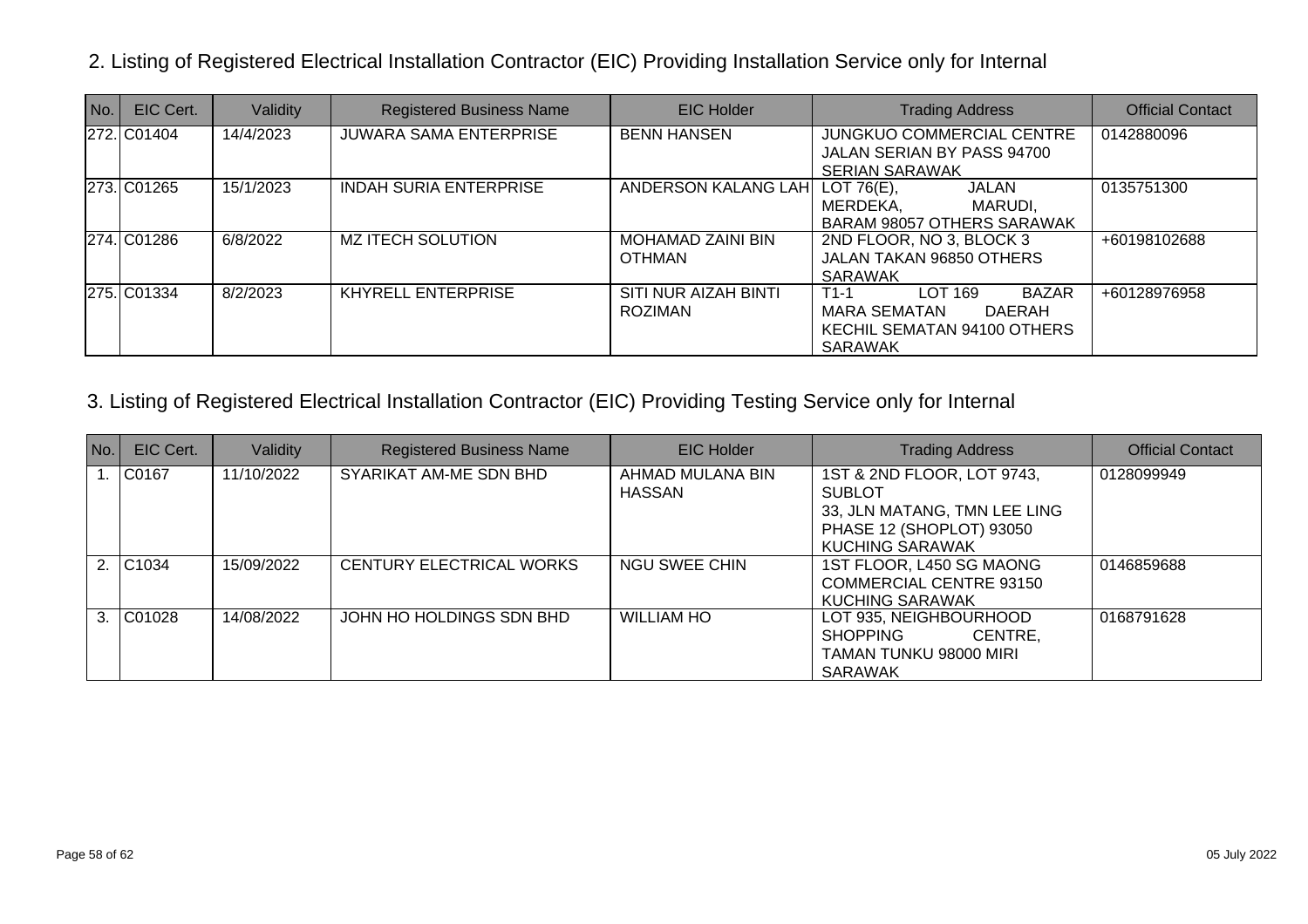| No.              | EIC Cert.           | Validity   | <b>Registered Business Name</b>                   | <b>EIC Holder</b>                               | <b>Trading Address</b>                                                                                                                        | <b>Official Contact</b> |
|------------------|---------------------|------------|---------------------------------------------------|-------------------------------------------------|-----------------------------------------------------------------------------------------------------------------------------------------------|-------------------------|
| $\mathbf{1}$ .   | C01046              | 23/10/2022 | <b>JABATAN KERJA RAYA SARAWAK</b>                 | <b>CHIENG HING SENG</b>                         | $* *$<br><b>KUCHING SARAWAK</b>                                                                                                               | 0168708822              |
| $\overline{2}$ . | C01064              | 25/11/2022 | <b>GROUP ENGINEERS MALAYSIA</b><br><b>SDN BHD</b> | <b>BEBE LAU KEE WANG</b>                        | LOT 280 WESTWOOD<br>93200<br><b>TABUAN ROAD</b><br>KUCHING 93200 KUCHING<br><b>SARAWAK</b>                                                    | 0168860238              |
| 3.               | C01106              | 05/09/2022 | <b>GEGASAN SDN. BHD.</b>                          | <b>CLARENCE ANAK</b><br><b>BUNGKOK</b>          | <b>DEMAK</b><br>LOT 845, BLK.7,<br>LAUT IND. PARK<br><b>JALAN</b><br>BAKO 93050 KUCHING SARAWAK                                               | 0168887006              |
| 4.               | C01108              | 04/10/2023 | <b>TBA</b>                                        | <b>SAFRIZAN BIN BOR</b><br><b>RAHMAN</b>        | <b>TINGKAT 11</b><br><b>WISMA SATOK</b><br>JALAN SATOK 93400 KUCHING<br><b>SARAWAK</b>                                                        | 0146981449              |
| 5.               | C01111              | 11/10/2023 | TO BE ADVISED                                     | <b>IBRAHIM BIN WAHAB</b>                        | TO BE ADVISED TO BE ADVISED<br>TO BE ADVISED 94300 KUCHING<br><b>SARAWAK</b>                                                                  | 0168547741              |
| 6.               | $\overline{C01118}$ | 17/11/2022 | <b>TO BE ADVISED</b>                              | <b>DAYANG SYARIDA BT</b><br><b>ABANG SHAFIE</b> | TO BE ADVISED TO BE ADVISED<br>TO BE ADVISED 98000 KUCHING<br><b>SARAWAK</b>                                                                  | 0128819980              |
| 7.               | C01163              | 10/08/2022 |                                                   | <b>MOLLIE ANAK URAI</b>                         | $N/A$ $N/A$ $N/A$<br>N/A N/A<br><b>KUCHING SARAWAK</b>                                                                                        | 0165777561              |
| 8.               | C01175              | 03/10/2022 |                                                   | <b>ROBERT ANAK ENGKIAU</b>                      | KEMENTERIAN UTILITI, SARAWAK<br>TINGKAT 7, 8, 9 & 10, LCDA TOWER<br>LOT 2879, THE ISTHMUS, OFF<br>JALAN BAKO, 93050 KUCHING<br><b>SARAWAK</b> | 0133767448              |
| 9.               | C01211              | 06/05/2023 | RAMA IMPIAN ENGINEERING SDN<br><b>BHD</b>         | <b>CHO TUNG CHIONG</b>                          | LOT 1866, BLOCK 223, KNLD (S/L 5)<br>20, JALAN CHONG JIN CHONG,<br>OFF JALAN BATU KAWA 93250<br><b>KUCHING SARAWAK</b>                        | 0168007724              |
|                  | 10. C01254          | 21/11/2022 | <b>METRO GLIDE SDN BHD</b>                        | <b>CHAMLES BIN JACK @</b><br>LENG BIN HAJI JACK | AJ201 BATU KAWAH NEW<br>TOWNSHIP JLN BATU KAWA<br>93250 KUCHING SARAWAK                                                                       | 0128087918              |
|                  | 11. C01269          | 20/02/2023 | <b>SMART CORE TECHNOLOGIES</b>                    | <b>TING SIE KIONG</b>                           | 367, 2ND FLOOR<br><b>KUCHING</b><br>6 1/2 MILE, JALAN<br><b>SENTRAL</b><br>PENRISSEN 93250 KUCHING<br><b>SARAWAK</b>                          | 082258258               |
|                  | 12. C01307          | 14/10/2023 | SHOREFIELD SDN BHD                                | <b>ROSLI BIN BUJANG</b>                         | LOT 1025, BLOK 7, MTLD<br>LORONG DEMAK LAUT 7A                                                                                                | 0138333404              |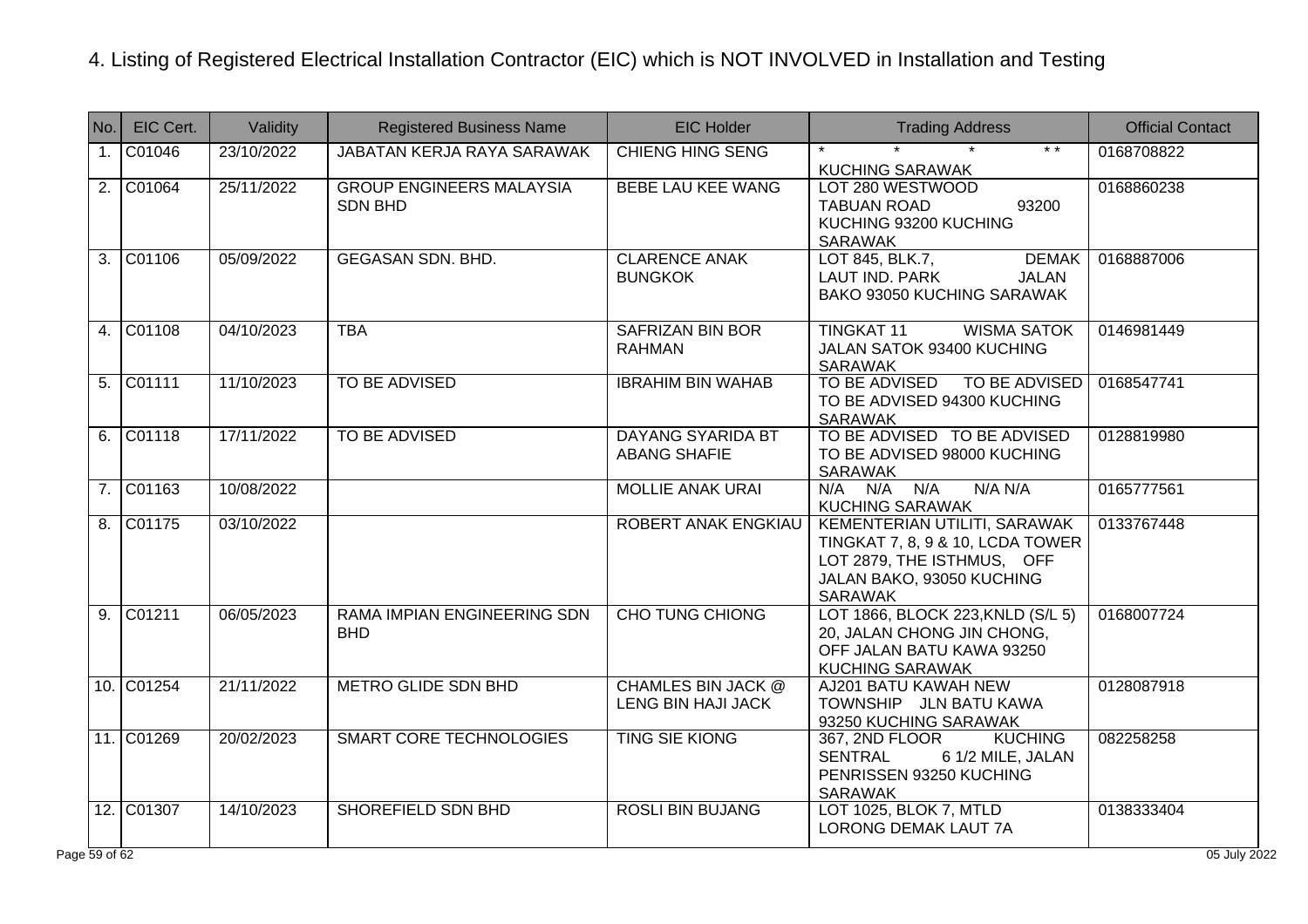| No.        | EIC Cert.  | Validity   | <b>Registered Business Name</b>                   | <b>EIC Holder</b>                        | <b>Trading Address</b>                                                                                                    | <b>Official Contact</b> |
|------------|------------|------------|---------------------------------------------------|------------------------------------------|---------------------------------------------------------------------------------------------------------------------------|-------------------------|
|            | 12. C01307 | 14/10/2023 | SHOREFIELD SDN BHD                                | <b>ROSLI BIN BUJANG</b>                  | JALAN DEMAK LAUT 7 93050<br><b>KUCHING KUCHING</b>                                                                        | 0138333404              |
|            | 13. C01335 | 18/02/2023 | TO BE ADVICE                                      | PELA AK JETO                             | <b>LORONG 1A</b><br>NO 47 LOT 5214<br><b>TAMAN BAHAGIA</b><br><b>OFF JALAN</b><br>STAMPIN 93350 KUCHING<br><b>SARAWAK</b> | 0178633862              |
|            | 14. C01349 | 22/04/2023 | <b>JURUTERA JSW SDN BHD</b>                       | <b>DERRICK LEE CHIIA</b><br><b>CHENG</b> | 2ND FLOOR<br>LOT 523<br>JALAN ANG CHENG HO<br>OFF JALAN PANDUNGAN 93350<br><b>KUCHING SARAWAK</b>                         | 0109613168              |
|            | 15. C01372 | 20/09/2022 | <b>SEPADU JAYA ENGINEERING</b><br><b>COMPANY</b>  | <b>ANTHONY LIEW BOON</b><br><b>CHUNG</b> | D371, BLOCK D, 2ND FLOOR,<br>ICOM SQUARE, JALAN PENDING<br>93450 KUCHING SARAWAK                                          | +60168832203            |
|            | 16. C01376 | 29/09/2022 | TO BE ADVICE                                      | <b>ALVIN ANAK TANUK</b>                  | TINGKAT 11, WISMA SATOK 93400<br>KUCHING SARAWAK                                                                          | 0198914396              |
|            | 17. C01406 | 19/04/2023 | <b>IKM KUCHING</b>                                | <b>ROBOS ANAK KASEN</b>                  | <b>JALAN SULTAN</b><br><b>IKM KUCHING</b><br>TENGAH OFF JALAN<br>KEMAHIRAN<br>SAMARIANG 93050<br><b>KUCHING SARAWAK</b>   | 0168000445              |
|            | 18. C0180  | 02/03/2023 | <b>WINTRA SDN BHD</b>                             | <b>WONG LING HAW</b>                     | LOT 8375 LORONG 7B<br><b>JALAN DATUK ABANG ABDUL</b><br>RAHIM 93450 KUCHING SARAWAK                                       | 0198873968              |
|            | 19. C0270  | 05/11/2022 | <b>GROUP ENGINEERS MALAYSIA</b><br><b>SDN BHD</b> | <b>KUEK ENG MONG</b>                     | LOT 280, WESTWOOD<br><b>TABUAN ROAD</b><br>93200<br>KUCHING 93200 KUCHING<br><b>SARAWAK</b>                               | 0168864606              |
|            | 20. C0371  | 09/07/2022 | KOCK CHIN ELECTRICAL WORKS                        | <b>KHOO KOCK CHIN</b>                    | NO 72, LOT 5802, LORONG RESAK<br>TAMAN KUCHING 93300<br>2A<br><b>KUCHING SARAWAK</b>                                      | 0128092272              |
|            | 21. C0400  | 10/01/2023 | SMART CORE TECHNOLOGIES                           | <b>VOON KUET PIN</b>                     | NO. 367, 2ND FLOOR KUCHING<br>SENTRAL<br>93250 KUCHING<br><b>SARAWAK</b>                                                  | 0138320056              |
|            | 22. C0436  | 01/12/2022 | SEE ENERGY SDN BHD                                | <b>PHANG CHUNG TCHET</b>                 | LOT 1469, BLOCK 12, MTLD<br>LORONG 8, OFF JLN RAJA SETIA<br>MUARA TABUAN LIGHT INDUSTRI<br>93350 KUCHING SARAWAK          | 0168866998              |
|            | 23. C0450  | 12/09/2022 | <b>KEJURUTERAAN POWERPOINT</b><br>SDN. BHD.       | <b>LU NGUANG SIONG</b>                   | 2ND FLR, LOT 9241, SECT. 64, KTLD<br>JALAN KWONG LEE BANK,<br><b>PENDING</b>                                              | 0168641988              |
| e 60 of 62 |            |            |                                                   |                                          |                                                                                                                           | 05 July 2022            |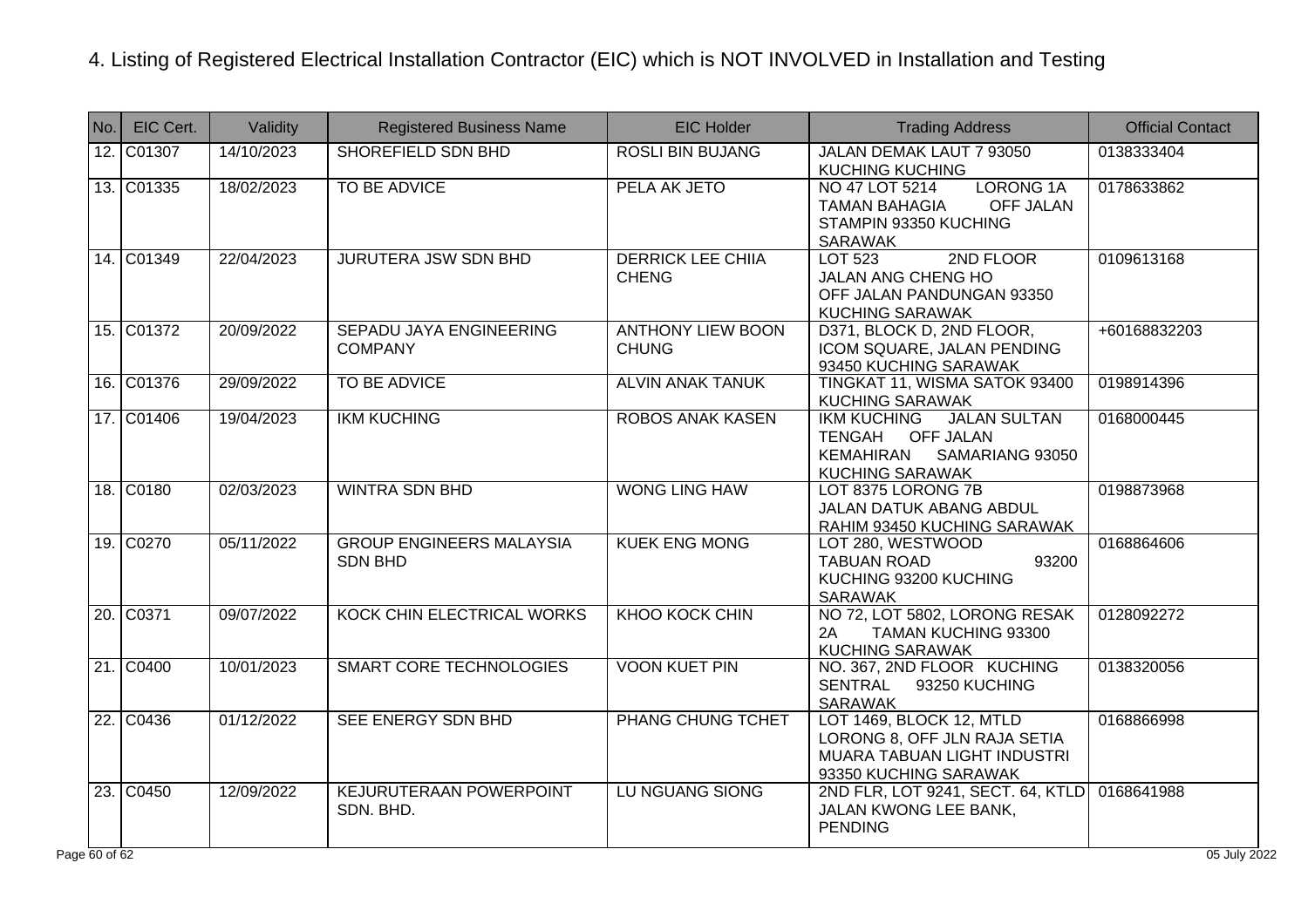| No. | EIC Cert. | Validity   | <b>Registered Business Name</b>                           | <b>EIC Holder</b>                                | <b>Trading Address</b>                                                                                                 | <b>Official Contact</b> |
|-----|-----------|------------|-----------------------------------------------------------|--------------------------------------------------|------------------------------------------------------------------------------------------------------------------------|-------------------------|
|     | 23. C0450 | 12/09/2022 | <b>KEJURUTERAAN POWERPOINT</b><br>SDN. BHD.               | <b>LU NGUANG SIONG</b>                           | 93450 KUCHING SARAWAK                                                                                                  | 0168641988              |
|     | 24. C0485 | 10/08/2022 | <b>FALTECH ENGINEERING SDN. BHD.</b>                      | <b>CORY DONALD GUAN</b>                          | LOT 318 1ST FLOOR JALAN<br>RUBBER LO<br><b>JALAN RUBBER</b><br>93400 KUCHING SARAWAK                                   | 0198272211              |
|     | 25. C0522 | 04/09/2022 | <b>METRO GLIDE SDN BHD</b>                                | <b>SERUN BIN PETAN @</b><br><b>UGE BIN PETAN</b> | <b>BATU KAWAH NEW</b><br>AJ201<br>TOWNSHIP JLN BATU KAWA<br>93250 KUCHING SARAWAK                                      | 0198577788              |
|     | 26. C0560 | 03/07/2023 | PRISTINE GROWTH SDN BHD                                   | <b>AZMAN BIN SALEM</b>                           | 1ST FLOOR, LOT 149, SECTION 54,<br>JALAN PETANAK 93100 KUCHING<br><b>SARAWAK</b>                                       | 01116841983             |
|     | 27. C0563 | 10/07/2022 | SYARIKAT SESCO BERHAD                                     | LEE WUI SIENG                                    | SYARIKAT SESCO BERHAD 93050<br>KUCHING SARAWAK                                                                         | 0198864358              |
|     | 28. C0641 | 31/08/2022 | SYARIKAT SESCO BERHAD                                     | <b>YII KAH TUNG</b>                              | L1835, SUBLOT 19, LORONG 6,<br><b>MUARA TABUAN LIGHT</b><br>INDUSTRIAL, JALAN SETIA RAJA,<br>93350 KUCHING SARAWAK     | +60138185558            |
|     | 29. C0684 | 02/08/2022 | PERUNDING KAZ SDN BHD                                     | <b>HII TIONG KOON</b>                            | NO.218A, 3RD FLOOR, LOT 358<br>SATOK PARADE COMMERCIAL<br><b>CENTER</b><br>JALAN SATOK 93400<br><b>KUCHING SARAWAK</b> | 0198162563              |
|     | 30. C0808 | 08/03/2023 | <b>FUNG ELECTRICAL WORK</b>                               | <b>FUNG HON BOON</b>                             | <b>NO.1052, LORONG 5</b><br>KENYALANG PARK 93300 KUCHING<br><b>SARAWAK</b>                                             | 0198166748              |
|     | 31. C0949 | 04/04/2023 | PHANG YEU FATT & PAUL PHANG<br><b>CONTRACTOR SDN. BHD</b> | <b>PATRICK PHANG TIAN</b><br><b>FATT</b>         | LOT 318 LORONG 12 JALAN<br>RUBBER 93400 KUCHING SARAWAK                                                                | 60198860871             |
|     | 32. C0966 | 16/02/2023 | KEJURUTERAAN BINTAI KINDENKO<br><b>SDN BHD</b>            | ANG WEE BAN                                      | LOT 8.04, 8TH FLOOR<br><b>WISMA SABERKAS</b><br>JALAN TUN ABG. HJ OPENG 93000<br><b>KUCHING SARAWAK</b>                | 019-7724205             |
|     | 33. C0981 | 17/10/2022 | UNIVERSAL CABLE (SARAWAK)<br>SDN. BHD.                    | LU YEW HUNG                                      | LOT 767, BLOCK 8, MTLD<br>DEMAK LAUT INDUSTRIAL ESTATE,<br>PHASE III, JALAN BAKO 93050<br><b>KUCHING SARAWAK</b>       | 0165892908              |
|     | 34. C0991 | 04/12/2023 | <b>TBA</b>                                                | <b>CHANG HWANG YANG</b>                          | TINGKAT 11, WISMA SATOK 93400<br>KUCHING SARAWAK                                                                       | 0178661118              |
|     | 35. C1002 | 15/07/2022 | <b>EPR (KUCHING) SDN BHD</b>                              | <b>ABDUL NAZRI BIN</b><br><b>ABDULLAH</b>        | LOT 6965, SUBLOT 20, SECTION 65,<br>93050 KUCHING SARAWAK                                                              | 0105990717              |